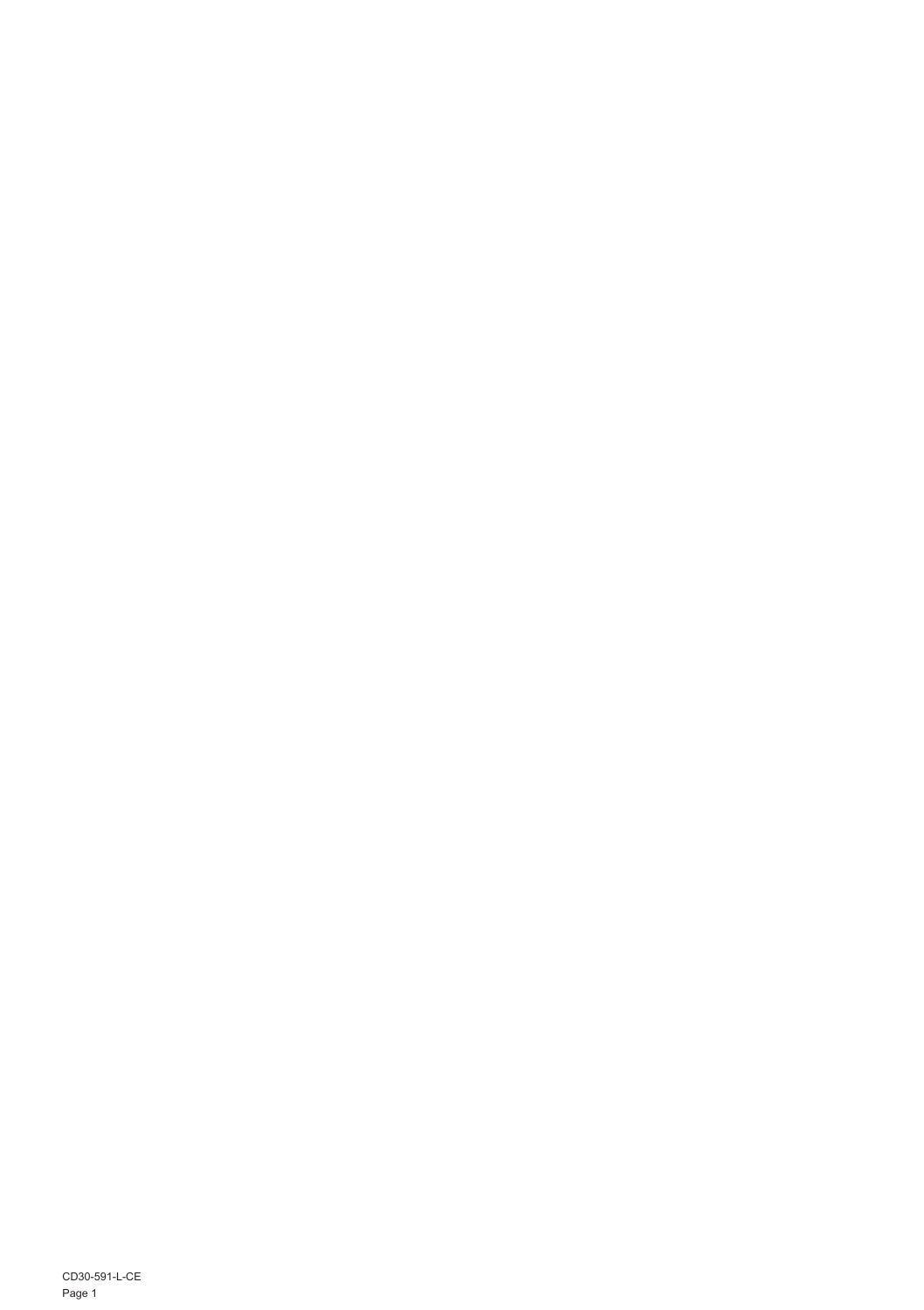# <span id="page-2-0"></span>**Novocastra™ Liquid Mouse Monoclonal Antibody CD30**

# **Product Code: NCL-L-CD30-591**

# **Intended Use**

#### *For in vitro diagnostic use.*

NCL-L-CD30-591 is intended for the qualitative identification by light microscopy of CD30 protein in paraffin sections. The clinical interpretation of any staining or its absence should be complemented by morphological studies using proper controls and should be evaluated within the context of the patient's clinical history and other diagnostic tests by a qualified pathologist.

# **Principle of Procedure**

Immunohistochemical (IHC) staining techniques allow for the visualization of antigens via the sequential application of a specific antibody to the antigen (primary antibody), a secondary antibody to the primary antibody and an enzyme complex with a chromogenic substrate with interposed washing steps. The enzymatic activation of the chromogen results in a visible reaction product at the antigen site. The specimen may then be counterstained and coverslipped. Results are interpreted using a light microscope and aid in the differential diagnosis of pathophysiological processes, which may or may not be associated with a particular antigen.

### **Clone**

JCM182

### **Immunogen**

Prokaryotic recombinant protein corresponding to the internal domain of the protein of the human CD30 molecule.

# **Specificity**

Human CD30

# **Reagent Composition**

NCL-L-CD30-591 is a liquid tissue culture supernatant containing sodium azide as a preservative.

### **Ig Class**

IgG1

# **Total Protein Concentration** Total Protein

Refer to vial label for lot specific total protein concentration.

# **Antibody Concentration**

Greater than or equal to 72 mg/L as determined by ELISA. Refer to vial label for lot specific Ig concentration.

#### **Recommendations On Use**

Immunohistochemistry on paraffin sections.

**Heat Induced Epitope Retrieval (HIER):** Please follow the instructions for use in Novocastra Epitope Retrieval Solution pH 6. **Suggested dilution:** 1:100 for 30 minutes at 25 °C. This is provided as a guide and users should determine their own optimal working dilutions.

**Visualization:** Please follow the instructions for use in the Novolink™ Polymer Detection Systems. For further product information or support, contact your local distributor or regional office of Leica Biosystems, or alternatively, visit the Leica Biosystems Web site, www.LeicaBiosystems.com

The performance of this antibody should be validated when utilized with other manual staining systems or automated platforms.

### **Storage and Stability**

Store at 2–8 °C. Do not freeze. Return to 2–8 °C immediately after use. Do not use after expiration date indicated on the vial label. Storage conditions other than those specified above must be verified by the user.

# **Specimen Preparation**

The recommended fixative is 10% neutral-buffered formalin for paraffin-embedded tissue sections.

### **Warnings and Precautions**

This reagent has been prepared from the supernatant of cell culture. As it is a biological product, reasonable care should be taken when handling it.

This reagent contains sodium azide. A Material Safety Data Sheet is available upon request or available from www.LeicaBiosystems.com

Consult federal, state or local regulations for disposal of any potentially toxic components.

Specimens, before and after fixation, and all materials exposed to them, should be handled as if capable of transmitting infection and disposed of with proper precautions.1 Never pipette reagents by mouth and avoid contacting the skin and mucous membranes with reagents and specimens. If reagents or specimens come in contact with sensitive areas, wash with copious amounts of water. Seek medical advice.

Minimize microbial contamination of reagents or an increase in non-specific staining may occur.

Incubation times or temperatures, other than those specified, may give erroneous results. Any such changes must be validated by the user.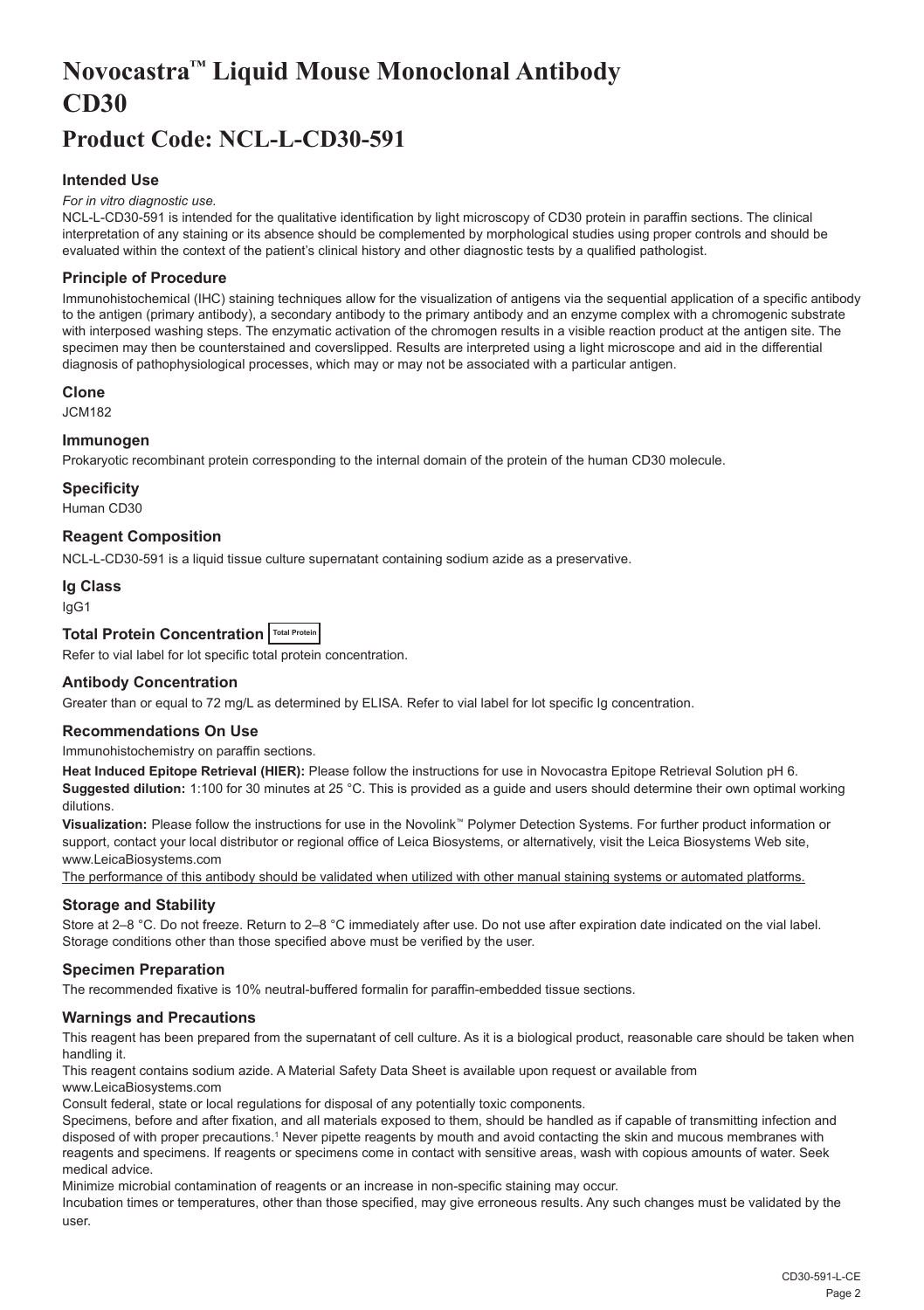# **Quality Control**

Differences in tissue processing and technical procedures in the user's laboratory may produce significant variability in results, necessitating regular performance of in-house controls in addition to the following procedures.

Controls should be fresh autopsy/biopsy/surgical specimens, formalin-fixed, processed and paraffin wax-embedded as soon as possible in the same manner as the patient sample(s).

# **Positive Tissue Control**

Used to indicate correctly prepared tissues and proper staining techniques.

One positive tissue control should be included for each set of test conditions in each staining run.

A tissue with weak positive staining is more suitable than a tissue with strong positive staining for optimal quality control and to detect minor levels of reagent degradation.<sup>2</sup>

Recommended positive control tissue is Hodgkin's lymphoma or tonsil (low expression).

If the positive tissue control fails to demonstrate positive staining, results with the test specimens should be considered invalid.

#### **Negative Tissue Control**

Should be examined after the positive tissue control to verify the specificity of the labeling of the target antigen by the primary antibody. Recommended negative control tissue is skin.

Alternatively, the variety of different cell types present in most tissue sections frequently offers negative control sites, but this should be verified by the user.

Non-specific staining, if present, usually has a diffuse appearance. Sporadic staining of connective tissue may also be observed in sections from excessively formalin-fixed tissues. Use intact cells for interpretation of staining results. Necrotic or degenerated cells often stain non-specifically.<sup>3</sup> False-positive results may be seen due to non-immunological binding of proteins or substrate reaction products. They may also be caused by endogenous enzymes such as pseudoperoxidase (erythrocytes), endogenous peroxidase

(cytochrome C), or endogenous biotin (eg. liver, breast, brain, kidney) depending on the type of immunostain used. To differentiate endogenous enzyme activity or non-specific binding of enzymes from specific immunoreactivity, additional patient tissues may be stained exclusively with substrate chromogen or enzyme complexes (avidin-biotin, streptavidin, labeled polymer) and substrate-chromogen, respectively. If specific staining occurs in the negative tissue control, results with the patient specimens should be considered invalid.

# **Negative Reagent Control**

Use a non-specific negative reagent control in place of the primary antibody with a section of each patient specimen to evaluate non-specific staining and allow better interpretation of specific staining at the antigen site.

### **Patient Tissue**

Examine patient specimens stained with NCL-L-CD30-591 last. Positive staining intensity should be assessed within the context of any non-specific background staining of the negative reagent control. As with any immunohistochemical test, a negative result means that the antigen was not detected, not that the antigen was absent in the cells/tissue assayed. If necessary, use a panel of antibodies to identify false-negative reactions.

### **Results Expected**

### Normal Tissues

Clone JCM182 detected the CD30 protein expressed on the membrane of activated lymphoid cells. Expression was detected in tonsil and spleen and in occasional large lymphoid cells in uterus, prostate, thyroid and bone marrow. Some staining of neurones and Purkinje cells in cerebrum and cerebellum respectively was observed, as was weak endothelial staining in several tissues. (Total number of normal cases =125).

#### Abnormal Tissues

Clone JCM182 stained 48/219 hematological malignancies evaluated including 25/25 Hodgkin's lymphomas, 8/120 diffuse large B cell lymphomas, 8/10 anaplastic large cell lymphomas, 1/18 follicular lymphomas, 1/12 chronic lymphocytic lymphomas, 1/7 peripheral T cell lymphomas, 1/4 angioimmunoblastic T cell lymphomas, 1/1 T cell rich B cell lymphoma, 1/1 T cell lymphoma and 1/1 unspecified malignant lymphoma. No staining was detected in mantle cell lymphomas (0/9), NK/T cell lymphomas (0/4), MALTomas (0/3), a B cell acute lymphoblastic lymphoma (0/1), a primitive B/T cell acute lymphoblastic lymphoma (0/1), a Burkitt's lymphoma (0/1) and marginal zone lymphoma (0/1). Except for infiltrating lymphocytes no staining was observed in any of the 85 non-hematological malignancies tested including thyroid tumors (0/8), lung tumors (0/8), ovarian tumors (0/8), liver tumors (0/8), bowel tumors (0/7), tumors of the brain  $(0/4)$ , tumors of the esophagus  $(0/4)$ , breast tumors  $(0/4)$ , kidney tumors  $(0/4)$ , skin tumors  $(0/4)$ , tumors of the cervix  $(0/4)$ , metastatic tumors of unknown origin (0/4), stomach tumors (0/4), tumors of the larynx (0/3), pancreatic tumors (0/2), tumors of the prostate (0/2), testicular tumors (0/2), tumors of the tongue (0/2), soft tissue tumors (0/2) and a tumor of the thymus (0/1). (Total number of tumor  $cases = 304$ )

#### **NCL-L-CD30-591 is recommended for the identification of human CD30 protein in normal and neoplastic tissues.**

### **General Limitations**

Immunohistochemistry is a multistep diagnostic process that consists of specialized training in the selection of the appropriate reagents; tissue selection, fixation, and processing; preparation of the IHC slide; and interpretation of the staining results.

Tissue staining is dependent on the handling and processing of the tissue prior to staining. Improper fixation, freezing, thawing, washing, drying, heating, sectioning or contamination with other tissues or fluids may produce artifacts, antibody trapping, or false negative results. Inconsistent results may be due to variations in fixation and embedding methods, or to inherent irregularities within the tissue.<sup>4</sup> Excessive or incomplete counterstaining may compromise proper interpretation of results.

The clinical interpretation of any staining or its absence should be complemented by morphological studies using proper controls and should be evaluated within the context of the patient's clinical history and other diagnostic tests by a qualified pathologist.

Antibodies from Leica Biosystems Newcastle Ltd are for use, as indicated, on either frozen or paraffin-embedded sections with specific fixation requirements. Unexpected antigen expression may occur, especially in neoplasms. The clinical interpretation of any stained tissue section must include morphological analysis and the evaluation of appropriate controls.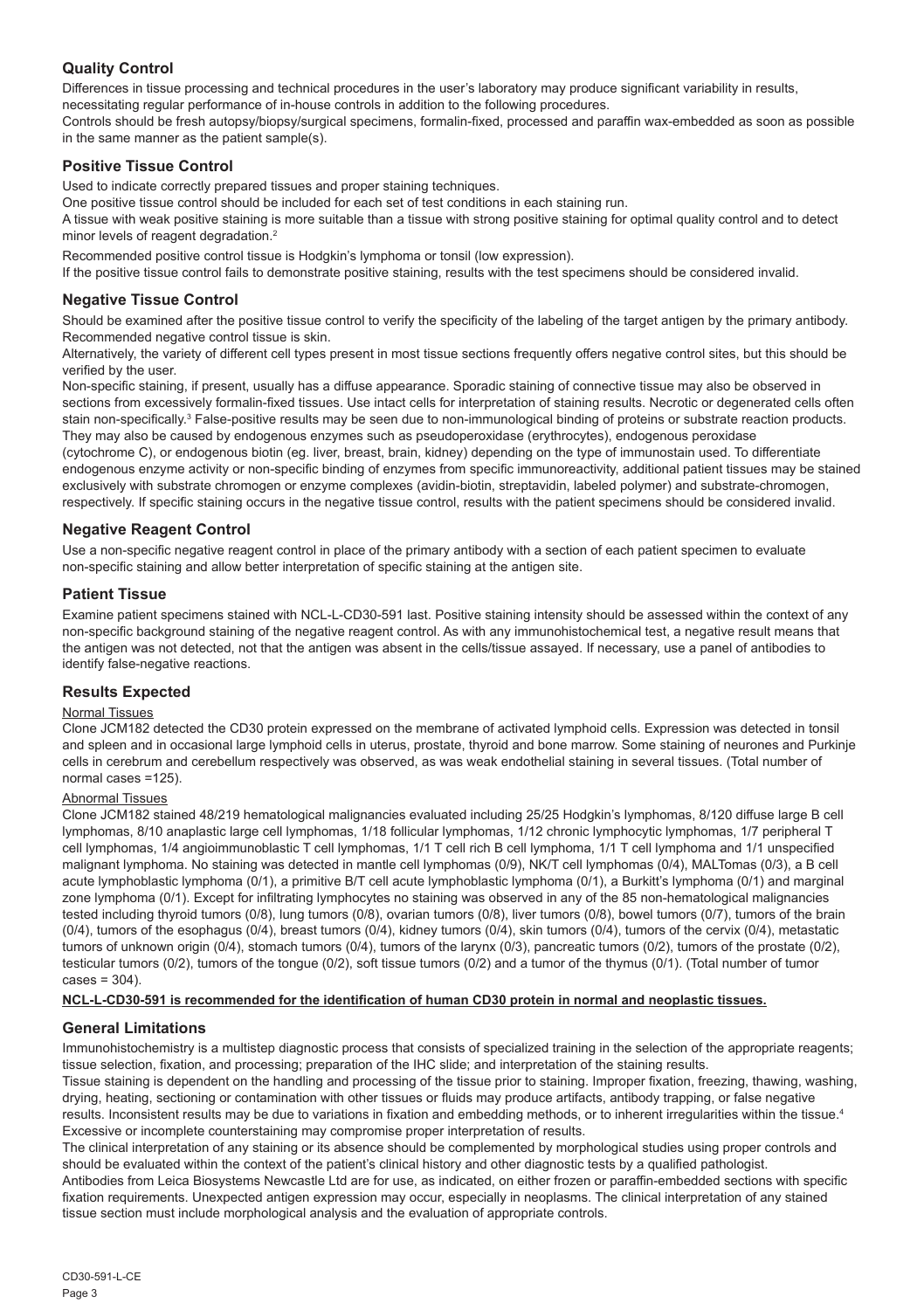# **Bibliography - General**

- 1. National Committee for Clinical Laboratory Standards (NCCLS). Protection of laboratory workers from infectious diseases transmitted by blood and tissue; proposed guideline. Villanova, P.A. 1991; 7(9). Order code M29-P.
- 2. Battifora H. Diagnostic uses of antibodies to keratins: a review and immunohistochemical comparison of seven monoclonal and three polyclonal antibodies. Progress in Surgical Pathology. 6:1–15. eds. Fenoglio-Preiser C, Wolff CM, Rilke F. Field & Wood, Inc., Philadelphia.
- 3. Nadji M, Morales AR. Immunoperoxidase, part I: the techniques and pitfalls. Laboratory Medicine. 1983; 14:767.
- 4. Omata M, Liew CT, Ashcavai M, Peters RL. Nonimmunologic binding of horseradish peroxidase to hepatitis B surface antigen: a possible source of error in immunohistochemistry. American Journal of Clinical Pathology. 1980; 73:626.
- 5. Kennedy M, Willis C and Armitage R. Deciphering CD30 ligand biology and its role in humoral immunity. Immunology. 2006; 118: 143-152.
- 6. Chiarle R, Podda A, Prolla G et al. CD30 in normal and neoplastic cells. Clinical Immunology. 1999; 90(2):157-164.

# **Amendments to Previous Issue**

Recommendations On Use.

# **Date of Issue**

03 October 2018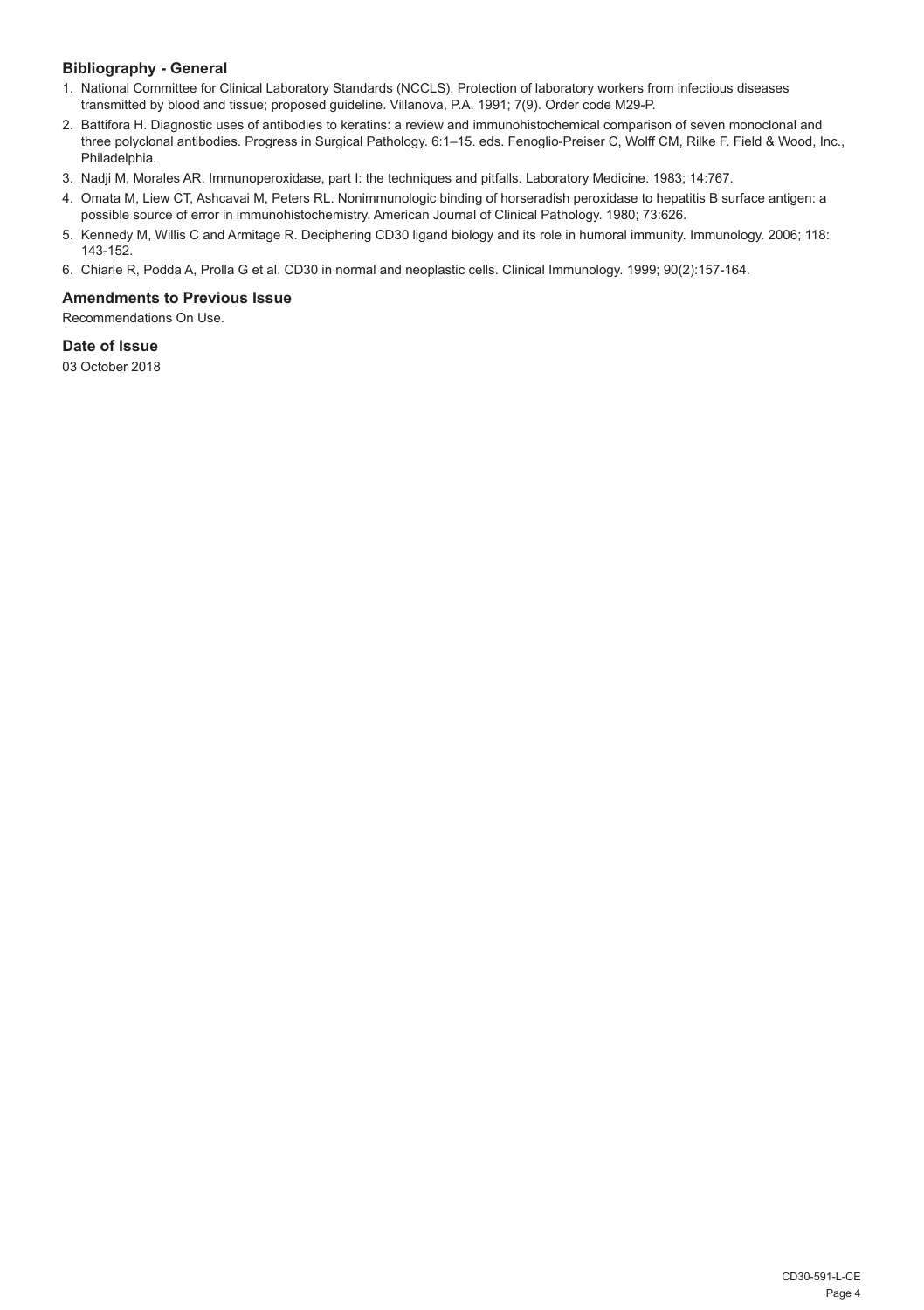# <span id="page-5-0"></span>**Novocastra™ Anticorps Mouse Monoclonal Liquide CD30 Référence du Produit: NCL-L-CD30-591**

# **Utilisation Prévue**

#### *Diagnostic in vitro*.

Le NCL-L-CD30-591 est destiné à l'identification qualitative par microscopie optique de la protéine CD30 sur coupes en paraffine. L'interprétation clinique de tout marquage, ou absence de marquage, doit être complétée par des études morphologiques utilisant des contrôles appropriés et doit être évaluée par un pathologiste qualifié à la lumière des antécédents cliniques du patient et d'autres analyses diagnostiques.

#### **Principe de la Procédure**

Les techniques de marquage immunohistochimique (IHC) permettent la visualisation des antigènes via l'application séquentielle d'un anticorps spécifique sur un antigène (anticorps primaire), d'un anticorps secondaire sur l'anticorps primaire et d'un complexe enzymatique comportant un substrat chromogène, avec des étapes de lavage intercalées. L'activation enzymatique du chromogène se traduit par la présence d'un produit de réaction visible au niveau du site de l'antigène. Le spécimen peut ensuite faire l'objet d'une coloration de contraste et être placé sous une lamelle. Les résultats sont interprétés à l'aide d'un microscope optique et participent au diagnostic différentiel des processus physiopathologiques, susceptibles, ou non, d'être associés à un antigène particulier.

#### **Clone**

JCM182

#### **Immunogène**

Protéine recombinante procaryotique correspondant au domaine interne de la protéine de la molécule CD30 humaine.

#### **Spécificité**

CD30 humain

### **Composition du Réactif**

Le NCL-L-CD30-591 est un surnageant de culture tissulaire liquide contenant une solution d'azide de sodium comme conservateur.

#### **Classe d'Ig**

IgG1

# **Concentration Totale en Protéines Total Protein**

La concentration totale en protéines, spécifique du lot, figure sur l'étiquette du flacon.

#### **Concentration en Anticorps**

Supérieure ou égale à 72 mg/L, déterminée par la méthode ELISA. La concentration totale en Ig, spécifique du lot, figure sur l'étiquette du flacon.

# **Recommandations d'utilisation**

Immunohistochimie sur coupes en paraffine.

**Récupération d'épitopes induite par la chaleur (HIER):** Suivre les instructions pour utilisation avec la Novocastra Epitope Retrieval Solution pH 6.

**Dilution préconisée:** 1:100 durant 30 minutes à 25 °C. Ceci n'est donné qu'à titre indicatif et les utilisateurs doivent déterminer leurs propres dilutions de travail optimales.

**Visualisation:** Veuillez respecter le mode d'emploi des Novolink™ Polymer Detection Systems. Pour plus d'informations sur le produit ou pour toute assistance, contactez votre représentant local ou le bureau régional de Leica Biosystems, ou sinon rendez vous sur le site www.LeicaBiosystems.com de Leica Biosystems.

Les performances de cet anticorps devront être validées lorsqu'il est utilisé avec d'autres systèmes de coloration manuels ou platesformes automatisées.

#### **Conservation et Stabilité**

Conserver à 2–8 °C. Ne pas congeler. Remettre immédiatement à 2–8 °C après utilisation. Ne pas utiliser après la date de péremption indiquée sur l'étiquette du récipient. Les conditions de conservation autres que celles qui sont spécifiées ci-dessus doivent faire l'objet d'une vérification par l'utilisateur.

#### **Préparation des Spécimens**

Le fixateur recommandé est le formol à 10%, tamponné, neutre, pour coupes tissulaires incluses en paraffine.

#### **Mises en Garde et Précautions**

Ce réactif a été préparé à partir du surnageant d'une culture cellulaire. Du fait de sa nature de produit biologique, sa manipulation doit faire l'objet du plus grand soin.

Ce réactif contient de l'azide de sodium. Une Fiche de données de sécurité est disponible sur demande ou sur le site www.LeicaBiosystems.com

Consulter les réglementations nationales, régionales ou locales en vigueur relatives à l'élimination de tous les éléments potentiellement toxiques.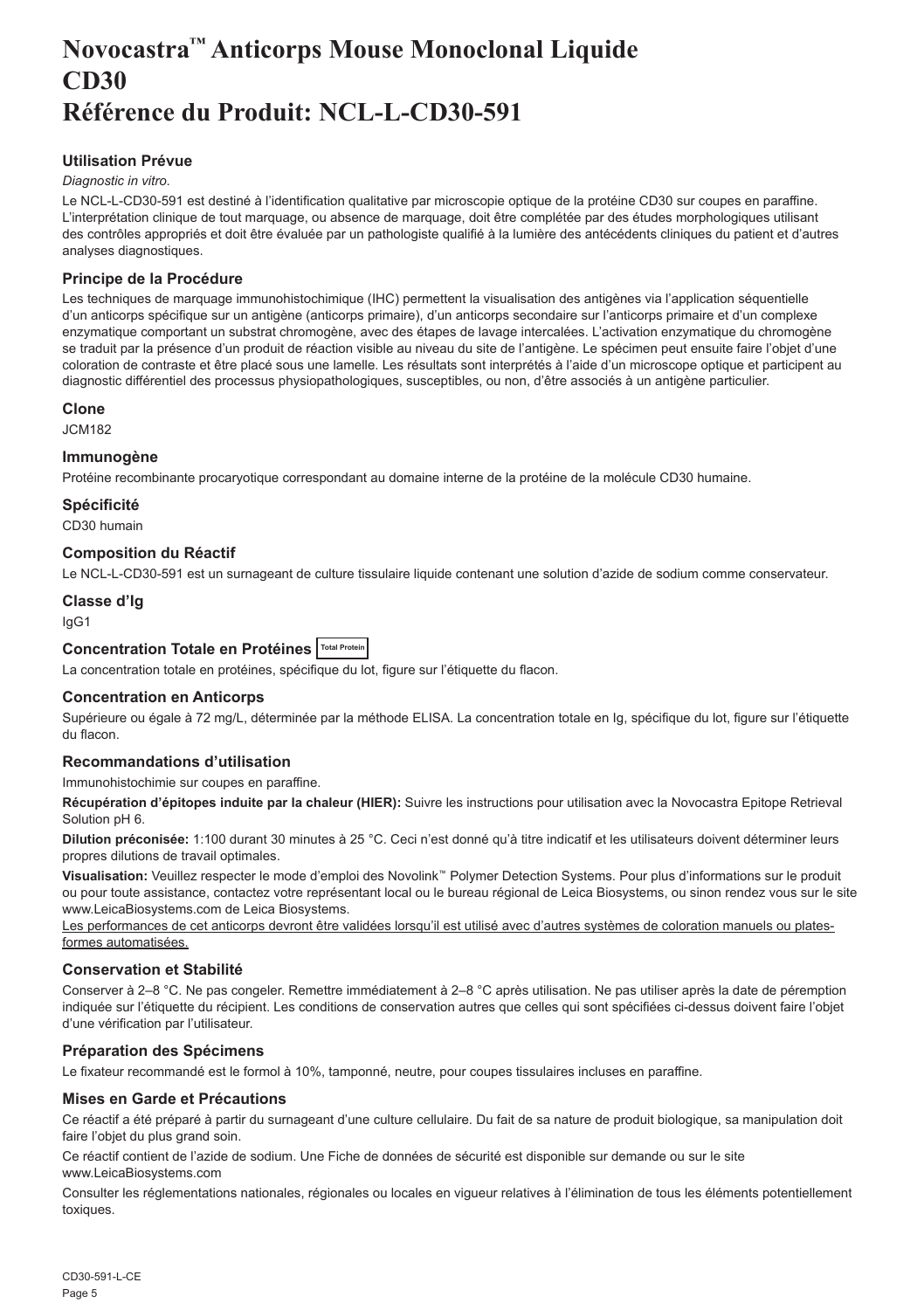Les spécimens, avant et après fixation, ainsi que toutes les matières ayant été en contact avec eux, doivent être manipulés comme s'ils étaient susceptibles de transmettre une infection et être éliminés en respectant les précautions appropriées<sup>1</sup>. Ne jamais pipeter les réactifs avec la bouche et éviter tout contact des réactifs et des spécimens avec la peau et les membranes muqueuses. Rincer avec de grandes quantités d'eau en cas de contact des réactifs ou des spécimens avec des zones sensibles. Consulter un médecin.

Minimiser la contamination microbienne des réactifs sinon un accroissement du marquage non spécifique est susceptible de se produire. Des durées et des températures d'incubation différentes de celles qui ont été spécifiées sont susceptibles de conduire à des résultats erronés. Toutes les modifications doivent être validées par l'utilisateur.

#### **Contrôle de Qualité**

Des différences de traitement des tissus et de procédures techniques du laboratoire de l'utilisateur sont susceptibles de conduire à une variabilité significative des résultats, ce qui rend nécessaire la mise en œuvre de contrôles en interne en plus des procédures suivantes. Les contrôles doivent être des spécimens frais provenant d'autopsies, de biopsies ou d'interventions chirurgicales, fixés au formol, traités et inclus en cire de paraffine dès que possible, de la même façon que le(s) échantillon(s) de patient.

#### **Tissu de Contrôle Positif**

Il est utilisé pour indiquer que les tissus ont été préparés correctement et que les techniques de marquage étaient appropriées.

Un contrôle tissulaire positif doit être inclus dans toute opération de marquage pour chaque ensemble de conditions d'analyse.

Un tissu présentant un marquage faiblement positif est plus adapté à un contrôle de qualité optimal qu'un tissu présentant un marquage fortement positif et il permet de détecter de moindres niveaux de dégradation du réactif.<sup>2</sup>

Le lymphome de Hodgkin ou les amygdales (faible expression) sont le tissu de contrôle positif recommandé.

Si le tissu de contrôle positif ne présente pas de marquage positif, les résultats des spécimens analysés doivent être considérés comme invalides.

# **Tissu de Contrôle Négatif**

Il doit être examiné après le tissu de contrôle positif afin de vérifier la spécificité du marquage de l'antigène cible par l'anticorps primaire. La peau constitue le tissu de contrôle négatif recommandé.

Sinon, la diversité des types cellulaires présents dans la plupart des tissus permet de disposer fréquemment de sites de contrôle négatif, mais ils doivent être vérifiés par l'utilisateur.

S'il est présent, le marquage non spécifique prend habituellement une apparence diffuse. Un marquage sporadique du tissu conjonctif peut également être observé sur des coupes de tissus qui ont été fixées par un excès de formol. Utiliser des cellules intactes pour l'interprétation des résultats du marquage. Les cellules nécrotiques ou dégénérées sont souvent marquées de façon non spécifique.3 Des résultats faussement positifs peuvent être observés en raison d'une liaison non immunologique à des protéines ou à des produits de réaction du substrat. Ils peuvent également être provoqués par des enzymes endogènes comme la pseudoperoxydase (érythrocytes), la peroxydase endogène (cytochrome C), ou la biotine endogène (foie, sein, cerveau, rein, par exemple) selon le type d'immunomarquage utilisé. Pour différencier l'activité des enzymes endogènes ou la liaison non spécifique d'enzymes de l'immunoréactivité spécifique, des tissus supplémentaires du patient peuvent être marqués exclusivement avec le substrat chromogène ou par des complexes enzymatiques (avidine-biotine, streptavidine, polymère marqué) et le substrat chromogène respectivement. Si un marquage spécifique se produit dans le tissu de contrôle négatif, les résultats des spécimens du patient doivent être considérés comme invalides.

### **Réactif de Contrôle Négatif**

Utiliser un réactif de contrôle négatif non spécifique à la place de l'anticorps primaire avec une coupe de chaque spécimen du patient afin d'évaluer le marquage non spécifique et de permettre une meilleure interprétation du marquage spécifique au niveau du site antigénique.

### **Tissu du Patient**

Examiner les échantillons du patient marqués au NCL-L-CD30-591 en dernier lieu. L'intensité du marquage positif doit être évaluée à la lumière du bruit de fond du marquage non spécifique du réactif de contrôle négatif. Comme pour toutes les analyses immunohistochimiques, un résultat négatif signifie que l'antigène n'a pas été détecté mais ne signifie pas qu'il est absent des cellules/ tissus testés. Si nécessaire, employer un panel d'anticorps pour identifier les réactions faussement négatives.

### **Résultats Attendus**

#### Tissus normaux

Le clone JCM182 a détecté la protéine CD30 exprimée sur la membrane des cellules lymphoïdes activées. L'expression a été détectée dans les amygdales et la rate, et dans de grandes cellules lymphoïdes occasionnelles de l'utérus, de la prostate, de la thyroïde et de la moelle osseuse. On a observé un certain marquage des neurones et des cellules de Purkinje dans respectivement le cerveau et le cervelet, ainsi qu'un marquage endothélial faible dans plusieurs tissus. (Nombre total de cas normaux = 125).

#### Tissus anormaux

Le clone JCM182 a marqué 48/219 malignités hématologiques évaluées, notamment 25/25 lymphomes de Hodgkin, 8/120 lymphomes diffus à grandes cellules B, 8/10 lymphomes anaplasiques à grandes cellules, 1/18 lymphomes folliculaires, 1/12 lymphomes lymphocytaires chroniques, 1/7 lymphomes T périphériques, 1/4 lymphomes T angioimmunoblastiques, 1/1 lymphome à cellules B riche en cellules T, 1/1 lymphome T et 1/1 lymphome malin non spécifié. Aucun marquage n'a été détecté dans des lymphomes à cellules du manteau (0/9), lymphomes à cellules NK/T (0/4), lymphomes de type MALT (0/3), un lymphome lymphoblastique aigu à cellules B (0/1), un lymphome lymphoblastique aigu primitif à cellules B/T (0/1), un lymphome de Burkitt (0/1) et un lymphome de la zone marginale (0/1). À l'exception des lymphocytes infiltrants, aucun marquage n'a été observé dans les 85 malignités non hématologiques testées, notamment des tumeurs de la thyroïde (0/8), tumeurs du poumon (0/8), tumeurs de l'ovaire (0/8), tumeurs du foie (0/8), tumeurs intestinales (0/7), tumeurs du cerveau (0/4), tumeurs de l'œsophage (0/4), tumeurs du sein (0/4), tumeurs du rein (0/4), tumeurs de la peau (0/4), tumeurs du col de l'utérus (0/4), tumeurs métastatiques d'origine inconnue (0/4), tumeurs de l'estomac (0/4), tumeurs du larynx (0/3), tumeurs du pancréas (0/2), tumeurs de la prostate (0/2), tumeurs de la testicule (0/2), tumeurs de la langue (0/2), tumeurs des tissus mous (0/2) et une tumeur du thymus (0/1). (Nombre total de cas tumoraux = 304).

**NCL-L-CD30-591 est recommandé pour la détection de la protéine CD30 humaine dans les tissus normaux et néoplasiques.**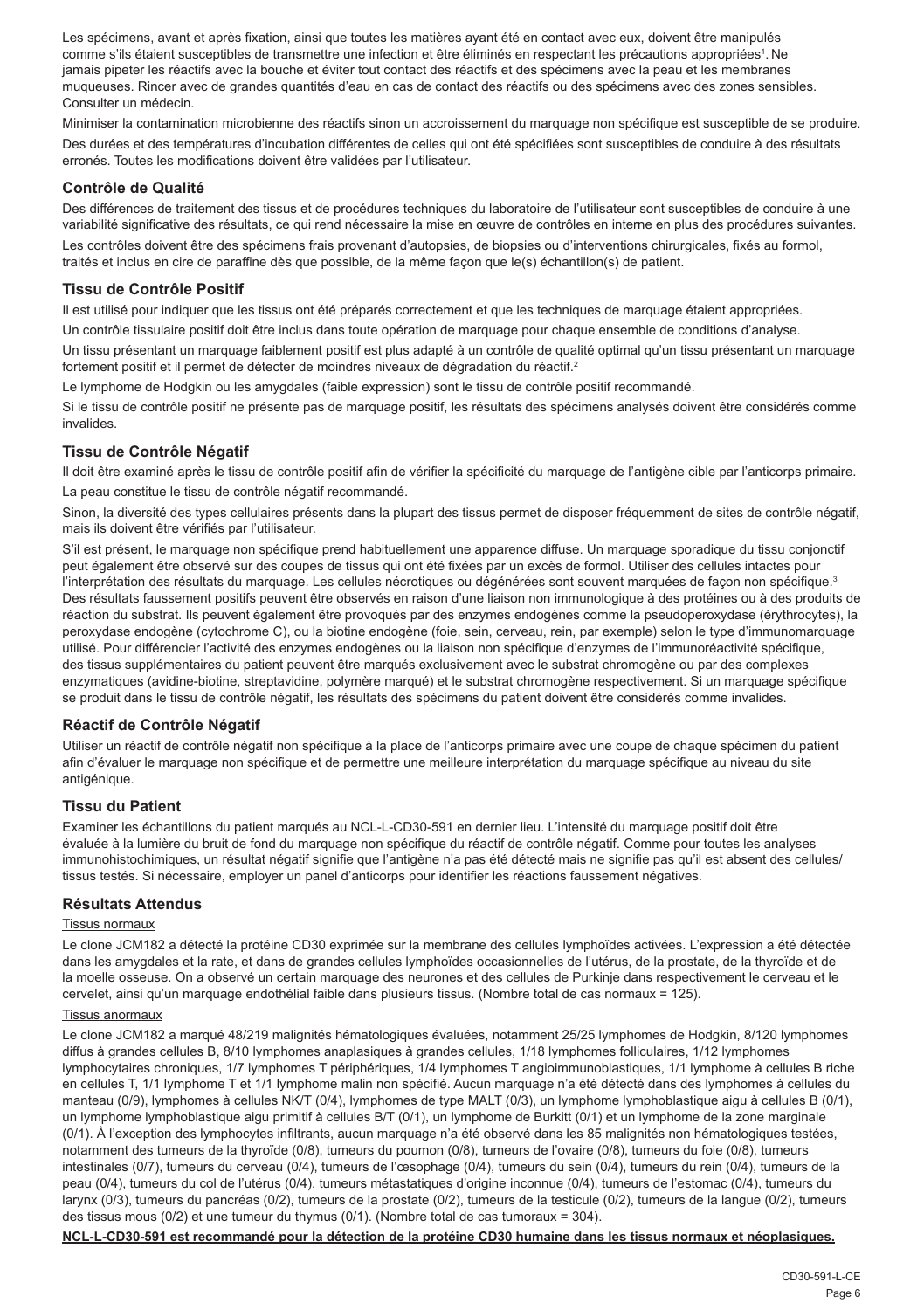# **Limites Générales**

L'immunohistochimie est un processus diagnostique constitué de plusieurs étapes qui nécessite une formation spécialisée relative au choix des réactifs appropriés ; au choix, à la fixation et au traitement des tissus ; à la préparation des lames IHC ; et à l'interprétation des résultats du marquage.

Le marquage des tissus dépend de leur manipulation et de leur traitement avant le marquage. Une fixation, une congélation, une décongélation, un lavage, un séchage, un chauffage, une coupe, incorrects ou une contamination par d'autres tissus ou d'autres liquides sont susceptibles de conduire à la production d'artefacts, au piégeage de l'anticorps ou à des résultats faussement négatifs. Des variations dans les méthodes de fixation et d'inclusion, ainsi que des irrégularités propres au tissu, peuvent conduire à des résultats incohérents.<sup>4</sup>

Une coloration de contraste excessive ou incomplète peut gêner l'interprétation correcte des résultats.

L'interprétation clinique de tout marquage, ou absence de marquage, doit être complétée par des études morphologiques utilisant des contrôles appropriés et doit être évaluée par un pathologiste qualifié à la lumière des antécédents cliniques du patient et d'autres analyses diagnostiques.

Les anticorps de Leica Biosystems Newcastle Ltd sont destinés, selon les besoins, à être utilisés sur des coupes incluses en paraffine ou des coupes congelées, et conformément à des exigences particulières en matière de fixation. Une expression antigénique inattendue est susceptible de se produire, en particulier au niveau des néoplasmes. L'interprétation clinique de toute coupe tissulaire marquée doit comporter une analyse morphologique et l'évaluation des contrôles appropriés.

#### **Bibliographie Générale**

- 1. National Committee for Clinical Laboratory Standards (NCCLS). Protection of laboratory workers from infectious diseases transmitted by blood and tissue; proposed guideline. Villanova, P.A. 1991; 7(9). Order code M29-P.
- 2. Battifora H. Diagnostic uses of antibodies to keratins: a review and immunohistochemical comparison of seven monoclonal and three polyclonal antibodies. Progress in Surgical Pathology. 6:1–15. eds. Fenoglio-Preiser C, Wolff CM, Rilke F. Field & Wood, Inc., Philadelphia.
- 3. Nadji M, Morales AR. Immunoperoxidase, part I: the techniques and pitfalls. Laboratory Medicine. 1983; 14:767.
- 4. Omata M, Liew CT, Ashcavai M, Peters RL. Nonimmunologic binding of horseradish peroxidase to hepatitis B surface antigen: a possible source of error in immunohistochemistry. American Journal of Clinical Pathology. 1980; 73:626.
- 5. Kennedy M, Willis C and Armitage R. Deciphering CD30 ligand biology and its role in humoral immunity. Immunology. 2006; 118: 143-152.
- 6. Chiarle R, Podda A, Prolla G et al. CD30 in normal and neoplastic cells. Clinical Immunology. 1999; 90(2):157-164.

# **Amendements Apportés à la Version Précédente**

Recommandations d'utilisation.

# **Date de Publication**

03 octobre 2018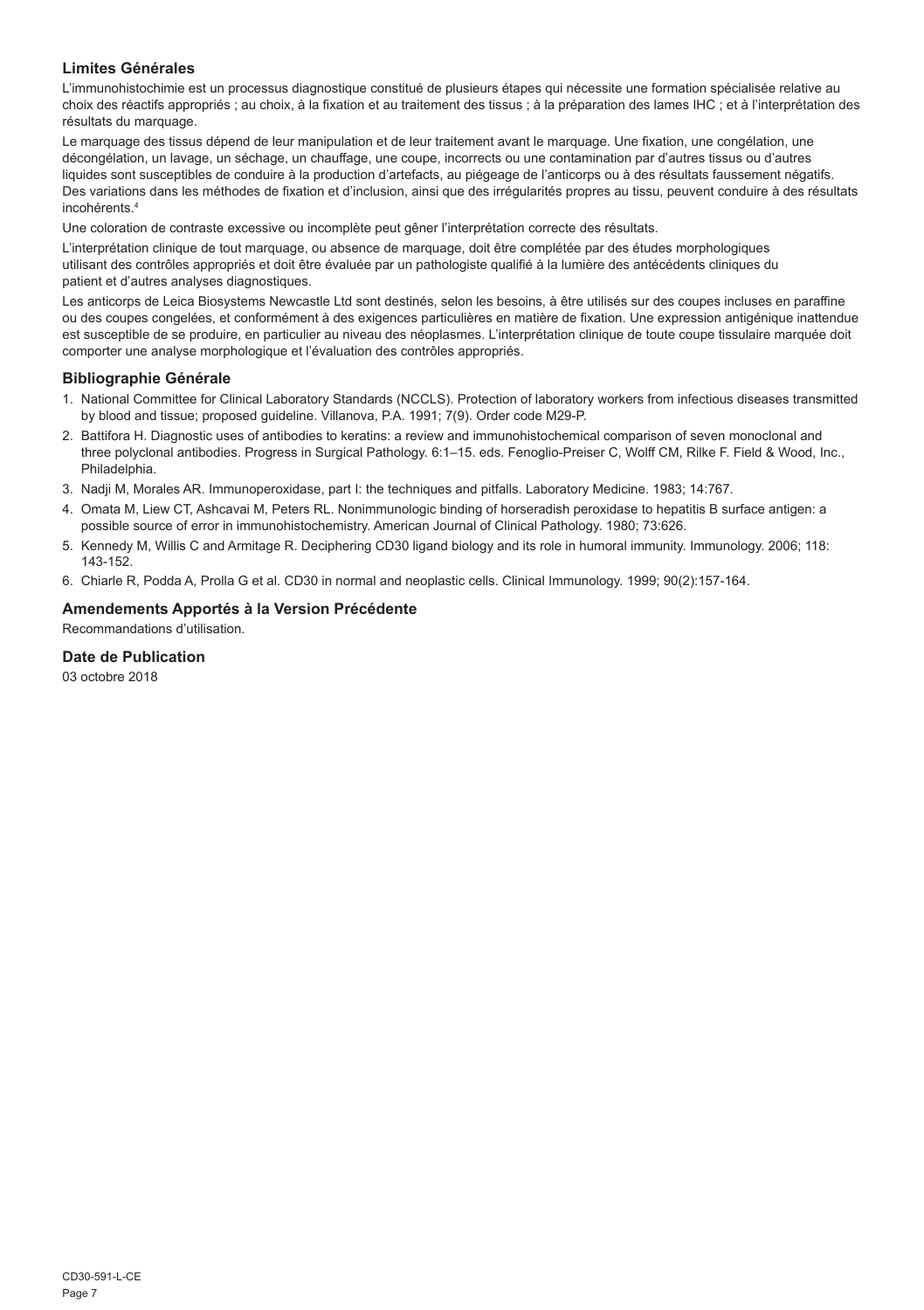# <span id="page-8-0"></span>**Novocastra™ Anticorpo Mouse Monoclonal Liquido CD30 Codice Del Prodotto: NCL-L-CD30-591**

# **Uso Previsto**

#### *Per uso diagnostico in vitro*.

NCL-L-CD30-591 è destinato all'identificazione qualitativa in microscopia ottica della proteina CD30 in sezioni in paraffina. L'interpretazione clinica di ogni colorazione o della sua assenza va integrata da studi morfologici che utilizzino i controlli appropriati e deve essere valutata da un patologo qualificato, nel contesto della storia clinica del paziente e delle altre metodiche diagnostiche adoperate.

#### **Principio Della Procedura**

Le tecniche di colorazione immunoistochimica (IHC) consentono la visualizzazione degli antigeni mediante l'applicazione sequenziale di un anticorpo specifico per l'antigene (anticorpo primario), di un anticorpo secondario che lega l'anticorpo primario e di un complesso enzimatico con un substrato cromogeno; l'applicazione dei tre reagenti è intervallata da fasi di lavaggio. L'attivazione enzimatica del cromogeno produce una reazione visibile in corrispondenza del sito antigenico. Il campione biologico può, quindi, essere controcolorato e montato. I risultati vengono interpretati mediante un microscopio ottico e sono utili nella diagnosi differenziale di processi fisiopatologici, che possono essere più o meno associati ad un particolare antigene.

#### **Clone**

JCM182

#### **Immunogeno**

Proteina ricombinante in procarioti corrispondente al dominio interno della proteina della molecola CD30 umana.

#### **Specificità**

CD30 umana.

#### **Composizione Del Reagente**

NCL-L-CD30-591 è un supernatante liquido di coltura tissutale, contenente di sodio azide come conservante.

# **Classe Ig**

IgG1

# **Concentrazione Proteica Totale Total Protein**

Consultare l'etichetta del flacone per la concentrazione proteica totale specifica del lotto.

### **Concentrazione Anticorpale**

Superiore o uguale a 72 mg/L, come determinato mediante test ELISA. Consultare l'etichetta del flacone per la concentrazione di Ig specifica del lotto.

# **Raccomandazioni Per L'uso**

Immunoistochimica su sezioni incluse in paraffina.

**Smascheramento termoindotto dell'epitopo (HIER):** Si raccomanda di seguire le istruzioni per l'uso di Novocastra Epitope Retrieval Solution pH 6.

**Diluizione raccomandata:** 1:100 per 30 minuti a 25 °C. Queste raccomandazioni costituiscono delle semplici linee guida; spetta al singolo utente stabilire le diluizioni di lavoro ottimali.

**Visualizzazione:** Si raccomanda di seguire le istruzioni per l'uso dei Novolink™ Polymer Detection Systems. Per ulteriori informazioni sui prodotti o assistenza, contattare il distributore di zona o la sede regionale di Leica Biosystems, oppure visitare il sito internet di Leica Biosystems, www.LeicaBiosystems.com

La resa di questo anticorpo deve essere validata quando viene utilizzato con altri metodi di colorazione manuale o piattaforme automatizzate.

### **Conservazione E Stabilità**

Conservare a 2–8 °C. Non congelare. Immediatamente dopo l'uso, raffreddare di nuovo a 2–8 °C. Non usare dopo la data di scadenza, indicata sull'etichetta del flacone. Condizioni di conservazione diverse da quelle sopra specificate vanno verificate dall'utente.

### **Preparazione Del Campione Biologico**

Il fissativo raccomandato è la formalina tamponata neutra al 10% per sezioni tissutali incluse in paraffina.

#### **Avvertenze E Precauzioni**

Questo reagente è stato preparato dal supernatante di coltura cellulare. Trattandosi di un prodotto biologico, va maneggiato con cautela.

Questo reagente contiene sodio azide. Una scheda di sicurezza del prodotto (MSDS) è disponibile su richiesta o dal sito www.LeicaBiosystems.com

Fare riferimento alla normativa federale, statale o locale per lo smaltimento dei componenti potenzialmente tossici.

Prima e dopo la fissazione, i campioni biologici e tutti i materiali ad essi esposti vanno trattati come potenzialmente infettanti e smaltiti con le appropriate precauzioni.<sup>1</sup> Non pipettare i reagenti con la bocca ed evitare il contatto dei reagenti e dei campioni biologici con la pelle e con le mucose. Se i reagenti o i campioni biologici vengono a contatto con zone sensibili, sciacquare abbondantemente le parti interessate. Consultare il medico.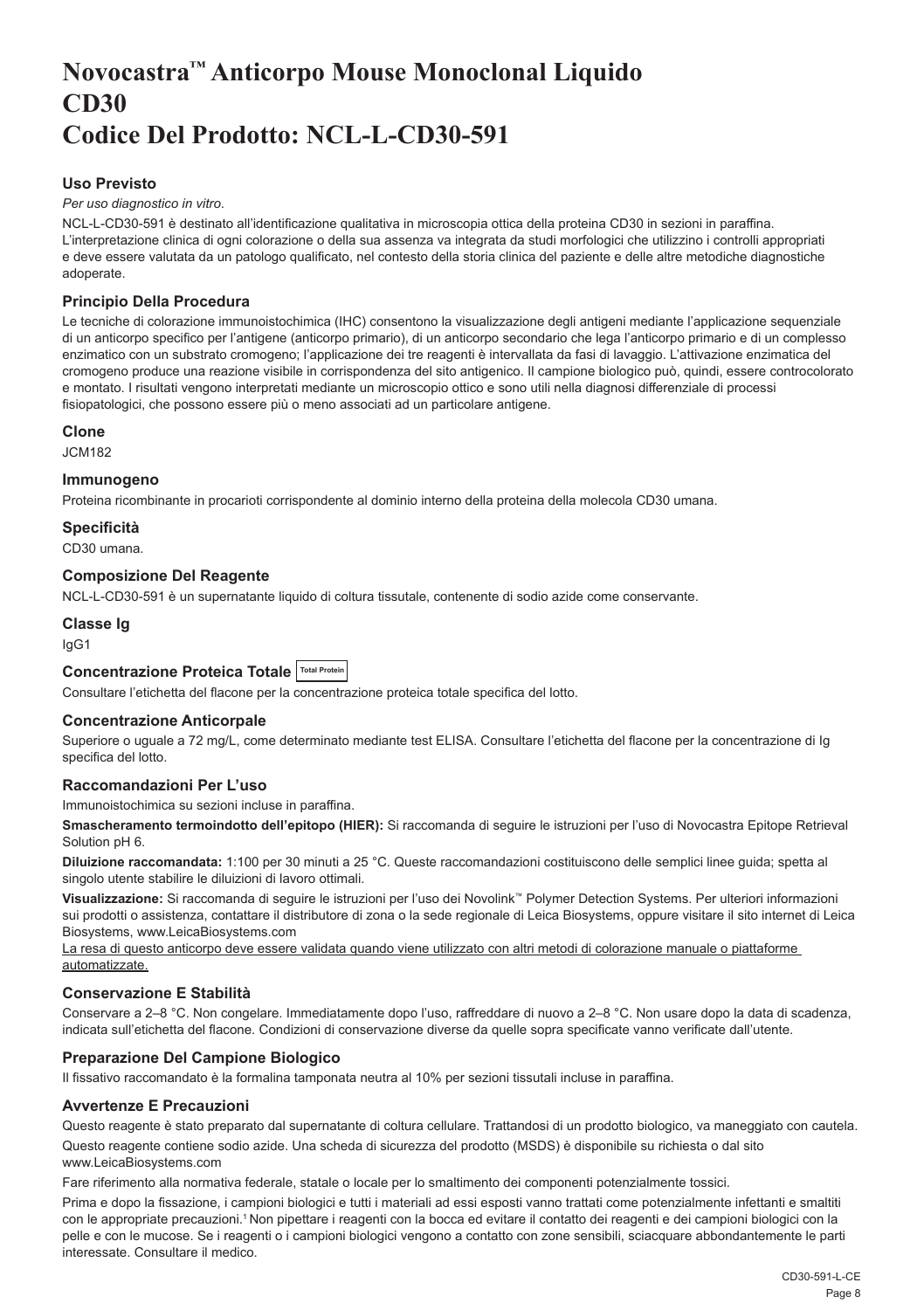Ridurre al minimo la contaminazione microbica dei reagenti, allo scopo di evitare un aumento di colorazione aspecifica. Tempi o temperature d'incubazione diversi da quelli specificati possono condurre a risultati non veritieri. Tali variazioni devono essere convalidate dall'utente.

# **Controllo Qualità**

Differenze nella processazione del tessuto e nelle tecniche in uso presso il laboratorio dell'utente possono produrre una discrepanza significativa nei risultati, rendendo necessaria la regolare esecuzione di controlli interni, in aggiunta alle procedure descritte di seguito. I controlli devono essere costituiti da campioni biologici freschi autoptici/bioptici/chirurgici e devono essere il più rapidamente possibile fissati in formalina, processati ed inclusi in paraffina, allo stesso modo dei campioni biologici ottenuti dal paziente.

# **Controllo Positivo Del Tessuto**

È usato per indicare tessuti correttamente preparati e tecniche di colorazione appropriate.

Per ogni gruppo di condizioni del test e ogni volta che viene eseguita la colorazione, deve essere incluso un controllo positivo del tessuto.

Un tessuto a debole colorazione positiva è più adatto di uno a colorazione positiva intensa per un ottimale controllo qualità e per mettere in evidenza anche minimi livelli di degradazione del reagente.<sup>2</sup>

Il tessuto raccomandato per il controllo positivo è il linfoma di Hodgkin o la tonsilla (espressione bassa).

Se il controllo positivo del tessuto non dimostra colorazione positiva, i risultati con i campioni biologici del test vanno considerati non validi.

### **Controllo Negativo Del Tessuto**

Va esaminato dopo il controllo positivo, per verificare la specificità nei confronti dell'antigene bersaglio da parte dell'anticorpo primario. Il tessuto raccomandato per il controllo negativo è la cute.

In alternativa, la varietà dei tipi cellulari presenti nella maggior parte delle sezioni tissutali offre spesso siti di controllo negativo, ma questo va verificato dall'utente.

La colorazione aspecifica, se presente, assume di solito aspetto diffuso. La colorazione sporadica del tessuto connettivo può anche manifestarsi in seguito ad iperfissazione di sezioni di tessuto in formalina. Per l'interpretazione dei risultati della colorazione, usare cellule intatte. Le cellule necrotiche o degenerate si colorano spesso in maniera aspecifica<sup>3</sup>. Si possono osservare risultati falsamente positivi, dovuti a legame non immunologico delle proteine o a prodotti di reazione del substrato. Tali falsi positivi possono essere anche causati da enzimi endogeni quali la pseudoperossidasi (eritrociti), la perossidasi endogena (citocromo C) o la biotina endogena (es. fegato, mammella, cervello, rene), a seconda del tipo di immunocolorazione usato. Per differenziare l'attività enzimatica endogena o il legame enzimatico aspecifico dall'immunoreattività specifica, possono essere colorati ulteriori tessuti del paziente esclusivamente con substrato cromogeno o con complessi enzimatici (avidina-biotina, streptavidina, polimero marcato) e substrato cromogeno. Se nel controllo negativo del tessuto compare una colorazione specifica, i risultati sui campioni biologici ottenuti dal paziente devono essere considerati non validi.

### **Controllo Negativo Del Reagente**

Usare un controllo negativo aspecifico del reagente in luogo dell'anticorpo primario, con una sezione di ogni campione biologico del paziente, per valutare la colorazione aspecifica e per consentire una migliore interpretazione della colorazione specifica in corrispondenza del sito antigenico.

#### **Tessuto Del Paziente**

Successivamente, esaminare i campioni biologici del paziente colorati con NCL-L-CD30-591. L'intensità della colorazione positiva va analizzata nel contesto di qualsiasi colorazione aspecifica di fondo del controllo negativo del reagente. Come per tutti gli altri test immunoistochimici, un risultato negativo significa che l'antigene non è stato determinato, ma non necessariamente che fosse assente dalle cellule o dal tessuto esaminato. Se necessario, usare un pannello di anticorpi per identificare reazioni falsamente negative.

### **Risultati Attesi**

#### Tessuti normali

Il clone JCM182 ha rilevato la proteina CD30 espressa sulla membrana di cellule linfoidi attivate. È stata rilevata espressione in tonsilla e milza e in grandi cellule linfoidi occasionali nell'utero, la prostata, la tiroide e il midollo osseo. È stata osservata una certa colorazione di neuroni e cellule di Purkinje, rispettivamente nel cervello e cervelletto, e una debole colorazione endoteliale in diversi tessuti. (Numero complessivo di casi normali = 125).

#### Abnorme dei tessuti

Il clone JCM182 ha marcato 48/219 malignità ematologiche valutate, compresi 25/25 linfomi di Hodgkin, 8/120 linfomi diffusi a grandi cellule B, 8/10 linfomi anaplastici a grandi cellule, 1/18 linfomi follicolari, 1/12 linfomi linfocitici cronici, 1/7 linfomi periferici a cellule T, 1/4 linfomi angioimmunoblastici a cellule T, 1/1 linfoma a cellule B ricco in linfociti T, 1/1 linfoma a cellule T e 1/1 linfoma maligno non specifico. Non è stata rilevata colorazione in linfomi a cellule mantellari (0/9), linfomi a cellule NK/T (0/4), MALTomi (0/3), un linfoma linfoblastico acuto a cellule B (0/1), un linfoma linfoblastico acuto a cellule B/T primitivo (0/1), un linfoma di Burkitt (0/1) e un linfoma della zona marginale (0/1). Eccettuando i linfociti infiltranti, non è stata osservata colorazione in alcuna delle 85 malignità non ematologiche esaminate, compresi tumori tiroidei (0/8), tumori polmonari (0/8), tumori ovarici (0/8), tumori epatici (0/8), tumori intestinali (0/7), tumori del cervello (0/4), tumori esofagei (0/4), tumori della mammella (0/4), tumori renali (0/4), tumori della pelle (0/4), tumori della cervice (0/4), tumori metastatici di origine ignota (0/4), tumori dello stomaco (0/4), tumori della laringe (0/3), tumori del pancreas (0/2), tumori prostatici (0/2), tumori testicolari (0/2), tumori della lingua (0/2), tumori dei tessuti molli (0/2) e un tumore timico (0/1). (Numero complessivo di casi tumorali = 304).

**NCL-L-CD30-591 è raccomandato per la rilevazione della proteina umana CD30 nei tessuti normali e neoplastici.**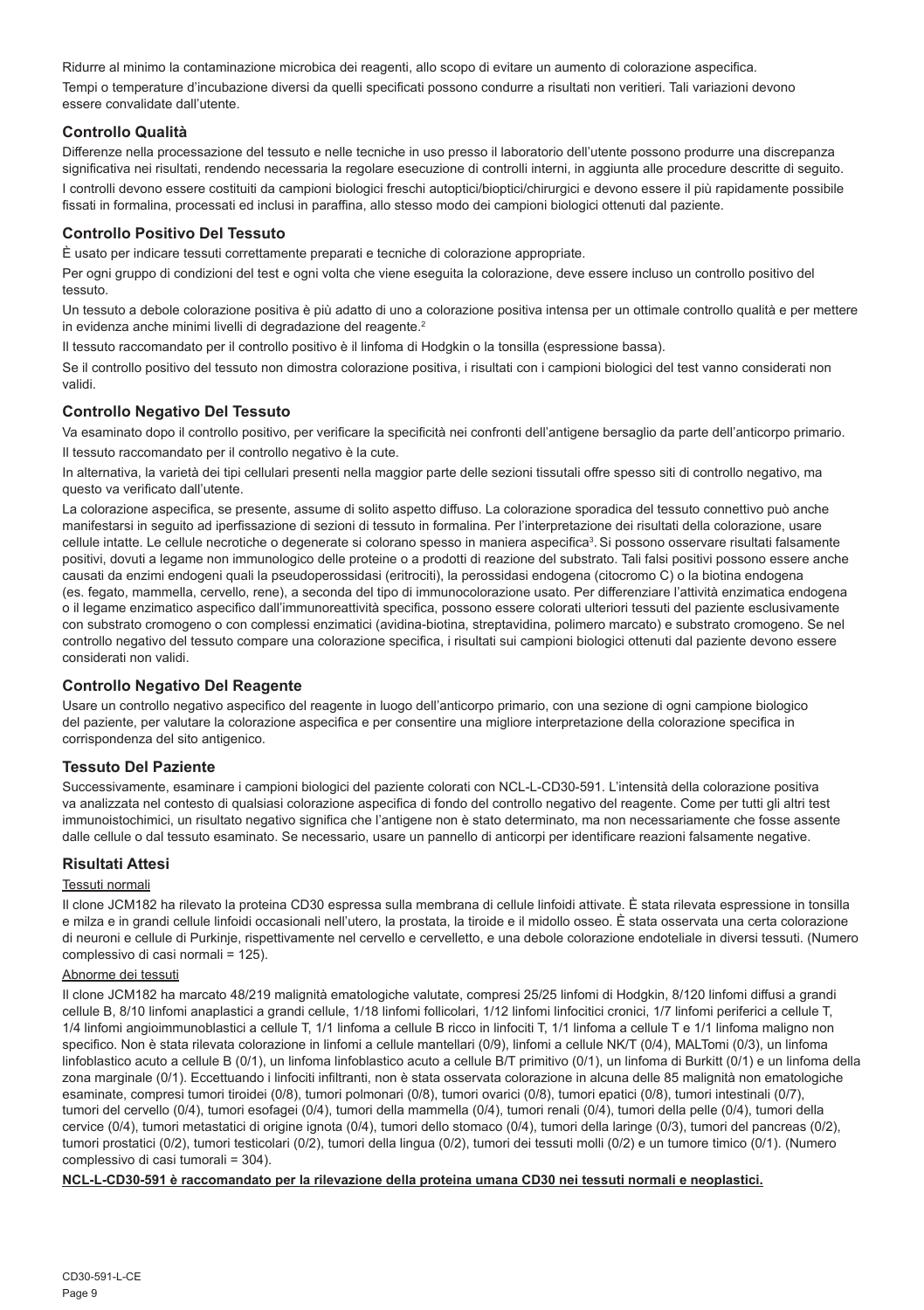# **Limitazioni Generali**

L'immunoistochimica è un procedimento diagnostico a più passi (multistep) che richiede un'esperienza specifica nella selezione dei reagenti appropriati, nella selezione, fissazione e processazione dei tessuti, nella preparazione di vetrini IHC e nell'interpretazione dei risultati della colorazione.

La colorazione del tessuto dipende dalle modalità di manipolazione e di processazione del tessuto stesso, adottate prima della colorazione. La fissazione, il congelamento, lo scongelamento, il lavaggio, l'asciugatura, il riscaldamento o la sezione condotti in modo non corretto, o la contaminazione con altri tessuti o liquidi, possono produrre artefatti, intrappolamento (trapping) anticorpale o risultati falsi negativi. Risultati incompatibili possono essere dovuti a modifiche dei metodi di fissazione e di inclusione o ad irregolarità intrinseche al tessuto.<sup>4</sup>

Una controcolorazione eccessiva o incompleta può compromettere la corretta interpretazione dei risultati.

L'interpretazione clinica di ogni colorazione o della sua assenza va integrata da studi morfologici che utilizzino i controlli appropriati e deve essere valutata da un patologo qualificato, nel contesto della storia clinica del paziente e delle altre metodiche diagnostiche adoperate.

Gli anticorpi di Leica Biosystems Newcastle Ltd. sono destinati all'uso, quando indicato, su sezioni congelate o incluse in paraffina, con specifici requisiti di fissazione. Un'espressione antigenica inattesa può manifestarsi in particolare nelle neoplasie. L'interpretazione clinica di ogni sezione tissutale colorata deve includere l'analisi morfologica e la valutazione dei controlli appropriati.

### **Riferimenti Bibliografici Di Base**

- 1. National Committee for Clinical Laboratory Standards (NCCLS). Protection of laboratory workers from infectious diseases transmitted by blood and tissue; proposed guideline. Villanova, P.A. 1991; 7(9). Order code M29-P.
- 2. Battifora H. Diagnostic uses of antibodies to keratins: a review and immunohistochemical comparison of seven monoclonal and three polyclonal antibodies. Progress in Surgical Pathology. 6:1–15. eds. Fenoglio-Preiser C, Wolff CM, Rilke F. Field & Wood, Inc., Philadelphia.
- 3. Nadji M, Morales AR. Immunoperoxidase, part I: the techniques and pitfalls. Laboratory Medicine. 1983; 14:767.
- 4. Omata M, Liew CT, Ashcavai M, Peters RL. Nonimmunologic binding of horseradish peroxidase to hepatitis B surface antigen: a possible source of error in immunohistochemistry. American Journal of Clinical Pathology. 1980; 73:626.
- 5. Kennedy M, Willis C and Armitage R. Deciphering CD30 ligand biology and its role in humoral immunity. Immunology. 2006; 118: 143-152.
- 6. Chiarle R, Podda A, Prolla G et al. CD30 in normal and neoplastic cells. Clinical Immunology. 1999; 90(2):157-164.

### **Modifiche Alla Pubblicazione Precedente**

Raccomandazioni Per L'uso.

# **Data Di Pubblicazione**

03 ottobre 2018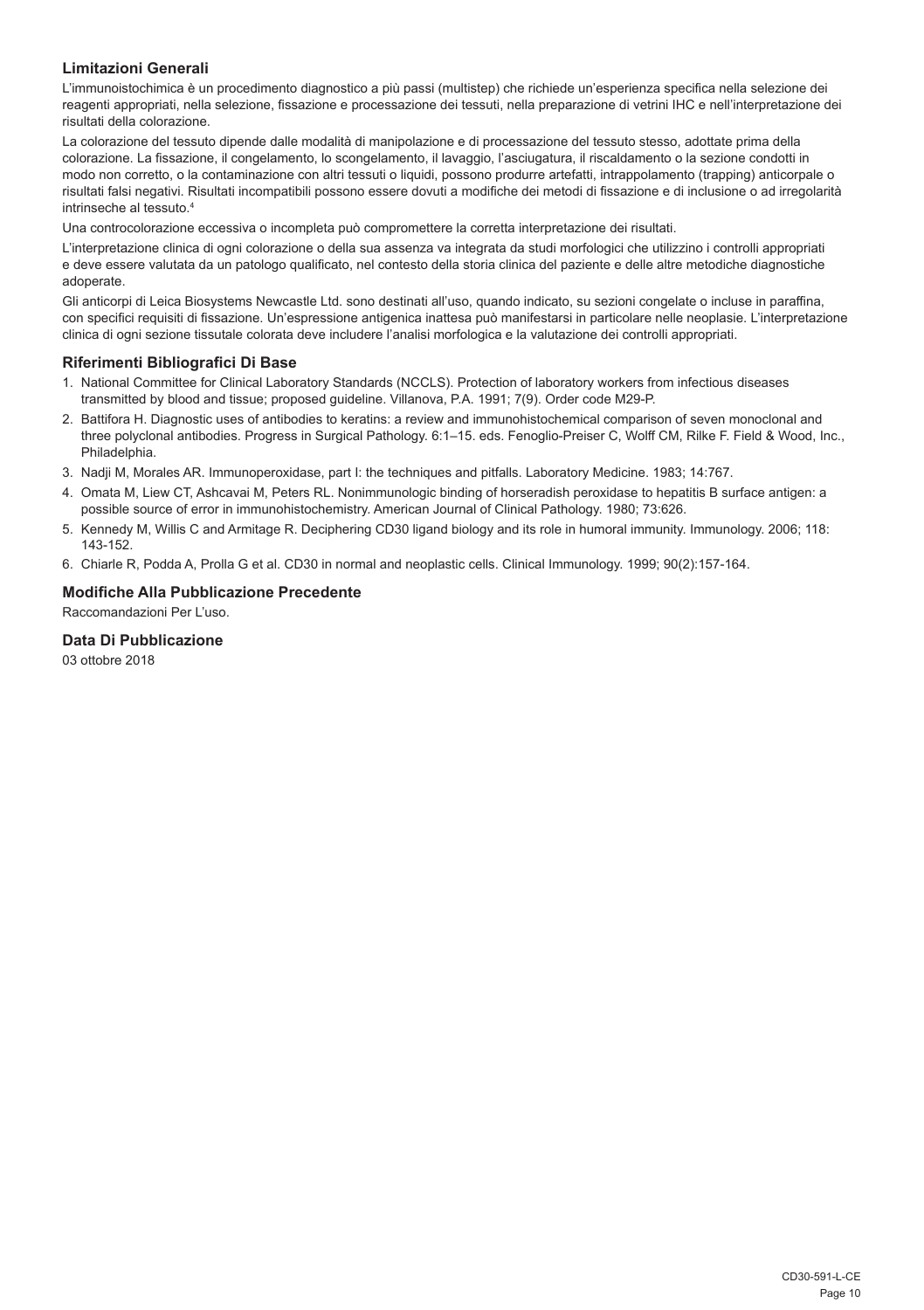# <span id="page-11-0"></span>**Novocastra™ Flüssiger Mouse Monoclonal-Antikörper CD30 Produkt-Nr.: NCL-L-CD30-591**

### **Verwendungszweck**

#### *Für in-vitro-Diagnostik*.

NCL-L-CD30-591 ist für den qualitativen Nachweis von CD30-Protein in Paraffinschnitten mittels Lichtmikroskopie vorgesehen. Die klinische Bewertung einer vorliegenden bzw. fehlenden Färbung sollte durch morphologische Studien mit entsprechenden Kontrollen ergänzt und im Kontext der Krankengeschichte des Patienten und anderer diagnostischer Tests von einem qualifizierten Pathologen vorgenommen werden.

### **Verfahrensgrundlage**

Immunhistochemische (IHC) Färbetechniken gestatten die optische Darstellung von Antigenen mittels sequentieller Anwendung eines spezifischen Antikörpers zum Antigen (primärer Antikörper), eines sekundären Antikörpers zum primären Antikörper und eines Enzymkomplexes mit einem chromogenen Substrat, jeweils getrennt durch dazwischen liegende Waschschritte. Die enzymatische Aktivierung des Chromogens führt zu einem sichtbaren Reaktionsprodukt am Ort des Antigens. Die Probe kann dann gegengefärbt und mit einem Deckglas versehen werden. Die Ergebnisse werden mithilfe eines Lichtmikroskops interpretiert und unterstützen die Differentialdiagnose pathophysiologischer Prozesse, die mit einem bestimmten Antigen assoziiert sein könnten.

#### **Klon**

JCM182

# **Immunogen**

Prokaryotisches rekombinantes Protein, das der internen Domäne des Proteins des humanen CD30-Moleküls entspricht.

#### **Spezifität**

Humanes CD30

#### **Reagenzzusammensetzung**

NCL-L-CD30-591 ist ein flüssiger Gewebekulturüberstand, der Natriumazid als Konservierungsmittel enthält.

# **Ig-Klasse**

IgG1

# Gesamtproteinkonzentration **Total Protein**

Siehe Angaben auf dem Produktetikett bezüglich der chargenspezifischen Gesamtproteinkonzentration.

### **Antikörperkonzentration**

Größer als oder gleich 72 mg/L laut ELISA-Bestimmung. Hinsichtlich der chargenspezifischen Ig-Konzentration siehe Angaben auf dem Produktetikett.

### **Gebrauchsempfehlungen**

Immunhistochemie in Paraffinschnitten.

**Hitzeinduzierte Epitopdemaskierung (HIER):** Bitte Gebrauchsanweisung für Novocastra Epitope Retrieval Solution pH 6 befolgen.

**Empfohlene Verdünnung:** 1:100 über einen Zeitraum von 30 Minuten bei 25 °C. Dies ist nur eine Empfehlung, und die Benutzer sollten ihre eigenen optimalen Arbeitsverdünnungen bestimmen.

**Visualisierung:** Bitte Gebrauchsanweisung für Novolink™ Polymer Detection Systems befolgen. Wenn Sie weitere Produktinformationen oder Unterstützung wünschen, setzen Sie sich bitte mit ihrem Händler vor Ort oder mit der Zweigniederlassung von Leica Biosystems in Verbindung beziehungsweise besuchen Sie die Internetseite von Leica Biosystems, www.LeicaBiosystems.com Die Leistungsfähigkeit dieses Antikörpers sollte bestätigt werden, wenn er mit anderen manuellen Färbesystemen oder automatisierten Plattformen eingesetzt wird.

### **Lagerung und Stabilität**

Bei 2–8 °C lagern. Nicht einfrieren. Nach Gebrauch sofort wieder bei 2–8 °C lagern. Nach Ablauf des Verfallsdatums (auf dem Behälteretikett) darf das Produkt nicht mehr verwendet werden. Lagerbedingungen, die von den oben genannten Bedingungen abweichen, müssen vom Benutzer verifiziert werden.

### **Probenvorbereitung**

Für paraffineingebettete Gewebeschnitte ist das empfohlene Fixativ 10% neutral gepuffertes Formalin.

### **Warnhinweise und Sicherheitsmaßnahmen**

Dieses Reagenz wurde aus Zellkulturüberstand zubereitet. Das Reagenz ist ein biologisches Produkt und sollte mit entsprechender Vorsicht gehandhabt werden.

Dieses Reagenz enthält Natriumazid. Ein Materialsicherheits-Datenblatt ist auf Anfrage von www.LeicaBiosystems.com erhältlich.

Die entsprechenden nationalen und lokalen Bestimmungen und Vorschriften zur Entsorgung potentiell giftiger Komponenten sind einzuhalten.

Vor und nach der Fixierung sind die Proben sowie alle Materialien, die mit ihnen in Kontakt gekommen sind, als potentiell infektiös zu behandeln und daher mit entsprechender Vorsicht zu entsorgen.1 Reagenzien dürfen niemals mit dem Mund pipettiert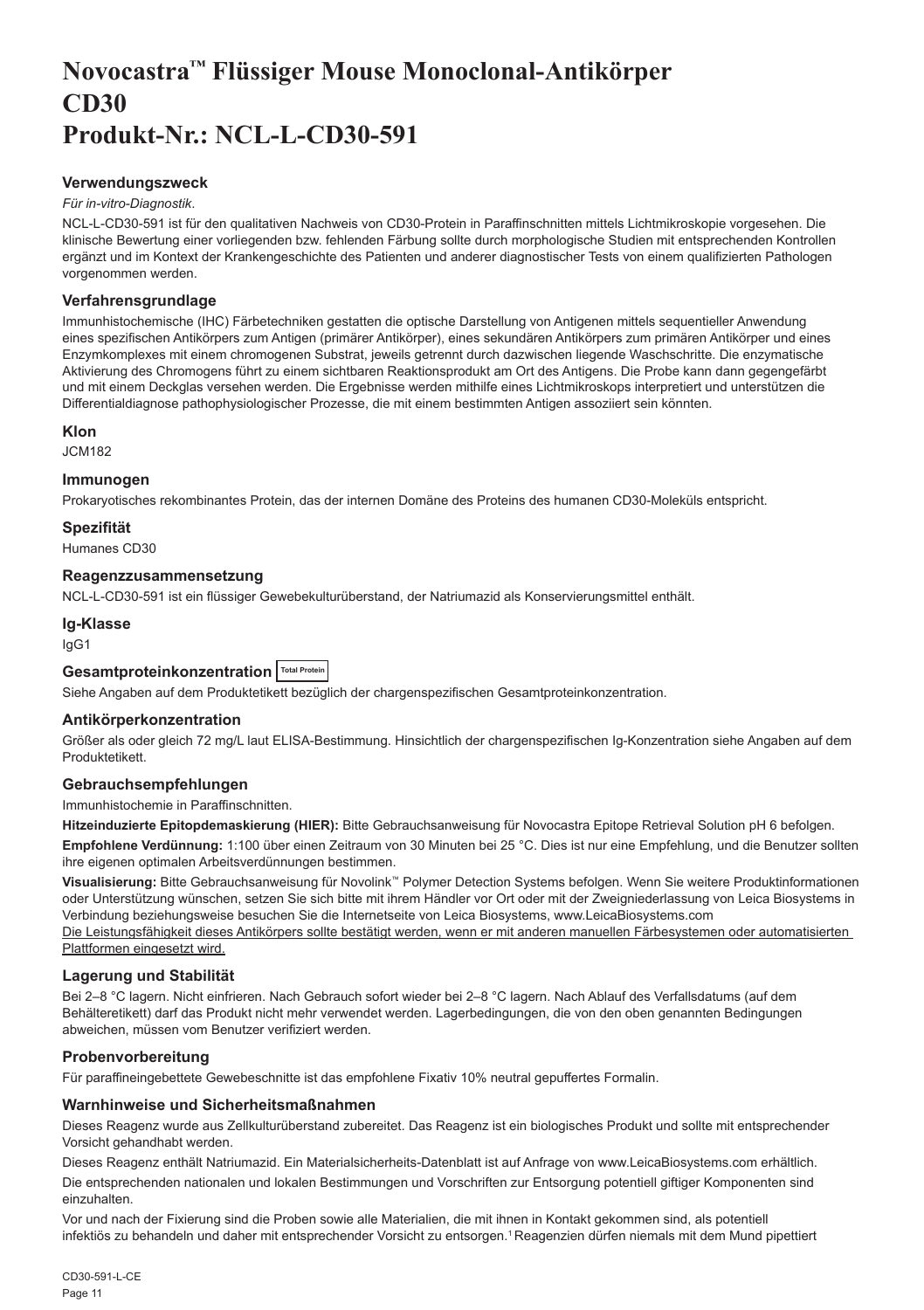werden, und jeglicher Kontakt der Reagenzien und Proben mit Haut und Schleimhäuten ist zu vermeiden. Falls Reagenzien oder Proben mit empfindlichen Bereichen in Kontakt gekommen sind, müssen diese mit reichlich Wasser gespült werden. Ärztlichen Rat einholen.

Die mikrobielle Verunreinigung von Reagenzien ist zu minimieren, da ansonsten eine erhöhte unspezifische Färbung auftreten kann. Falls die spezifizierten Inkubationszeiten oder –temperaturen nicht eingehalten werden, kann es zu fehlerhaften Ergebnissen kommen. Jegliche Abweichungen von den angegebenen Werten müssen vom Benutzer verifiziert werden.

#### **Qualitätskontrolle**

Unterschiede bei der Gewebebearbeitung und den technischen Verfahren im Labor des Benutzers können zu signifikanten Schwankungen bei den Ergebnissen führen. Daher ist es wichtig, zusätzlich zu den folgenden Verfahren regelmäßige laborinterne Kontrollen durchzuführen.

Die Kontrollen sollten mit frischen Autopsie-/Biopsie-/chirurgischen Proben vorgenommen werden, die so bald wie möglich und auf dieselbe Weise wie die Patientenprobe(n) in Formalin fixiert, behandelt und in Paraffin eingebettet worden sind.

#### **Positive Gewebekontrolle**

Zeigt korrekt vorbereitete Gewebe und korrekte Färbetechniken an.

In jedem Färbelauf sollte für jeden Satz Testbedingungen eine positive Gewebekontrolle durchgeführt werden.

Gewebe mit schwach positiver Färbung ist für die optimale Qualitätskontrolle und den Nachweis kleiner Minderungen in der Reagenzleistung besser geeignet als ein Gewebe mit stark positiver Färbung.<sup>2</sup>

Als positive Gewebekontrolle wird Hodgkin-Lymphom oder Tonsille (niedrige Expression) empfohlen.

Falls das positive Kontrollgewebe keine positive Färbung nachweisen kann, sollten die mit den Testproben erzielten Ergebnisse als ungültig betrachtet werden.

#### **Negative Gewebekontrolle**

Die negative Gewebekontrolle sollte nach der positiven Gewebekontrolle erfolgen, um die Spezifität der Zielantigenmarkierung durch den primären Antikörper zu verifizieren.

Als negative Gewebekontrolle wird Haut empfohlen.

Alternativ bietet die Vielfalt unterschiedlicher Zelltypen, die in den meisten Gewebeschnitten vorliegen, häufig Stellen für eine negative Kontrolle. Jedoch sollte dies vom Benutzer verifiziert werden.

Liegt eine unspezifische Färbung vor, hat diese gewöhnlich ein diffuses Erscheinungsbild. Eine sporadische Färbung des Bindegewebes kann ebenfalls in Schnitten von übermäßig formalinfixierten Geweben beobachtet werden. Zur Bewertung der Färbeergebnisse intakte Zellen verwenden. Nekrotische oder degenerierte Zellen werden oft unspezifisch gefärbt.<sup>3</sup> Falsch-positive Ergebnisse können aufgrund einer nichtimmunologischen Bindung von Proteinen oder Substratreaktionsprodukten beobachtet werden. In Abhängigkeit von der Art der verwendeten Immunfärbung können solche Ergebnisse auch durch endogene Enzyme wie Pseudoperoxidase (Erythrozyten), endogene Peroxidase (Zytochrom C) oder endogenes Biotin (beispielsweise Leber, Mamma, Gehirn, Niere) hervorgerufen werden. Um eine endogene Enzymaktivität bzw. eine unspezifische Enzymbindung von einer spezifischen Immunreaktivität zu unterscheiden, können zusätzliche Patientengewebe ausschließlich mit Substratchromogen bzw. mit Enzymkomplexen (Avidin-Biotin, Streptavidin, markiertes Polymer) plus Substratchromogen gefärbt werden. Falls im negativen Kontrollgewebe eine spezifische Färbung auftritt, sollten die Ergebnisse mit den Patientenproben als ungültig betrachtet werden.

#### **Negative Reagenzkontrolle**

Zur Beurteilung einer unspezifischen Färbung und zur besseren Bewertung einer spezifischen Färbung an der Antigenstelle ist mit einem Schnitt jedes Patientenpräparates anstelle des primären Antikörpers eine unspezifische negative Reagenzkontrolle zu verwenden.

#### **Patientengewebe**

Die mit NCL-L-CD30-591 gefärbten Patientenproben müssen zuletzt untersucht werden. Eine positive Färbeintensität ist im Kontext einer unspezifischen Hintergrundfärbung der negativen Reagenzkontrolle zu bewerten. Wie bei jedem immunhistochemischen Test bedeutet ein negatives Ergebnis, dass das Antigen nicht nachgewiesen wurde. Ein negatives Ergebnis bedeutet jedoch nicht notwendigerweise, dass das Antigen in den getesteten Zellen / im getesteten Gewebe nicht vorlag. Bei Bedarf sollte zur Identifizierung falsch-negativer Reaktionen eine Gruppe von Antikörpern verwendet werden.

## **Erwartete Ergebnisse**

#### Normale Gewebe

Klon JCM182 wies das CD30-Protein nach, das auf der Membran aktivierter lymphoider Zellen exprimiert werden. Expression wurde in der Tonsille und Milz und in vereinzelten großen, lymphoiden Zellen im Uterus, in der Prostata, in der Schilddrüse und im Knochenmark nachgewiesen. Etwas Färbung von Neuronen im Großhirn und Purkinje-Zellen im Kleinhirn sowie eine leichte endotheliale Färbung in mehreren Geweben wurde festgestellt. (Gesamtanzahl der Normalgewebeproben = 125).

### Anomale Gewebe

Klon JCM182 färbte 48/219 untersuchte hämatologische Erkrankungen, darunter 25/25 Hodgkin-Lymphome, 8/120 diffuse großzellige B-Zell-Lymphome, 8/10 anaplastische großzellige Lymphome, 1/18 follikuläre Lymphome, 1/12 chronische lymphatische Lymphome, 1/7 periphere T-Zell-Lymphome, 1/4 angioimmunoblastische T-Zell-Lymphome, 1/1 T-zellreiches B-Zell-Lymphom, 1/1 T-Zell-Lymphom und 1/1 unspezifiziertes malignantes Lymphom. Bei Mantelzell-Lymphomen (0/9), NK/T-Zell-Lymphomen (0/4), MALTomen (0/3), einem akuten lymphoblastischen B-Zell-Lymphom (0/1), einem primitiven akuten, lymphoblastischen B/T-Zell-Lymphom (0/1), einem Burkitt-Lymphom (0/1) und einem Marginalzonen-Lymphom (0/1) wurde keine Färbung nachgewiesen. Infiltrierende Lymphozyten ausgenommen wurde bei keiner der 85 untersuchten nicht-hämatologischen Erkrankungen, darunter Tumore der Schilddrüse (0/8), Lungentumore (0/8), Ovarialtumore (0/8), Lebertumore (0/8), Darmtumore (0/7), Gehirntumore (0/4), Tumore der Speiseröhre (0/4), Brusttumore (0/4), Nierentumore (0/4), Hauttumore (0/4), Zervixtumore (0/4), metastasierenden Tumore unbekannten Ursprungs (0/4), Magentumoren (0/4), Tumoren des Larynx (0/3), Pankreastumoren (0/2), Prostatatumoren (0/2), Hodentumoren (0/2), Zungentumoren (0/2), Weichteiltumoren (0/2) und einem Thymustumor (0/1), eine Färbung nachgewiesen. (Gesamtanzahl der Tumor-Gewebeproben = 304).

**NCL-L-CD30-591 wird für den Nachweis von humanem CD30-Protein in normalem und neoplastischem Gewebe empfohlen.**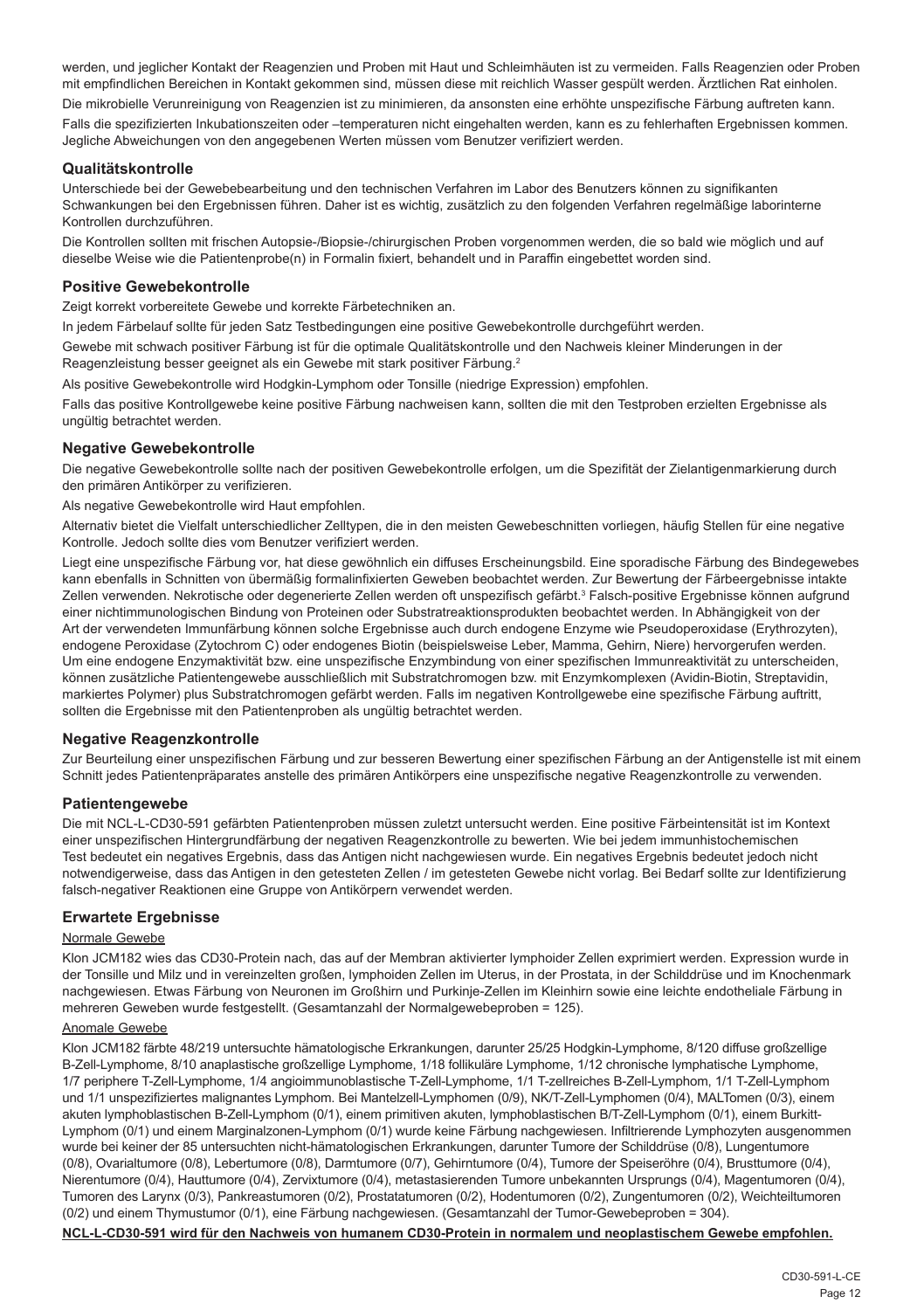# **Allgemeine Beschränkungen**

Die Immunhistochemie ist ein mehrstufiger diagnostischer Prozess, der eine spezialisierte Ausbildung auf den folgenden Gebieten erfordert: Auswahl der entsprechenden Reagenzien; Gewebeauswahl, -fixierung und -verarbeitung; Vorbereitung des IHC-Objektträgers sowie Bewertung der Färbeergebnisse.

Die Gewebefärbung hängt von der Handhabung und Verarbeitung des Gewebes vor dem Färben ab. Unsachgemäßes Fixieren, Einfrieren, Auftauen, Waschen, Trocknen, Erwärmen, Schneiden oder eine Kontamination mit anderen Geweben oder Flüssigkeiten kann zu Artefakten, Antikörper-Trapping oder falsch-negativen Ergebnissen führen. Abweichende Ergebnisse können aufgrund von Unterschieden bei der Fixierung und Einbettung oder intrinsischen Unregelmäßigkeiten im Gewebe selbst entstehen.<sup>4</sup>

Eine exzessive oder unvollständige Gegenfärbung kann die korrekte Bewertung von Ergebnissen gefährden.

Die klinische Bewertung einer vorliegenden bzw. fehlenden Färbung sollte durch morphologische Studien mit entsprechenden Kontrollen ergänzt und im Kontext der Krankengeschichte des Patienten und anderer diagnostischer Tests von einem qualifizierten Pathologen vorgenommen werden.

Antikörper von Leica Biosystems Newcastle Ltd sind wo angezeigt für die Verwendung entweder auf gefrorenen oder in Paraffin eingebetteten Schnitten mit spezifischen Fixierungsanforderungen bestimmt. Es kann insbesondere bei Neoplasmen zu einer unerwarteten Antigenexpression kommen. Die klinische Bewertung eines gefärbten Gewebeschnitts muss eine morphologische Analyse und die Auswertung der entsprechenden Kontrollen einschließen.

### **Literatur - Allgemein**

- 1. National Committee for Clinical Laboratory Standards (NCCLS). Protection of laboratory workers from infectious diseases transmitted by blood and tissue; proposed guideline. Villanova, P.A. 1991;7(9). Order code M29-P.
- 2. Battifora H. Diagnostic uses of antibodies to keratins: a review and immunohistochemical comparison of seven monoclonal and three polyclonal antibodies. Progress in Surgical Pathology. 6:1–15. eds. Fenoglio-Preiser C, Wolff CM, Rilke F. Field & Wood, Inc., Philadelphia.
- 3. Nadji M, Morales AR. Immunoperoxidase, part I: the techniques and pitfalls. Laboratory Medicine. 1983; 14:767.
- 4. Omata M, Liew CT, Ashcavai M, Peters RL. Nonimmunologic binding of horseradish peroxidase to hepatitis B surface antigen: a possible source of error in immunohistochemistry. American Journal of Clinical Pathology. 1980; 73:626.
- 5. Kennedy M, Willis C and Armitage R. Deciphering CD30 ligand biology and its role in humoral immunity. Immunology. 2006; 118: 143-152.
- 6. Chiarle R, Podda A, Prolla G et al. CD30 in normal and neoplastic cells. Clinical Immunology. 1999; 90(2):157-164.

#### **Änderungen zur vorhergehenden Ausgabe**

Gebrauchsempfehlungen.

# **Ausgabedatum**

03 Oktober 2018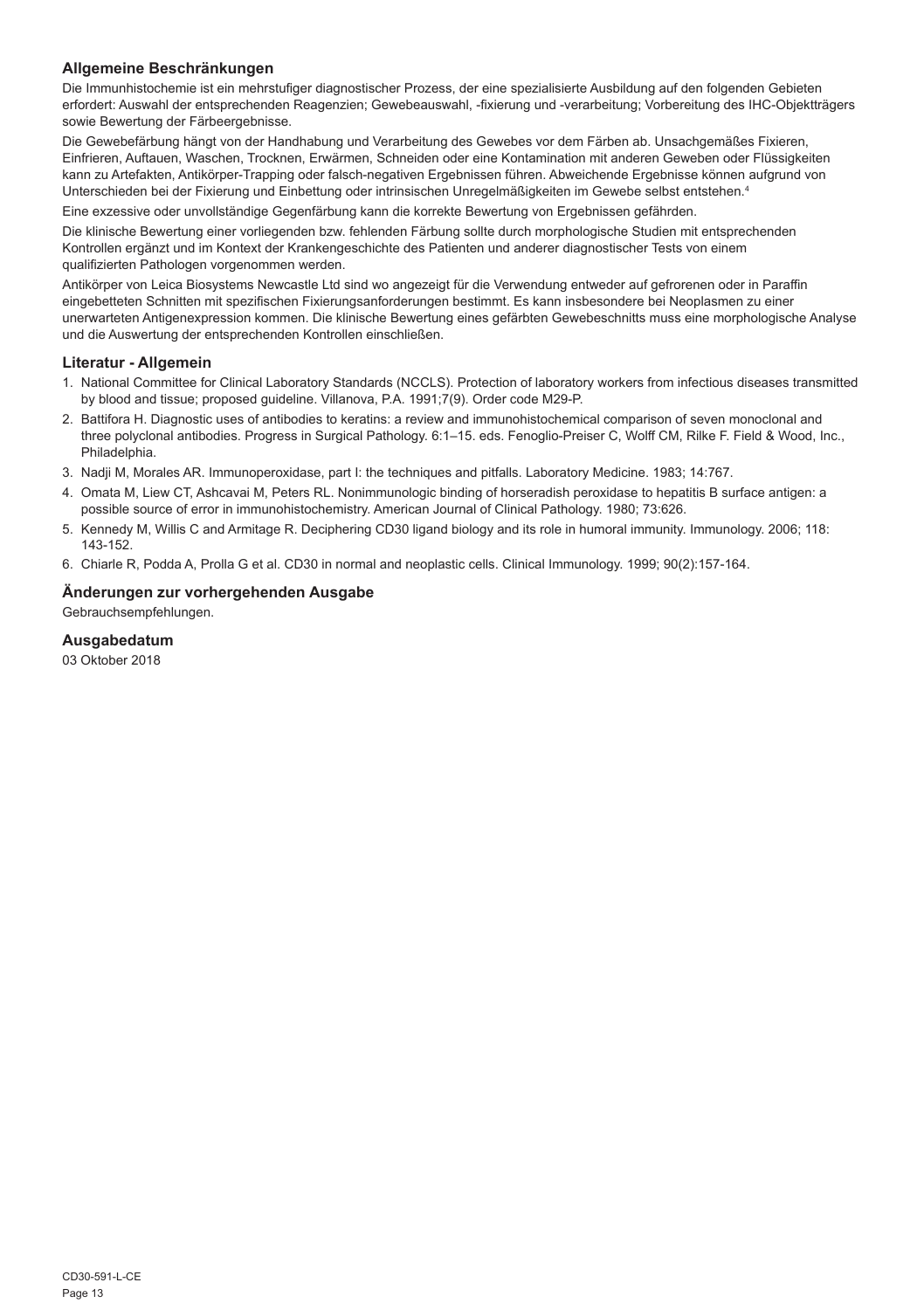# <span id="page-14-0"></span>**Novocastra™ Anticuerpos Mouse Monoclonal Líquidos CD30 Código De Producto: NCL-L-CD30-591**

# **Indicaciones De Uso**

#### *Para uso diagnóstico in vitro*.

NCL-L-CD30-591 está indicado para la identificación cualitativa en secciones de parafina, mediante microscopía óptica, de la proteína CD30. La interpretación clínica de cualquier tinción o de su ausencia debe complementarse con estudios morfológicos, con el uso de los controles adecuados, y un anatomopatólogo cualificado debe evaluarla en el contexto del historial clínico del paciente y de otras pruebas diagnósticas.

# **Principio Del Procedimiento**

Las técnicas de tinción inmunohistocitoquímica (IHQ) permiten la visualización de antígenos mediante la aplicación secuencial de un anticuerpo específico dirigido contra el antígeno (anticuerpo primario), un anticuerpo secundario dirigido contra el anticuerpo primario y un complejo enzimático con un sustrato cromogénico, con pasos de lavado intercalados. La activación enzimática del cromógeno produce una reacción visible en el lugar en que se encuentra el antígeno. Luego se puede contrateñir la muestra y cubrirla con un cubreobjeto. Los resultados se interpretan utilizando un microscopio óptico y son de ayuda en el diagnóstico diferencial de los procesos fisiopatológicos, que pueden estar o no vinculados a un determinado antígeno.

#### **Clon**

JCM182

#### **Inmunógeno**

Proteína procariótica recombinante, correspondiente al dominio interno de la proteína de la molécula CD30 humana.

### **Especificidad**

CD30 humana

#### **Composición Del Reactivo**

NCL-L-CD30-591 es un sobrenadante de cultivo tisular líquido que contiene azida sódica como conservante.

# **Clase de Ig**

IgG1

# **Concentración Total De Proteína Total Protein**

Consulte la etiqueta del vial para ver la concentración total de proteína específica del lote.

### **Concentración De Anticuerpo**

Igual o superior a 72 mg/L según se ha determinado mediante ELISA. Consulte en la etiqueta del vial la concentración de Ig específica del lote.

# **Recomendaciones De Uso**

Inmunohistocitoquímica con secciones de parafina.

**Recuperación del epítopo inducido por calor (HIER):** Por favor, siga las instrucciones de uso de Novocastra Epitope Retrieval Solution pH 6.

**Dilución sugerida:** 1:100 durante 30 minutos a 25 °C. Esta es tan solo una pauta y cada usuario debe determinar sus propias diluciones de trabajo óptimas.

**Visualización:** Por favor, siga las instrucciones de uso de Novolink™ Polymer Detection Systems. Para obtener más información sobre el producto o para recibir soporte, póngase en contacto con su distribuidor local o con la oficina regional de Leica Biosystems, o bien visite el sitio web de Leica Biosystems, www.LeicaBiosystems.com

El rendimiento de este anticuerpo se debe validar cuando se utiliza con otros sistemas manuales de tinción o plataformas automatizadas.

### **Almacenamiento Y Estabilidad**

Almacénelo a una temperatura de 2–8 °C. No lo congele. Devuélvalo a 2–8 °C inmediatamente después de su uso. No lo utilice después de la fecha de caducidad indicada en la etiqueta del vial. Cualesquiera condiciones de almacenamiento que no sean las arriba especificadas deben ser verificadas por el usuario.

### **Preparación De Las Muestras**

El fijador recomendado para secciones de tejido incluidos en parafina es formol tamponado neutro al 10%.

### **Advertencias Y Precauciones**

Este reactivo se ha preparado a partir del sobrenadante de un cultivo celular. Como se trata de un producto de origen biológico, debe manipularse con precaución.

Este reactivo contiene azida sódica. Está disponible una Hoja de información sobre la seguridad del material, previa petición, o en www.LeicaBiosystems.com

Consulte las normativas nacionales, estatales, provinciales o municipales acerca de cómo desechar cualquier componente potencialmente tóxico.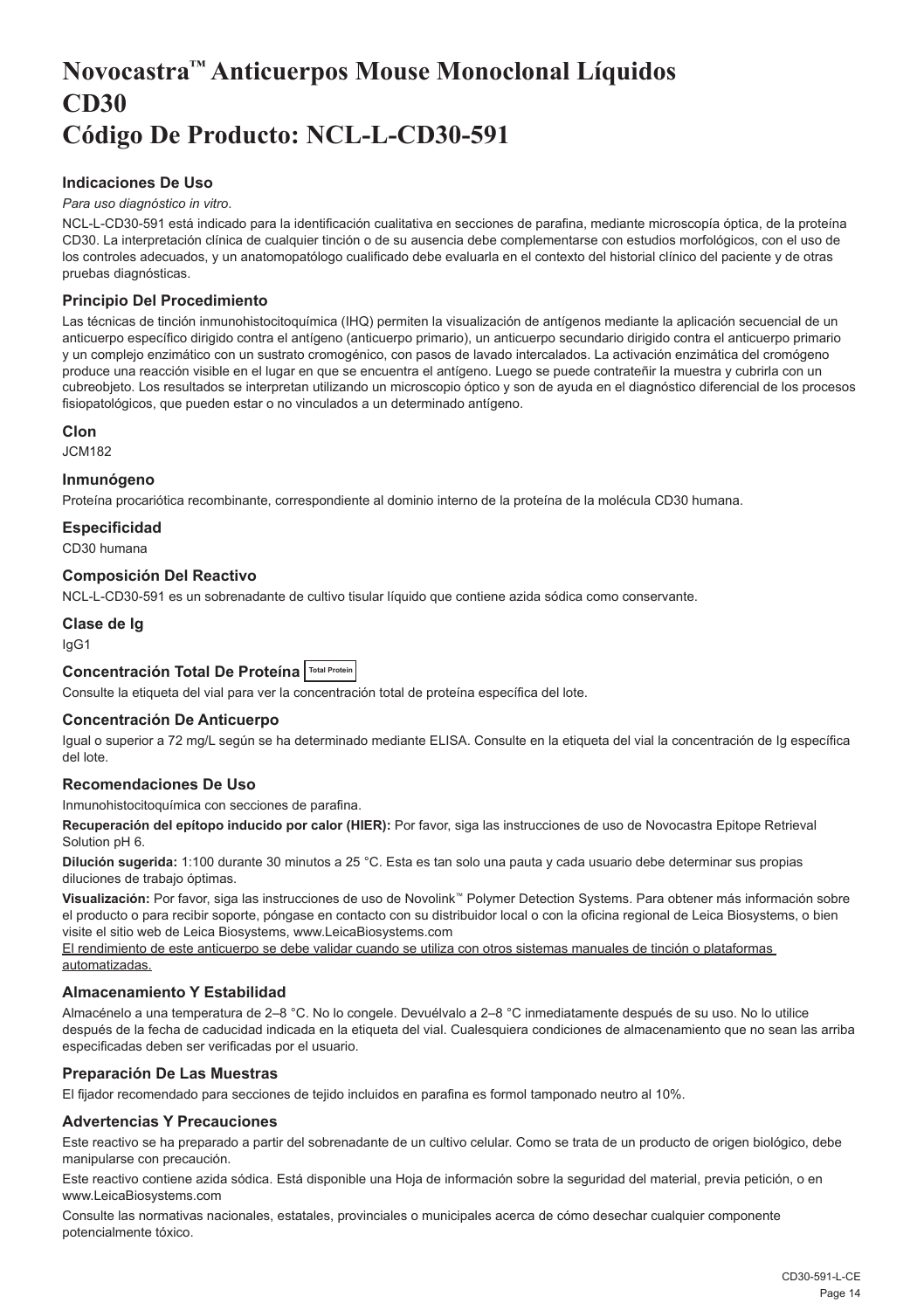Las muestras, antes y después de ser fijadas, así como todos los materiales expuestos a ellas, deben manipularse como susceptibles de transmitir una infección, y se deben desechar tomando las precauciones adecuadas.<sup>1</sup> No pipetee nunca los reactivos con la boca, y evite el contacto de la piel y de las membranas mucosas con los reactivos y las muestras. Si los reactivos o las muestras entran en contacto con zonas delicadas, lave éstas con abundante agua. Acuda inmediatamente al médico.

Reduzca al mínimo la contaminación microbiana de los reactivos; de lo contrario, podría producirse un aumento de la tinción no específica.

Cualquier tiempo o temperatura de incubación que no sean los aquí especificados pueden conducir a resultados erróneos. Cualquier cambio de tal naturaleza debe ser validado por el usuario.

### **Control De Calidad**

Las diferencias en el procesamiento de los tejidos y en los procedimientos técnicos del laboratorio del usuario pueden producir una variabilidad significativa en los resultados; por ello, es necesario que éste lleve a cabo regularmente los controles de su propio laboratorio, además de los siguientes procedimientos.

Los controles deben ser muestras frescas de autopsia, biopsia o quirúrgicas fijadas en formol, procesadas e incluidas en parafina, lo antes posible, de manera idéntica a la utilizada para la muestra o muestras del paciente o pacientes.

# **Control Tisular Positivo**

Se utiliza para indicar la preparación correcta de los tejidos y las técnicas de tinción adecuadas.

Debe incluirse un control tisular positivo por cada conjunto de condiciones de ensayo en cada tinción o serie de tinciones realizada. Un tejido con una tinción positiva débil es más adecuado que un tejido con una tinción positiva intensa para lograr un control de calidad óptimo y para detectar niveles bajos de degradación del reactivo.<sup>2</sup>

El tejido de control positivo recomendado es linfoma de Hodgkin o amígdala (expresión baja).

Si el tejido de control positivo no muestra tinción positiva, los resultados de las muestras analizadas deben considerarse no válidos.

#### **Control Tisular Negativo**

Debe examinarse después del control de tejido positivo, a fin de verificar la especificidad del marcado del antígeno diana por el anticuerpo primario.

El tejido de control negativo recomendado es piel.

O bien, la variedad de diferentes tipos de células presentes en la mayoría de los cortes de tejido ofrece con frecuencia lugares de control negativo, pero esto debe ser verificado por el usuario.

Si aparece una tinción no específica, ésta tiene generalmente aspecto difuso. En cortes de tejido fijados excesivamente con formol puede observarse también una tinción esporádica del tejido conectivo. Utilice células intactas para la interpretación de los resultados de la tinción. A menudo, las células necróticas o degeneradas quedan teñidas de forma no específica.<sup>3</sup> También pueden observarse falsos positivos causados por la unión no inmunológica a proteínas o a productos de reacción del sustrato. Estos falsos positivos pueden estar causados también por enzimas endógenas tales como la pseudoperoxidasa (eritrocitos), la peroxidasa endógena (citocromo C), o la biotina endógena (por ejemplo, de hígado, mama, cerebro, riñón), en función del tipo de inmunotinción utilizada. Para diferenciar la actividad de las enzimas endógenas o los enlaces no específicos de las enzimas de la inmunorreactividad específica, pueden teñirse otros tejidos del paciente exclusivamente con cromógeno sustrato o con complejos enzimáticos (avidina-biotina, estreptavidina, polímeros marcados) y cromógeno sustrato respectivamente. Si se produce una tinción específica del control tisular negativo, los resultados de las muestras de los pacientes deben considerarse no válidos.

## **Control De Reactivo Negativo**

Utilice un control de reactivo negativo no específico en lugar del anticuerpo primario con un corte de cada muestra del paciente a fin de evaluar la tinción no específica y obtener una mejor interpretación de la tinción específica en el lugar en que se encuentra el antígeno.

#### **Tejido Del Paciente**

Examine las muestras del paciente o pacientes teñidas con NCL-L-CD30-591 al final. La intensidad de la tinción positiva debe valorarse en el contexto de cualquier tinción de fondo no específica del control de reactivo negativo. Como con cualquier prueba inmunohistocitoquímica, un resultado negativo significa que no se ha detectado antígeno, y no que el antígeno esté ausente en las células o tejido probados. Si es necesario, use un panel de anticuerpos para identificar falsas reacciones negativas.

# **Resultados esperados**

#### Tejidos normales

El clon JCM182 detectó la proteína CD30 expresada en la membrana de células linfoides activadas. Se detectó expresión en las amígdalas y el bazo, y en células linfoides grandes ocasionales en el útero, la próstata, la tiroides y la médula ósea. Se observó cierta tinción de neuronas y células de Purkinje en el cerebro y el cerebelo, respectivamente, así como tinción endotelial débil en varios tejidos. (Cifra total de casos normales = 125).

#### Anormal del tejido

El clon JCM182 tiñó 48/219 tumores hematológicos evaluados, incluidos 25/25 linfomas de Hodgkin, 8/120 linfomas difusos de linfocitos B, 8/10 linfomas macrocíticos anaplásicos, 1/18 linfomas foliculares, 1/12 linfomas linfocíticos crónicos, 1/7 linfomas de linfocitos T periféricos, 1/4 linfomas angioinmunoblásticos de linfocitos T, 1/1 linfoma de linfocitos B rico en linfocitos T, 1/1 linfoma de linfocitos T y 1/1 linfoma maligno no especificado. No se detectó tinción en linfomas de células del manto (0/9), linfomas de linfocitos NK/T (0/4), MALTomas (0/3), un linfoma linfoblástico agudo de linfocitos B (0/1), un linfoma linfoblástico agudo de linfocitos B/T primitivos (0/1), un linfoma de Burkitt (0/1) ni un linfoma de zona marginal (0/1). Excepto en los linfocitos infiltrantes, no se observó tinción en ninguno de los 85 tumores no hematológicos evaluados, incluidos tumores tiroideos (0/8), tumores pulmonares (0/8), tumores ováricos (0/8), tumores hepáticos (0/8), tumores intestinales (0/7), tumores cerebrales (0/4), tumores esofágicos (0/4), tumores mamarios (0/4), tumores renales (0/4), tumores cutáneos (0/4), tumores de cuello uterino (0/4), tumores metastásicos de origen desconocido (0/4), tumores gástricos (0/4), tumores de la laringe (0/3), tumores pancreáticos (0/2), tumores prostáticos (0/2), tumores testiculares (0/2), tumores de la lengua (0/2), tumores de tejidos blandos (0/2) y un tumor del timo (0/1). (Cifra total de casos tumorales evaluados = 304). **El NCL-L-CD30-591 se recomienda para la detección de proteína CD30 humana en tejidos normales y neoplásicos.**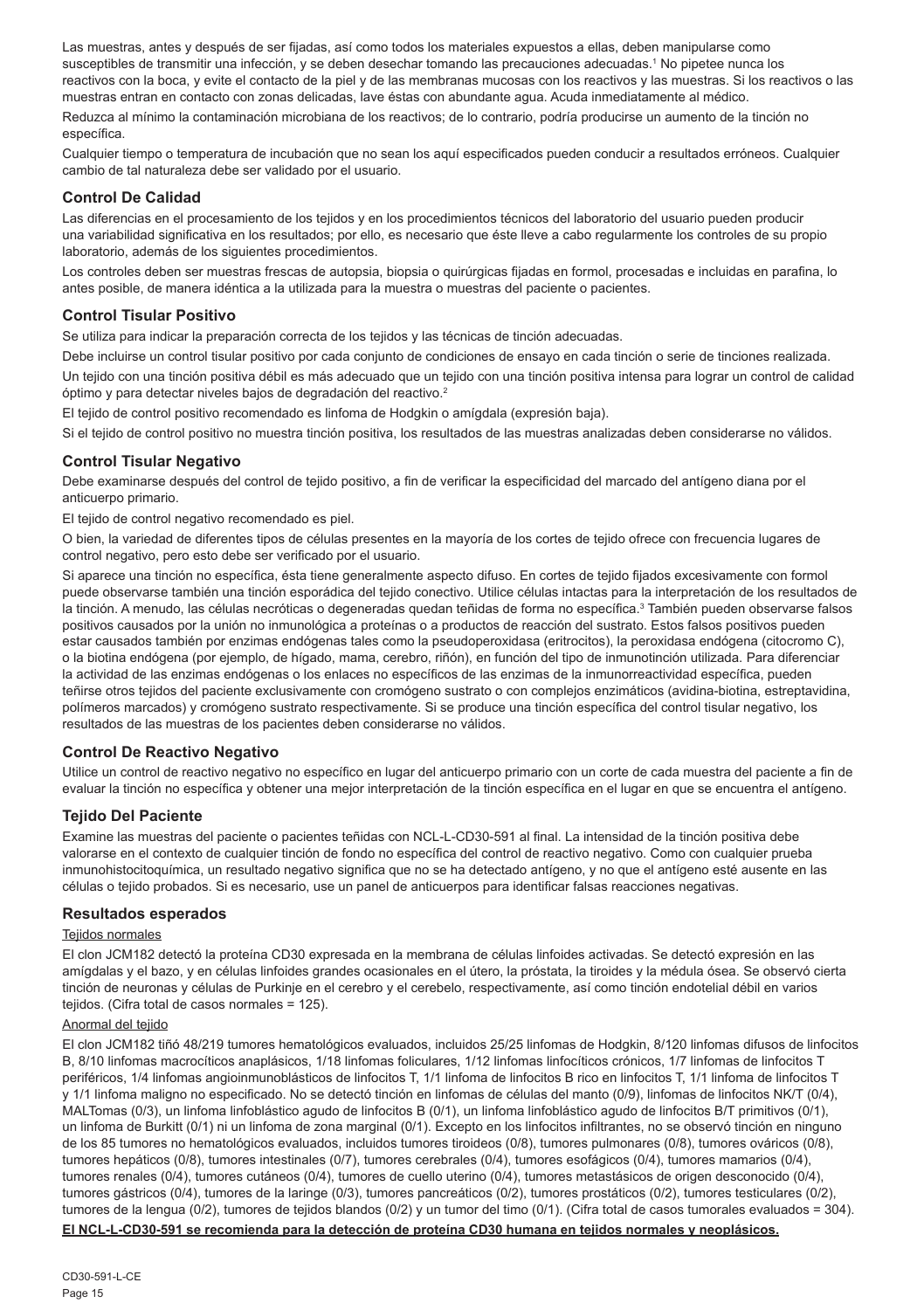# **Limitaciones Generales**

La inmunohistocitoquímica es un proceso de diagnóstico en varias fases que abarca: la formación especializada en la selección de los reactivos apropiados, la selección, fijación y procesamiento de tejidos, la preparación del portaobjeto para IHQ, y la interpretación de los resultados de la tinción.

La tinción de los tejidos depende de la manipulación y el procesamiento del tejido previos a la tinción. Una fijación, congelación, descongelación, lavado, secado, calentamiento o seccionamiento incorrectos, o la contaminación con otros tejidos o líquidos pueden generar artefactos, atrapamiento del anticuerpo o falsos negativos. La aparición de resultados incoherentes puede deberse a variaciones en los métodos de fijación y de inclusión, o a irregularidades inherentes al tejido.<sup>4</sup>

Una contratinción excesiva o incompleta puede poner en peligro la interpretación correcta de los resultados.

La interpretación clínica de cualquier tinción o de su ausencia debe complementarse con estudios morfológicos, con el uso de los controles adecuados, y un anatomopatólogo cualificado debe evaluarla en el contexto del historial clínico del paciente y de otras pruebas diagnósticas.

Los anticuerpos de Leica Biosystems Newcastle Ltd son para utilizarlos, según se indique, con secciones congeladas o incluidas en parafina, con requisitos de fijación específicos. Puede producirse una expresión inesperada del antígeno, especialmente en las neoplasias. La interpretación clínica de cualquier sección de tejido teñida debe incluir un análisis morfológico y la evaluación de los controles apropiados.

#### **Bibliografía - General**

- 1. National Committee for Clinical Laboratory Standards (NCCLS). Protection of laboratory workers from infectious diseases transmitted by blood and tissue; proposed guideline. Villanova, P.A. 1991; 7(9). Order code M29-P.
- 2. Battifora H. Diagnostic uses of antibodies to keratins: a review and immunohistochemical comparison of seven monoclonal and three polyclonal antibodies. Progress in Surgical Pathology. 6:1–15. eds. Fenoglio-Preiser C, Wolff CM, Rilke F. Field & Wood, Inc., Philadelphia.
- 3. Nadji M, Morales AR. Immunoperoxidase, part I: the techniques and pitfalls. Laboratory Medicine. 1983; 14:767.
- 4. Omata M, Liew CT, Ashcavai M, Peters RL. Nonimmunologic binding of horseradish peroxidase to hepatitis B surface antigen: a possible source of error in immunohistochemistry. American Journal of Clinical Pathology. 1980; 73:626.
- 5. Kennedy M, Willis C and Armitage R. Deciphering CD30 ligand biology and its role in humoral immunity. Immunology. 2006; 118: 143-152.
- 6. Chiarle R, Podda A, Prolla G et al. CD30 in normal and neoplastic cells. Clinical Immunology. 1999; 90(2):157-164.

## **Correcciones A La Publicación Anterior**

Recomendaciones De Uso.

# **Fecha De Publicación**

03 de octubre de 2018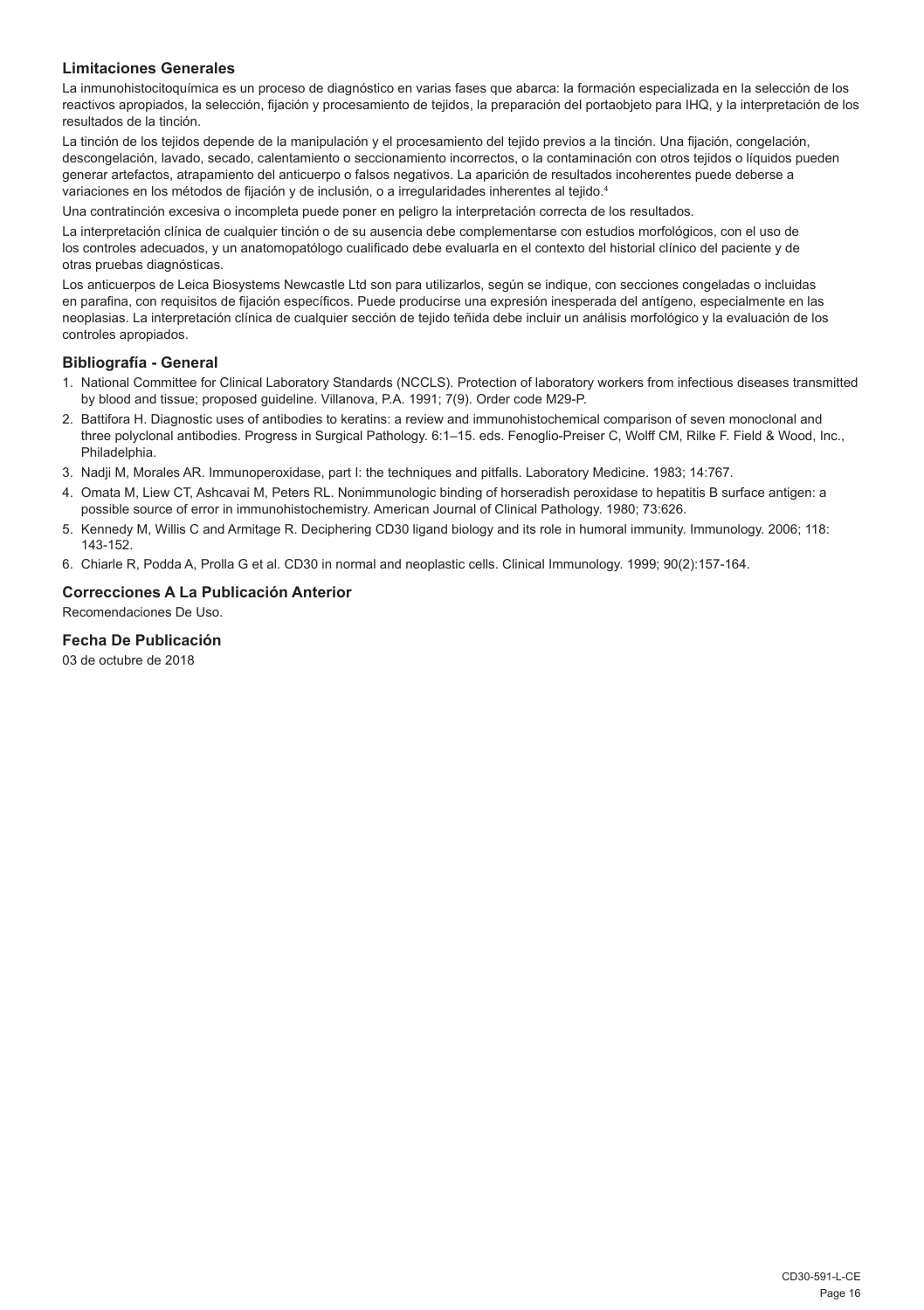# <span id="page-17-0"></span>**Novocastra™ Anticorpo Mouse Monoclonal Líquido CD30 Código Do Produto: NCL-L-CD30-591**

# **Utilização prevista**

#### *Para utilização em diagnósticos in vitro*.

O NCL-L-CD30-591 destina-se à identificação qualitativa, por microscopia óptica, da proteína CD30 em cortes em parafina. A interpretação clínica de qualquer coloração ou da sua ausência deve ser complementada por estudos morfológicos empregando os devidos controlos e deve ser avaliada por um patologista qualificado, dentro do contexto do historial clínico do doente e de outros testes de diagnóstico.

### **Princípio Do Procedimento**

As técnicas de coloração imunohistoquímica (IHC) permitem que se faça a visualização de antígenos por meio da aplicação sequencial de um anticorpo específico do antígeno (o anticorpo primário), de um anticorpo secundário ao anticorpo primário, e de um complexo enzimático com um substrato cromogénico e etapas de lavagem de permeio. A activação enzimática do cromogénio resulta num produto de reacção visível no local do antígeno. A amostra pode então ser contrastada e coberta com uma lamela. Os resultados são interpretados por meio de um microscópio óptico, e ajudam a formular o diagnóstico diferencial dos processos fisiopatológicos, os quais podem ou não estar associados a antígenos específicos.

#### **Clone**

JCM182

## **Imunogénio**

Proteína recombinante procariótica correspondente ao domínio interno da proteína da molécula CD30 humana.

### **Especificidade**

Molécula CD30 humana.

#### **Composição Do Reagente**

NCL-L-CD30-591 é o sobrenadante líquido da cultura de um tecido contendo de azida de sódio como produto conservante.

### **Classe De Ig**

IgG1

# **Concentração Total De Proteína Total Protein**

Consultar a etiqueta da ampola para determinar a concentração total de proteína do lote específico.

### **Concentração De Anticorpo**

Maior que ou igual a 72 mg/L, conforme determinado por ELISA. Consultar a etiqueta da ampola para determinar a concentração de Ig do lote específico.

### **Recomendações Sobre A Utilização**

Imunohistoquímica em cortes de inclusões em parafina.

**Recuperação de epítopos induzida pelo calor (HIER):** Por favor, siga as instruções de utilização da Novocastra Epitope Retrieval Solution pH 6.

**Diluição sugerida:** 1:100 durante 30 minutos a 25 °C. Esta recomendação serve apenas de orientação e os utilizadores devem determinar as suas diluições óptimas de trabalho.

**Visualização:** Queira seguir as instruções de utilização de Novolink™ Polymer Detection Systems. Para informação adicional do produto ou assistência, contactar o seu distribuidor local ou escritório regional de Leica Biosystems ou, alternativamente, visitar o sitio web de Leica Biosystems, www.LeicaBiosystems.com

O desempenho deste anticorpo deve ser validado quando utilizado com outros sistemas manuais de coloração ou plataformas automáticas.

### **Armazenamento E Estabilidade**

Armazenar a 2–8 °C. Não congelar. Retornar à temperatura de 2–8 °C imediatamente após a utilização. Não utilizar após o prazo de validade indicado no rótulo do recipiente. As condições de armazenamento que diferirem das que se encontram especificadas acima devem ser verificadas pelo utilizador.

### **Preparação Das Amostras**

O fixador recomendado é formol tamponado neutro a 10% para secções de tecido envolvidas em parafina.

### **Avisos E Precauções**

Este reagente foi preparado a partir do sobrenadante de cultura celular. Visto ser um produto biológico, deve ser manuseado com o devido cuidado.

Este reagente contém azida sódica. Encontra-se disponível uma Ficha de Dados de Segurança do Material, mediante pedido ou através do site www.LeicaBiosystems.com

Consultar a legislação aplicável em relação ao descarte de quaisquer componentes potencialmente tóxicos.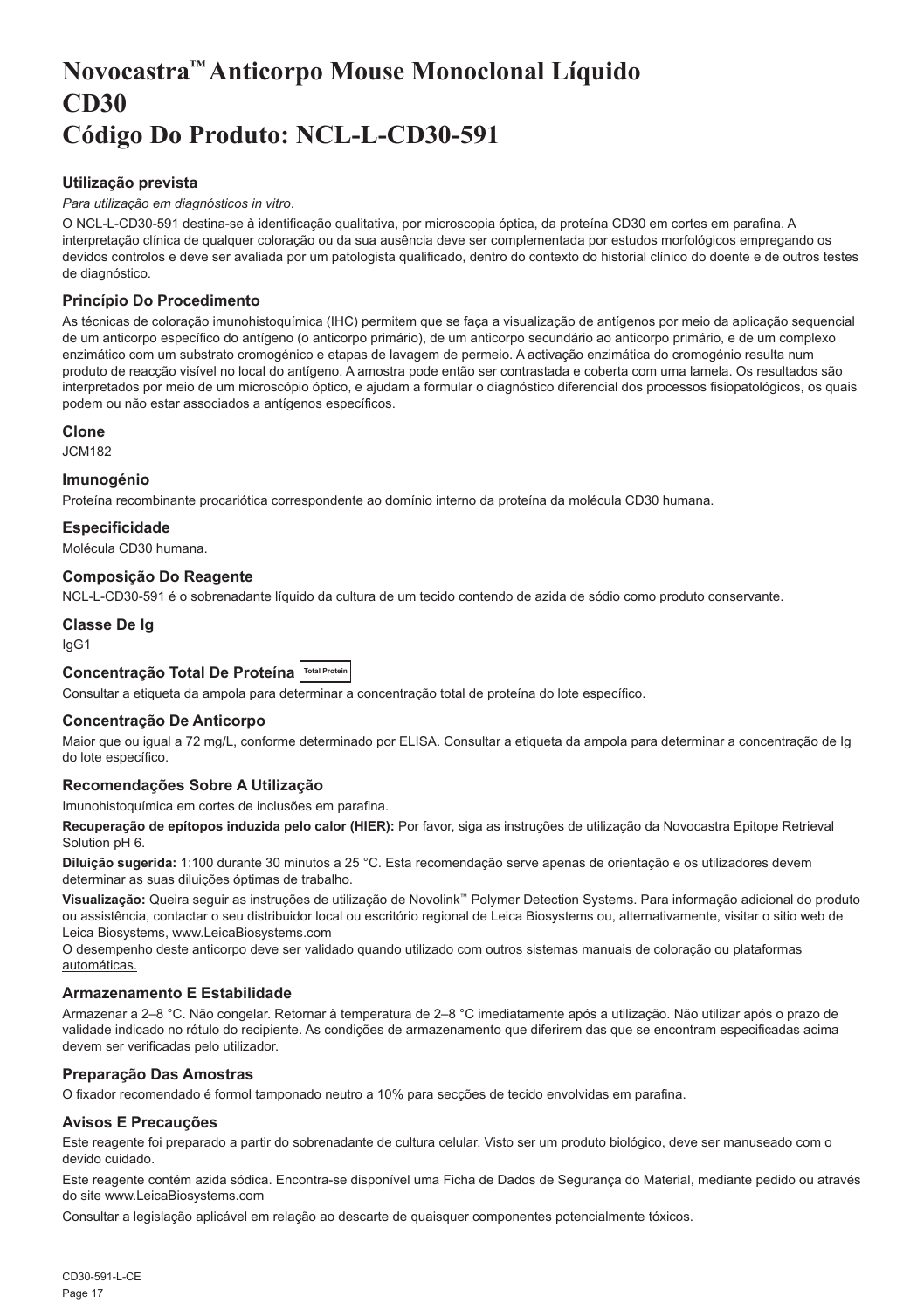As amostras, antes e depois da sua fixação, bem como todos os materiais expostos às mesmas, devem ser manipulados como se tivessem a capacidade de transmitir infecções e devem ser descartados com as devidas precauções.<sup>1</sup> Não pipetar nunca os reagentes com a boca e evitar o contacto entre a pele e membranas mucosas e os reagentes e amostras. Caso os reagentes ou amostras entrem em contacto com áreas sensíveis, lavar com grandes quantidades de água. Consultar um médico.

Minimizar a contaminação microbiana dos reagentes para evitar a possibilidade do aumento da coloração não específica. Os períodos de incubação ou temperaturas diferentes dos que foram especificados poderão dar azo a resultados errados. Todas as alterações desse tipo devem ser validadas pelo utilizador.

## **Controlo Da Qualidade**

As diferenças entre os diferentes métodos e técnicas de processamento de tecidos no laboratório do utilizador podem causar uma grande variabilidade de resultados, requerendo a realização frequente de controlos internos suplementares aos procedimentos que se seguem.

Os controlos devem ser amostras de autópsia/biopsia/cirurgia frescas, fixadas em formol, processadas e envolvidas em cera parafínica logo que possível, da mesma maneira que a(s) amostra(s) do(s) doente(s).

# **Controlo De Tecido Positivo**

Usado para assinalar os tecidos correctamente preparados e as técnicas de coloração indicadas.

Cada conjunto de condições de testes, em cada processo de coloração, deve incluir um controlo de tecido positivo.

Os tecidos com uma coloração positiva fraca são mais indicados do que os têm uma coloração positiva forte para proporcionarem um controlo de qualidade óptimo, bem como para detectar níveis reduzidos de degradação dos reagentes.<sup>2</sup>

O tecido de controlo positivo recomendado é o linfoma de Hodgkin ou as amígdalas (baixa expressão).

Se o controlo de tecido positivo não demonstrar uma coloração positiva, os resultados obtidos com as amostras de testes devem ser considerados inválidos.

# **Controlo De Tecido Negativo**

Este deve ser examinado depois do controlo de tecido positivo para verificar a especificidade da marcação do antígeno objectivado pelo anticorpo primário.

O tecido de controlo negativo recomendado é a pele.

Alternativamente, a variedade de diferentes tipos de células presentes na maioria das secções de tecidos oferece muitas vezes locais de controlo negativo, mas isto deve ser verificado pelo utilizador.

A coloração não específica, caso ocorra, tem geralmente um aspecto difuso. A coloração esporádica do tecido conjuntivo pode também ter lugar em secções de tecido excessivamente fixado em formol. Devem utilizar-se células intactas para a interpretação dos resultados da coloração. As células necróticas ou degeneradas causam muitas vezes uma coloração não específica.<sup>3</sup> Podem verificar-se resultados positivos falsos devido à ligação não imunológica de proteínas ou de produtos da reacção do substrato. Esses resultados podem também ser causados por enzimas endógenas tais como a pseudoperoxidase (eritrócitos), a peroxidase endógena (citocromo C), ou a biotina endógena (ex. no fígado, mama, cérebro ou rim) dependendo do tipo de imunocoloração utilizado. Para diferenciar entre a actividade das enzimas endógenas e as ligações não específicas de enzimas de imunoreactividade específica, podem colorir-se tecidos adicionais dos doentes exclusivamente com substrato cromogénio ou com complexos de enzimas (avidina-biotina, estreptavidina, polímero marcado) e substrato-cromogénio, respectivamente. Se ocorrer a coloração específica no controlo de tecido negativo, os resultados dos testes feitos com as amostras do doente devem ser considerados inválidos.

### **Controlo De Reagente Negativo**

Utilizar um controlo de reagente negativo não específico em vez do anticorpo primário com uma secção de cada amostra de doente para avaliar a coloração não específica e permitir uma melhor interpretação da coloração específica no local do antígeno.

### **Tecido Do Doente**

Examinar as amostras do doente coloridas com NCL-L-CD30-591 em último lugar. A intensidade da coloração positiva deve ser avaliada dentro do contexto de qualquer coloração não específica de fundo do controlo de reagente negativo. Tal como com qualquer teste imunohistoquímico, um resultado negativo significa que o antígeno não foi detectado, e não que o antígeno se encontrava ausente das células ou tecido analisados. Se necessário, deve utilizar-se um painel de anticorpos para identificar reacções falso-negativas.

### **Resultados Previstos**

#### Tecidos normais

O Clone JCM182 detectou a proteína CD30 expressa na membrana de células linfóides activadas. A expressão foi detectada nas amígdalas, no baço e em células linfóides grandes ocasionais no útero, próstata, tiróide e medula óssea. Foi observada alguma coloração de neurónios e células de Purkinje no cérebro e cerebelo respectivamente, tal como foi observada coloração endotelial fraca em diversos tecidos. (Número total de casos normais = 125).

#### Tecidos anormal

O Clone JCM182 corou 48/219 malignidades hematológicas avaliadas, incluindo 25/25 linfomas de Hodgkin, 8/120 linfomas difusos de grandes células B, 8/10 linfomas anaplásicos de grandes células, 1/18 linfomas foliculares, 1/12 linfomas linfocíticos crónicos, 1/7 linfomas de células T periféricas, 1/4 linfomas angioimunoblásticos de células T, 1/1 linfoma de células B rico em células T, 1/1 linfoma de células T e 1/1 linfoma maligno não especificado. Não foi detectada coloração em linfomas das células do manto (0/9), linfomas das células T/NK (0/4), linfomas de tecido linfóide associado a mucosas (0/3), linfoma linfoblástico agudo de células B (0/1), linfoma linfoblástico agudo de células B/T primitivas (0/1), linfoma de Burkitt (0/1) e linfoma da zona marginal (0/1). Excepto em relação a infiltrados linfocitários, não foi observada coloração em qualquer uma das 85 malignidades não hematológicas testadas, incluindo tumores da tiróide (0/8), tumores pulmonares (0/8), tumores ováricos (0/8), tumores hepáticos (0/8), tumores intestinais (0/7), tumores cerebrais (0/4), tumores do esófago (0/4), tumores mamários (0/4), tumores renais (0/4), tumores da pele (0/4), tumores do colo do útero (0/4), tumores metásticos de origem desconhecida (0/4), tumores gástricos (0/4),tumores da laringe (0/3), tumores pancreáticos (0/2), tumores da próstata (0/2), tumores testiculares (0/2), tumores da língua (0/2), tumores dos tecidos moles (0/2) e tumor do timo (0/1). (Número total de casos tumorais avaliados = 304).

**NCL-L-CD30-591 é recomendado para a deteção da proteína humana CD30 em tecidos normais e neoplásicos.**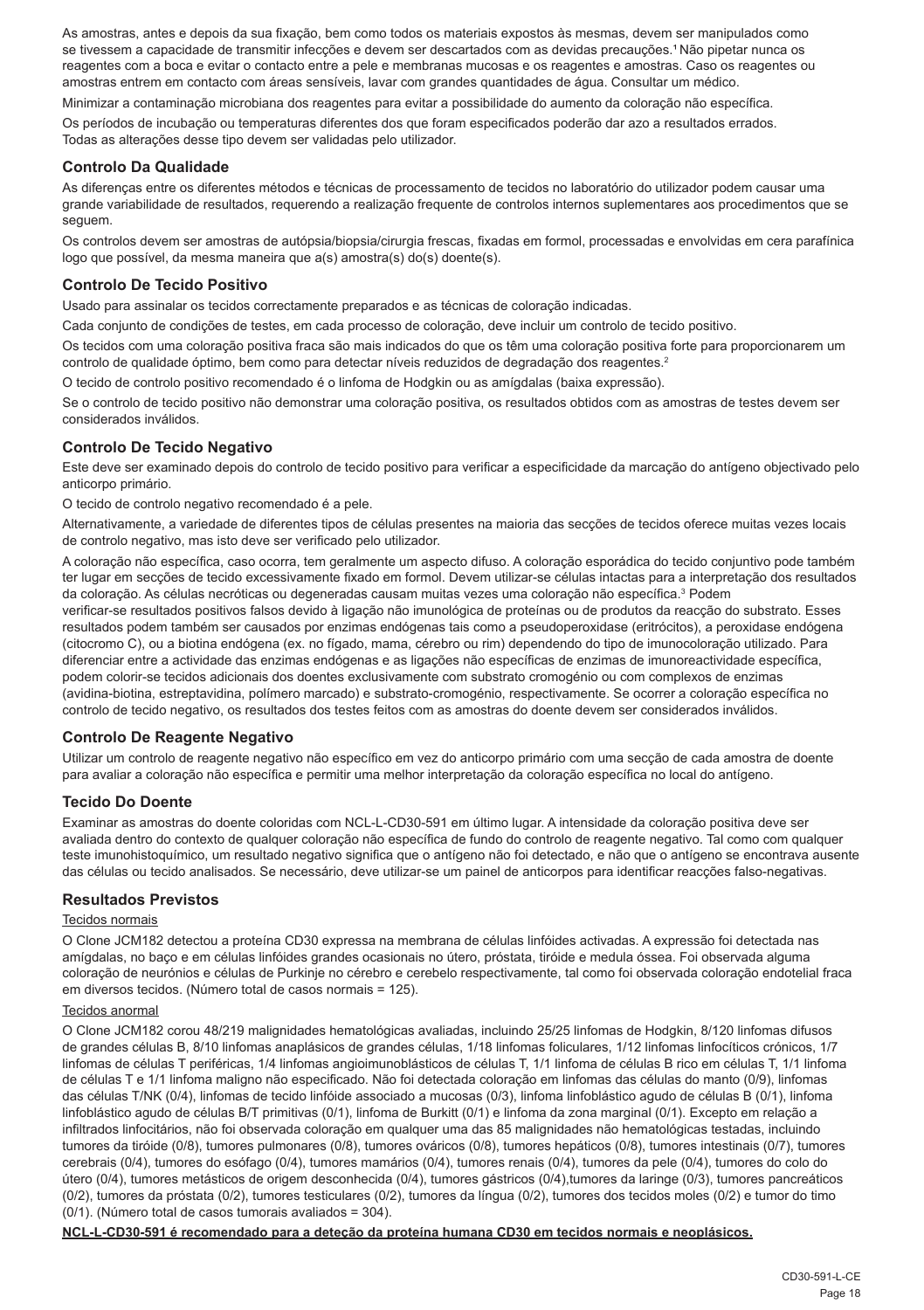# **Limitações Gerais**

A imunohistoquímica é um processo diagnóstico em múltiplas etapas que consta de: uma formação especializada na selecção dos reagentes apropriados, selecção, fixação e processamento de tecidos, preparação das lâminas de IHQ e interpretação dos resultados das colorações.

A coloração de tecidos depende do seu manuseamento e processamento antes da sua coloração. A fixação, congelação, descongelação, lavagem, secagem, aquecimento ou corte incorrectos das amostras, ou a sua contaminação com outros tecidos ou fluidos, podem produzir artefactos, retenção de anticorpos, ou resultados falso-negativos. Os resultados inconsistentes podem dever-se a variações nos métodos de fixação e envolvimento ou a irregularidades inerentes ao tecido.<sup>4</sup>

Uma contrastação excessiva ou incompleta pode comprometer a correcta interpretação dos resultados.

A interpretação clínica de qualquer coloração ou da sua ausência deve ser complementada por estudos morfológicos empregando os devidos controlos e deve ser avaliada por um patologista qualificado, dentro do contexto do historial clínico do doente e de outros testes de diagnóstico.

Os anticorpos da Leica Biosystems Newcastle Ltd destinam-se a serem utilizados, conforme indicado, em secções de tecido ou congeladas ou envolvidas em parafina, com requisitos de fixação específicos. Pode ocorrer uma expressão inesperada de antígeno, especialmente em neoplasmas. A interpretação clínica de qualquer secção de tecido colorido deverá incluir a análise morfológica e a avaliação de controlos apropriados.

#### **Bibliografia - Geral**

- 1. National Committee for Clinical Laboratory Standards (NCCLS). Protection of laboratory workers from infectious diseases transmitted by blood and tissue; proposed guideline. Villanova, P.A. 1991; 7(9). Order code M29-P.
- 2. Battifora H. Diagnostic uses of antibodies to keratins: a review and immunohistochemical comparison of seven monoclonal and three polyclonal antibodies. Progress in Surgical Pathology. 6:1–15. eds. Fenoglio-Preiser C, Wolff CM, Rilke F. Field & Wood, Inc., Philadelphia.
- 3. Nadji M, Morales AR. Immunoperoxidase, part I: the techniques and pitfalls. Laboratory Medicine. 1983; 14:767.
- 4. Omata M, Liew CT, Ashcavai M, Peters RL. Nonimmunologic binding of horseradish peroxidase to hepatitis B surface antigen: a possible source of error in immunohistochemistry. American Journal of Clinical Pathology. 1980; 73:626.
- 5. Kennedy M, Willis C and Armitage R. Deciphering CD30 ligand biology and its role in humoral immunity. Immunology. 2006; 118: 143-152.
- 6. Chiarle R, Podda A, Prolla G et al. CD30 in normal and neoplastic cells. Clinical Immunology. 1999; 90(2):157-164.

### **Emendas Da Edição Anterior**

Recomendações Sobre A Utilização.

# **Data De Emissão**

03 de Outubro de 2018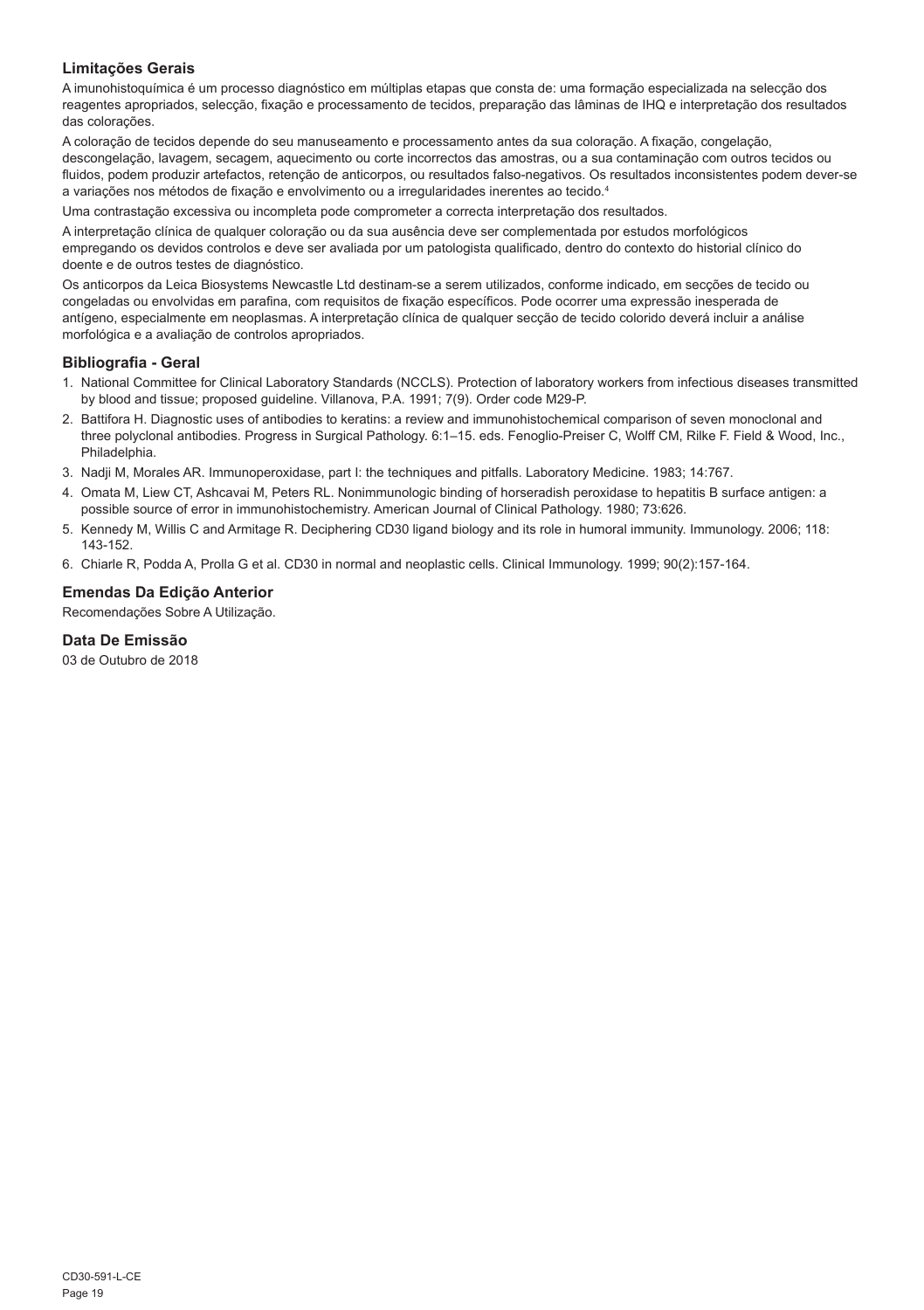# <span id="page-20-0"></span>**Novocastra™ Flytande Mouse Monoclonal CD30 Produktkod: NCL-L-CD30-591**

# **Avsedd Användning**

#### *För in vitro diagnostisk användning*.

NCL-L-CD30-591 är avsedd för kvalitativ identifiering med ljusmikroskopi av CD30-protein i paraffinsnitt. Den kliniska tolkningen av all färgning eller dess frånvaro bör kompletteras med morfologiska undersökningar som använder korrekta kontroller och utvärderas av kvalificerad patolog inom ramen för patientens kliniska anamnes och andra diagnostiska tester.

# **Metodens Princip**

Immunhistokemiska (IHC) färgningstekniker tillåter visualisering av antigener genom sekvenstillämpning av en specifik antikropp till antigenet (primär antikropp), en sekundär antikropp till den primära antikroppen och ett enzymkomplex med ett kromogent substrat med inlagda tvättsteg. Den enzymatiska aktiveringen av kromogenet resulterar i en synlig reaktionsprodukt på antigenområdet. Proverna kan då kontrastfärgas och förses med täckglas. Resultaten tolkas med ljusmikroskop och bidrar till differentialdiagnosen av patofysiologiska processer som eventuellt kan associeras till ett särskilt antigen.

### **Klon**

JCM182

### **Immunogen**

Prokaryotiskt rekombinant protein som motsvarar den inre domänen av proteinet i den humana CD30-molekylen.

# **Specificitet**

Human CD30

### **Reagensinnehåll**

NCL-L-CD30-591 är en flytande supernatant från vävnadsodling som innehåller natriumazid som konserveringsmedel.

#### **Ig-klass**

IgG1

# **Total Proteinkoncentration** Total Protein

Se flaskans etikett för total specifik proteinkoncentration för satsen.

### **Antikroppskoncentration**

Större än eller lika med 72 mg/L fastställt genom ELISA. Se flaskans etikett för specifik Ig-koncentration för satsen.

#### **Rekommendationer Vid Användning**

Immunhistokemi på paraffinsnitt.

**Värmeinducerad epitopåtervinning (HIER):** Följ bruksanvisningen på Novocastra Epitope Retrieval Solution pH 6.

**Föreslagen spädning:** 1:100 i 30 minuter vid 25 °C. Detta är endast en riktlinje och användare bör själva fastställa den optimala bruksspädningen.

**Visualisering:** Vänligen följ instruktionerna för användning i Novolink™ Polymer Detection Systems. Om ytterligare produktinformation eller stöd behövs, kontakta då din lokala distributör eller Leica Biosystems regionalkontor, alternativt in på Leica Biosystems webbplats, www.LeicaBiosystems.com

Denna antikropps prestanda ska valideras när den används med andra manuella infärgningssystem eller automatiserade plattformar.

### **Förvaring Och Stabilitet**

Förvara vid 2–8 °C. Frys ej. Återgå till 2–8 °C direkt efter användning. Använd ej efter det utgångsdatum som anges på flaskans etikett. Förvaringsförhållanden som skiljer sig från de ovannämnda måste kontrolleras av användaren.

# **Preparation Av Prov**

Rekommenderat fixeringsmedel för paraffininbäddade vävnadssnitt är 10% neutralbuffrat formalin.

### **Varningar Och Försiktighetsåtgärder**

Reagenset har förberetts från supernatanten av vävnadsodlingar. Eftersom det är en biologisk produkt bör skälig försiktighet iakttas vid hantering.

Detta reagens innehåller natriumazid. Materialsäkerhetsdatablad finns att få på begäran eller från www.LeicaBiosystems.com

För kassering av potentiellt toxiska komponenter hänvisas till nationella eller lokala bestämmelser.

Före och efter fixering bör prover och alla material som har varit utsatta för dem hanteras som om det finns risk för att de kan överföra infektioner och kasseras med iakttagande av försiktighet.<sup>1</sup> Pipettera aldrig reagenser med munnen och se till att huden och slemhinnorna inte kommer i kontakt med reagens och prover. Om reagens eller prover kommer i kontakt med känsliga områden, tvätta med rikliga mängder vatten. Rådgör med läkare.

Minimera mikrobisk kontaminering av reagens annars kan en ökning av ospecifik färgning ske.

Inkubationstider eller temperaturer som skiljer sig från dem som specificeras kan ge felaktiga resultat. Alla sådana förändringar måste kontrolleras av användaren.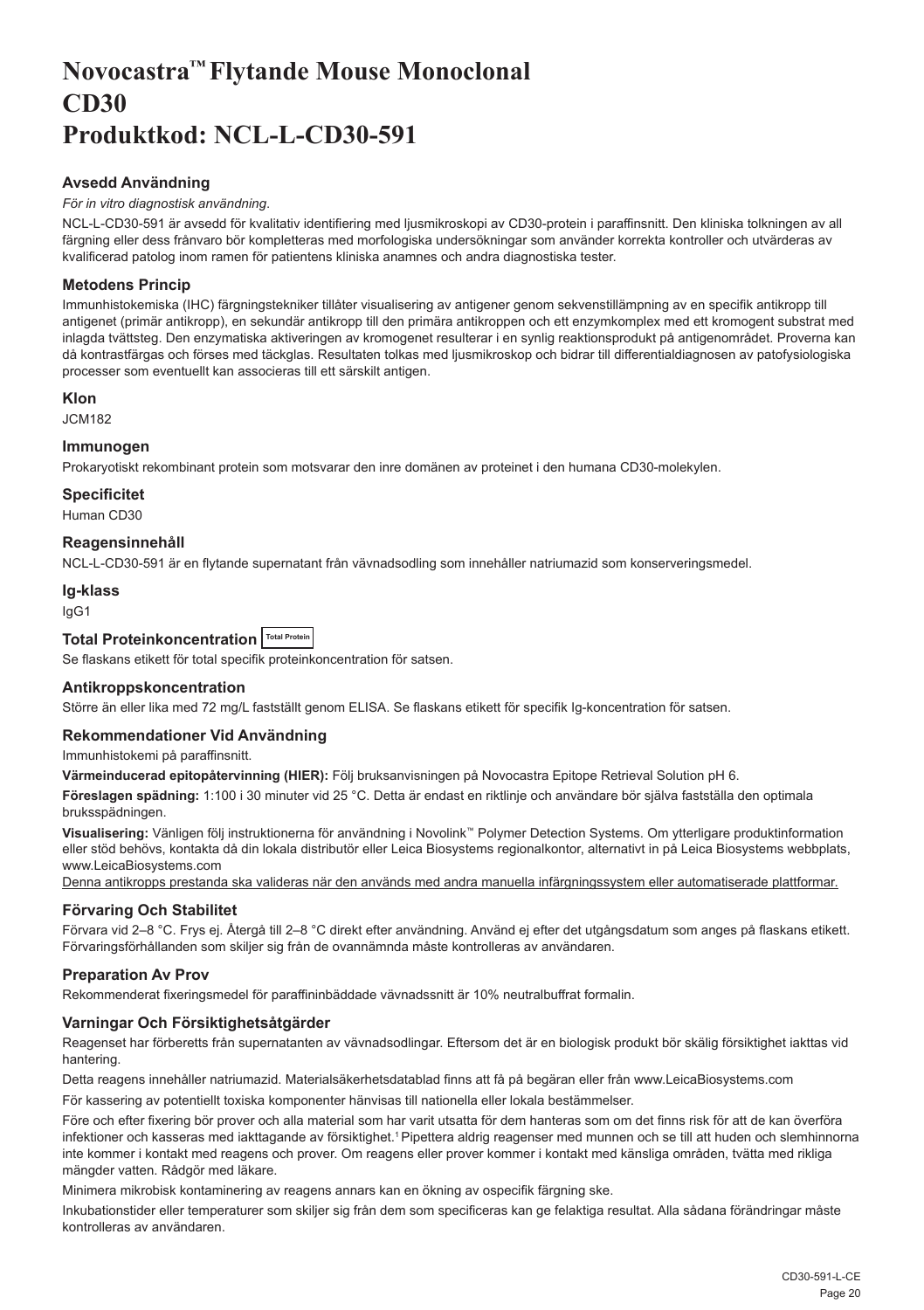# **Kvalitetskontroll**

Skillnader i vävnadsbehandling och tekniska metoder i användarens laboratorium kan ge stor variation i resultaten vilket kan göra det nödvändigt att genomföra regelbundna interna kontroller utöver följande metoder.

Kontroller bör vara färska obduktions-/biopsi-/kirurgiprover som snarast möjligt formalinfixeras, bearbetas och paraffininbäddas på samma sätt som patientprover.

#### **Positiv Vävnadskontroll**

Används för att ange korrekt förberedda vävnader och rätt färgningstekniker.

En positiv vävnadskontroll bör ingå i varje uppsättning av testförhållanden vid varje färgningskörning.

En vävnad med svag positiv färgning är mer lämplig för optimal kvalitetskontroll och för att upptäcka låga nivåer av reagensdegradering än en vävnad med stark positiv färgning.<sup>2</sup>

Rekommenderad positiv kontrollvävnad är Hodgkins lymfom eller tonsill (lågt uttryck).

Om den positiva vävnadskontrollen inte uppvisar positiv färgning bör resultat med testproverna anses vara ogiltiga.

#### **Negativ Vävnadskontroll**

Bör undersökas efter den positiva vävnadskontrollen för att fastställa specificiteten för märkningen av målantigenet med den primära antikroppen.

Rekommenderad negativ kontrollvävnad är hud.

Alternativt ger ofta en mängd olika celltyper som finns i de flesta vävnadssnitt negativa kontrollområden men detta bör kontrolleras av användaren.

Ospecifik färgning, om det förekommer, har ofta ett diffust utseende. Sporadisk färgning av bindväv kan också observeras i snitt från överflödigt formalinfixerade vävnader. Använd intakta celler för tolkning av färgningsresultat. Nekrotiska eller degenererade celler färgar ofta ospecifikt.<sup>3</sup> Falskt positiva resultat kan uppstå p.g.a. icke-immunologisk bindning av proteiner eller substratreaktionsprodukter. De kan också orsakas av endogena enzymer som pseudoperoxidas (erytrocyter), endogent peroxidas (cytokrom C) eller endogent biotin (t.ex. lever, bröst, hjärna, njure) beroende på typ av immunfärgning som används. För att skilja endogen enzymaktivitet eller ospecifik enzymbindning från specifik immunreaktivitet kan ytterligare patientvävnader färgas exklusivt med respektive substratkromogen eller enzymkomplex (avidin-biotin, streptavidin, märkt polymer) och substrat-kromogen. Om specifik färgning sker i den negativa vävnadskontrollen bör resultat med patientprover anses vara ogiltiga.

## **Negativ Reagenskontroll**

Använd en ospecifik negativ reagenskontroll istället för den primära antikroppen med ett snitt från varje patientprov för att utvärdera ospecifik färgning och tillåta bättre tolkning av specifik färgning på antigenområdet.

#### **Patientvävnad**

Undersök patientprover färgade med NCL-L-CD30-591 sist. Positiv färgningsintensitet bör utvärderas inom ramen för all ospecifik bakgrundsfärgning av den negativa reagenskontrollen. Som vid alla immunhistokemiska tester betyder ett negativt resultat att antigenet inte upptäcktes och inte att det inte förekom i de analyserade cellerna/vävnaderna. Använd vid behov en antikroppspanel för att identifiera falskt negativa reaktioner.

#### **Förväntade Resultat**

#### Normal vävnad

Klon JCM182 detekterade CD30-protein-uttryck på membranet av aktiverade lymfceller. Uttryck detekterades i tonsill och mjälte samt i enstaka stora lymfceller i livmoder, prostata, sköldkörtel och benmärg. Viss färgning av neuron och Purkinje-celler i cerebrum respektive cerebellum observerades, liksom svag endotelial färgning i flera vävnader. (Totalt antal normalfall = 125).

#### Onormal vävnad

Klon JCM182 färgade 48/219 utvärderade hematologiska maligniteter, inklusive 25/25 Hodgkins lymfom, 8/120 diffusa stora B-cellslymfom, 8/10 anaplastiska storcellslymfom, 1/18 follikulära lymfom, 1/12 kroniska lymfocytiska lymfom, 1/7 perifera T-cellslymfom, 1/4 angioimmunoblastiska T-cellslymfom, 1/1 T-cellsrika B-cellslymfom, 1/1 T-cellslymfom samt 1/1 ospecificerat malignt lymfom. Ingen färgning detekterades av mantelcellslymfom (0/9), NK/T-cellslymfom (0/4), MALTomas (0/3), ett akut lymfoblastiskt B-cellslymfom (0/1), ett akut primitivt lymfoblastiskt B/T-cellslymfom (0/1), ett Burkitts lymfom (0/1) eller ett lymfom i marginalzonen (0/1). Med undantag för infiltrerade lymfocyter observerades ingen färgning i någon av de 85 icke-hematologiska maligniteter som testades, inklusive tumörer från sköldkörtel (0/8), lungtumörer (0/8), äggstockstumörer (0/8), levertumörer (0/8), tarmtumörer (0/7), hjärntumörer (0/4), tumörer i esofagus (0/4), brösttumörer (0/4), njurtumörer (0/4), hudtumörer (0/4), livmoderhalstumörer (0/4), metastaserande tumörer av okänt ursprung (0/4), magsäckstumörer (0/4), tumörer från struphuvud (0/3), tumörer från bukspottskörtel (0/2), prostatatumörer (0/2), testikeltumörer (0/2), tumörer från tunga (0/2), mjukvävnadstumörer (0/2) eller en tumör i bräss (0/1). (Totalt antal utvärderade tumörfall = 304).

#### **NCL-L-CD30-591 rekommenderas för detektering av humant CD30-protein i normal och neoplastisk vävnad.**

### **Allmänna Begränsningar**

Immunhistokemi är en diagnostisk process i flera steg som kräver specialiserad utbildning i urvalet av lämpliga reagens, val av vävnad, fixering och bearbetning, förberedelse av IHC-objektglaset samt tolkning av färgningsresultaten.

Vävnadsfärgning påverkas av hantering och bearbetning av vävnaden före färgningen. Felaktig fixering, nedfrysning, upptining, tvättning, torkning, uppvärmning, snittning eller kontaminering av andra vävnader eller vätskor kan framställa artefakter, infångande av antikroppar eller falskt negativa resultat. Motsägelsefulla resultat kan bero på variationer av fixerings- och inbäddningsmetoder eller på naturliga oregelbundenheter i vävnaden.<sup>4</sup>

Överflödig eller ofullständig kontrastfägning kan försvåra en korrekt tolkning av resultatet.

Den kliniska tolkningen av all färgning eller dess frånvaro bör kompletteras med morfologiska undersökningar som använder korrekta kontroller och utvärderas av kvalificerad patolog inom ramen för patientens kliniska anamnes och andra diagnostiska tester.

Antikroppar från Leica Biosystems Newcastle Ltd är till för användning så som anges på antingen frysta eller paraffininbäddade snitt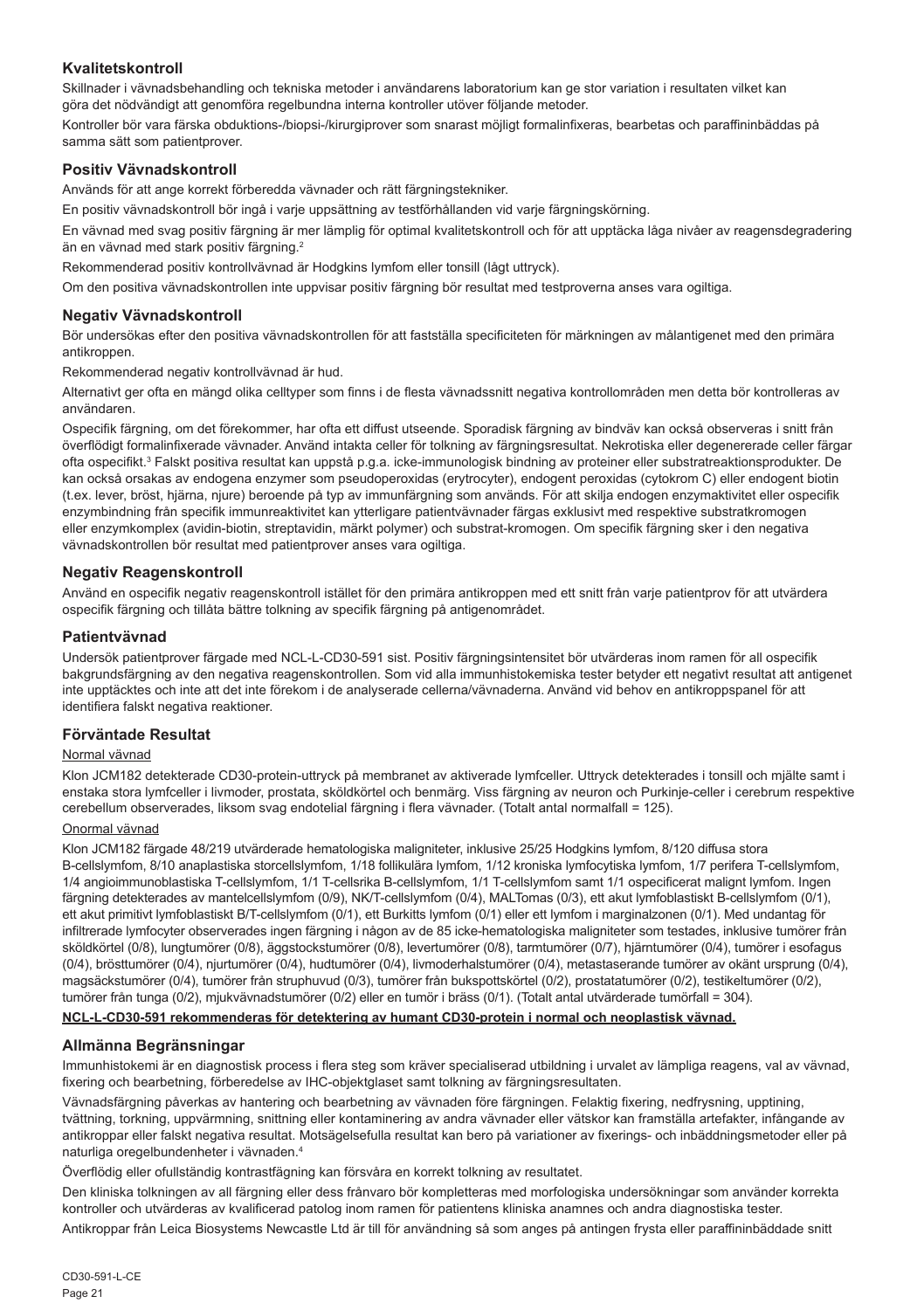med specifika fixeringskrav. Oväntat antigenuttryck kan ske, speciellt i neoplasmer. Morfologisk analys och utvärdering av lämpliga kontroller måste ingå i den kliniska tolkningen av alla färgade vävnadssnitt.

## **Bibliografi - Allmän**

- 1. National Committee for Clinical Laboratory Standards (NCCLS). Protection of laboratory workers from infectious diseases transmitted by blood and tissue; proposed guideline. Villanova, P.A. 1991; 7(9). Order code M29-P.
- 2. Battifora H. Diagnostic uses of antibodies to keratins: a review and immunohistochemical comparison of seven monoclonal and three polyclonal antibodies. Progress in Surgical Pathology. 6:1–15. eds. Fenoglio-Preiser C, Wolff CM, Rilke F. Field & Wood, Inc., Philadelphia.
- 3. Nadji M, Morales AR. Immunoperoxidase, part I: the techniques and its pitfalls. Laboratory Medicine. 1983; 14:767.
- 4. Omata M, Liew CT, Ashcavai M, Peters RL. Nonimmunologic binding of horseradish peroxidase to hepatitis B surface antigen: a possible source of error in immunohistochemistry. American Journal of Clinical Pathology. 1980; 73:626.
- 5. Kennedy M, Willis C and Armitage R. Deciphering CD30 ligand biology and its role in humoral immunity. Immunology. 2006; 118: 143-152.
- 6. Chiarle R, Podda A, Prolla G et al. CD30 in normal and neoplastic cells. Clinical Immunology. 1999; 90(2):157-164.

# **Rättelser Av Tidigare Utgivning**

Rekommendationer Vid Användning.

# **Utgivningsdatum**

03 oktober 2018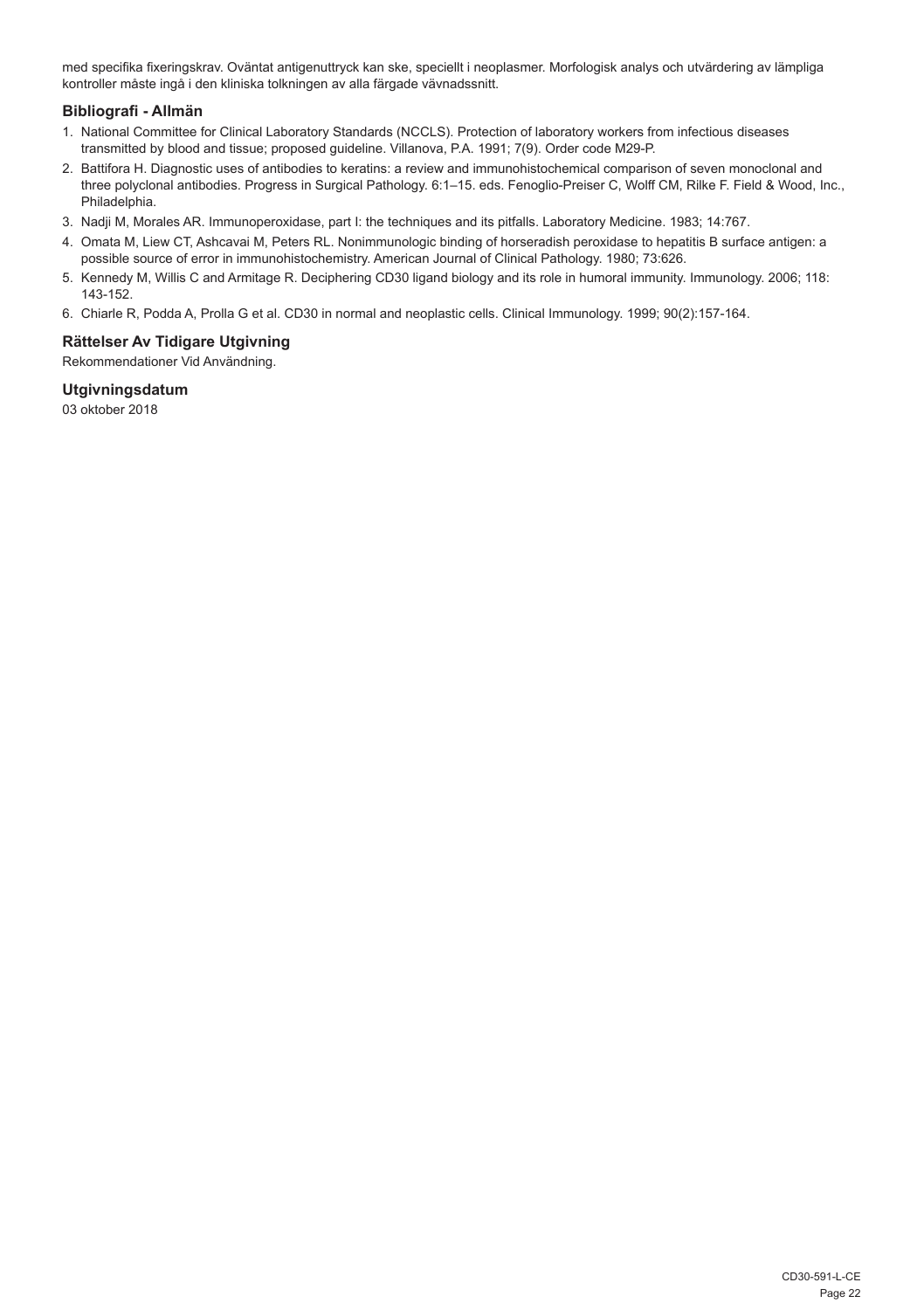# <span id="page-23-0"></span>**Novocastra™ Υγρό Mouse Monoclonal Αντίσωμα CD30 Κωδικός είδους: NCL-L-CD30-591**

# **Χρήση Για Την Οποία Προορίζεται**

#### *Για in vitro διαγνωστική χρήση*.

Το NCL-L-CD30-591 προορίζεται για την ποιοτική ταυτοποίηση με μικροσκοπία φωτός της πρωτεΐνης CD30 σε τομές παραφίνης. Η κλινική ερμηνεία οποιασδήποτε χρώσης ή της απουσίας της θα πρέπει να συμπληρώνεται με μορφολογικές μελέτες που χρησιμοποιούν σωστούς μάρτυρες και θα πρέπει να αξιολογείται στα πλαίσια του κλινικού ιστορικού του ασθενούς και άλλων διαγνωστικών εξετάσεων από ειδικευμένο παθολογοανατόμο.

# **Αρχή Της Διαδικασίας**

Οι τεχνικές ανοσοϊστοχημικής (IHC) χρώσης επιτρέπουν την οπτικοποίηση των αντιγόνων μέσω της διαδοχικής εφαρμογής ενός ειδικού αντισώματος στο αντιγόνο (πρωτοταγές αντίσωμα), ενός δευτεροταγούς αντισώματος στο πρωτοταγές αντίσωμα και ενός ενζυμικού συμπλόκου με χρωμογόνο υπόστρωμα με παρεμβαλλόμενα βήματα πλύσης. Η ενζυμική ενεργοποίηση του χρωμογόνου έχει ως αποτέλεσμα το σχηματισμό ενός ορατού προϊόντος αντίδρασης στη θέση του αντιγόνου. Το δείγμα μπορεί κατόπιν να υποβληθεί σε αντίχρωση και να καλυφθεί με καλυπτρίδα. Τα αποτελέσματα ερμηνεύονται με χρήση μικροσκοπίου φωτός και βοηθούν στη διαφορική διάγνωση παθοφυσιολογικών εξεργασιών, οι οποίες ενδέχεται ή όχι να σχετίζονται με ένα συγκεκριμένο αντιγόνο.

### **Κλώνος**

JCM182

### **Ανοσογόνο**

Προκαρυωτική ανασυνδυασμένη πρωτεΐνη που αντιστοιχεί στην εσωτερική περιοχή της πρωτεΐνης του ανθρώπινου μορίου CD30.

#### **Ειδικότητα**

Ανθρώπινο μόριο CD30

### **Σύνθεση Αντιδραστηρίου**

Το NCL-L-CD30-591 είναι ένα υγρό υπερκείμενο ιστοκαλλιέργειας που περιέχει αζίδιο του νατρίου ως συντηρητικό.

# **Τάξη Ig**

IgG1

# **Ολική Συγκέντρωση Πρωτεΐνης Total Protein**

Για την ολική συγκέντρωση πρωτεΐνης που είναι ειδική για την εκάστοτε παρτίδα, ανατρέξτε στην ετικέτα του φιαλιδίου.

### **Συγκέντρωση Αντισώματος**

Μεγαλύτερη ή ίση με 72 mg/L, όπως προσδιορίζεται με ELISA. Για τη συγκέντρωση Ig που είναι ειδική για την εκάστοτε παρτίδα, ανατρέξτε στην ετικέτα του φιαλιδίου.

### **Συστάσεις Για Τη Χρήση**

#### Ανοσοϊστοχημεία σε παρασκευάσματα παραφίνης.

**Επίτοπος Ανάκτηση μέσω Θερμικής Επαγωγής (HIER):** Παρακαλούμε ακολουθήστε τις οδηγίες χρήσης στο Novocastra Epitope Retrieval Solution pH 6.

**Προτεινόμενη διάλυση:** 1:100 επί 30 λεπτά σε 25 °C. Παρέχεται ως οδηγός και οι χρήστε θα πρέπει να καθορίζουν τις δικές τους διαλύσεις εργασίας.

**Απεικόνιση:** Παρακαλούμε ακολουθήστε τις οδηγίες χρήσης στο Novolink™ Polymer Detection Systems. Για περισσότερες πληροφορίες για το προϊόν ή για υποστήριξη, επικοινωνήστε με τον τοπικό διανομέα ή το περιφερειακό γραφείο της Leica Biosystems ή εναλλακτικά επισκεφθείτε τον ιστότοπο της Leica Biosystems, www.LeicaBiosystems.com

Η απόδοση του συγκεκριμένου αντισώματος θα πρέπει να επικυρωθεί όταν χρησιμοποιηθεί μαζί με άλλα μη αυτόματα συστήματα χρώσης ή αυτοματοποιημένες πλατφόρμες.

### **Φύλαξη Και Σταθερότητα**

Φυλάσσετε στους 2–8 °C. Μην καταψύχετε. Επαναφέρετε στους 2–8 °C αμέσως μετά τη χρήση. Μη χρησιμοποιείτε μετά την ημερομηνία λήξης που αναγράφεται στην ετικέτα του φιαλιδίου. Τυχόν συνθήκες φύλαξης διαφορετικές από εκείνες που καθορίζονται παραπάνω πρέπει να επαληθεύονται από το χρήστη.

### **Παρασκευή Δείγματος**

Το συνιστώμενο μονιμοποιητικό είναι ουδέτερο ρυθμιστικό διάλυμα φορμόλης 10% για τομές ιστού εγκλεισμένες σε παραφίνη.

### **Προειδοποιήσεις Και Προφυλάξεις**

Το αντιδραστήριο αυτό έχει παρασκευαστεί από το υπερκείμενο κυτταροκαλλιέργειας. Επειδή είναι βιολογικό προϊόν, θα πρέπει να δίνεται εύλογη προσοχή κατά το χειρισμό του.

Αυτό το αντιδραστήριο περιέχει αζίδιο του νατρίου. Δελτίο δεδομένων ασφαλείας υλικού διατίθεται κατόπιν αιτήματος ή από τη διεύθυνση www.LeicaBiosystems.com

Συμβουλευτείτε τους ομοσπονδιακούς, πολιτειακούς ή τοπικούς κανονισμούς για απόρριψη τυχόν δυνητικώς τοξικών συστατικών. Ο χειρισμός δειγμάτων, πριν και μετά τη μονιμοποίηση, καθώς και όλων των υλικών που έχουν εκτεθεί σε αυτά, θα πρέπει να γίνεται ως εάν ήταν δυνητικά μετάδοσης λοίμωξης και η απόρριψή τους να πραγματοποιείται λαμβάνοντας τις σωστές προφυλάξεις.<sup>1</sup>Μην αναρροφάτε ποτέ με πιπέτα αντιδραστήρια με το στόμα και αποφύγετε την επαφή του δέρματος και των βλεννογόνων με αντιδραστήρια και δείγματα. Εάν τα αντιδραστήρια ή τα δείγματα έλθουν σε επαφή με ευαίσθητες περιοχές, πλύνετε με άφθονες ποσότητες νερού. Ζητήστε τη συμβουλή ιατρού.

Ελαχιστοποιήστε τη μικροβιακή μόλυνση των αντιδραστηρίων, διότι ενδέχεται να συμβεί αύξηση μη ειδικής χρώσης.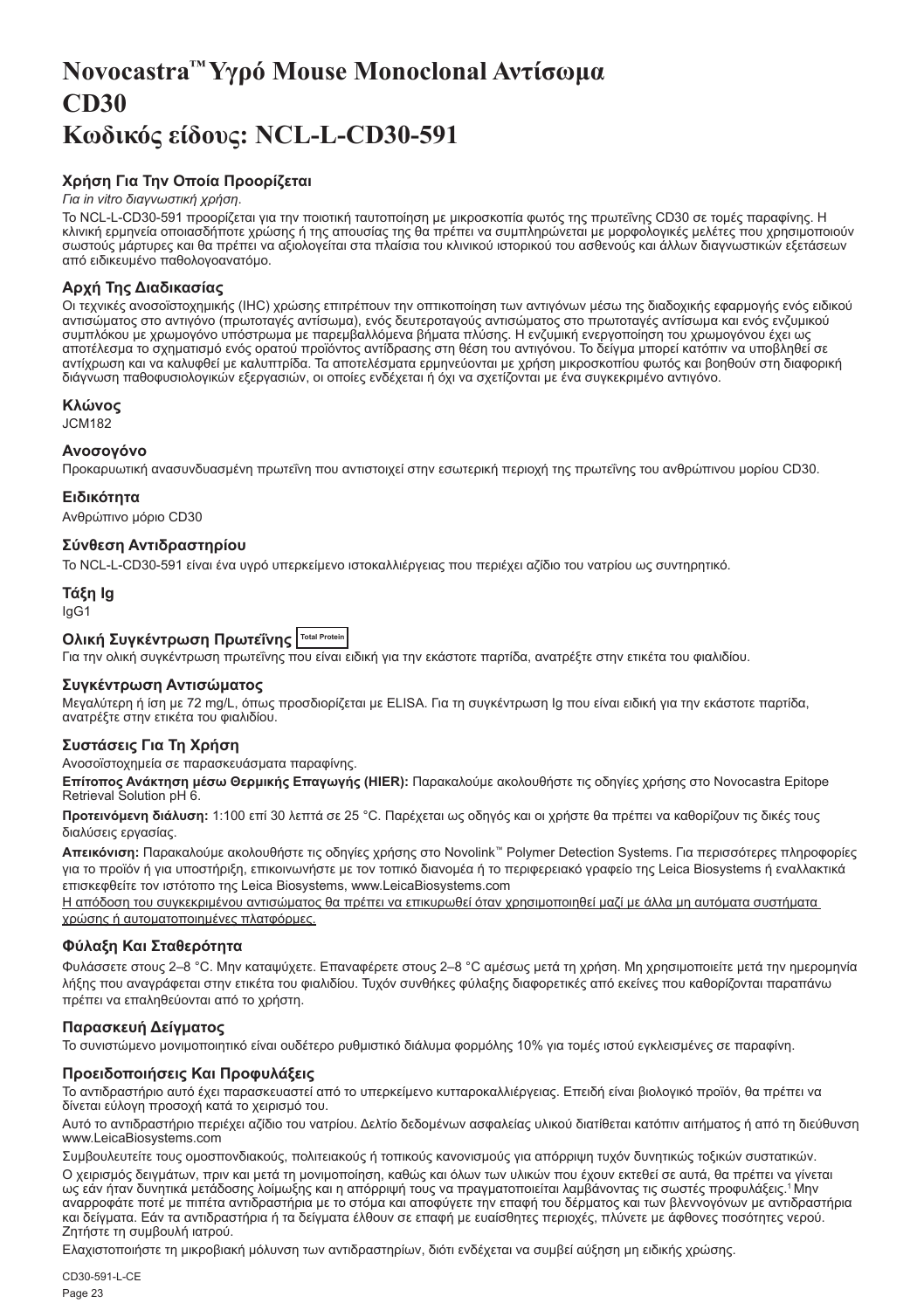Χρόνοι ή θερμοκρασίες επώασης διαφορετικές από εκείνες που καθορίζονται ενδέχεται να δώσουν εσφαλμένα αποτελέσματα. Τυχόν τέτοιες μεταβολές πρέπει να επικυρώνονται από το χρήστη.

# **Ποιοτικός Έλεγχος**

Τυχόν διαφορές στην επεξεργασία των ιστών και τις τεχνικές διαδικασίες στο εργαστήριο του χρήστη ενδέχεται να προκαλέσουν σημαντική μεταβλητότητα στα αποτελέσματα, καθιστώντας αναγκαία την τακτική εκτέλεση εσωτερικών ελέγχων επιπλέον των ακόλουθων διαδικασιών.

Οι μάρτυρες θα πρέπει να είναι φρέσκα δείγματα νεκροψίας/βιοψίας/χειρουργικά δείγματα, τα οποία είναι μονιμοποιημένα σε φορμόλη, επεξεργασμένα και εγκλεισμένα σε κηρό παραφίνης, το συντομότερο δυνατό με τον ίδιο τρόπο με το(α) δείγμα(τα) του ασθενούς.

## **Θετικός Μάρτυρας Ιστού**

Χρησιμοποιείται για να υποδεικνύει σωστά παρασκευασμένους ιστούς και σωστές τεχνικές χρώσης.

Θα πρέπει να περιλαμβάνεται ένας θετικός μάρτυρας ιστού για κάθε σύνολο συνθηκών εξέτασης σε κάθε εκτέλεση χρώσης.

Ένας ιστός με ασθενή θετική χρώση είναι πιο κατάλληλος από έναν ιστό με ισχυρή θετική χρώση για βέλτιστο έλεγχο ποιότητας και για την ανίχνευση πολύ μικρών επιπέδων τυχόν αποδόμησης των αντιδραστηρίων.<sup>2</sup>

Συνιστώμενος ιστός θετικού μάρτυρα είναι το λέμφωμα Hodgkin ή οι αμυγδαλές (χαμηλή έκφραση).

Εάν ο θετικός μάρτυρας ιστού δεν παρουσιάζει θετική χρώση, τα αποτελέσματα με τα δείγματα της εξέτασης θα πρέπει να θεωρούνται άκυρα.

### **Αρνητικός Μάρτυρας Ιστού**

Θα πρέπει να εξετάζεται μετά τον θετικό μάρτυρα ιστού για την επαλήθευση της ειδικότητας της επισήμανσης του αντιγόνου-στόχου από το πρωτοταγές αντίσωμα.

Συνιστώμενος ιστός αρνητικού μάρτυρα είναι το δέρμα.

Εναλλακτικά, η ποικιλία διαφόρων κυτταρικών τύπων που υπάρχουν στις περισσότερες τομές ιστών παρέχει συχνά θέσεις αρνητικού μάρτυρα, αλλά αυτό πρέπει να επαληθεύεται από το χρήστη.

Μη ειδική χρώση, εάν υπάρχει, έχει συνήθως διάχυτη εμφάνιση. Ενδέχεται επίσης να παρατηρηθεί σποραδική χρώση του συνδετικού ιστού σε τομές από ιστούς που έχουν μονιμοποιηθεί με υπερβολική ποσότητα φορμόλης. Χρησιμοποιείτε άθικτα κύτταρα για την<br>ερμηνεία των αποτελεσμάτων της χρώσης. Νεκρωτικά ή εκφυλισμένα κύτταρα παρουσιάζουν συχνά μη ειδική παρατηρηθούν ψευδώς θετικά αποτελέσματα λόγω μη ανοσολογικής δέσμευσης των πρωτεϊνών ή των προϊόντων αντίδρασης του υποστρώματος. Ενδέχεται επίσης να προκληθούν από ενδογενή ένζυμα, όπως η ψευδοϋπεροξειδάση (ερυθροκύτταρα), η ενδογενής<br>υπεροξειδάση (κυτόχρωμα C) ή η ενδογενής βιοτίνη (π.χ. ήπαρ, μαστός, εγκέφαλος, νεφρός) ανάλογα με το χρησιμοποιείται. Για τη διαφοροποίηση της ενδογενούς ενζυμικής δραστικότητας ή της μη ειδικής δέσμευσης των ενζύμων από ειδική ανοσοαντιδραστικότητα, είναι δυνατό να χρωματιστούν αποκλειστικά επιπλέον ιστοί ασθενών με χρωμογόνο υποστρώματος ή ενζυμικά σύμπλοκα (αβιδίνη-βιοτίνη, στρεπταβιδίνη, σημασμένο πολυμερές) και υπόστρωμα-χρωμογόνο, αντίστοιχα. Εάν παρουσιαστεί ειδική χρώση στον αρνητικό μάρτυρα ιστού, τα αποτελέσματα με τα δείγματα ασθενούς θα πρέπει να θεωρούνται άκυρα.

### **Αρνητικός Μάρτυρας Αντιδραστηρίου**

Χρησιμοποιείτε έναν μη ειδικό αρνητικό μάρτυρα αντιδραστηρίου αντί του πρωτοταγούς αντισώματος με μια τομή κάθε δείγματος ασθενούς για την αξιολόγηση μη ειδικής χρώσης και για να επιτρέπεται καλύτερη ερμηνεία της ειδικής χρώσης στη θέση του αντιγόνου.

# **Ιστός Ασθενούς**

Εξετάστε τελευταία τα δείγματα ασθενούς που έχουν χρωματιστεί με το NCL-L-CD30-591. Η ένταση της θετικής χρώσης θα πρέπει να εκτιμάται στα πλαίσια τυχόν μη ειδικής χρώσης υποβάθρου του αρνητικού μάρτυρα αντιδραστηρίου. Όπως συμβαίνει με οποιαδήποτε ανοσοϊστοχημική εξέταση, ένα αρνητικό αποτέλεσμα σημαίνει ότι το αντιγόνο δεν ανιχνεύτηκε, όχι ότι το αντιγόνο δεν υπήρχε στα κύτταρα/στον ιστό που εξετάστηκε. Εάν είναι απαραίτητο, χρησιμοποιήστε μια σειρά αντισωμάτων για την αναγνώριση ψευδώς αρνητικών αντιδράσεων.

### **Αναμενόμενα Αποτελέσματα**

#### Φυσιολογικοί ιστοί

Ο κλώνος JCM182 ανίχνευσε την πρωτεΐνη CD30 που εκφράζεται στη μεμβράνη των ενεργοποιημένων λεμφοειδών κυττάρων. Η έκφραση ανιχνεύτηκε στις αμυγδαλές, στον σπλήνα, και περιστασιακά σε μεγάλα λεμφοειδή κύτταρα στον ουρητήρα, τον προστάτη, τον θυρεοειδή και τον μυελό των οστών. Παρατηρήθηκε κάποιου βαθμού χρώση των νευρώνων και των κυττάρων Purkinje στον εγκέφαλο και στην παρεγκεφαλίδα αντίστοιχα, όπως και ασθενής χρώση του ενδοθηλίου σε διάφορους ιστούς. (Συνολικός αριθμός φυσιολογικών περιστατικών = 125).

#### Ανώμαλη ιστού

Ο κλώνος JCM182 προκάλεσε χρώση σε 48/219 αιματολογικές κακοήθειες που αξιολογήθηκαν, στις οποίες συμπεριλαμβάνονται 25/25 λεμφώματα Hodgkin, 8/120 διάχυτα λεμφώματα από μεγάλα B κύτταρα, 8/10 αναπλαστικά μεγαλοκυτταρικά λεμφώματα, 1/18 θυλακιώδη λεμφώματα, 1/12 χρόνια λεμφοκυτταρικά λεμφώματα, 1/7 περιφερικά λεμφώματα από T κύτταρα, 1/4 αγγειοανοσοβλαστικά λεμφώματα από T κύτταρα, 1/1 λέμφωμα από Τ κύτταρα πλούσιο σε B κύτταρα, 1/1 λέμφωμα από T κύτταρα και 1/1 μη καθορισμένο κακόηθες λέμφωμα. Δε εντοπίστηκε χρώση σε λεμφώματα της ζώνης του μανδύα (0/9), λεμφώματα από NK/T κύτταρα (0/4), MALTώματα (0/3), ένα οξύ λεμφοβλαστικό λέμφωμα από Β κύτταρα (0/1), ένα αρχέγονο οξύ λεμφοβλαστικό λέμφωμα από B/T κύτταρα (0/1), ένα λέμφωμα Burkitt (0/1) και ένα λέμφωμα της οριακής ζώνης (0/1). Εκτός από τα διηθητικά λεμφοκύτταρα, δεν παρατηρήθηκε χρώση σε οποιαδήποτε από τις 85 μη αιματολογικές κακοήθειες που εξετάστηκαν, που συμπεριλαμβάνουν όγκους του θυρεοειδούς (0/8), όγκους των πνευμόνων (0/8), όγκους των ωοθηκών (0/8), όγκους του ήπατος (0/8), όγκους του εντέρου (0/7), όγκους του εγκέφαλου (0/4),<br>όγκους του οισοφάγου (0/4), όγκους του μαστού (0/4), όγκους του νεφρού (0/4), όγκους του δέρματ μήτρας (0/4), μεταστατικούς όγκους άγνωστης προέλευσης (0/4), όγκους του στομάχου (0/4), όγκους του λάρυγγα (0/3), όγκους του παγκρέατος (0/2), όγκους του προστάτη (0/2), όγκους των όρχεων (0/2), όγκους της γλώσσας (0/2), όγκους μαλακών μορίων (0/2) και<br>έναν όγκο του θύμου αδένα (0/1). (Συνολικός αριθμός περιστατικών όγκων = 304).

#### **Το NCL-L-CD30-591 συνιστάται για την ανίχνευση της ανθρώπινης πρωτεΐνης CD30 σε φυσιολογικούς και νεοπλασματικούς ιστούς.**

### **Γενικοί Περιορισμοί**

Η ανοσοϊστοχημεία είναι μια διαγνωστική διεργασία πολλαπλών βημάτων, η οποία αποτελείται από ειδικευμένη εκπαίδευση στην επιλογή των κατάλληλων αντιδραστηρίων, επιλογή ιστού, μονιμοποίηση και επεξεργασία, προετοιμασία της πλάκας IHC και ερμηνεία των αποτελεσμάτων της χρώσης.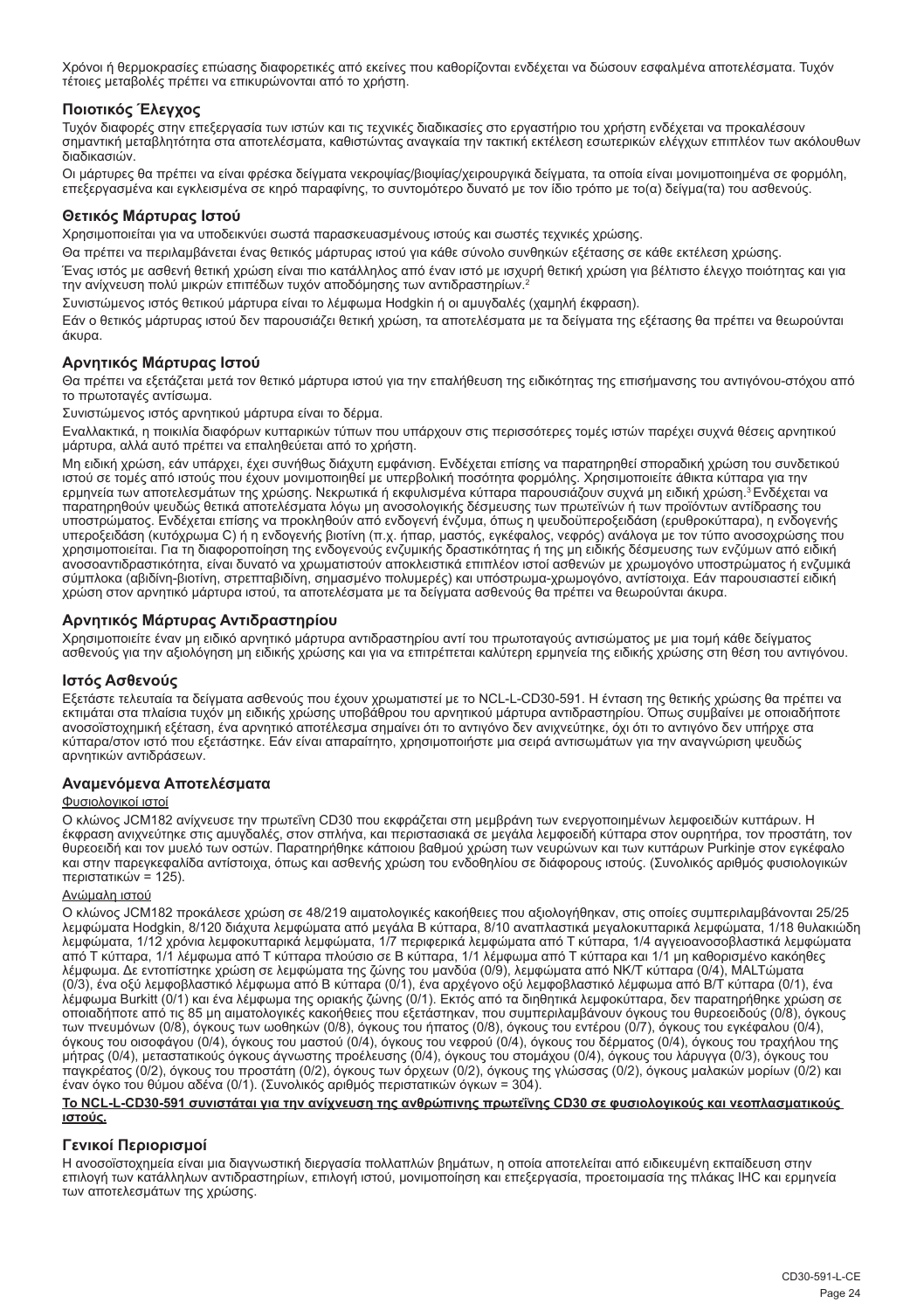Η χρώση του ιστού εξαρτάται από το χειρισμό και την επεξεργασία του ιστού πριν από τη χρώση. Τυχόν εσφαλμένη μονιμοποίηση, κατάψυξη, απόψυξη, πλύση, στέγνωμα, θέρμανση, τομή ή μόλυνση με άλλους ιστούς ή υγρά ενδέχεται να παράγει μορφώματα, παγίδευση αντισώματος ή ψευδώς αρνητικά αποτελέσματα. Τυχόν ασυνεπή αποτελέσματα ενδέχεται να οφείλονται σε παραλλαγές των μεθόδων μονιμοποίησης και εγκλεισμού ή σε εγγενείς ανωμαλίες εντός του ιστού.<sup>4</sup>

Τυχόν υπερβολική ή ατελής αντίχρωση ενδέχεται να διακυβεύσει τη σωστή ερμηνεία των αποτελεσμάτων.

Η κλινική ερμηνεία οποιασδήποτε χρώσης ή της απουσίας της θα πρέπει να συμπληρώνεται με μορφολογικές μελέτες που χρησιμοποιούν σωστούς μάρτυρες και θα πρέπει να αξιολογείται στα πλαίσια του κλινικού ιστορικού του ασθενούς και άλλων διαγνωστικών εξετάσεων από ειδικευμένο παθολογοανατόμο.

Τα αντισώματα που παρέχονται από την Leica Biosystems Newcastle Ltd προορίζονται για χρήση, όπως υποδεικνύεται, είτε<br>σε κατεψυγμένες είτε σε εγκλεισμένες σε παραφίνη τομές, με ειδικές απαιτήσεις μονιμοποίησης. Ενδέχεται ν αναμενόμενη έκφραση αντιγόνου, ειδικά σε νεοπλάσματα. Η κλινική ερμηνεία οποιασδήποτε χρωματισμένης τομής ιστού πρέπει να περιλαμβάνει μορφολογική ανάλυση και την αξιολόγηση των κατάλληλων μαρτύρων.

# **Βιβλιογραφία - Γενική**

- 1. National Committee for Clinical Laboratory Standards (NCCLS). Protection of laboratory workers from infectious diseases transmitted by blood and tissue; proposed guideline. Villanova, P.A. 1991; 7(9). Order code M29-P.
- 2. Battifora H. Diagnostic uses of antibodies to keratins: a review and immunohistochemical comparison of seven monoclonal and three polyclonal antibodies. Progress in Surgical Pathology. 6:1–15. eds. Fenoglio-Preiser C, Wolff CM, Rilke F. Field & Wood, Inc., Philadelphia.
- 3. Nadji M, Morales AR. Immunoperoxidase, part I: the techniques and pitfalls. Laboratory Medicine. 1983; 14:767.
- 4. Omata M, Liew CT, Ashcavai M, Peters RL. Nonimmunologic binding of horseradish peroxidase to hepatitis B surface antigen: a possible source of error in immunohistochemistry. American Journal of Clinical Pathology. 1980; 73:626.
- 5. Kennedy M, Willis C and Armitage R. Deciphering CD30 ligand biology and its role in humoral immunity. Immunology. 2006; 118: 143-152.
- 6. Chiarle R, Podda A, Prolla G et al. CD30 in normal and neoplastic cells. Clinical Immunology. 1999; 90(2):157-164.

# **Τροποποιήσεις Στην Προηγούμενη Έκδοση**

Συστάσεις Για Τη Χρήση.

# **Ημερομηνία Έκδοσης**

03 Οκτωβρίου 2018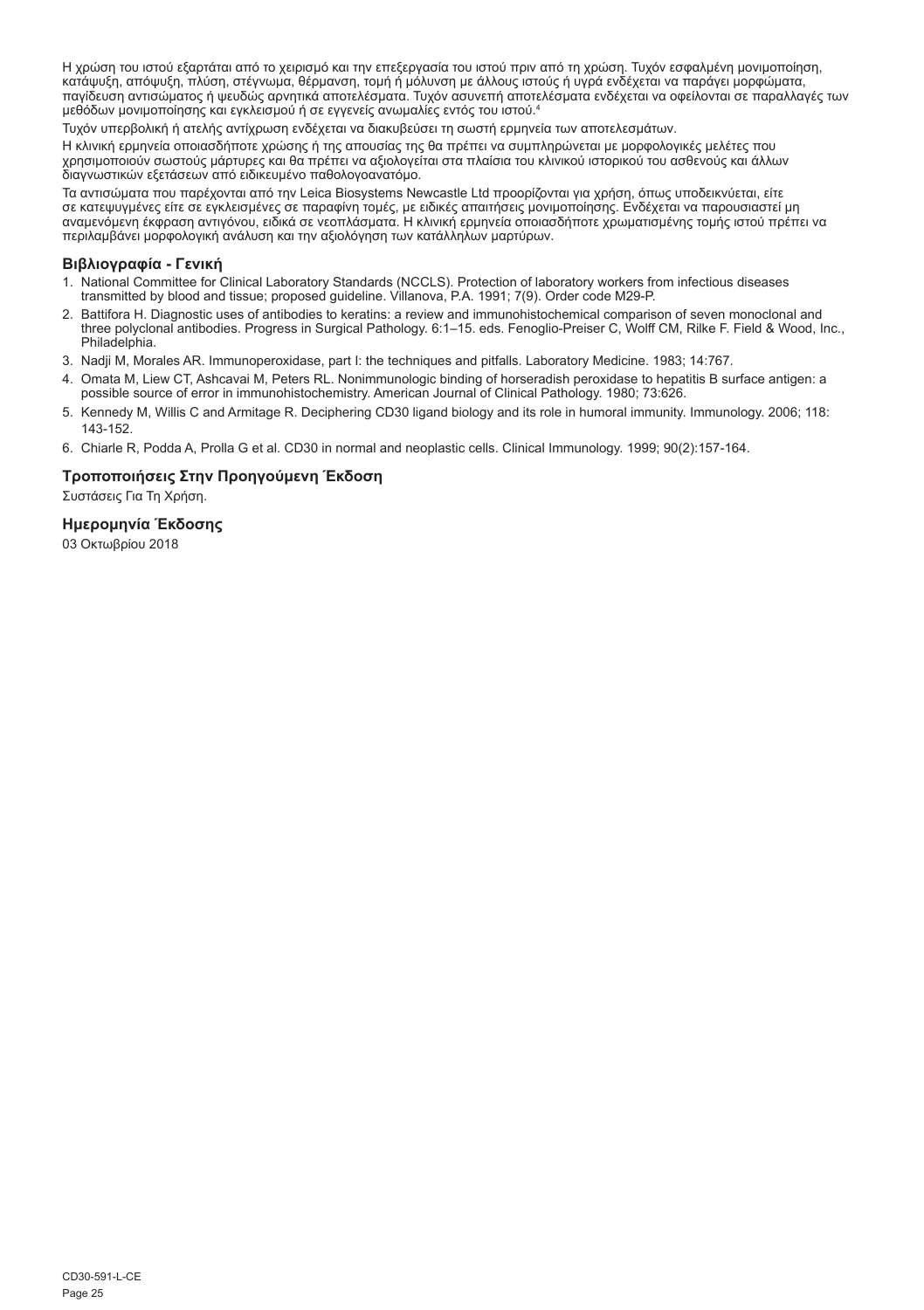# <span id="page-26-0"></span>**Novocastra™ Flydende Mouse Monoclonal Antistof CD30 Produktkode: NCL-L-CD30-591**

# **Tilsigtet Anvendelse**

#### *Til in vitro diagnostisk anvendelse*.

NCL-L-CD30-591 er beregnet til brug til kvalitativ identifikation med lysmikroskopi af CD30 protein i paraffinsnit. Klinisk fortolkning af farvning eller mangel derpå skal suppleres med morfologiske undersøgelser under anvendelse af passende kontroller og bør evalueres i sammenhæng med patientens kliniske historie og andre diagnostiske tests af en kvalificeret patolog.

# **Procedureprincip**

Immunhistokemiske (IHC) farvningsteknikker muliggør visualisering af antigener via sekventiel tilsætning af et specifikt antistof mod antigenet (primært antistof), et sekundært antistof mod det primære antistof og et enzym kompleksbundet til et kromogent substrat med indskudte vasketrin. Den enzymatiske aktivering af kromogenet resulterer i et synligt reaktionsprodukt på antigenstedet. Prøven kan derefter kontrastfarves og dækkes med et dækglas. Resultaterne fortolkes ved anvendelse af et lysmikroskop og medvirker til differentiel diagnose af patofysiologiske processer, som muligvis kan være associeret med et bestemt antigen.

#### **Klon**

JCM182

### **Immunogen**

Prokaryotisk rekombinant protein svarende til det interne område af proteinet i det humane CD30 molekyle.

### **Specificitet**

Humant CD30

#### **Reagenssammensætning**

NCL-L-CD30-591 er en flydende vævskultursupernatant indeholdende natriumazid som konserveringsmiddel.

#### **Ig-klasse**

IgG1

# **Totalproteinkoncentration Total Protein**

Se etiketten på hætteflasken for lotspecifik totalproteinkoncentration.

### **Antistofkoncentration**

Større end eller lig med 72 mg/L som bestemt ved ELISA. Se etiketten på hætteflasken for lotspecifik Ig-koncentration.

# **Anbefalinger Vedrørende Anvendelse**

Immunhistokemi på paraffinsnit.

**Varmeinduceret epitopgenfinding (HIER):** Følg brugsanvisningen for Novocastra Epitope Retrieval Solution pH 6.

**Foreslået fortynding:** 1:100 ved 30 minutter ved 25 °C. Disse retningslinjer er vejledende, og brugeren bør selv bestemme egne optimale brugsopløsninger.

**Visualisering:** Følg venligst vejledningen i Novolink™ Polymer Detection Systems. Yderligere produktinformation og support fås ved henvendelse til lokal forhandler eller Leica Biosystems regionskontor - samt på vores hjemmeside: www.LeicaBiosystems.com Dette antistofs funktion bør valideres, når det anvendes med andre manuelle farvningssystemer eller automatiserede platforme.

### **Opbevaring Og Holdbarhed**

Opbevares ved 2–8 °C. Må ikke fryses. Sættes tilbage til 2–8 °C umiddelbart efter brug. Må ikke anvendes efter udløbsdatoen angivet på hætteflaskens etikette. Andre opbevaringsbetingelser end de ovenfor angivne skal verificeres af brugeren.

### **Prøveklargøring**

Det anbefalede fiksativ er 10% neutralbufferjusteret formalin til paraffinindstøbte vævssnit.

### **Advarsler Og Forholdsregler**

Dette reagens er fremstillet ud fra supernatanten af en cellekultur. Da det er et biologisk produkt, skal der tages fornuftige sikkerhedsforanstaltninger ved dets håndtering.

Denne reagens indeholder natriumazid. Et datablad for materialesikkerhed kan fås efter anmodning eller er tilgængeligt på www.LeicaBiosystems.com

Konsulter landsdækkende og lokale love og regler vedrørende bortskaffelse af alle potentielt toksiske komponenter.

Prøver skal før og efter fiksering, lige som alle materialer eksponeret mod prøverne, håndteres som potentielt smittefarlige og bortskaffes under iagttagelse af passende forholdsregler<sup>ı</sup>. Pipetter aldrig reagenser med munden og undgå, at reagenser og prøver kommer i kontakt med huden eller slimhinder. Hvis reagenser eller prøver kommer i kontakt med følsomme områder, skal der skylles efter med rigelige mængder vand. Søg læge.

Minimer mikrobiel kontaminering af reagenserne, da der ellers kan forekomme øget uspecifik farvning.

Inkubationstider eller -temperaturer andre end de specificerede kan give fejlagtige resultater. Alle sådanne ændringer skal valideres af brugeren.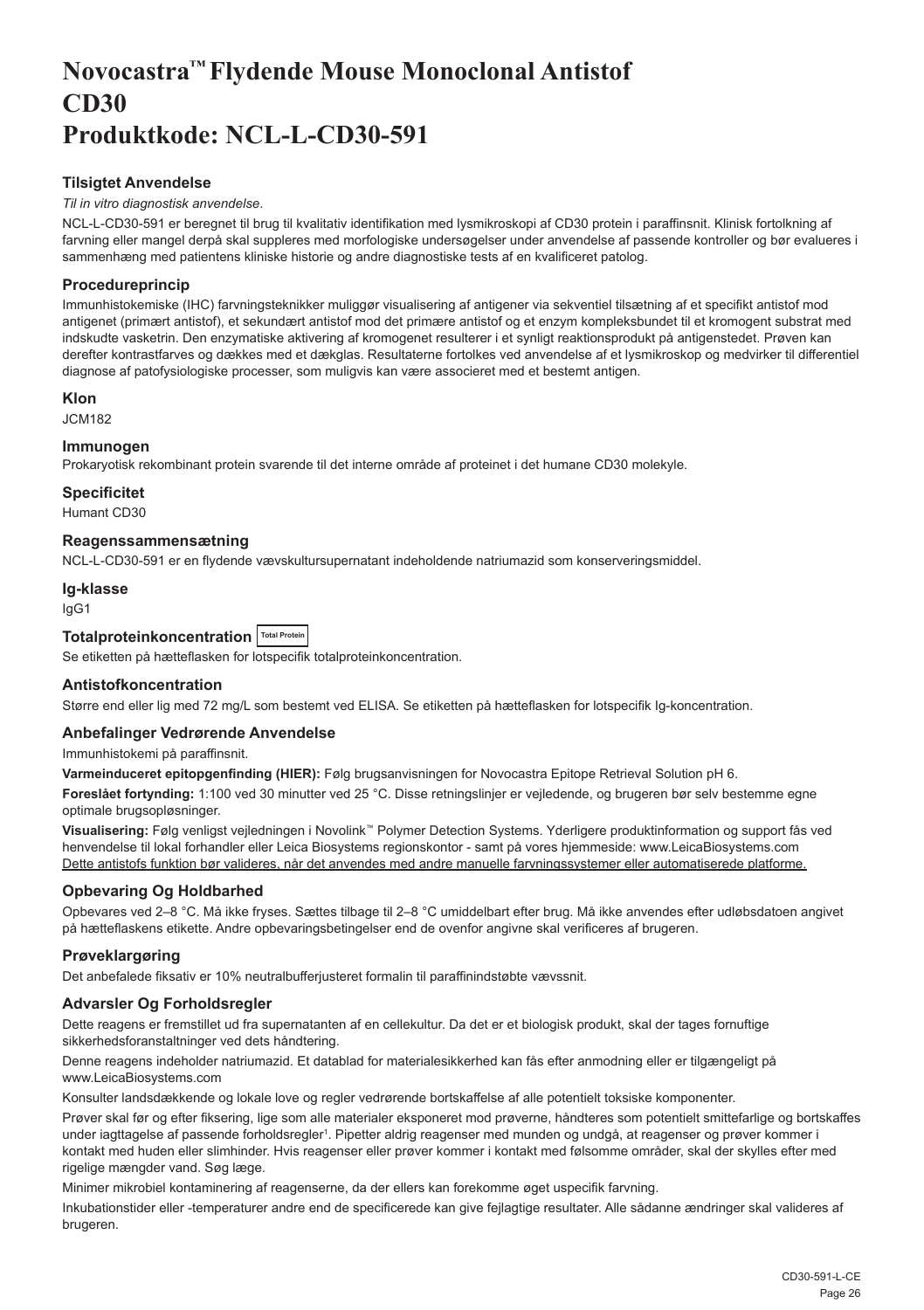# **Kvalitetskontrol**

Forskelle i behandlingen af væv og forskelle i tekniske procedurer i brugerens laboratorium kan frembringe betydeligt varierende resultater og nødvendiggøre regelmæssig udførelse af kontroller på stedet ud over nedenstående procedurer. Kontrollerne skal være friske autopsier/biopsier/kirurgiske prøver fikseret i formalin og behandlet og indstøbt i paraffin så hurtigt som muligt på samme måde som patientprøver.

# **Positiv Vævskontrol**

Anvendes til påvisning af, at vævet er fremstillet korrekt, og at der er anvendt korrekte farvningsteknikker.

Der bør inkluderes en positiv vævskontrol for hvert sæt testbetingelser i hver farvekørsel.

Svagt positivt farvet væv er mere egnet end kraftigt positivt farvet væv til optimal kvalitetskontrol og påvisning af små niveauer af reagensnedbrydning.<sup>2</sup>

Anbefalet væv til positiv kontrol er Hodgkins lymfom eller tonsil (lav ekspression).

Hvis den positive vævskontrol ikke udviser positiv farvning, skal resultater af testprøverne kasseres.

# **Negativ Vævskontrol**

Skal undersøges efter den positive vævskontrol for at sikre, at det primære antistof mærker målantigenet specifikt.

Anbefalet væv til negativ kontrol er hud.

Alternativt frembyder de mange forskellige celletyper, der er til stede i de fleste vævssnit, ofte negative kontrolsteder, men dette skal verificeres af brugeren.

Uspecifik farvning har, hvis til stede, ofte et diffust udseende. Sporadisk farvning af bindevæv kan ligeledes observeres i vævssnit af væv, der er fikseret for kraftigt i formalin. Anvend intakte celler til fortolkning af farvningsresultaterne. Nekrotiske eller degenererede celler farves ofte mere uspecifikt.<sup>3</sup> Der kan eventuelt ses falske positive resultater, der skyldes non-immunologisk binding af proteiner eller substratreaktionsprodukter. Dette kan ligeledes skyldes endogene enzymer, såsom pseudoperoxidase (erytrocytter), endogen peroxidase (cytochrom C) eller endogent biotin (f.eks. lever, bryst, hjerne, nyre) afhængigt af den anvendte type immunfarve. For at differentiere mellem endogen enzymaktivitet eller uspecifik enzymbinding og specifik immunreaktivitet kan yderligere patientvæv eventuelt farves udelukkende med henholdsvis substratkromogen eller enzymkomplekser (avidin-biotin, streptavidin, mærket polymer) og substratkromogen. Hvis der optræder specifik farvning i den negative vævskontrol, skal resultaterne af patientprøverne kasseres.

# **Negativ Reagenskontrol**

Anvend en uspecifik negativ reagenskontrol i stedet for det primære antistof på et vævssnit af hver patientprøve for at vurdere uspecifik farvning og muliggøre bedre fortolkning af specifik farvning på antigenstedet.

### **Patientvæv**

Eksaminer patientprøver farvet med NCL-L-CD30-591 sidst. Intensiteten af positiv farvning bør vurderes i sammenhæng med eventuel uspecifik baggrundsfarvning af den negative reagenskontrol. Som med alle immunhistokemiske tests betyder et negativt resultat, at antigenet ikke blev påvist. Ikke at antigenet var fraværende i de analyserede celler eller det analyserede væv. Om nødvendigt anvendes et panel af antistoffer til identifikation af falske negative reaktioner.

### **Forventede Resultater**

# Normalt væv

Klon JCM182 påviste CD30 protein udtrykt på membranen af aktiverede lymfoide celler. Der blev påvist udtrykt protein i tonsil og milt og til tider i store lymfoide celler i uterus, prostata, thyroidea og knoglemarv. Der blev observeret en vis grad af farvning af neuroner og Purkinje-celler i hhv. cerebrum og cerebellum, samt svag endotelfarvning i adskillige væv. (Samlet antal normale tilfælde = 125).

# Abnormt væv

Klon JCM182 farvede 48/219 evaluerede hæmatologiske maligniteter, inklusive 25/25 Hodgkins lymfomer, 8/120 diffuse store B-celle lymfomer, 8/10 storcellede anaplastiske lymfomer, 1/18 follikellymfomer, 1/12 kroniske lymfocytiske lymfomer, 1/7 perifere T-celle lymfomer, 1/4 angioimmunoblastiske T-celle lymfomer, 1/1 T-celle rigt B-celle lymfom, 1/1 T-celle lymfom og 1/1 uspecificeret malignt lymfom. Der blev ikke påvist farvning i mantle-celle lymfomer (0/9), NK-/T-celle lymfomer (0/4), maltomer (0/3), B-celle akut lymfoblastisk lymfom (0/1), primitivt B-/T-celle akut lymfoblastisk lymfom (0/1), Burkitts lymfom (0/1) og randzonelymfom (0/1). Med undtagelse af infiltrerende lymfocytter blev der ikke observeret farvning i nogen af de 85 testede ikke-hæmatologiske maligniteter, inklusive thyroideatumorer (0/8), lungetumorer (0/8), ovarietumorer (0/8), levertumorer (0/8), tumorer i tarmen (0/7), hjernetumorer (0/4), tumorer i øsofagus (0/4), tumorer i brystet (0/4), nyretumorer (0/4), hudtumorer (0/4), cervikale tumorer (0/4), metastatiske tumorer af ukendt oprindelse (0/4), tumorer i maven (0/4), tumorer i larynx (0/3), tumorer i pancreas (0/2), tumorer i prostata (0/2), tumorer i testis (0/2), tumorer på tungen (0/2), bløddelstumorer (0/2) og tumor i thymus (0/1). (Samlet antal tumortilfælde = 304).

#### **NCL-L-CD30-591 anbefales til detektion af humant CD30 protein i normale og neoplastiske væv.**

### **Generelle Begrænsninger**

Immunhistokemi er en diagnostisk proces bestående af mange trin, der omfatter specialiseret uddannelse i valg af passende reagenser, vævsselektion, -fiksering og -behandling samt fremstilling af IHC-objektglas og fortolkning af farvningsresultaterne.

Vævsfarvning er afhængig af håndteringen og behandlingen af vævet inden farvning. Forkert fiksering, frysning, optøning, vask, tørring, opvarmning, sektionering eller kontaminering med andet væv eller andre væsker kan frembringe artefakter, indfangning af antistof eller falske negative resultater. Inkonsistente resultater kan skyldes variationer i fikserings- og indstøbningsmetoder eller irregulariteter indeholdt i vævet.<sup>4</sup>

For kraftig eller ukomplet kontrastfarvning kan gøre korrekt fortolkning af resultaterne vanskelig.

Klinisk fortolkning af farvning eller mangel derpå skal suppleres med morfologiske undersøgelser under anvendelse af passende kontroller og bør evalueres i sammenhæng med patientens kliniske historie og andre diagnostiske tests af en kvalificeret patolog.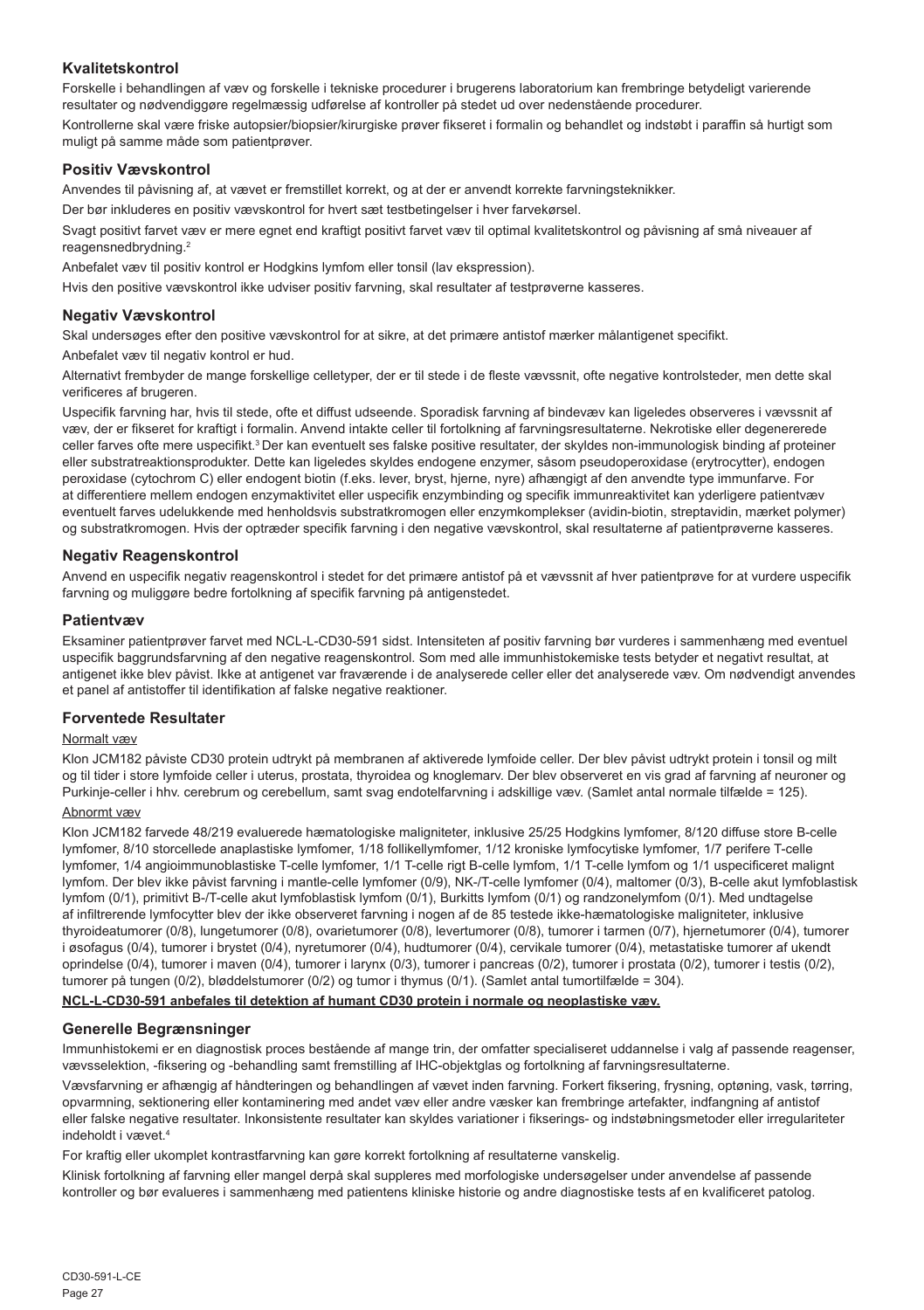Antistoffer fra Leica Biosystems Newcastle Ltd er som angivet beregnet til anvendelse på enten frosne eller paraffinindstøbte vævssnit med specifikke krav til fiksering. Der kan forekomme uventet antigenekspression, navnlig i neoplasmer. Den kliniske fortolkning af alle farvede vævssnit skal indbefatte morfologisk analyse og evaluering af passende kontroller.

## **Bibliografi - Generelt**

- 1. National Committee for Clinical Laboratory Standards (NCCLS). Protection of laboratory workers from infectious diseases transmitted by blood and tissue; proposed guideline. Villanova, P.A. 1991;7(9). Order code M29-P.
- 2. Battifora H. Diagnostic uses of antibodies to keratins: a review and immunohistochemical comparison of seven monoclonal and three polyclonal antibodies. Progress in Surgical Pathology. 6:1–15. eds. Fenoglio-Preiser C, Wolff CM, Rilke F. Field & Wood, Inc., Philadelphia.
- 3. Nadji M, Morales AR. Immunoperoxidase, part I: the techniques and pitfalls. Laboratory Medicine. 1983; 14:767.
- 4. Omata M, Liew CT, Ashcavai M, Peters RL. Nonimmunologic binding of horseradish peroxidase to hepatitis B surface antigen: a possible source of error in immunohistochemistry. American Journal of Clinical Pathology. 1980; 73:626.
- 5. Kennedy M, Willis C and Armitage R. Deciphering CD30 ligand biology and its role in humoral immunity. Immunology. 2006; 118: 143-152.
- 6. Chiarle R, Podda A, Prolla G et al. CD30 in normal and neoplastic cells. Clinical Immunology. 1999; 90(2):157-164.

# **Rettelser Til Tidligere Udgave**

Anbefalinger Vedrørende Anvendelse.

# **Udgivelsesdato**

03 oktober 2018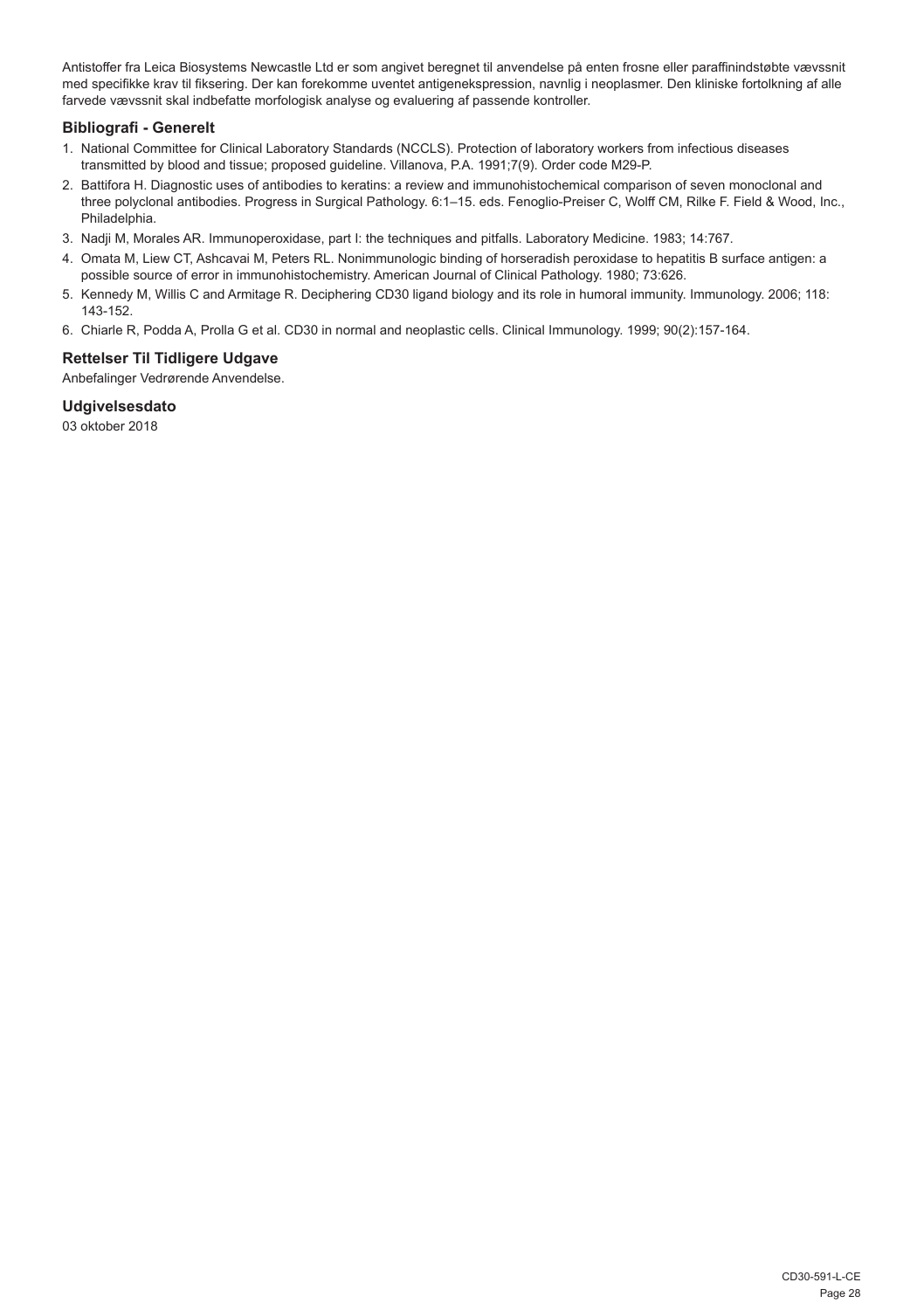# <span id="page-29-0"></span>**Novocastra™ Vloeistof Mouse Monoclonal Antilichaam CD30**

# **Productcode: NCL-L-CD30-591**

# **Beoogd Gebruik**

#### *Voor gebruik bij in-vitro-diagnostiek.*

NCL-L-CD30-591 is bedoeld voor de kwalitatieve identificatie, met behulp van lichtmicroscopie, van CD30-eiwit in paraffinecoupes. De klinische interpretatie van iedere kleuring of de afwezigheid ervan moet worden aangevuld met morfologisch onderzoek en goede controles. De interpretatie moet worden geëvalueerd door een vakkundige patholoog binnen de context van de klinische geschiedenis van de patiënt en eventueel ander diagnostisch onderzoek.

# **Beginsel van de Procedure**

Immunohistochemische (IHC) kleuringstechnieken maken de visualisatie van antigenen mogelijk via de sequentiële toepassing van een specifiek antilichaam naar het antigen (primaire antilichaam), het secundaire antilichaam naar het primaire antilichaam en een enzymcomplex met een chromogeen substraat met ingevoegde wasstappen. De enzymatische activering van de chromogeenresultaten in een zichtbaar reactieproduct op de antigene plaats. De monsters kunnen dan tegengekleurd en afgedekt zijn. De resultaten worden geïnterpreteerd met een lichtmicroscoop en hulpmiddelen in de differentiële diagnose van pathofysiologische processen, die wel of niet met een specifiek antigen geassocieerd kunnen worden.

#### **Kloon**

JCM182

## **Immunogeen**

Prokaryotisch recombinant-eiwit dat overeenkomt met het interne domein van het eiwit van het humane CD30-molecuul.

#### **Specificiteit**

Humaan CD30

#### **Reagentiasamenstelling**

NCL-L-CD30-591 is een supernatant van de vloeibare weefselkweek die natriumazide bevat als conserveringsmiddel.

# **Ig-klasse**

IgG1

# **Totale Proteïneconcentratie Total Protein**

Raadpleeg het etiket op de flacon voor de specifieke totale proteïneconcenstratie.

#### **Antilichaamconcentratie**

Groter of gelijk aan 72 mg/L zoals bepaald door ELISA. Raadpleeg het etiket op de flacon voor de specifieke lg-concenstratie.

#### **Aanbevelingen over het Gebruik**

Immunochemisch op paraffine coupes.

**Door hitte geïnduceerde epitoopversterking (HIER):** Volg de aanwijzingen voor gebruik in Novocastra Epitope Retrieval Solution pH 6.

**Aangeranden verdunning:** 1:100 voor 30 minuten bij 25 °C. Dit wordt gezien als een richtlijn en gebruikers dienen hun eigen optimale werkverdunningen te bepalen.

**Visualisatie:** Volg a.u.b. de gebruiksinstructies in de Novolink™ Polymer Detection Systems. Voor meer productinformatie of ondersteuning dient u contact op te nemen uw lokale distributeur of het regionale kantoor van Leica Biosystems, of de website van Leica Biosystems te bezoeken, www.LeicaBiosystems.com

De prestatie van dit antilichaam dient gevalideerd te worden als het wordt gebruikt met andere handmatige kleuringssystemen of automatische platformen.

### **Opslag en Stabiliteit**

Opslaan bij temperaturen van 2–8 °C. Niet bevriezen. Laat het systeem direct na gebruik terugkeren naar een temperatuur van 2–8 °C. Gebruik het product niet meer na de expiratiedatum die op de flacon staat. Opslagcondities andere dan degene die hierboven gespecificeerd zijn, dienen door de gebruiker geverifieerd te.

### **Voorbereiding van Monsters**

De aanbevolen fixeerstof is 10% neutraal gebufferde formaline voor paraffine ingebedde weefselcoupes.

#### **Waarschuwingen en Voorzorgsmaatregelen**

Deze reagens is voorbereid van het supernatant van de celkweek. Aangezien het biologisch product is, dient u bij het gebruik ervan voorzichtig te werk te gaan.

Deze reagens bevat natriumazide. Een materiaalveiligheidsblad is op verzoek verkrijgbaar bij www.LeicaBiosystems.com

Raadpleeg de richtlijnen van de lokale of nationale overheid voor het afdanken van potentieel giftige componenten.

Monsters moeten voor en na fixatie worden behandeld als potentiële overdragers van infecties en volgens de juiste voorzorgsmaatregelen worden afgedankt. Dit geldt tevens voor alle materialen die aan de monsters zijn blootgesteld.1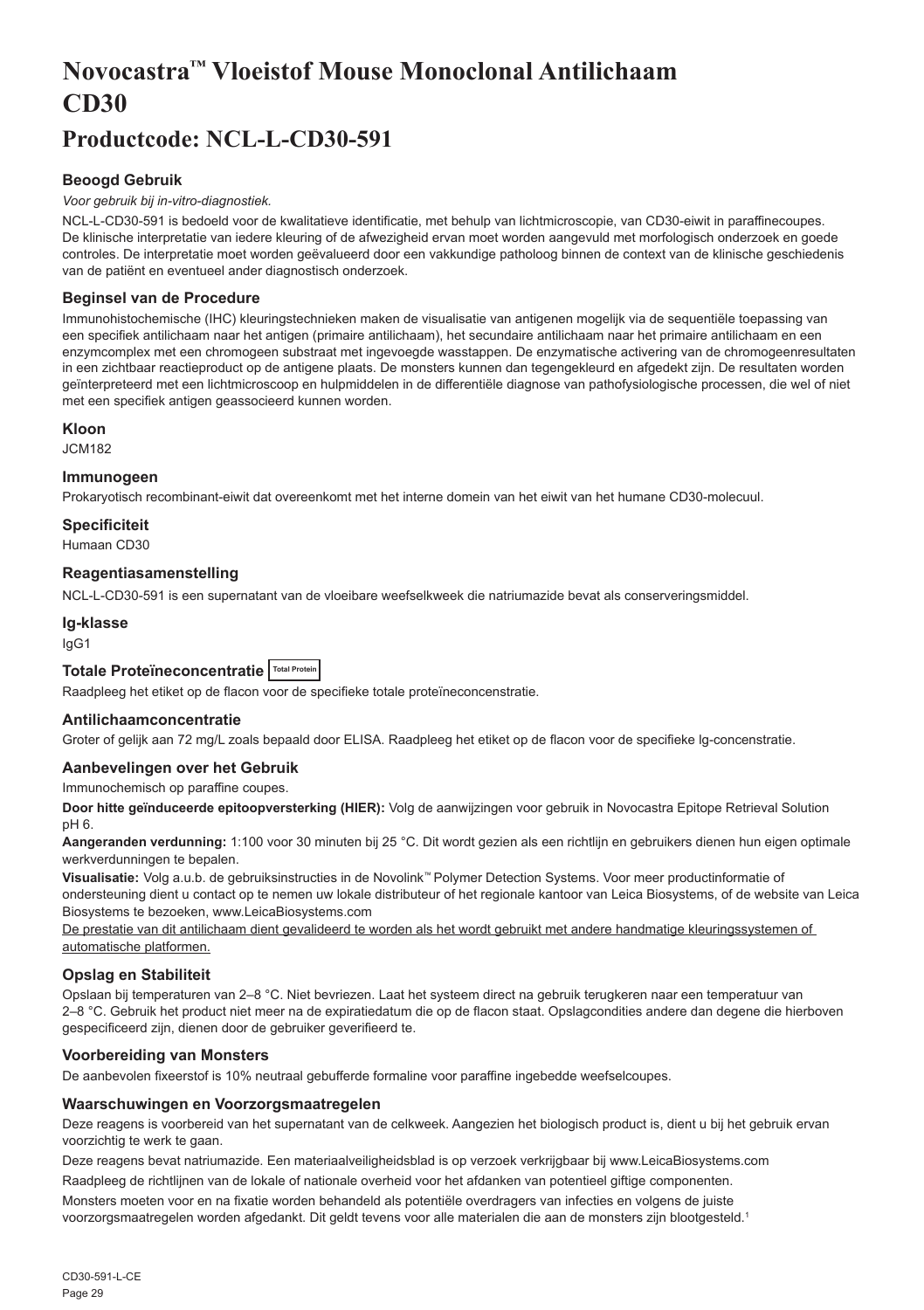Reagentia mogen nooit met de mond worden gepipetteerd. Daarnaast moet contact tussen de huid en het slijmvlies met reagentia en monsters worden vermeden.

Als reagentia of monsters in contact komen met gevoelige gebieden, moet u deze gebieden wassen met een ruime hoeveelheid water. Neem contact op met een arts.

Minimaliseer de kans van microbacteriële contaminatie van reagentia. Als u dit niet doet, kan er een toename van niet-specifieke kleuring optreden.

Incubatietijden of temperaturen die afwijken van degenen die gespecificeerd zijn, kunnen tot onjuiste resultaten leiden. Iedere dergelijke verandering moet door de gebruiker gevalideerd worden.

#### **Kwaliteitscontrole**

Verschillen in het verwerken van weefsel en technische procedures in het laboratorium van de gebruiker kunnen zorgen voor een aanzienlijke variabiliteit van de resultaten. Dit vereist een regulier gebruik van bedrijfseigen controles naast de volgende procedures. De controles moeten verse autopsie-, biopsie-, of chirurgische monsters omvatten, en zo snel mogelijk formaline gefixeerd en in paraffinewax ingebed worden, op dezelfde manier als de patiëntmonster(s).

#### **Positieve Weefselcontrole**

Wordt gebruikt om correct voorbereide weefsels en goede kleuringstechnieken aan te duiden.

Er dient een positieve weefselcontrole opgenomen te worden voor iedere set testcondities in iedere kleuringsrun.

Voor een optimale kwaliteitscontrole en voor het detecteren van geringe niveaus van reagensdegredatie, is weefsel met zwakke positieve kleuring beter geschikt dan weefsel met sterke positieve kleuring.<sup>2</sup>

Aanbevolen positieve weefselcontrole is hodgkinlymfoom of tonsil (lage expressie).

Als de positieve weefselcontrole geen positieve kleuring vertoont, moeten de resultaten met de testmonsters als ongeldig worden beschouwd.

### **Negatieve Weefselcontrole**

Dient onderzocht te worden na de positieve weefselcontrole om de specificiteit te verifiëren van de labeling van het doelantigen door het primaire antilichaam.

Aanbevolen negatieve weefselcontrole is huid.

Daarnaast leveren de verscheidenheid aan celtypen, die in de meeste weefselcoupes aanwezig zijn, regelmatig negatieve controlelocaties op, maar dit dient door de gebruiker geverifieerd te worden. Niet-specifieke kleuring, indien aanwezig, heeft meestal een diffuus uiterlijk.

Daarnaast kan in coupes sporadische kleuring van bindweefsel worden geobserveerd. Dit treedt op als gevolg van overdadig fixeren van weefsel met formaline. Maak voor de interpretatie van kleuringsresultaten gebruik van intacte cellen. Necrotische of gedegenereerde cellen kunnen vaak een niet-specifieke kleuring vertonen.<sup>3</sup>

Er kan sprake zijn van fout-positieven als gevolg van niet-immunologische binding van eiwitten of substraatreactieproducten. Zij kunnen ook veroorzaakt worden door endogene enzymen zoals pseudoperoxidase (erythrocyten), endogene peroxidase (cytochroom C), of endogene biotine (bijv. lever, borst, hersenen, nieren), afhankelijk van het type immunokleuring dat gebruikt wordt.

Om endogene enzymen of niet-specifieke binding van enzymen van specifieke immunoreactiviteit te differentiëren, kan het zijn dat extra patiëntweefsels exclusief gekleurd wordt met substraat chromogeen of enzymcomplexen (avidine-biotine, streptavidine, gelabeld polymeer) en respectievelijk substraat-chromogeen. Indien specifieke kleuring binnen het interne negatieve controleweefsel optreedt, moeten de resultaten die met de patiëntmonsters zijn verkregen als ongeldig worden beschouwd.

#### **Negatieve Reagenscontrole**

Gebruik een niet-specifieke negatieve reagenscontrole in plaats van het primaire antilichaam met een coupe van ieder patiëntmonster, om een niet-specifieke kleuring te evalueren en een betere interpretatie te krijgen van de specifieke kleuring op de antigene plaats.

### **Patiëntweefsel**

Onderzoek de gekleurde patiëntmonsters met NCL-L-CD30-591. De positieve kleuringsintensiteit moet worden geëvalueerd binnen de context van iedere niet-specifieke achtergrondkleuring van de negatieve reagenscontrole. Net zoals bij elke immunohistochemische test betekent een negatief resultaat dat het antigeen niet is gedetecteerd. Het betekent dus niet dat het antigeen afwezig was in de geanalyseerde cellen/het geanalyseerde weefsel. Gebruik een panel van antilichamen om de verkeerd-negatieve reacties te identificeren.

#### **Verwachte Resultaten**

#### Normale weefsels

Kloon JCM182 detecteert het CD30-eiwit, tot expressie gebracht op het membraan van geactiveerde lymfoïde cellen. Er werd expressie gedetecteerd in tonsil en milt en in occasionele grote lymfoïde cellen in baarmoeder, prostaat, schildklier en beenmerg. Er werd wat kleuring in neuronen en purkinjecellen in respectievelijk het cerebrum en het cerebellum waargenomen, evenals zwakke kleuring van het endotheel in verscheidene weefsels. (Totaal aantal normale gevallen = 125).

#### Abnormale weefsels

Kloon JCM182 kleurde 48/219 hematologische maligniteiten die werden geëvalueerd, inclusief 25/25 hodgkinlymfomen, 8/120 diffuse grootcellige B-cellymfomen, 8/10 anaplastische grootcellige lymfomen, 1/18 folliculaire lymfomen, 1/12 chronische lymfocytaire lymfomen, 1/7 perifere T-cellymfomen, 1/4 angio-immunoblastaire T-cellymfomen, 1/1 T-celrijk B-cellymfoom, 1/1 T-cellymfoom en 1/1 niet-gespecificeerd maligne lymfoom. Er werd geen kleuring gedetecteerd in mantelcellymfomen (0/9), NK/T-cellymfomen (0/4), MALTlymfomen (0/3), een acuut lymfoblastair lymfoom uit B-cellen (0/1), een acuut lymfoblastair lymfoom uit primitieve B-/T-cellen (0/1), een burkittlymfoom (0/1) en een marginale-zone-B-cellymfoom (0/1). Uitgezonderd infiltrerende lymfocyten werd geen kleuring waargenomen in 85 niet-hematologische maligniteiten die werden getest, inclusief schildkliertumoren (0/8), longtumoren (0/8), eierstoktumoren (0/8), levertumoren (0/8), darmtumoren (0/7), hersentumoren (0/4), slokdarmtumoren (0/4), borsttumoren (0/4), niertumoren (0/4), huidtumoren (0/4), baarmoederhalstumoren (0/4), gemetastaseerde tumoren van onbekende oorsprong (0/4), maagtumoren (0/4), larynxtumoren (0/3), pancreastumoren (0/2), prostaattumoren (0/2), testistumoren (0/2), tongtumoren (0/2), wekedelentumoren (0/2) en een thymustumor  $(0/1)$ . (Totaal aantal tumorgevallen = 304).

#### **NCL-L-CD30-591 wordt aanbevolen voor het detecteren van humaan CD30-eiwit in normale en neoplastische weefsels.**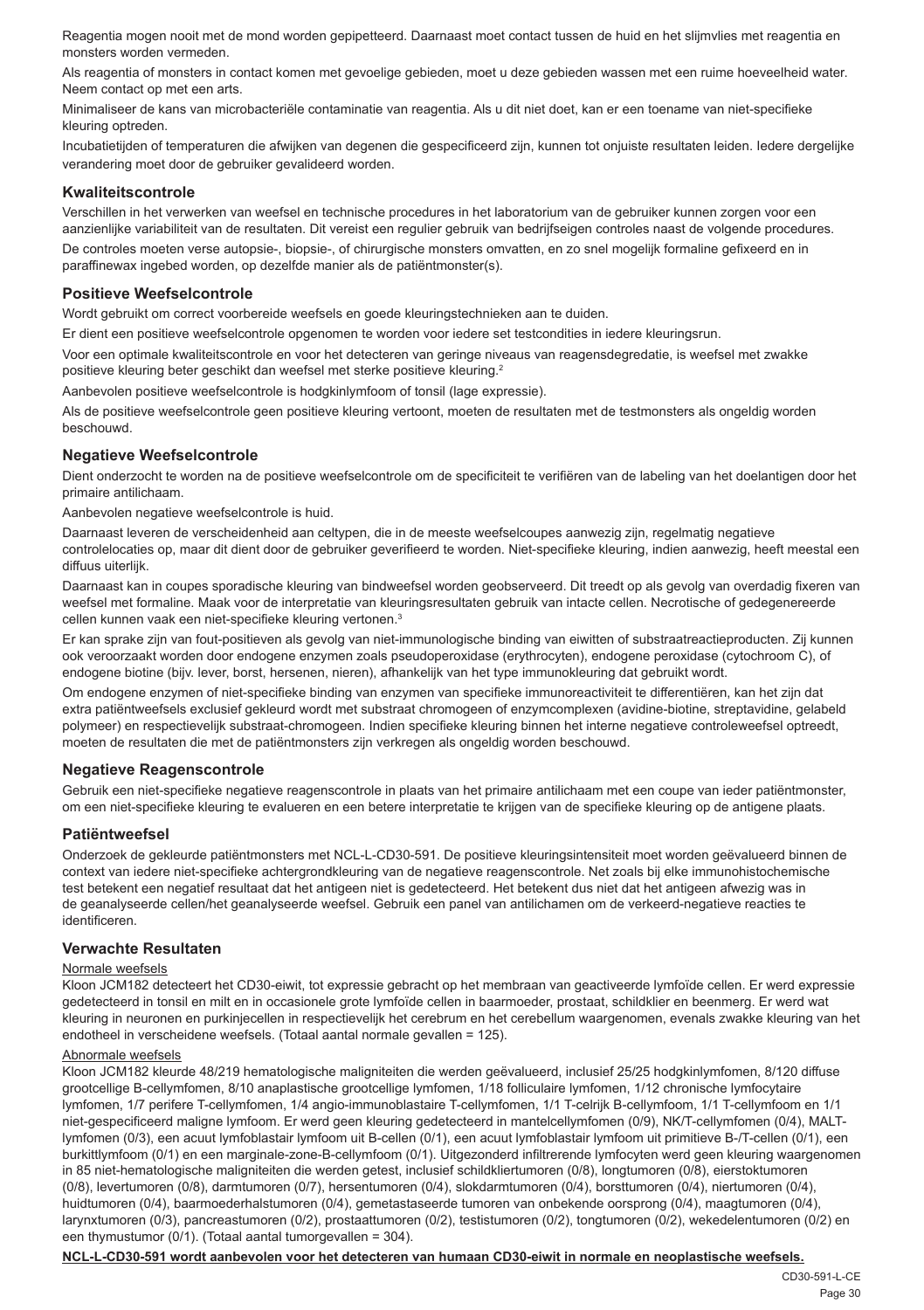# **Algemene Beperkingen**

Immunohistochemie is een diagnoseproces van meerdere stappen dat uit een gespecialiseerde training bestaat in het selecteren van de desbetreffende reagentia; weefselselectie, fixatie en verwerking; voorbereiding van de IHC-objectglaasjes; en de interpretatie van de kleuringsresultaten. Weefselkleuring is afhankelijk van het gebruik en de verwerking van het weefsel vóór het aanbrengen van de kleuring. Een onjuiste manier van fixeren, invriezen, ontdooien, wassen, drogen, verwarmen en opdelen of contaminatie met andere weefsels of vloeistoffen kunnen leiden tot artefacten, het vastzitten van antilichamen of fout-negatieven. Inconsistente resultaten kunnen het gevolg zijn variaties in de methoden die voor het fixeren en inbedden worden gebruikt of van inherente onregelmatigheden binnen het weefsel.<sup>4</sup>

Overmatige of onvolledige tegenkleuring kan een correcte interpretatie van de resultaten in te weg zitten.

De klinische interpretatie van iedere kleuring of de afwezigheid ervan moet worden aangevuld met morfologisch onderzoek en goede controles. De interpretatie moet worden geëvalueerd door een vakkundige patholoog binnen de context van de klinische geschiedenis van de patiënt en eventueel ander diagnostisch onderzoek.

Antilichamen van Leica Biosystems Newcastle Ltd zijn bedoeld voor gebruik, zoals aangegeven, op bevroren of paraffine ingebedde coupes met specifieke fixatie-eisen. Er kan een onverwachte antigenexpressie optreden, met name in neoplasma's. De klinische interpretatie van ieder gekleurde weefselcoupe moet morfologische analyses bevatten en de evaluatie van de juiste controles.

#### **Algemene Literatuurlijst**

- 1. National Committee for Clinical Laboratory Standards (NCCLS). Protection of laboratory workers from infectious diseases transmitted by blood and tissue; proposed guideline. Villanova, P.A. 1991; 7(9). Order code M29-P.
- 2. Battifora H. Diagnostic uses of antibodies to keratins: a review and immunohistochemical comparison of seven monoclonal and three polyclonal antibodies. Progress in Surgical Pathology. 6:1–15. eds. Fenoglio-Preiser C, Wolff CM, Rilke F. Field & Wood, Inc., **Philadelphia**
- 3. Nadji M, Morales AR. Immunoperoxidase, part I: the techniques and pitfalls. Laboratory Medicine. 1983; 14:767.
- 4. Omata M, Liew CT, Ashcavai M, Peters RL. Nonimmunologic binding of horseradish peroxidase to hepatitis B surface antigen: a possible source of error in immunohistochemistry. American Journal of Clinical Pathology. 1980; 73:626.
- 5. Kennedy M, Willis C and Armitage R. Deciphering CD30 ligand biology and its role in humoral immunity. Immunology. 2006; 118: 143-152.
- 6. Chiarle R, Podda A, Prolla G et al. CD30 in normal and neoplastic cells. Clinical Immunology. 1999; 90(2):157-164.

### **Aanpassingen ten opzichte van Vorige Editie**

Aanbevelingen over het Gebruik.

## **Publicatiedatum**

03 oktober 2018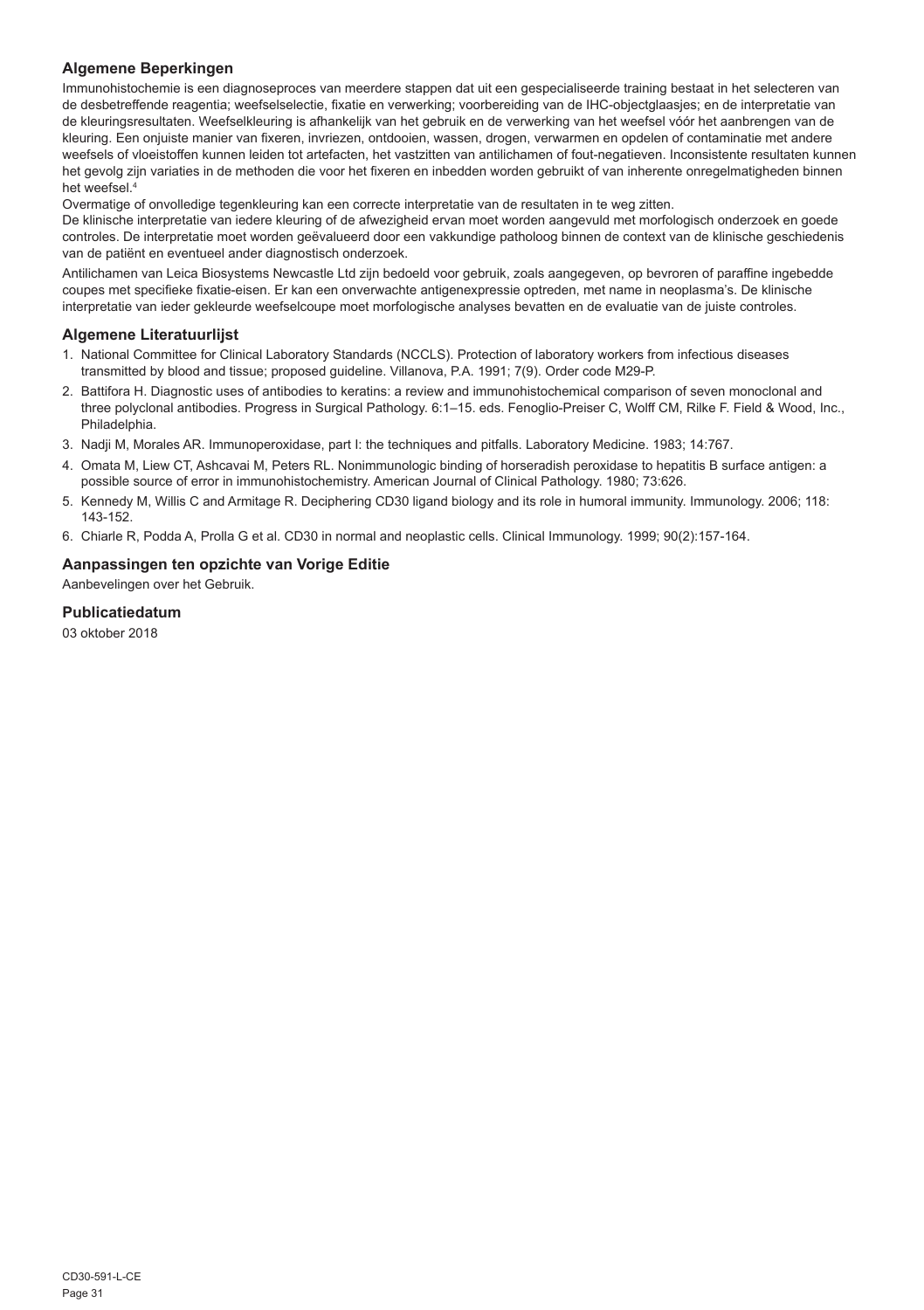# <span id="page-32-0"></span>**Novocastra™ Flytende Mouse Monoclonal Antistoff CD30**

# **Produktkode: NCL-L-CD30-591**

# **Tiltenkt bruk**

#### *Til in vitro-diagnostisk bruk.*

NCL-L-CD30-591 skal brukes til kvalitativ identifisering med lysmikroskopi av CD30-protein i parafinsnitt. Den kliniske tolkningen av farge eller manglende farge skal suppleres med morfologiske undersøkelser og bruk av egnede kontroller, og bør evalueres av en kvalifisert patolog i lys av pasientens kliniske historie og eventuelle andre diagnostiske tester.

### **Prosedyreprinsipp**

Immunhistokjemiske (IHC) fargingsteknikker gjør det mulig å se antigener via en sekvensiell tilsetning av et bestemt antistoff mot antigenet (primært antistoff), et sekundært antistoff mot det primære antistoffet og et enzymkompleks med et kromogent substrat med innskutte vasketrinn. Den enzymatiske aktiveringen av kromogenet gir et synlig reaksjonsprodukt på antigenstedet. Prøven kan deretter kontrastfarges og dekkes med et dekkglass. Resultatene fortolkes ved hjelp av et lysmikroskop og medvirker til differensialdiagnose av patofysiologiske prosesser som muligens kan være assosiert med et bestemt antigen.

#### **Klon**

JCM182

#### **Immunogen**

Prokaryotisk rekombinant protein svarende til det interne domenet av proteinet i det humane CD30-molekylet.

### **Spesifisitet**

Humant CD30

#### **Reagenssammensetning**

NCL-L-CD30-591 er en flytende vevskultursupernatant som inneholder natriumazid som konserveringsmiddel.

#### **Ig-klasse**

IgG1

# **Totalproteinkonsentrasjon Total Protein**

Se etiketten på hetteglasset for lotspesifikk totalproteinkonsentrasjon.

#### **Antistoffkonsentrasjon**

Større enn eller tilsvarende 72 mg/l i henhold til ELISA. Se etiketten på hetteglasset for lotspesifikk Ig-konsentrasjon.

#### **Anbefalinger for Bruk**

Immunhistokjemi på parafinsnitt.

**Varmeindusert epitopgjenvinning (HIER):** Følg bruksanvisningen for Novocastra Epitope Retrieval Solution pH 6.

**Foreslått fortynning:** 1:100 i 30 minutter ved 25 °C. Disse retningslinjene er veiledende, og brukeren bør selv bestemme egne optimale bruksfortynninger.

**Visualisering:** Følg bruksanvisningen for Novolink™ Polymer Detection Systems. Ønsker du ytterligere produktinformasjon eller -støtte, kan du ta kontakt med den lokale forhandleren eller regionkontoret til Leica Biosystems, eller på nettsidene til Leica Biosystems, www.LeicaBiosystems.com

Ytelsen til dette antistoffet bør valideres ved bruk av andre manuelle fargingssystemer eller automatiske systemer.

# **Oppbevaring og Stabilitet**

Oppbevares ved 2–8 °C. Må ikke fryses. Returneres til 2–8 °C umiddelbart etter bruk. Må ikke brukes etter utløpsdatoen angitt på produktetiketten. Andre oppbevaringsbetingelser må valideres av brukeren.

# **Klargjøring av Prøver**

Anbefalt fiksativ er 10 % nøytralbufret formalin for parafinlagrede vevssnitt.

### **Advarsler og Forholdsregler**

Denne reagensen er laget av supernatanten fra en cellekultur. Dette er et biologisk produkt som må behandles deretter.

Denne reagensen inneholder natriumazid. Dataark om materialsikkerhet (MSDS) er tilgjengelig på forespørsel eller kan lastes ned fra www.LeicaBiosystems.com

Følg nasjonale og lokale forskrifter for avhending av komponenter som kan være giftige.

Prøver (før og etter fiksering) og alt materiale som eksponeres for dem, skal behandles som potensielt smittefarlig og kasseres i samsvar med gjeldende forholdsregler.<sup>1</sup>

Hold aldri pipetter med reagens i munnen, og unngå at hud og slimhinner kommer i kontakt med reagenser og prøver.

Hvis reagenser eller prøver kommer i kontakt med følsomme områder, skal de skylles med rikelig vann. Kontakt lege.

Reduser mikrobiell kontaminering av reagensene til et minimum, ellers kan det forekomme økt uspesifisert farging.

Inkubasjonstider eller temperaturer som er annerledes enn det som er angitt, kan gi unøyaktige resultater. Slike endringer må valideres av brukeren.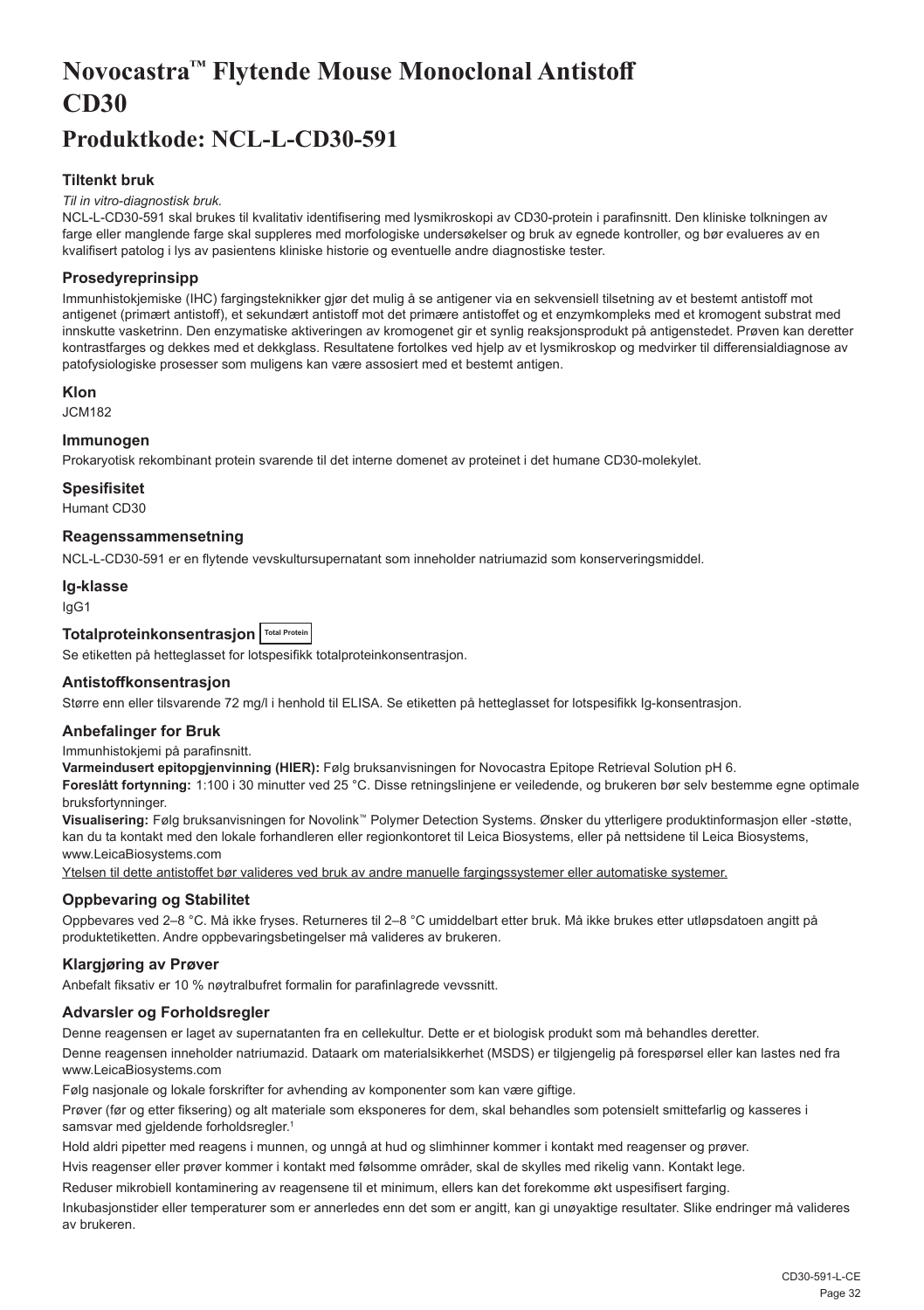# **Kvalitetskontroll**

Forskjeller i behandlingen av vev og forskjeller i tekniske prosedyrer i brukerens laboratorium kan gi signifikant varierte resultater, og det kan være nødvendig å foreta kontroller på stedet i tillegg til prosedyrene angitt nedenfor.

Kontrollene skal være nye autopsi-/biopsi-/kirurgiske prøver, formalinfikserte, behandlede og parafinlagrede så snart som mulig, på samme måte som pasientprøver.

# **Positiv Vevskontroll**

Brukes for å påvise korrekt vevspreparering og fargeteknikker.

Én positiv vevskontroll bør inkluderes for hvert sett med testbetingelser i hver fargerunde.

Svakt positivt farget vev er mer egnet enn kraftig positivt farget vev til optimal kvalitetskontroll og påvisning av små nivåer reagensnedbrytning.<sup>2</sup>

Anbefalt positivt kontrollvev er Hodgkins lymfom eller mandel (lavt uttrykk).

Hvis den positive vevskontrollen ikke viser positiv farging, skal resultatene til testprøvene anses som ugyldige.

# **Negativ Vevskontroll**

Skal undersøkes etter den positive vevskontrollen for å sikre at det primære antistoffet merker målantigenet spesifikt.

Anbefalt negativt kontrollvev er hudvev.

Alternativt har de mange ulike celletypene som finnes i de fleste vevssnittene ofte negative kontrollsteder, men dette må verifiseres av brukeren. Uspesifikk farging, hvis dette er aktuelt, har ofte et diffust utseende.

Sporadisk farging av bindevev kan på samme måte observeres i snitt fra vev som er fiksert for kraftig i formalin. Bruk intakte celler for å tolke fargeresultatene. Nekrotiske eller degenererte celler kan ofte farges uspesifikt.<sup>3</sup>

Falske positive resultater kan skyldes ikke-immunologisk binding av proteiner eller substratreaksjonsprodukter. Dette kan også skyldes endogene enzymer som pseudoperoksidase (erytrocytter), endogen peroksidase (cytokrom C) eller endogent biotin (f.eks. lever, bryst, hjerne, nyre), avhengig av anvendt type immunfarge.

For å differensiere endogen enzymaktivitet eller uspesifikk enzymbinding og spesifikk immunreaktivitet kan ytterligere pasientvev eventuelt farges kun med henholdsvis substratkromogen eller enzymkomplekser (avidin-biotin, streptavidin, merket polymer) og substratkromogen. Hvis det skjer spesifikk farging i den negative vevskontrollen, må resultatene for pasientprøvene anses som ugyldige.

# **Negativ reagenskontroll**

Bruk en uspesifikk negativ reagenskontroll i stedet for det primære antistoffet på et snitt av hver pasientprøve for å vurdere uspesifikk farging og for å muliggjøre bedre fortolkning av spesifikk farging på antigenstedet.

### **Pasientvev**

Undersøk pasientprøver farget med NCL-L-CD30-591 sist. Intensiteten av positiv farging bør vurderes i sammenheng med eventuell uspesifikk bakgrunnsfarging av den negative reagenskontrollen. Som med alle immunhistokjemiske tester, betyr et negativt resultat at antigenet ikke ble påvist, ikke at antigenet var fraværende i de analyserte cellene/vevet. Om nødvendig kan man bruke et panel av antistoffer for å identifisere falske negative reaksjoner.

### **Forventede Resultater**

### Normalt Vev

Klon JCM182 detekterte CD30-proteinet uttrykt på membranen til aktiverte lymfoidceller. Uttrykk ble detektert i mandel og milt og i sporadiske store lymfoidceller i livmor, prostata, skjoldbruskkjertel og beinmarg. Noe farging av nevroner og Purkinje-celler ble observert i henholdsvis cerebrum og cerebellum, så vel som svak endotelfarging i flere vev. (Totalt antall normale tilfeller = 125.)

### Abnormalt Vev

Klon JCM182 farget 48/219 hematologiske ondartetheter evaluert, inkludert 25/25 Hodgkins lymfomer, 8/120 diffuse storcellede B-cellelymfomer, 8/10 anaplastiske storcellede lymfomer, 1/18 follikulære lymfomer, 1/12 kroniske lymfatiske lymfomer, 1/7 perifere T-cellelymfomer, 1/4 angioimmunoblastiske T-cellelymfomer, 1/1 T cellerikt B-cellelymfom, 1/1 T-cellelymfom og 1/1 uspesifisert ondartet lymfom. Ingen farging ble detektert i mantelcellelymfomer (0/9), NK/T-cellelymfomer (0/4), MALTomer (0/3), et akutt lymfoblastisk B-cellelymfom (0/1), et primitivt akutt lymfoblastisk B/T-cellelymfom (0/1), et Burkitts lymfom (0/1) og et marginalsonelymfom (0/1). Med unntak av infiltrerende lymfocytter ble det ikke observert farging i noen av de 85 ikke-hematologiske ondartethetene som ble testet, inkludert skjoldbruskkjerteltumorer (0/8), lungetumorer (0/8), eggstokktumorer (0/8), levertumorer (0/8), tarmtumorer (0/7), hjernetumorer (0/4), spiserørtumorer (0/4), brysttumorer (0/4), nyretumorer (0/4), hudtumorer (0/4), livmorhalstumorer (0/4), metastatiske tumorer av ukjent opprinnelse (0/4), magetumorer (0/4), strupehodetumorer (0/3), bukspyttkjerteltumorer (0/2), prostatatumorer (0/2), testikkeltumorer (0/2), tungetumorer (0/2), bløtvevtumorer (0/2) og en thymustumor (0/1). (Totalt antall tumortilfeller = 304.)

## **NCL-L-CD30-591 anbefales til deteksjon av humant CD30-protein i normale og neoplastiske vev.**

### **Generelle Begrensninger**

Immunhistokjemi er en diagnostisk prosess i flere trinn som omfatter spesialutdanning i valg av egnede reagenser, vevsseleksjon, -fiksering og -behandling samt preparering av IHC-objektglass og tolking av fargeresultater.Vevsfarging avhenger av håndteringen og behandlingen av vevet før fargingen. Feil fiksering, frysing, tining, vasking, tørking, oppvarming, snitting eller kontaminering med annet vev eller væsker kan gi artefakter, innfanging av antistoffer eller falske negative resultater. Inkonsekvente resultater kan skyldes variasjoner ved fiksering eller innstøpningsmetoder eller iboende uregelmessigheter i vevet.<sup>4</sup>

Overdreven eller ufullstendig motfarging kan også gjøre det vanskelig å tolke resultatene riktig.

Den kliniske tolkningen av farge eller manglende farge skal suppleres med morfologiske undersøkelser og bruk av egnede kontroller, og bør evalueres av en kvalifisert patolog i lys av pasientens kliniske historie og eventuelle andre diagnostiske tester.

Antistoffer fra Leica Biosystems Newcastle Ltd skal brukes, som angitt, på enten frosne eller parafinlagrede snitt med spesifikke krav til fiksering. Uventet antigenekspresjon kan forekomme, spesielt i neoplasma. Den kliniske tolkningen av fargede vevssnitt må omfatte morfologiske analyser og evaluering av egnede kontroller.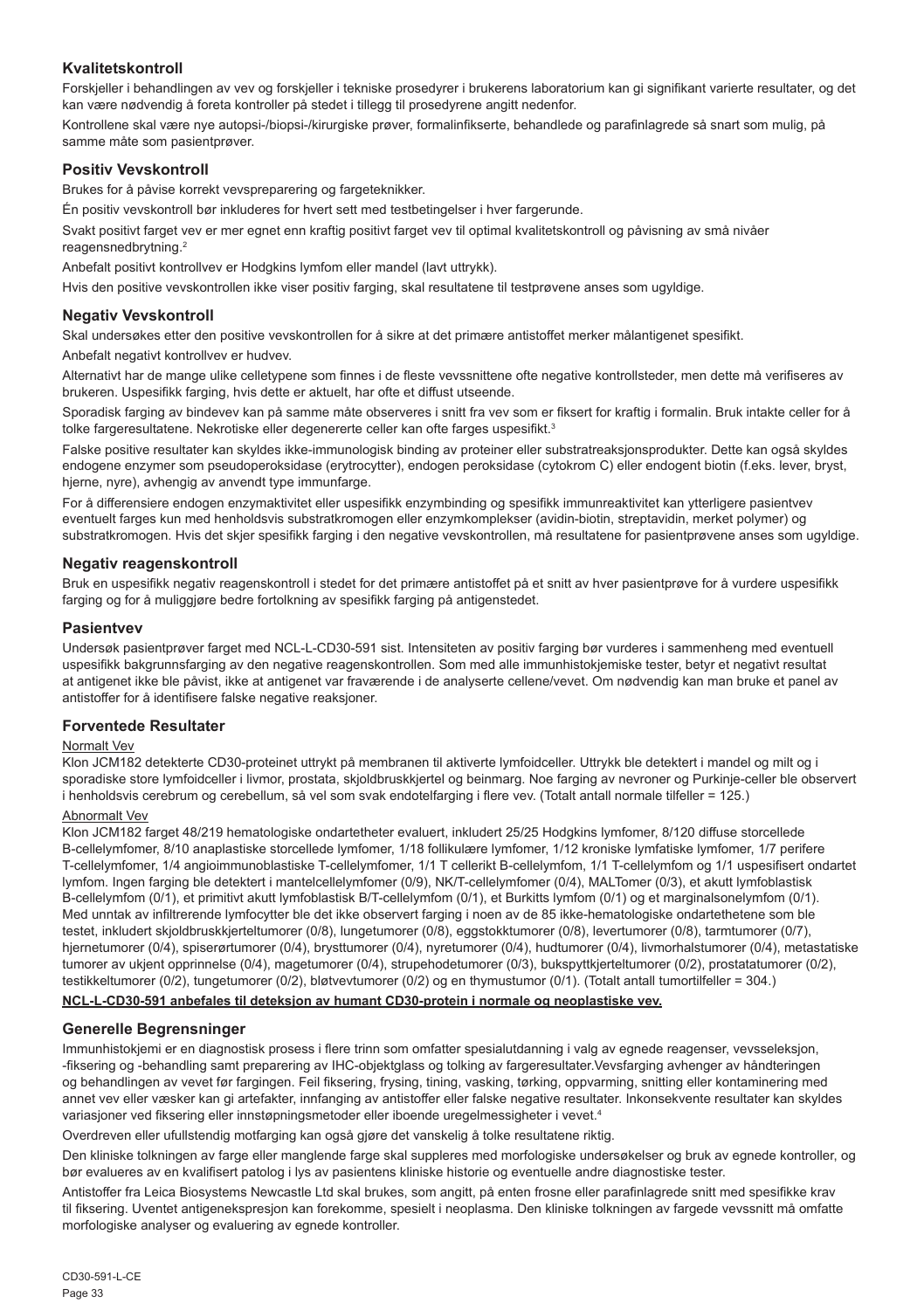# **Bibliografi – Generelt**

- 1. National Committee for Clinical Laboratory Standards (NCCLS). Protection of laboratory workers from infectious diseases transmitted by blood and tissue; proposed guideline. Villanova, P.A. 1991; 7(9). Order code M29-P.
- 2. Battifora H. Diagnostic uses of antibodies to keratins: a review and immunohistochemical comparison of seven monoclonal and three polyclonal antibodies. Progress in Surgical Pathology. 6:1–15. eds. Fenoglio-Preiser C, Wolff CM, Rilke F. Field & Wood, Inc., Philadelphia.
- 3. Nadji M, Morales AR. Immunoperoxidase, part I: the techniques and pitfalls. Laboratory Medicine. 1983; 14:767.
- 4. Omata M, Liew CT, Ashcavai M, Peters RL. Nonimmunologic binding of horseradish peroxidase to hepatitis B surface antigen: a possible source of error in immunohistochemistry. American Journal of Clinical Pathology. 1980; 73:626.
- 5. Kennedy M, Willis C and Armitage R. Deciphering CD30 ligand biology and its role in humoral immunity. Immunology. 2006; 118: 143-152.
- 6. Chiarle R, Podda A, Prolla G et al. CD30 in normal and neoplastic cells. Clinical Immunology. 1999; 90(2):157-164.

# **Endringer i forhold til Forrige Utgave**

Anbefalinger for Bruk.

# **Utgivelsesdato**

03 oktober 2018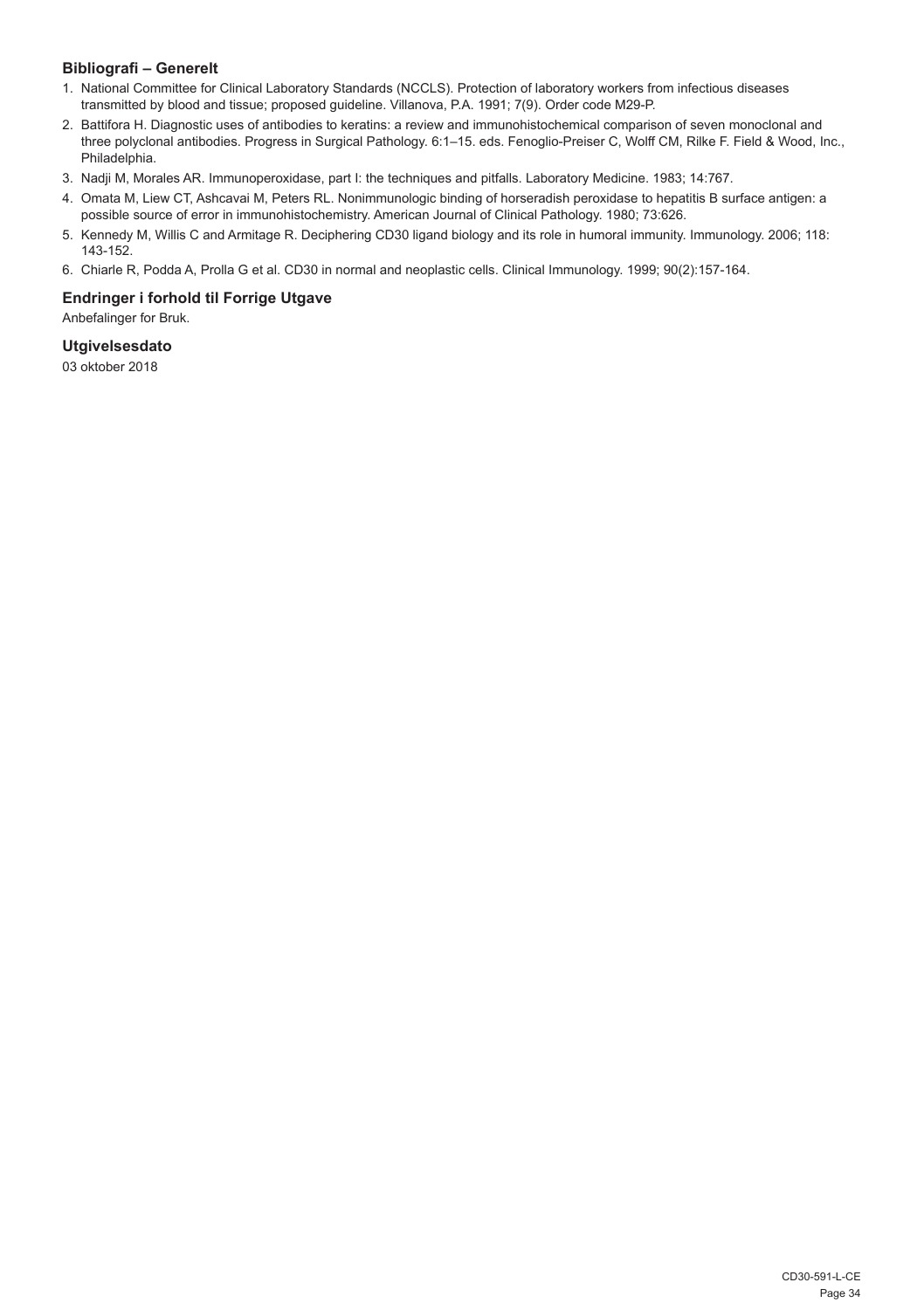# <span id="page-35-0"></span>**Novocastra™ Likit Mouse Monoclonal Antikor CD30 Ürün Kodu: NCL-L-CD30-591**

# **Kullanım Amacı**

#### *In vitro diagnostik kullanımı için.*

NCL-L-CD30-591, parafin seksiyonlarında CD30 proteininin ışık mikroskopisi ile nitel belirlenmesi için amaçlanmıştır. Herhangi bir boyamanın mevcut olması veya olmaması ile ilgili klinik yorumlama, uygun kontroller kullanılarak morfolojik çalışmalarla tamamlanmalıdır ve hastanın klinik geçmişi ve diğer diagnostik testler kapsamında kalifiye bir patolojist tarafından değerlendirilmelidir.

#### **Prosedür Prensibi**

İmmünohistokimyasal (IHC) boyama teknikleri, spesifik bir antikorun antijene (primer antikor), ikincil bir antikorun primer antikora ve bir enzim kompleksinin kromojenik bir substrat ile arada yıkama adımları olacak şekilde sekansiyel olarak uygulanmasıyla antijenlerin görselleştirilmesini sağlar. Kromojenin enzimatik aktivasyonu, antijen bölgede görünür bir reaksiyon prodüktü ile sonuçlanır. Numune bu durumda karşıt boyanabilir ve lamellenebilir. Sonuçlar, bir ışık mikroskopu kullanılarak yorumlanır ve özel bir antijenle birleştirilebilen veya birleştirilemeyen patofizyolojik işlemlerin ayırıcı tanısına yardımcı olur.

#### **Clone**

JCM182

#### **İmmünojen**

İnsan CD30 molekülü proteininin iç alanına karşılık gelen prokaryotik rekombinant protein.

# **Spesifite**

İnsan CD30

# **Reagent Kompozisyonu**

NCL-L-CD30-591, prezervatif olarak sodyum azit içeren supernatant bir likit doku kültürüdür.

#### **Ig Sınıfı**

IgG1

# **Toplam Protein Konsantrasyonu Total Protein**

Lota özel toplam protein konsantrasyonu için viyal etiketine başvurun.

#### **Antikor Konsantrasyonu**

ELISA tarafından belirlendiği gibi 72 mg/L'ye eşit veya bu değerden yüksek. Lota özel lg konsantrasyonu için viyal etiketine başvurun.

#### **Kullanım Tavsiyeleri**

Parafin seksiyonlarında immünohistokimya.

**Isı İle Endüklenen Epitop Alımı (HIER):** Novocastra Epitope Retrieval Solution pH 6 içinde kullanım için lütfen talimatları takip edin.

**Önerilen dilüsyon:** 1:100 25 °C'de 30 dakika için. Bu bir kılavuz olarak verilmiştir; kullanıcılar, kendilerine özel optimal çalışma dilüsyonlarını belirlemelidirler.

**Görselleştirme:** Novolink™ Polymer Detection System kullanım talimatlarına uyun. Ürünle ilgili daha fazla bilgi veya destek için yerel distribütörünüze veya bölgesel Leica Biosystems ofisine başvurun veya alternatif olarak www.LeicaBiosystems.com Leica Biosystems internet sitesini ziyaret edin.

Bu antikorun performansı, diğer manuel boyama sistemleri veya otomatik platformlarla kullanıldığında doğrulanmalıdır.

#### **Saklama ve Dayanıklılık**

2–8 °C'de saklayın. Dondurmayın. Kullanımdan hemen sonra 2–8 °C'ye dönün. Viyal etiketinin üzerinde belirtilen son kullanım tarihinden sonra kullanmayın. Yukarıda belirtilenlerin dışındaki saklama koşullarının, kullanıcı tarafından kontrol edilmesi gerekir.

### **Numune Hazırlığı**

Önerilen fiksatif, parafine gömülmüş doku seksiyonları için %10 nötr tamponlu formalindir.

#### **Uyarılar ve Önlemler**

Bu reagent, hücre kültürünün supernatantından hazırlanmıştır. Bu bir biyolojik ürün olduğundan işlem yaparken özel dikkat gerektirir. Bu reagent, sodyum azit içerir. Talep üzerine veya www.LeicaBiosystems.com 'dan bir Material Safety Data Sheet (Malzeme Güvenlik Veri Sayfası) elde edilebilir

Potansiyel tüm toksik komponentlerin imhası için federal, ulusal veya lokal düzenlemelere başvurun.

Fikse etme işleminden önce ve sonra numuneler ve bunlara maruz kalan tüm materyaller, enfeksiyon yayabilecek gibi ele alınmalı ve doğru önlemler alınarak atığa çıkartılmalıdır.<sup>1</sup>

Reagent'lar asla ağızla pipetlenmemeli ve cildin ve muköz membranların reagent ve numunelerle temasından kaçınılmalıdır.

Reagent veya numunelerin hassas alanlarla temas etmesi durumunda bu alanları bol su ile yıkayın. Doktora başvurun.

Reagent'ların mikrobiyal kontaminasyonunu minimize edin, aksi durumda nonspesifik boyamada bir artış ortaya çıkabilir.

Belirtilenlerin dışında inkübasyon süreleri veya sıcaklıkları, hatalı sonuçlara neden olabilir. Tüm değişiklikler, kullanıcı tarafından doğrulanmalıdır.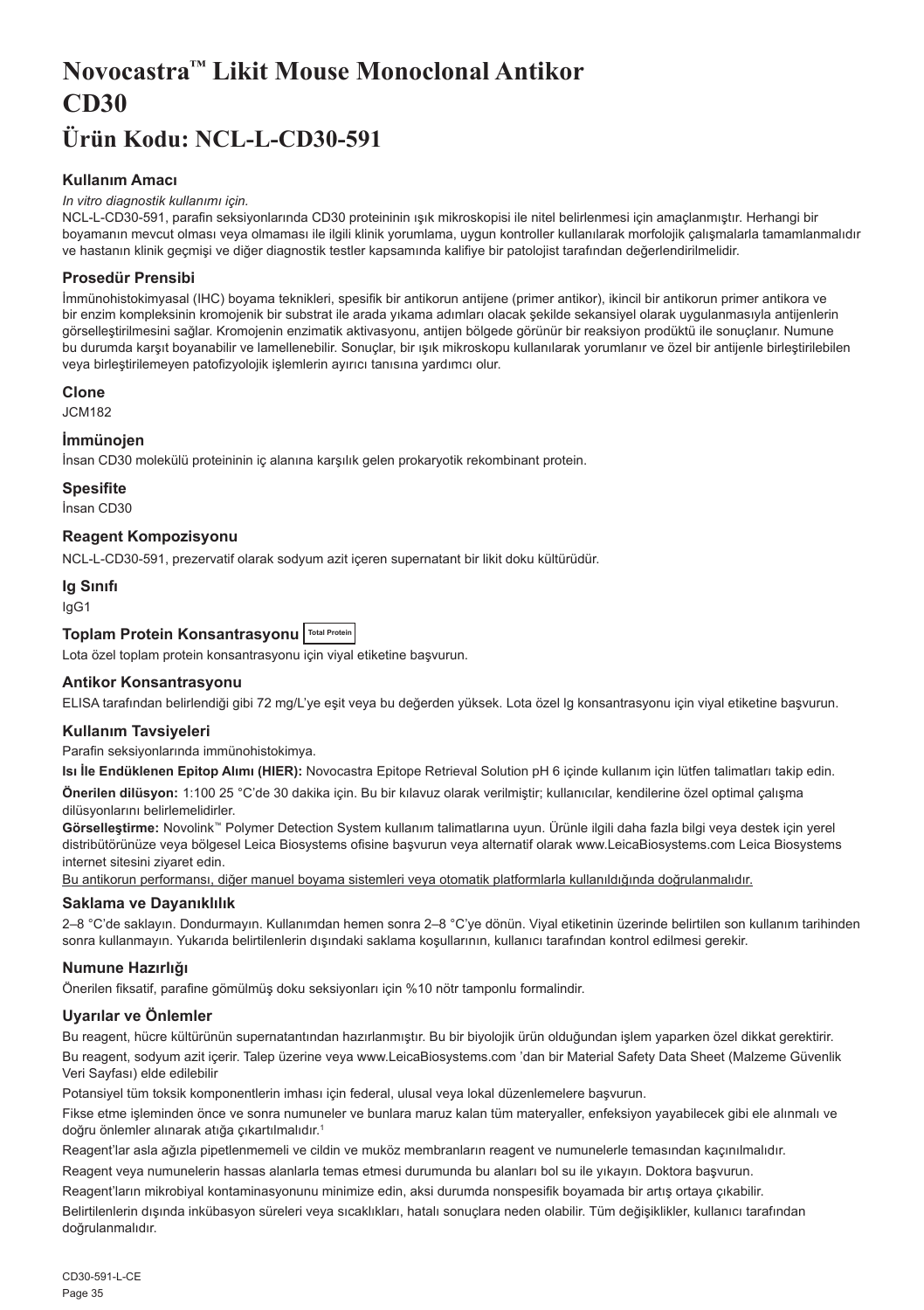# **Kalite Kontrol**

Kullanıcının laboratuvarındaki doku işleme ve teknik prosedürlerdeki değişiklikler, sonuçlarda önemli farklılıklara neden olabilir ve aşağıdaki prosedürlere ek olarak dahili kontrollerin düzenli şekilde yapılmasını gerektirir.

Kontroller, mümkün olan en kısa sürede ve hasta örneği (örnekleri) ile aynı şekilde formalinle fikse edilmiş, işlenmiş ve parafin mumuna gömülmüş taze otopsi/biyopsi/cerrahi numune olmalıdır.

#### **Pozitif Doku Kontrolü**

Doğru hazırlanmış dokuları ve düzgün boyama tekniklerini belirtmek için kullanılır.

Bir pozitif doku kontrolü, her boyama çalıştırmasında test koşullarının her seti için dahil edilmelidir.

Optimal kalite kontrol için ve reagent degradasyonunun minör düzeylerini tespit etmek için zayıf pozitif boyamaya sahip bir doku, güçlü pozitif boyamaya sahip bir dokudan daha uygundur.<sup>2</sup>

Önerilen pozitif kontrol dokusu Hodgkin lenfoması veya bademciktir (düşük ekspresyon).

Pozitif doku kontrolü, pozitif boyamayı göstermezse test numuneleri ile elde edilen sonuçlar geçersiz olarak ele alınmalıdır.

#### **Negatif Doku Kontrolü**

Pozitif doku kontrolünden sonra hedef antijenin etiketleme spesifitesini primer antikorla kontrol etmek için gerçekleştirilmelidir. Önerilen negatif kontrol dokusu deridir.

Pek çok doku seksiyonunda bulunan farklı hücre tiplerinin çeşitliliği, genelde negatif kontrol bölgeleri sağlar ancak bu, kullanıcı tarafından kontrol edilmelidir. Nonspesifik boyama, mevcutsa genelde difüz bir görünüme sahiptir.

Bağ dokusu sporadik boyama, aşırı formalinle fikse edilmiş dokulardan seksiyonlarda da gözlemlenebilir. Boyama sonuçlarının yorumlanması için intakt hücreler kullanın. Nekrotik veya dejenere hücreler, genelde belirsiz şekilde boyanabilir.<sup>3</sup>

Yanlış pozitif sonuçlar, substrat reaksiyon ürünleri veya proteinlerin immünolojik olmayan protein bağlanması nedeniyle görülebilir. Bunlar, kullanılan immüno boyamanın tipine bağlı olarak psödoperoksidaz (eritrositler), endojen peroksidaz (sitokrom C) veya endojen biotin (örn. karaciğer, meme, beyin, böbrek) gibi endojen enzimler nedeniyle de ortaya çıkabilir.

Endojen enzim aktivitesini veya enzimlerin nonspesifik bağlanmasını, spesifik immünreaktiviteden ayırt etmek için ilave hasta dokuları, sadece sırasıyla substrat kromojen veya enzim kompleksleriyle (avidin biotin, streptavidin, etiketli polimer) ve substrat kromojen ile boyanabilir. Spesifik boyamanın, negatif doku kontrolünde ortaya çıkması durumunda hasta numuneleri ile elde edilen sonuçlar geçersiz olarak ele alınmalıdır.

### **Negatif Reagent Kontrolü**

Antijen bölgede nonspesifik boyamanın değerlendirilmesi ve spesifik boyamanın daha iyi yorumlanmasını sağlamak amacıyla her hasta numunesinin bir seksiyonu ile primer antikorun yerine bir nonspesifik negatif reagent kontrolü kullanın.

### **Hasta Dokusu**

NCL-L-CD30-591 ile boyanan son hasta numunelerini inceleyin. Pozitif boyama intensitesi, negatif reagent kontrolünün herhangi bir nonspesifik arka plan boyamasının kapsamında değerlendirilmelidir. Herhangi bir immünohistokimyasal test ile negatif bir sonuç, antijenin tespit edilmediği anlamına gelir; antijenin test edilen hücrelerde/dokuda mevcut olmadığı anlamına gelmez. Gerekiyorsa yanlış negatif reaksiyonları belirlemek için bir antikor paneli kullanın.

### **Öngörülen Sonuçlar**

#### Normal Dokular

Clone JCM182, aktive olmuş lenfoid hücrelerinin zarında açığa çıkmış CD30 proteinini tespit etti. Ekspresyon bademcik ve dalakta ve nadiren uterus, prostat, tiroid ve kemik iliğinde büyük lenfoid hücrelerinde tespit edildi. Sırasıyla serebrum ve serebellumda nöronların ve Purkinje hücrelerinin kısmen boyandığı gözlendi, bazı dokularda ise zayıf endotelyal boyanma gözlendi. (Toplam normal olgu sayısı =  $125$ ).

## Abnormal Dokular

Clone JCM182, Hodgkin lenfomaları 25/25, difüz büyük B hücreli lenfomalar 8/120, anaplastik büyük hücreli lenfomalar 8/10, foliküller lenfomalar 1/18, kronik lenfositik lenfomalar 1/12, periferal T hücreli lenfomalar 1/7, anjiyoimmunoblastik T hücreli lenfomalar 1/4, T hücresi açısından zengin B hücreli lenfoma 1/1, T hücreli lenfoma 1/1 ve belirtilmemiş malign lenfoma 1/1 de dahil, değerlendirilen 219 hematolojik malignitenin 48'ini boyadı. Mantle hücreli lenfomalarda (0/9), NK/T hücreli lenfomalarda (0/4), MALTomalarda (0/3), bir B hücreli akut lenfoblastik lenfomada (0/1), bir primitif B/T hücreli akut lenfoblastik lenfomada (0/1), bir Burkitt lenfomasında (0/1) ve bir marijnal bölgeli lenfomada (0/1) hiç boyanma tespit edilmedi. İnfiltrasyonlu lenfositler hariç, tiroid tümörleri (0/8), akciğer tümörleri (0/8), yumurtalık tümörleri (0/8), karaciğer tümörleri (0/8), bağırsak tümörleri (0/7), beyin tümörleri (0/4), yemek borusu tümörleri (0/4), meme tümörleri (0/4), böbrek tümörleri (0/4), cilt tümörleri (0/4), serviks tümörleri (0/4), bilinmeyen orijinli metastatik tümörler (0/4), mide tümörleri (0/4), larinks tümörleri (0/3), pankreas tümörleri (0/2), prostat tümörleri (0/2), testis tümörleri (0/2), dil tümörleri (0/2), yumuşak doku tümörleri (0/2) ve bir timus tümörü (0/1) de dahil, test edilen, hematolojik olmayan 85 malignitenin hiçbirinde boyanma gözlenmedi. (Toplam tümörlü olgu sayısı = 304).

#### **NCL-L-CD30-591, normal ve neoplastik dokularda insan CD30 proteininin saptanması için tavsiye edilir.**

#### **Genel Sınırlamalar**

İmmünohistokimya uygun reagent'ların seçilmesinde; dokunun seçilmesi, fikse edilmesi ve işlenmesinde; IHC lamının hazırlanmasında ve boyama sonuçlarının yorumlanmasında uzmanlık eğitimi gerektiren çok adımlı bir diagnostik işlemidir. Doku boyama, boyamadan önce dokunun ele alınması ve işlenmesine bağlıdır. Diğer dokularla veya akışkanlarla hatalı fikse etme, dondurma, eritme, yıkama, kurutma, ısıtma, seksiyonlama veya kontaminasyon artefakt, antikor trapping veya yanlış negatif sonuçlar oluşturabilir. Doku içerisinde fikse etme ve gömme yöntemleri veya inherent aksaklıklar nedeniyle tutarsız sonuçlar ortaya çıkabilir. 4

Aşırı veya inkomplet karşıt boya, sonuçların doğru yorumlanmasına engel olabilir.

Herhangi bir boyamanın mevcut olması veya olmaması ile ilgili klinik yorumlama, uygun kontroller kullanılarak morfolojik çalışmalarla tamamlanmalıdır ve hastanın klinik geçmişi ve diğer diagnostik testler kapsamında kalifiye bir patolojist tarafından değerlendirilmelidir.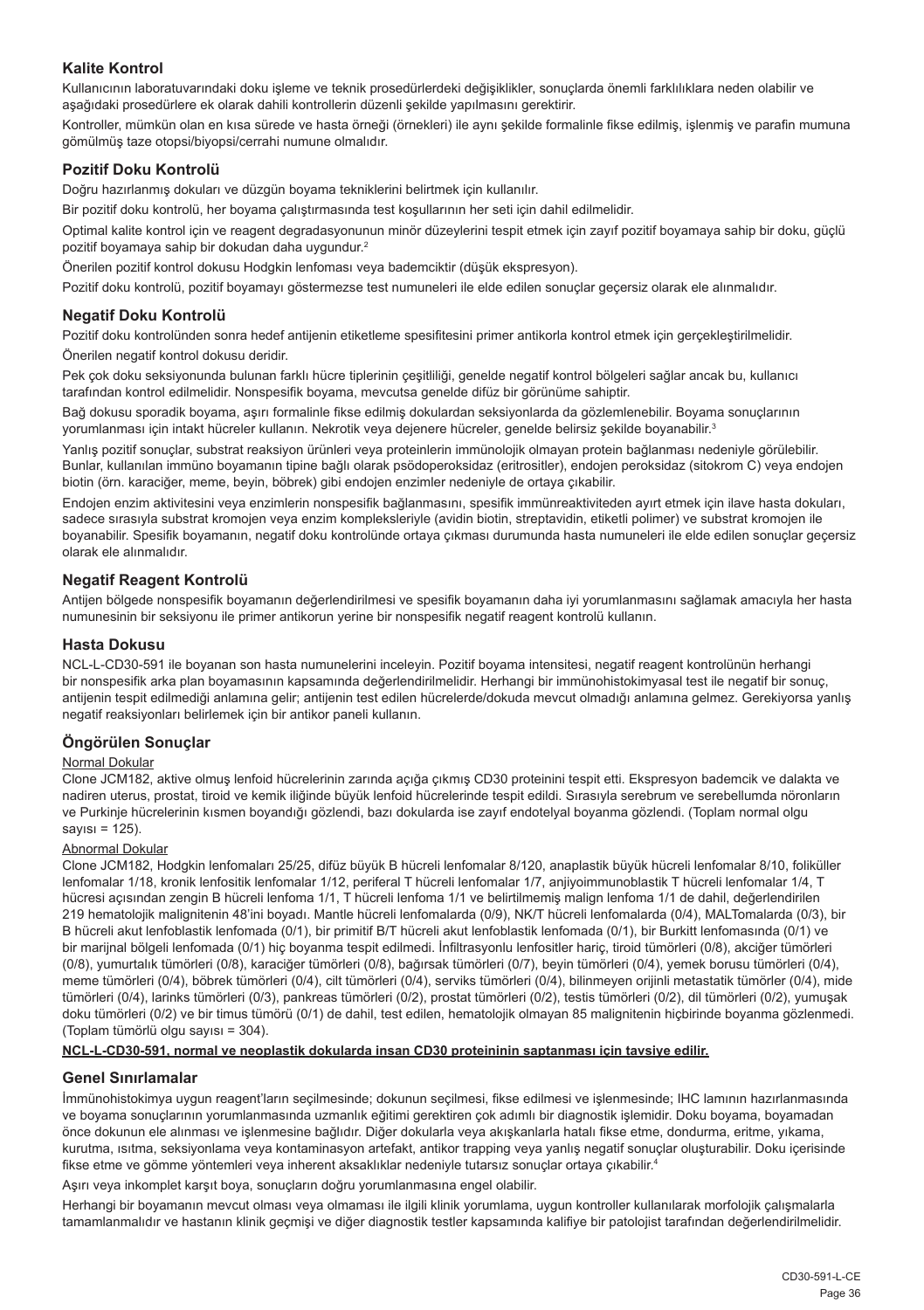Leica Biosystems Newcastle Ltd antikorları, belirtildiği gibi spesifik fikse etme işlemleri gerektiren dondurulmuş veya parafine gömülmüş seksiyonlarda kullanılmak içindir. Özellikle neoplazmalarda beklenmedik antijen ekspresyonu ortaya çıkabilir. Boyanan doku seksiyonunun klinik yorumu, morfolojik analiz ve uygun kontrollerin değerlendirmesini içermelidir.

## **Kaynakça - Genel**

- 1. National Committee for Clinical Laboratory Standards (NCCLS). Protection of laboratory workers from infectious diseases transmitted by blood and tissue; proposed guideline. Villanova, P.A. 1991; 7(9). Order code M29-P.
- 2. Battifora H. Diagnostic uses of antibodies to keratins: a review and immunohistochemical comparison of seven monoclonal and three polyclonal antibodies. Progress in Surgical Pathology. 6:1–15. eds. Fenoglio-Preiser C, Wolff CM, Rilke F. Field & Wood, Inc., Philadelphia.
- 3. Nadji M, Morales AR. Immunoperoxidase, part I: the techniques and pitfalls. Laboratory Medicine. 1983; 14:767.
- 4. Omata M, Liew CT, Ashcavai M, Peters RL. Nonimmunologic binding of horseradish peroxidase to hepatitis B surface antigen: a possible source of error in immunohistochemistry. American Journal of Clinical Pathology. 1980; 73:626.
- 5. Kennedy M, Willis C and Armitage R. Deciphering CD30 ligand biology and its role in humoral immunity. Immunology. 2006; 118: 143-152.
- 6. Chiarle R, Podda A, Prolla G et al. CD30 in normal and neoplastic cells. Clinical Immunology. 1999; 90(2):157-164.

# **Önceki Baskıya Göre Değişiklikler**

Kullanım Tavsiyeleri.

**Yayım tarihi**

03 Ekim 2018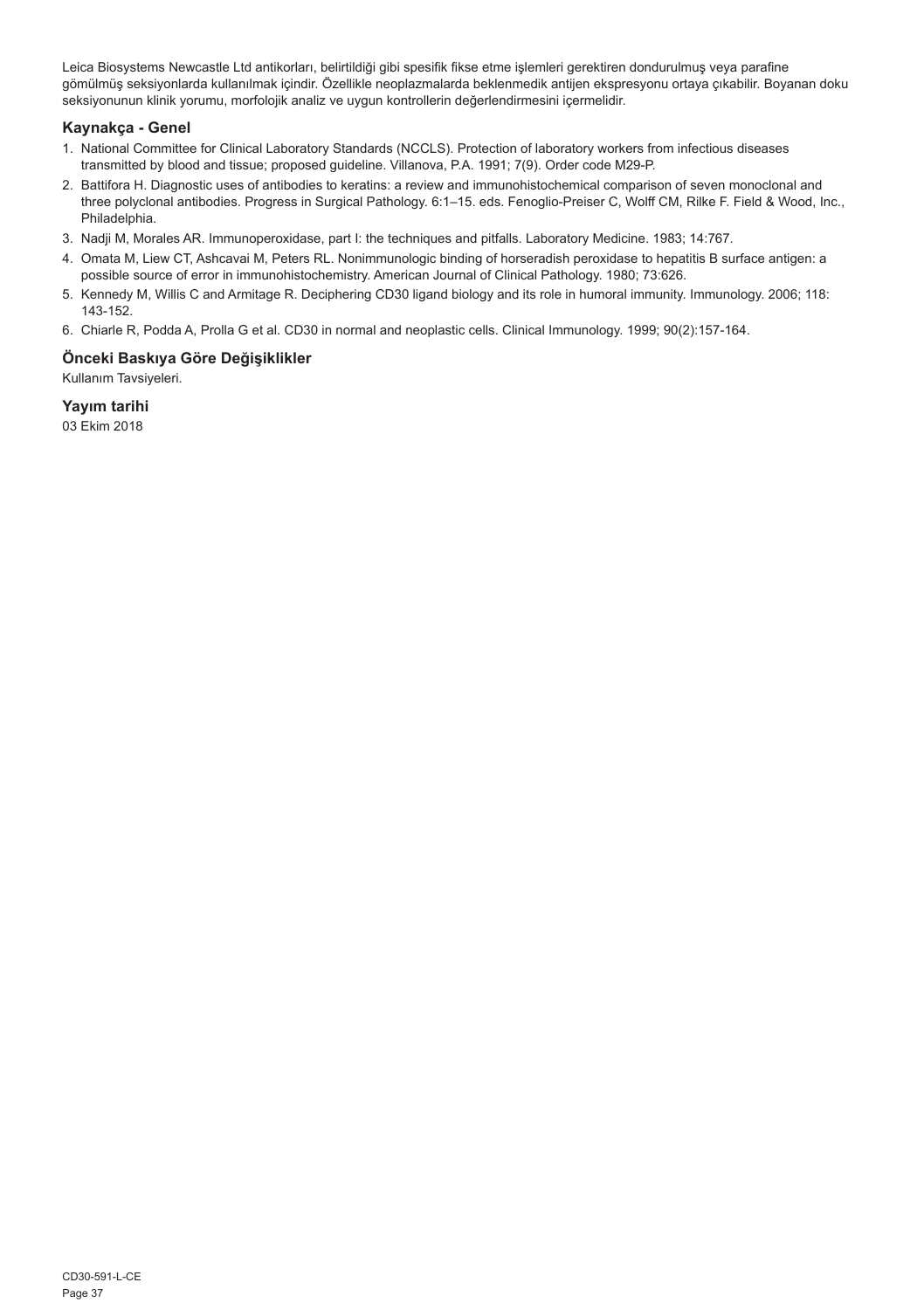# <span id="page-38-0"></span>**Течно мише моноклонално антитяло Novocastra™ CD30**

# **Код на продукта: NCL-L-CD30-591**

### **Предназначение**

#### *За употреба при in vitro диагностика.*

Продуктът NCL-L-CD30-591 е предназначен за качествено идентифициране посредством оптична микроскопия на протеин CD30 в парафинови срези. Клиничната интерпретация на всяко оцветяване или неговата липса следва да бъде допълнена от морфологични проучвания с помощта на подходящи контроли и трябва да се оценява в контекста на клиничната история на пациента и други диагностични изследвания от квалифициран патолог.

#### **Принцип на процедурата**

Техниките на имунохистохимично (IHC) оцветяване позволяват визуализация на антигени чрез последователно приложение на специфично антитяло на антигена (първично антитяло), вторично антитяло на първичното антитяло и ензимен комплекс с хромогенен субстрат, с междинни стъпки на промиване. Ензимното активиране на хромогена води до видим реакционен продукт на мястото на антигена. След това може да се направи контраоцветяване на спесимена и да се постави покривно стъкло. Резултатите се интерпретират с използване на оптичен микроскоп и са в помощ при диференциалната диагностика на патофизиологични процеси, които може да са или да не са свързани с определен антиген.

#### **Клонинг**

JCM182

#### **Имуноген**

Прокариотен рекомбинантен протеин, съответстващ на външния домен на протеина на молекула човешки CD30.

### **Специфичност**

Човешки CD30

#### **Състав на реагента**

NCL-L-CD30-591 е течен супернатант от тъканна култура, съдържащ натриев азид като консервант.

#### **Имуноглобулинов клас**

IgG1

# **Концентрация на общ протеин Total Protein**

Вижте етикета на флакона относно специфичната за партидата концентрация на общ протеин.

#### **Концентрация на антитела**

По-висока или равна на 72 mg/L, както е определено от ELISA. Вижте етикета на флакона за специфичната за партидата концентрация на имуноглобулин.

### **Препоръки за употреба**

Имунохистохимия върху парафинови срези.

**Термично индуцирано извличане на епитоп (Heat Induced Epitope Retrieval, HIER):** Моля, спазвайте инструкциите за употреба, включени в опаковката на Novocastra Epitope Retrieval Solution pH 6.

**Предложение за разреждане:** 1:100 за 30 минути при 25°C. Това е дадено като указание, като потребителите трябва сами да определят техни собствени оптимални работни разреждания.

**Визуализация:** Спазвайте инструкциите за употреба, приложени към Novolink™ Polymer Detection Systems. За допълнителна информация за продукта или помощ се свържете с вашия местен дистрибутор или с регионалния офис на Leica Biosystems, а също така може да посетите уебсайта на Leica Biosystems

www.LeicaBiosystems.com

Действието на това антитяло трябва да бъде валидирано при употреба с други мануални системи за оцветяване или автоматизирани платформи.

#### **Съхранение и стабилност**

Да се съхранява при температура 2 – 8°C. Да не се замразява. Да се върне на температура 2 – 8°C веднага след употреба. Да не се използва след срока на годност, отбелязан върху етикета на флакона. Други условия на съхранение, освен посочените по-горе, трябва да бъдат проверени от потребителя.

#### **Подготовка на спесимени**

Препоръчителният фиксиращ разтвор е неутрален буфериран формалин 10% за тъканни срези, вградени в парафин.

#### **Предупреждения и предпазни мерки**

Този реагент е приготвен от супернатант от клетъчна култура. Тъй като е биологичен продукт, необходимо е повишено внимание при работа с него.

Този реагент съдържа натриев азид. Информационният лист за безопасност на материалите е наличен при запитване или от www.LeicaBiosystems.com.

Консултирайте се с федералните, държавните или местните регламенти относно изхвърлянето на потенциално токсични компоненти.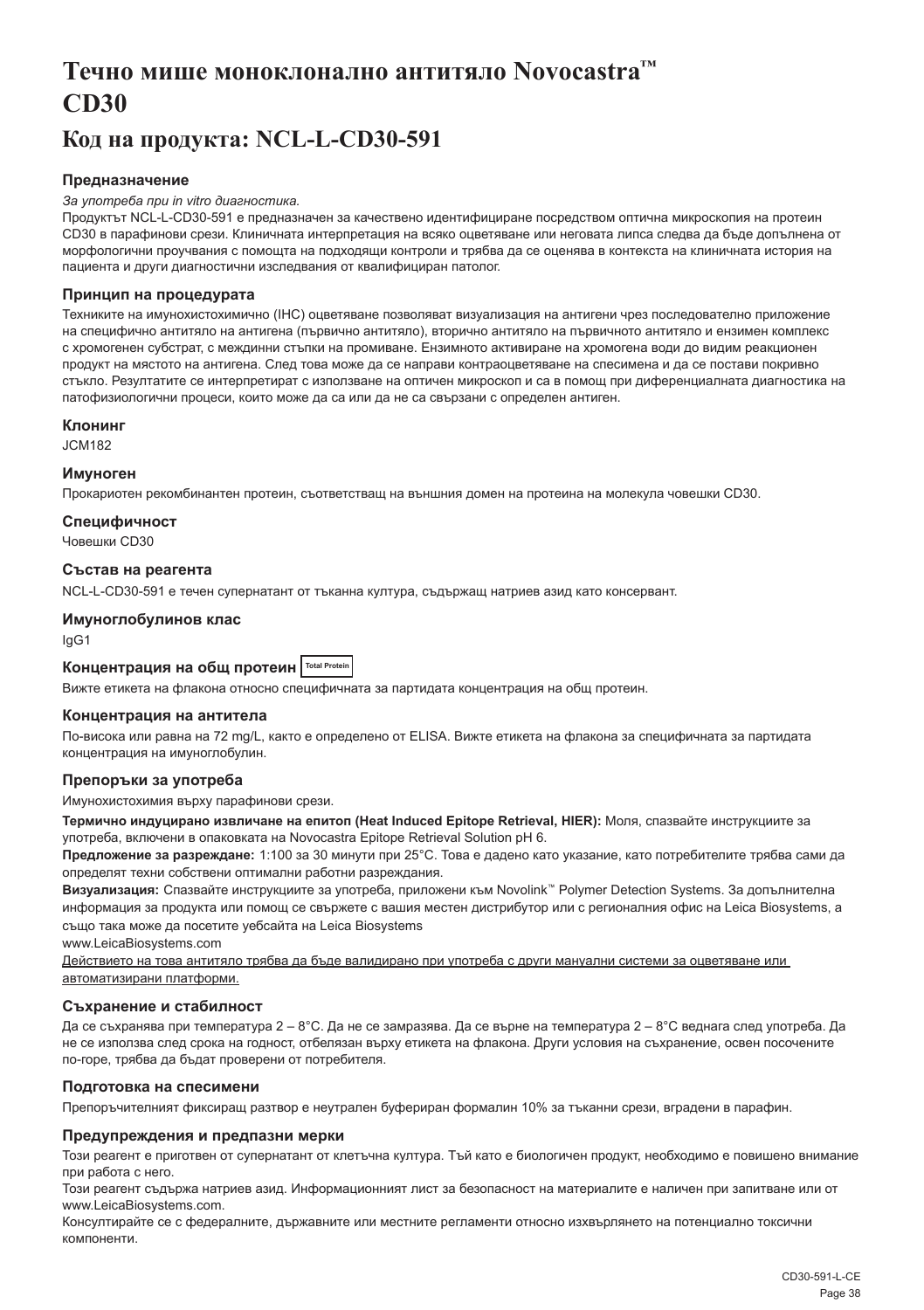Всички спесимени преди и след фиксация, както и всички материали, изложени на тях, трябва да се третират като възможни преносители на инфекция и да се изхвърлят, като се вземат правилни предпазни мерки.' Никога не пипетирайте реагенти с уста и избягвайте контакт на кожата и лигавиците с реагенти и спесимени. При контакт на реагенти или спесимени с чувствителни зони измийте зоните с обилно количество вода. Потърсете медицинска помощ.

Свеждайте до минимум микробната контаминация на реагентите, в противен случай може да се появи увеличаване на неспецифичното оцветяване.

Инкубационни времена или температури, различни от посочените, могат да доведат до грешни резултати. Всички подобни промени трябва да бъдат валидирани от потребителя.

#### **Качествен контрол**

Различията в обработката на тъканите и техническите процедури в лабораторията на потребителя могат да доведат до значително вариране на резултатите, налагащо редовно извършване на вътрешен контрол в допълнение към следните процедури.

Контролите трябва да са свежи спесимени, взети по време на аутопсия/биопсия/операция, фиксирани във формалин, обработени и вградени в парафинов восък, възможно най-бързо, по същия начин като проба(та) на пациента(ите).

#### **Позитивна тъканна контрола**

Използва се, за да се покажат правилно приготвени тъкани и правилни техники на оцветяване.

Една позитивна тъканна контрола трябва да бъде включена за всеки сет с тестови условия при всяка серия проби за оцветяване.

Тъкан със слабо позитивно оцветяване е по-подходяща от тъкан със силно позитивно оцветяване за оптимален качествен контрол и за откриване на по-малки нива на деградация на реагента.<sup>2</sup>

Препоръчителната тъкан за позитивна контрола е лимфом на Ходжкин или сливица (слаба експресия). Ако позитивната тъканна контрола не показва позитивно оцветяване, резултатите от спесимените, включени в теста, трябва да се считат за невалидни.

#### **Негативна тъканна контрола**

Трябва да се изследва след позитивната тъканна контрола, за да се провери специфичността на белязването на таргетния антиген от първичното антитяло.

Препоръчителната тъкан за негативна контрола е кожа.

Алтернативно, разнообразието от различни видове клетки, присъстващи в повечето тъканни срези, често предлага места за негативна контрола, но това трябва да се провери от потребителя.

Неспецифичното оцветяване, ако присъства, обикновено е дифузно на вид. Спорадично оцветяване на съединителна тъкан може да се наблюдава и в части от прекомерно фиксирани във формалин тъкани. Използвайте интактни клетки за интерпретация на резултатите от оцветяването. Некротичните или дегенериралите клетки често се оцветяват неспецифично.<sup>3</sup> Може да се видят неверни позитивни резултати поради неимунологично свързване на протеини или реакционни продукти на субстрата. Те може да са причинени и от ендогенни ензими, като например псевдопероксидаза (еритроцити), ендогенна пероксидаза (цитохром C) или ендогенен биотин (напр. черен дроб, гърда, мозък, бъбрек) в зависимост от типа на използваното имунно оцветяване. За диференциране на ендогенна ензимна активност или неспецифично ензимно свързване от специфична имунна реактивност ексклузивно може да се оцветят допълнителни тъкани от пациента, съответно със субстрат-хромоген или с ензимни комплекси (авидин-биотин, стрептавидин, маркиран полимер) и субстрат-хромоген. Ако се появи специфично оцветяване в негативната тъканна контрола, резултатите от спесимените на пациентите трябва да се считат за невалидни.

#### **Негативна контрола на реагента**

Използвайте неспецифична негативна контрола на реагента, вместо първичното антитяло, със срез от всеки спесимен на пациента, за да се направи оценка на неспецифичното оцветяване и да се даде по-добра интерпретация на специфичното оцветяване на мястото на антигена.

#### **Тъкан от пациента**

Изследвайте спесимените на пациенти, оцветени последно с NCL-L-CD30-591. Наситеността на позитивното оцветяване трябва да бъде оценена в контекста на всяко неспецифично фоново оцветяване на негативната контрола на реагента. Както при всеки имунохистохимичен тест, един отрицателен резултат означава, че антигенът не е открит, а не че антигенът отсъства в анализираните клетки/тъкан. Ако се налага, използвайте панел от антитела за идентифициране на фалшиво отрицателни реакции.

#### **Очаквани резултати**

#### Нормални тъкани

Клонинг JCM182 открива протеин CD30 отделен върху мембраната на активираните лимфоидни клетки. Открита е експресия в сливица и далак и в отделни големи лимфоидни клетки в матката, простатата, щитовидната жлеза и костния мозък. Известно оцветяване се наблюдава и при невроните и клетките на Пуркиние, съответно в главния мозък и в малкия мозък, както и слабо ендотелиално оцветяване в някои тъкани. (Общ брой на нормалните случаи = 125).

#### Абнормни тъкани

Клонинг JCM182 оцветява 48/219 оценени хематологични злокачествени образувания, включително 25/25 лимфома на Ходжкин, 8/120 дифузни големи B-клетъчни лимфома, 8/10 анапластични едроклетъчни лимфома, 1/18 фоликуларни лимфома, 1/12 хлонични лимфоцитни лимфома, 1/7 периферни T-клетъчни лимфома, 1/4 ангиоимунобластни T-клетъчни лимфома, 1/1 B-клетъчен лимфом, богат на T-клетки, 1/1 T-клетъчен лимфом и 1/1 неуточнен злокачествен лимфом. Не се наблюдава оцветяване в мантелноклетъчни лимфоми (0/9), лимфоми на NK/T клетките (0/4), MALTomas (0/3), остър B-клетъчен лимфобластен лимфом (0/1), примитивен B/T-клетъчен остър лимфобластен лимфом (0/1), лимфом на Бъркит (0/1) и лимфом на маргинална зона (0/1). С изключение на инфилтриращите лимфоцити, не се наблюдава оцветяване в никое от 85 тествани нехемагологични злокачествени образувания, включително тумори на щитовидната жлеза (0/8), белодробни тумори (0/8), тумори на яйчниците (0/8), чернодробни тумори (0/8), тумори на червата (0/7), мозъчни тумори (0/4), тумори на хранопровода (0/4), тумори на гърдата (0/4), тумори на бъбрека (0/4), тумори на кожата (0/4), тумори на цервикса (0/4), метастатични тумори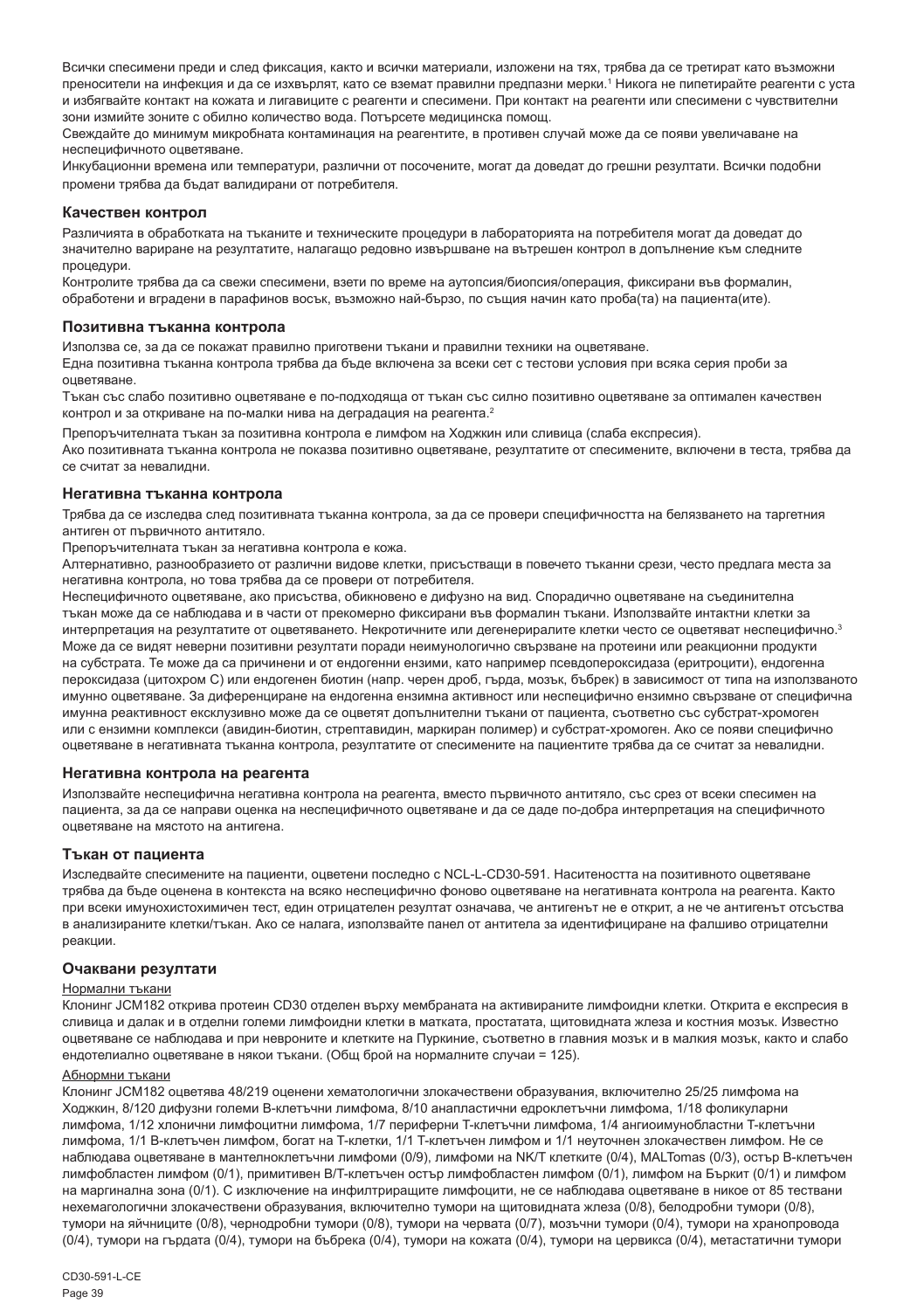от непознат произход (0/4), тумори на стомаха (0/4), тумори на ларинкса (0/3), тумори на панкреаса (0/2), тумори на простатата (0/2), тумори на тестисите (0/2), тумори на езика (0/2), тумори на меките тъкани (0/2) и тумор на тимуса (0/1). (Общ брой на случаите на тумор = 304).

#### **NCL-L-CD30-591 се препоръчва за идентификация на човешки CD30 протеин при нормални и неопластични тъкани.**

#### **Общи ограничения**

Имунохистохимията е многостъпков диагностичен процес, който се състои от специализирано обучение за избор на подходящи реагенти, избор на тъкани, фиксация и обработка, подготовка на IHC предметно стъкло и интерпретация на резултатите от оцветяването.

Тъканното оцветяване зависи от боравенето с тъканта и нейната обработка преди оцветяването. Неправилната фиксация, замразяване, размразяване, промиване, изсушаване, затопляне, срязване или контаминацията с други тъкани или течности може да причини поява на артефакти, блокиране на антителата или фалшиво отрицателни резултати. Несъответстващите резултати може да се дължат на вариации в методите на фиксация и вграждане или на присъща нерегулярност в тъканта.<sup>4</sup> Прекомерното или непълно контраоцветяване може да попречи на правилната интерпретация на резултатите.

Клиничната интерпретация на всяко оцветяване или неговата липса следва да бъде допълнена от морфологични проучвания с помощта на подходящи контроли и трябва да се оценява в контекста на клиничната история на пациента и други диагностични изследвания от квалифициран патолог.

Антителата от Leica Biosystems Newcastle Ltd са предназначени за употреба, както е указано, върху замразени или вградени в парафин срези със специфични изисквания за фиксация. Възможно е да настъпи неочаквана антигенна експресия, особено при неоплазми. Клиничната интерпретация на всеки оцветен тъканен срез трябва да включва морфологичен анализ и оценката на подходящи контроли.

#### **Библиография – основна**

- 1. National Committee for Clinical Laboratory Standards (NCCLS). Protection of laboratory workers from infectious diseases transmitted by blood and tissue; proposed guideline. Villanova, P.A. 1991; 7(9). Order code M29-P.
- 2. Battifora H. Diagnostic uses of antibodies to keratins: a review and immunohistochemical comparison of seven monoclonal and three polyclonal antibodies. Progress in Surgical Pathology. 6:1–15. eds. Fenoglio-Preiser C, Wolff CM, Rilke F. Field & Wood, Inc., Philadelphia.
- 3. Nadji M, Morales AR. Immunoperoxidase, part I: the techniques and pitfalls. Laboratory Medicine. 1983; 14:767.
- 4. Omata M, Liew CT, Ashcavai M, Peters RL. Nonimmunologic binding of horseradish peroxidase to hepatitis B surface antigen: a possible source of error in immunohistochemistry. American Journal of Clinical Pathology. 1980; 73:626.
- 5. Kennedy M, Willis C and Armitage R. Deciphering CD30 ligand biology and its role in humoral immunity. Immunology. 2006; 118: 143-152.
- 6. Chiarle R, Podda A, Prolla G et al. CD30 in normal and neoplastic cells. Clinical Immunology. 1999; 90(2):157-164.

#### **Изменения на предишно издание**

Препоръки за употреба.

# **Дата на издаване**

03 Октомври 2018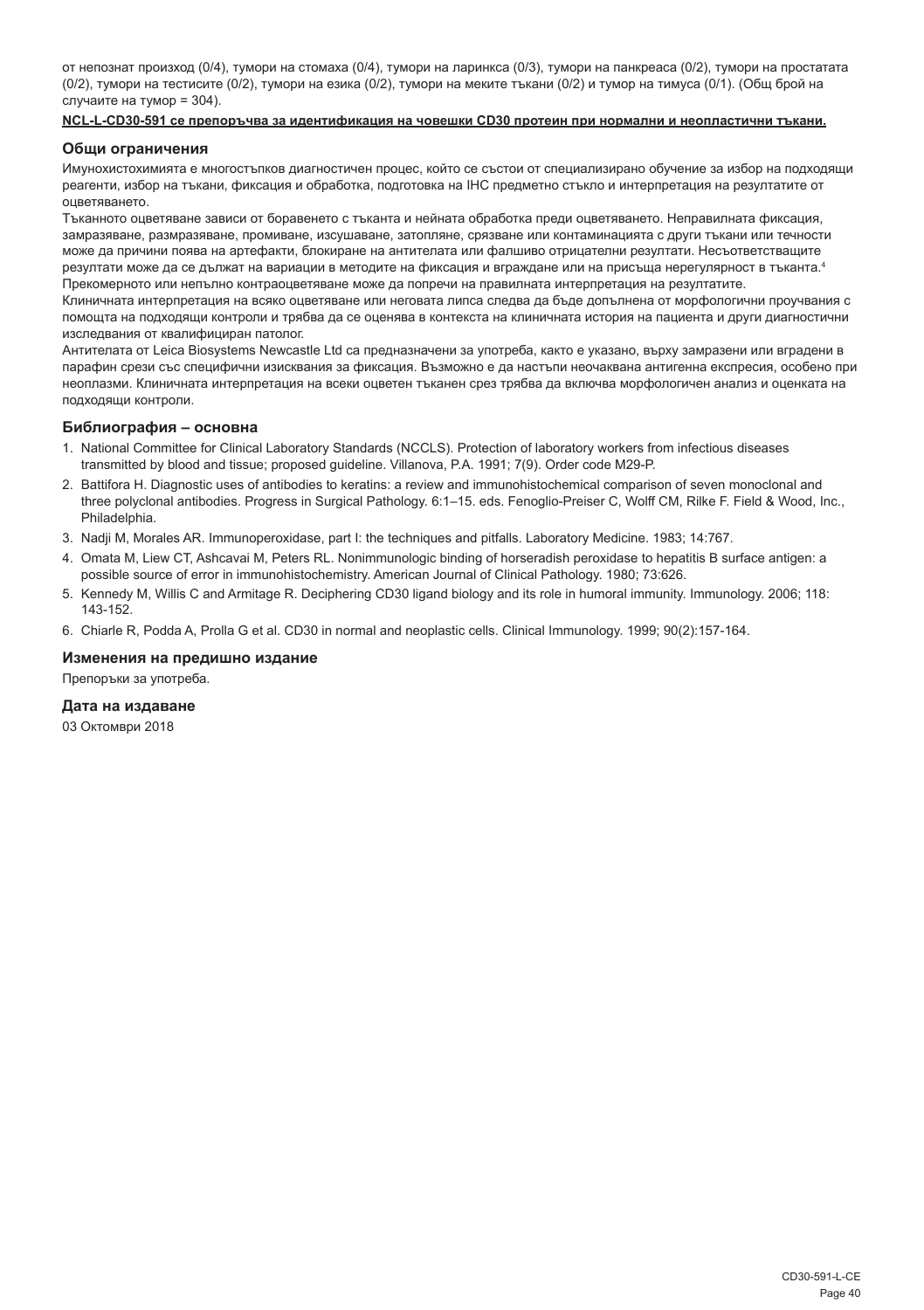# <span id="page-41-0"></span>**Novocastra™ folyékony egér monoklonális antitest CD30**

# **Termékkód: NCL-L-CD30-591**

# **Alkalmazási terület**

#### *In vitro diagnosztikai használatra.*

Az NCL-L-CD30-591 a CD30 fehérje fénymikroszkóppal végzett kvalitatív azonosítására szolgál paraffinos metszetekben. Minden festődés meglétének vagy hiányának klinikai értelmezését morfológiai vizsgálatokkal és megfelelő kontrollokkal kell kiegészíteni, valamint az értékelést a beteg klinikai kórtörténete és egyéb diagnosztikai vizsgálatok figyelembevételével, képzett patológusnak kell elvégeznie.

# **Az eljárás elve**

Az immunhisztokémiai (immunohistochemical, IHC) megfestési technikák az antigén elleni specifikus antitest (elsődleges antitest), az elsődleges antitest elleni másodlagos antitest és egy enzim kromogén szubsztráttal alkotott komplexének egymás után következő alkalmazásán keresztül, közbeiktatott mosási lépések mellett lehetővé teszik az antigének megjelenítését. A kromogén enzimaktiválása látható reakcióterméket eredményez az antigén helyén. Ezután a minta kontrasztfesthető és lefedhető. Az eredmények fénymikroszkóp használatával értelmezhetők, majd segítségül használhatók a patofiziológiás folyamatok differenciáldiagnózisa során, amely folyamatok az esetek egy részében konkrét antigénhez kapcsolódnak.

# **Klón**

JCM182

# **Immunogén**

A humán CD30 fehérje belső doménjének megfelelő prokarióta eredetű rekombináns fehérje.

# **Specificitás**

Humán CD30

# **A reagens összetétele**

Az NCL-L-CD30-591 egy a tartósítószerként nátrium-azidot tartalmazó folyékony szövetkultúra felülúszó.

#### **Ig-osztály**

IgG1

# **Összfehérje-koncentráció Total Protein**

A sarzsspecifikus összfehérje-koncentrációt lásd az üveg címkéjén.

### **Antitest-koncentráció**

Legalább 72 mg/l ELISA módszerrel meghatározva. A sarzsspecifikus Ig-koncentrációt lásd az üveg címkéjén.

### **Felhasználási javaslatok**

Immunhisztokémia paraffinos metszeteken.

**Hőindukált epitópfeltárás (heat induced epitope retrieval, HIER):** Kövesse a Novocastra Epitope Retrieval Solution pH 6 termék használati útmutatóját.

**Javasolt hígítás:** 1:100, 30 percen át, 25 °C-on. Az adatok csak útmutatásul szolgálnak, a felhasználóknak kell meghatározniuk saját optimális munkaoldataikat.

**Megjelenítés:** Kövesse a Novolink™ Polymer Detection Systems rendszerek használati útmutatóját. Ha további termékinformációkra vagy támogatásra van szüksége, forduljon a Leica Biosystems helyi forgalmazójához vagy regionális irodájához, vagy keresse fel a Leica Biosystems weboldalát a www.LeicaBiosystems.com címen.

Más manuális festési rendszerekkel vagy automata platformokkal való használat esetén validálni kell az antitest teljesítményét.

### **Tárolás és stabilitás**

2–8 °C-on tárolandó. Tilos lefagyasztani. Felhasználás után azonnal tegye vissza 2–8 °C közötti hőmérsékletre. Ne használja az üveg címkéjén feltüntetett lejárati dátum után. A fentiekben előírtaktól eltérő tárolási feltételeket a felhasználónak ellenőriznie kell.

### **A minták előkészítése**

A javasolt fixálószer a paraffinba ágyazott szövetmetszeteknél 10%-os, semleges pufferolású formalin.

### **Figyelmeztetések és óvintézkedések**

Ez a reagens a sejtkultúra felülúszójából készült. Mivel biológiai termék, kezelésekor észszerű körültekintéssel kell eljárni. Ez a reagens nátrium-azidot tartalmaz. Az anyagbiztonsági adatlapot igény esetén rendelkezésre bocsátjuk, illetve elérhető a www.LeicaBiosystems.com weboldalon is.

Minden potenciálisan toxikus összetevő ártalmatlanításával kapcsolatban kövesse a szövetségi, állami és helyi előírásokat. A mintákat fixálás előtt és után, valamint a velük érintkező összes anyagot fertőzések terjesztésére képes anyagként kell kezelni, és megfelelő körültekintéssel kell ártalmatlanítani.<sup>1</sup> Soha ne pipettázza szájjal a reagenseket, továbbá kerülje a bőr és a nyálkahártyák érintkezését a reagensekkel és a mintákkal. Ha a reagensek vagy minták érzékeny területtel érintkeznek, bő vízzel mossa le az érintett területet. Forduljon orvoshoz.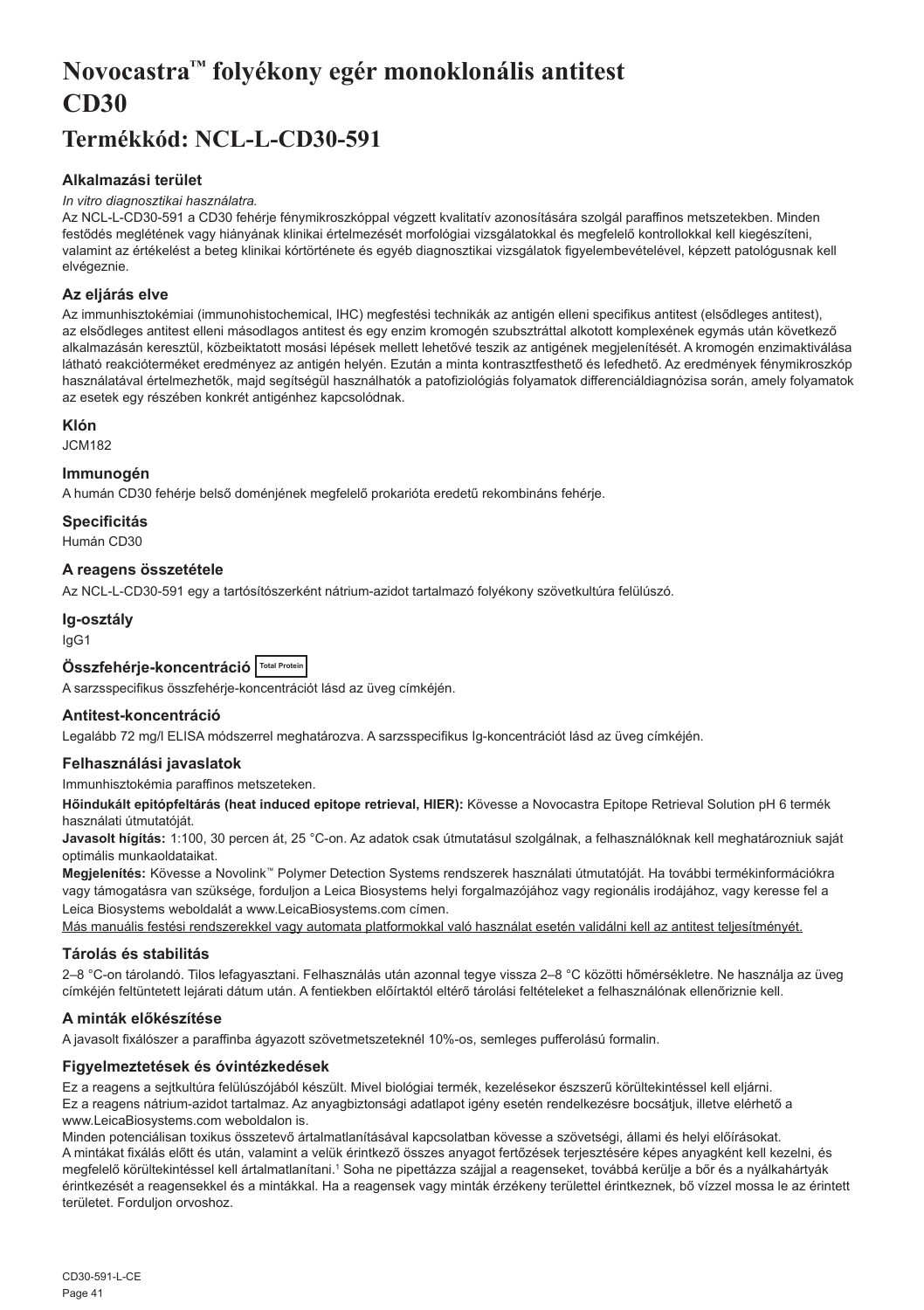Minimálisra kell csökkenteni a reagensek mikrobiális szennyeződését, különben megnövekedhet a nem specifikus festődés. A megadottaktól eltérő inkubációs idők és hőmérsékletek hibás eredményekhez vezethetnek. A felhasználónak minden ilyen jellegű változtatást validálnia kell.

#### **Minőség-ellenőrzés**

A felhasználó laboratóriumában alkalmazott szövetfeldolgozási és technikai eljárások eltérései jelentős különbséget okozhatnak az eredményekben, ami az alábbi eljárásokon túl belső kontrollok rendszeres futtatását teszi szükségessé. Kontrollként friss boncolási/biopsziás/sebészeti mintákat kell használni, amelyeket a lehető leghamarabb a betegmintákkal megegyező módon kell formalinban fixálni, feldolgozni és paraffinviaszba ágyazni.

## **Pozitív szövetkontroll**

A megfelelő szövet-előkészítés és festési technikák ellenőrzésére használatos.

Minden tesztelési körülményegyüttes esetében és minden megfestési sorozatban kell alkalmazni egy pozitív szövetkontrollt. A gyengén pozitív festődésű szövet alkalmasabb az erősebben pozitív festődésű szövetnél az optimális minőség-ellenőrzéshez, valamint a kismértékű reagensbomlás észleléséhez.<sup>2</sup>

A javasolt pozitív kontrollszövet a Hodgkin-limfóma vagy a tonsilla (alacsony expresszió).

Ha a pozitív szövetkontroll nem mutat pozitív festődést, a vizsgált minták eredményeit érvénytelennek kell tekinteni.

#### **Negatív szövetkontroll**

A pozitív szövetkontroll után azért kell megvizsgálni, hogy a vizsgált antigén elsődleges antitest segítségével történő jelölésének specificitását ellenőrizni lehessen.

A javasolt negatív kontrollszövet a bőr.

Ezenkívül a legtöbb szövetmetszetben jelen lévő különböző sejttípusok gyakran használhatók negatív kontrollként, de ezeket a felhasználónak kell ellenőriznie.

Ha van nem specifikus festődés, az rendszerint diffúz megjelenésű. A formalinban túlfixált szövetekből származó metszeteknél a kötőszövet szórványos festődése is megfigyelhető. A festési eredmények értelmezésére ép sejteket használjon. A nekrotizált vagy degenerálódott sejtek gyakran nem specifikusan festődnek meg.<sup>3</sup> A fehérjék vagy a szubsztrát reakciótermékeinek nem immunológiai kötődése miatt álpozitív eredmények jelentkezhetnek. Okozhatják ezt olyan endogén enzimek is, mint a pszeudoperoxidáz (eritrociták), endogén peroxidáz (citokróm C), illetve endogén biotin (pl. máj, mell, agy, vese), az alkalmazott immunmegfestés típusától függően. Az endogén enzim aktivitásának vagy az enzimek nem specifikus kötődésének a specifikus immunreakciótól való megkülönböztetésére további betegszövetek festhetők kizárólag szubsztrát–kromogén oldattal vagy enzimkomplexekkel (avidin-biotin, sztreptavidin, jelölt polimer) és szubsztrát–kromogénnel. Ha a negatív szövetkontroll specifikus festődést mutat, a betegminták eredményeit érvénytelennek kell tekinteni.

#### **Negatív reagenskontroll**

A nem specifikus festődés kiértékeléséhez és az antigén helyén létrejövő specifikus festődés jobb értelmezéséhez minden betegminta esetén egy metszeten alkalmazzon az elsődleges antitest helyett nem specifikus negatív reagenskontrollt.

#### **Betegszövet**

Az NCL-L-CD30-591 reagenssel festett betegmintákat vizsgálja meg utolsóként. A pozitív festődés intenzitását a negatív reagenskontroll esetleges nem specifikus háttérfestődésének viszonylatában értékelje. Mint minden immunhisztokémiai vizsgálatnál, a negatív eredmény azt ielenti, hogy az antigén nem volt kimutatható, nem pedig azt, hogy az antigén nem volt jelen a vizsgált sejtekben/ szövetben. Szükség esetén az álnegatív reakciók azonosítására használjon antitestpanelt.

#### **Várható eredmények**

#### Normál szövetek

A JCM182 klón kimutatta az aktivált limfoid sejtek membránján expresszált CD30 fehérjét. Expresszió volt látható a tonsillában és a lépben, és esetenként a nagy limfoid sejtekben a méhben, prosztatában, pajzsmirigyben és csontvelőben. Bizonyos mértékű festődés volt megfigyelhető a cerebrum idegsejtjeiben és a cerebellum Purkinje-sejtjeiben, illetve gyenge endotélfestődés volt látható számos szövet esetében. (Normál esetek összesített száma = 125).

#### Kóros szövetek

A JCM182 klón a vizsgált 219 hematológiai malignitás közül 48-at festett meg az alábbiak szerint: 25/25 Hodgkin-limfóma, 8/120 diffúz nagy B-sejtes limfóma, 8/10 anaplasztikus nagysejtes limfóma, 1/18 follikuláris limfóma, 1/12 krónikus limfocitás limfóma, 1/7 perifériás T-sejtes limfóma, 1/4 angioimmunoblasztos T-sejtes limfóma, 1/1 T-sejt-gazdag B-sejtes limfóma, 1/1 T-sejtes limfóma és 1/1 meg nem határozott malignus limfóma. Nem volt festődés megfigyelhető köpenysejtes limfómák (0/9), NK/T-sejtes limfómák (0/4), MALTómák (0/3), B-sejtes akut limfoblasztos limfóma (0/1), primitív B/T-sejtes akut limfoblasztos limfóma (0/1), Burkitt-limfóma (0/1) és margináliszóna-limfóma (0/1) esetén. Az infiltráló limfociták kivételével nem volt festődés megfigyelhető a vizsgált 85 nem hematológiai malignitásban, részletezve: pajzsmirigy-daganatok (0/8), tüdődaganatok (0/8), petefészek-daganatok (0/8), májdaganatok (0/8), béldaganatok (0/7) agydaganatok (0/4), nyelőcső-daganatok (0/4), emlődaganatok (0/4), vesedaganatok (0/4), bőrdaganatok (0/4), méhnyak-daganatok (0/4), ismeretlen eredetű áttétes daganatok (0/4), gyomordaganatok (0/4), gégedaganatok (0/3), hasnyálmirigydaganatok (0/2), prosztata-daganatok (0/2), heredaganatok (0/2), nyelvdaganatok (0/2), lágyszövet-daganatok (0/2) és csecsemőmirigydaganat (0/1). (Tumoresetek összesített száma = 304).

### **A NCL-L-CD30-591 a humán CD30 fehérje azonosítására ajánlott egészséges és tumoros szövetekben.**

#### **Általános korlátozások**

Az immunhisztokémia több lépésből álló diagnosztikai folyamat, amely a következőket foglalja magában: speciális képzés alapján a megfelelő reagensek kiválasztása; a szövetek kiválasztása, fixálása és feldolgozása; az IHC tárgylemez előkészítése; és a festési eredmények értelmezése.

A szövet festődése függ a szövet festés előtti kezelésétől és feldolgozásától. A nem megfelelő fixálás, a fagyasztás, olvasztás, mosás, szárítás, melegítés, metszetkészítés, illetve a más szövetekkel vagy folyadékokkal történő szennyezés műtermékeket, az antitestek befogását, illetve álnegatív eredményeket okozhat. Ellentmondó eredményekhez vezethetnek a fixálási vagy beágyazási módszerek eltérései, illetve a szövet eredendő rendellenességei.4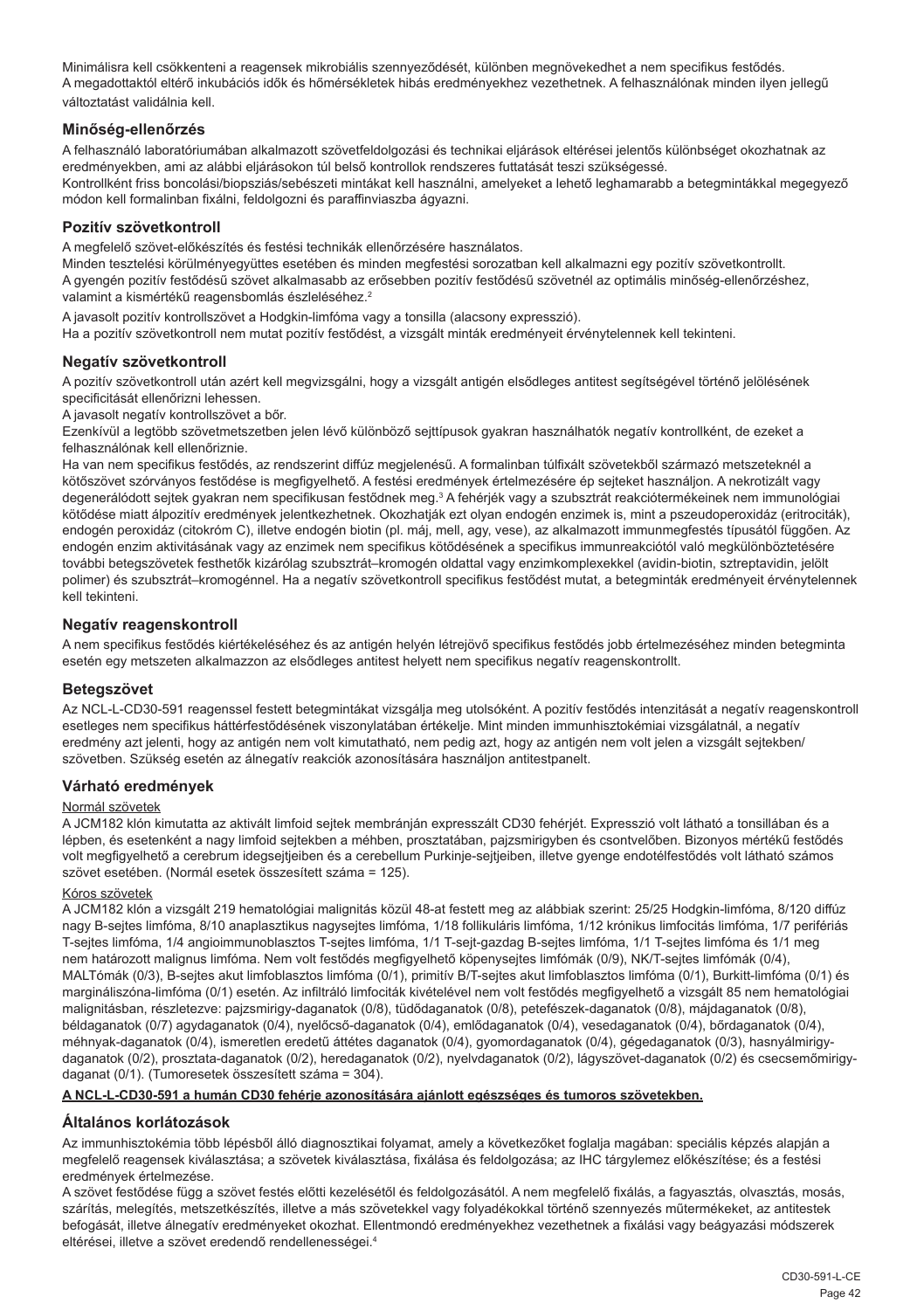A túlzott vagy hiányos kontrasztfestés ronthatja az eredmények megfelelő értelmezését.

Minden festődés meglétének vagy hiányának klinikai értelmezését morfológiai vizsgálatokkal és megfelelő kontrollokkal kell kiegészíteni, valamint az értékelést a beteg klinikai kórtörténete és egyéb diagnosztikai vizsgálatok figyelembevételével, képzett patológusnak kell elvégeznie.

A Leica Biosystems Newcastle Ltd által biztosított antitestek specifikus fixálási követelmények mellett, az utasításoknak megfelelően fagyasztott vagy paraffinba ágyazott metszeteken történő felhasználásra szolgálnak. Időnként váratlan antigén-expresszió fordulhat elő, különösen daganatok esetében. Bármely festett szövetmetszet klinikai értelmezéséhez morfológiai elemzést is kell végezni, és ki kell értékelni a megfelelő kontrollokat.

### **Bibliográfia – általános**

- 1. National Committee for Clinical Laboratory Standards (NCCLS). Protection of laboratory workers from infectious diseases transmitted by blood and tissue; proposed guideline. Villanova, P.A. 1991; 7(9). Order code M29-P.
- 2. Battifora H. Diagnostic uses of antibodies to keratins: a review and immunohistochemical comparison of seven monoclonal and three polyclonal antibodies. Progress in Surgical Pathology. 6:1–15. eds. Fenoglio-Preiser C, Wolff CM, Rilke F. Field & Wood, Inc., Philadelphia.
- 3. Nadji M, Morales AR. Immunoperoxidase, part I: the techniques and pitfalls. Laboratory Medicine. 1983; 14:767.
- 4. Omata M, Liew CT, Ashcavai M, Peters RL. Nonimmunologic binding of horseradish peroxidase to hepatitis B surface antigen: a possible source of error in immunohistochemistry. American Journal of Clinical Pathology. 1980; 73:626.
- 5. Kennedy M, Willis C and Armitage R. Deciphering CD30 ligand biology and its role in humoral immunity. Immunology. 2006; 118: 143-152.
- 6. Chiarle R, Podda A, Prolla G et al. CD30 in normal and neoplastic cells. Clinical Immunology. 1999; 90(2):157-164.

### **Módosítások az előző változathoz képest**

Felhasználási javaslatok.

# **Kiadás dátuma**

03 október 2018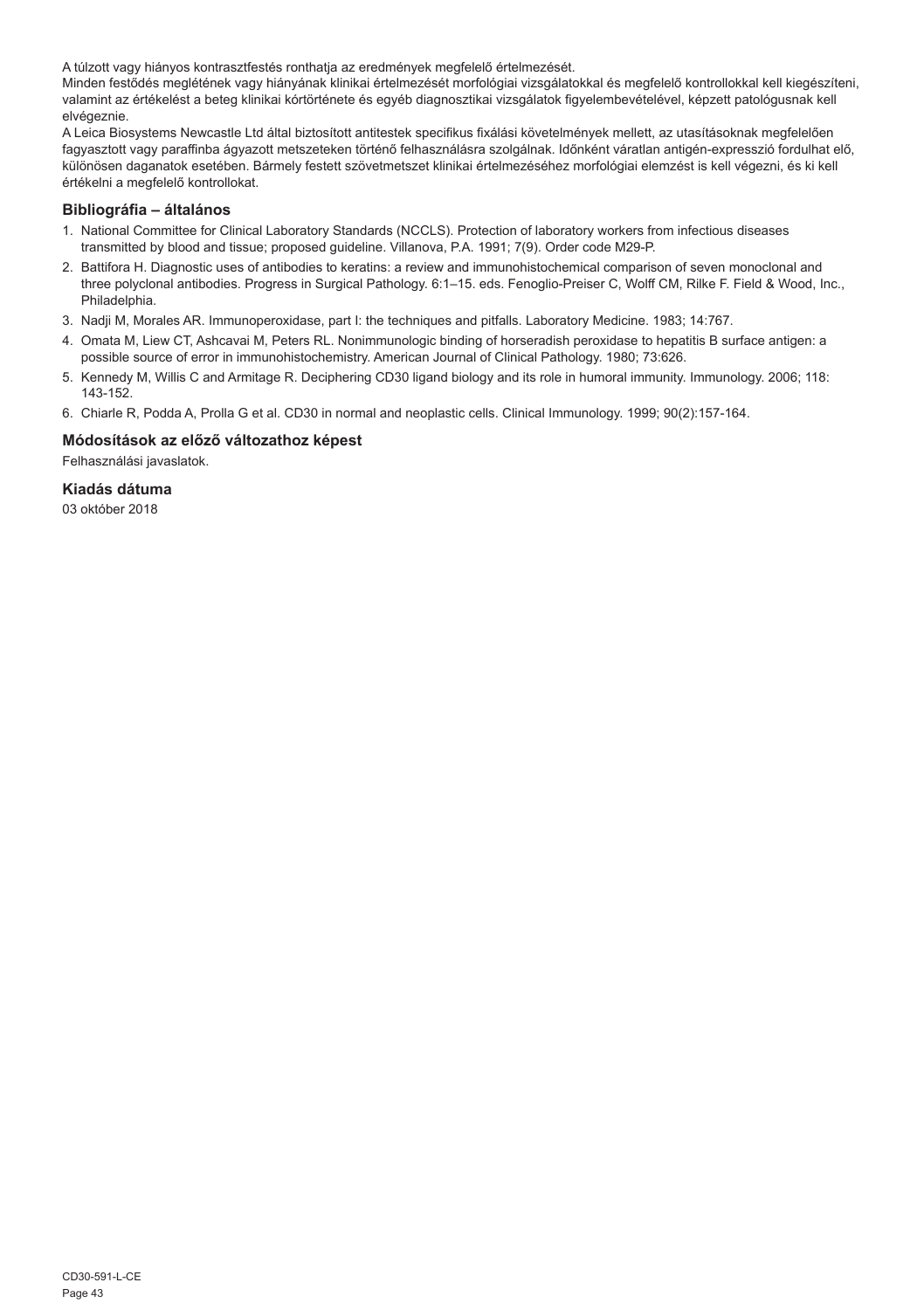# <span id="page-44-0"></span>**NovocastraTM Anticorp monoclonal lichid de șoarece CD30**

# **Cod produs: NCL-L-CD30-591**

# **Utilizare prevăzută**

#### *Pentru diagnosticare in vitro.*

NCL-L-CD30-591 este destinat identificării calitative, prin intermediul microscopiei optice, a proteinei CD30 în secțiunile de parafină. Interpretarea clinică a oricărei colorări sau a absenței acesteia trebuie completată cu studii morfologice utilizând controale adecvate și trebuie evaluată în contextul antecedentelor clinice ale pacientului, precum și al altor teste de diagnosticare efectuate de către un patolog calificat.

### **Principiul de procedură**

Tehnicile de colorare imunohistochimică (IHC) permit vizualizarea antigenilor prin aplicarea secvențială a unui anumit anticorp pe antigen (anticorp primar), a unui anticorp secundar pe anticorpul primar și a unui complex enzimatic cu un substrat cromogen, cu etape de spălare intercalate. Activarea enzimatică a cromogenului duce la un produs de reacție vizibil la locul aplicării antigenului. Specimenul poate fi apoi contracolorat și acoperit cu lamelă. Rezultatele sunt interpretate folosind un microscop optic și ajută la diagnosticul diferențial al proceselor patofiziologice, care pot sau nu să fie asociate cu un anumit antigen.

### **Clonă**

JCM182

#### **Imunogen**

Proteină procariotă recombinantă corespunzând domeniului intern al moleculei CD30 umane.

#### **Specificitate**

CD30 uman

## **Compoziția reactivului**

NCL-L-CD30-591 este un supernatant de cultură tisulară lichid care conține azidă de sodiu drept conservant.

# **Clasa Ig**

IgG1

#### **Concentrație proteină totală Total Protein**

Consultați eticheta flaconului pentru concentrația proteinelor totale specifică lotului.

### **Concentrație anticorpi**

Mai mare sau egală cu 72 mg/L, asa cum este determinată prin ELISA. Consultati eticheta flaconului pentru concentratia Ig specifică lotului.

#### **Recomandări privind utilizarea**

#### Imunohistochimie pe secțiuni de parafină.

**Recuperarea indusă de căldură a epitopilor (HIER):** Urmați instrucțiunile de utilizare din Novocastra Epitope Retrieval Solution pH 6. **Diluție sugerată:** 1:100 timp de 30 de minute la 25 °C. Aceste informații sunt furnizate cu rol de îndrumare, iar utilizatorii trebuie să-și stabilească singuri propriile diluții de lucru optime.

**Vizualizare:** Respectați instrucțiunile de utilizare din Novolink™ Polymer Detection Systems. Pentru informații suplimentare despre produs sau asistență, luați legătura cu distribuitorul dvs. local sau cu biroul regional al Leica Biosystems sau, ca alternativă, vizitați siteul web al Leica Biosystems, www.LeicaBiosystems.com

Performanța acestui anticorp trebuie validată atunci când este utilizat cu alte sisteme de colorare manuală sau alte platforme automatizate.

#### **Depozitare și stabilitate**

A se depozita la 2–8 °C. A nu se congela. A se returna la 2–8 °C imediat după utilizare. A nu se utiliza după data expirării indicată pe eticheta flaconului. Alte condiții de depozitare decât cele specificate mai sus trebuie verificate de către utilizator.

### **Pregătirea specimenului**

Mediul de fixare recomandat este formalină tamponată neutru 10% pentru secțiunile de țesut încorporate în parafină.

### **Avertismente și precauții**

Acest reactiv a fost pregătit din supernatantul culturii celulare. Întrucât este un produs biologic, trebuie să se acționeze cu prudență rezonabilă la manipularea sa.

Acest reactiv conține azidă de sodiu. O Fișă tehnică de securitate a materialului este disponibilă la cerere sau pe site-ul www. LeicaBiosystems.com

Consultați reglementările naționale sau locale pentru informații privind eliminarea tuturor componentelor potențial toxice. Specimenele, înainte și după fixare, precum și toate materialele expuse la acestea, trebuie manevrate ca și când ar avea potențialul de a transmite infecții și trebuie eliminate luând măsurile de precauție adecvate.1 Nu pipetați niciodată reactivii pe gură și evitați contactul reactivilor și specimenelor cu pielea și mucoasele. Dacă reactivii sau probele vin în contact cu suprafețele sensibile, spălați cu apă din abundență. Solicitați asistență medicală.

Reduceți la minimum contaminarea microbiană a reactivilor, în caz contrar poate apărea o creștere a colorării nespecifice.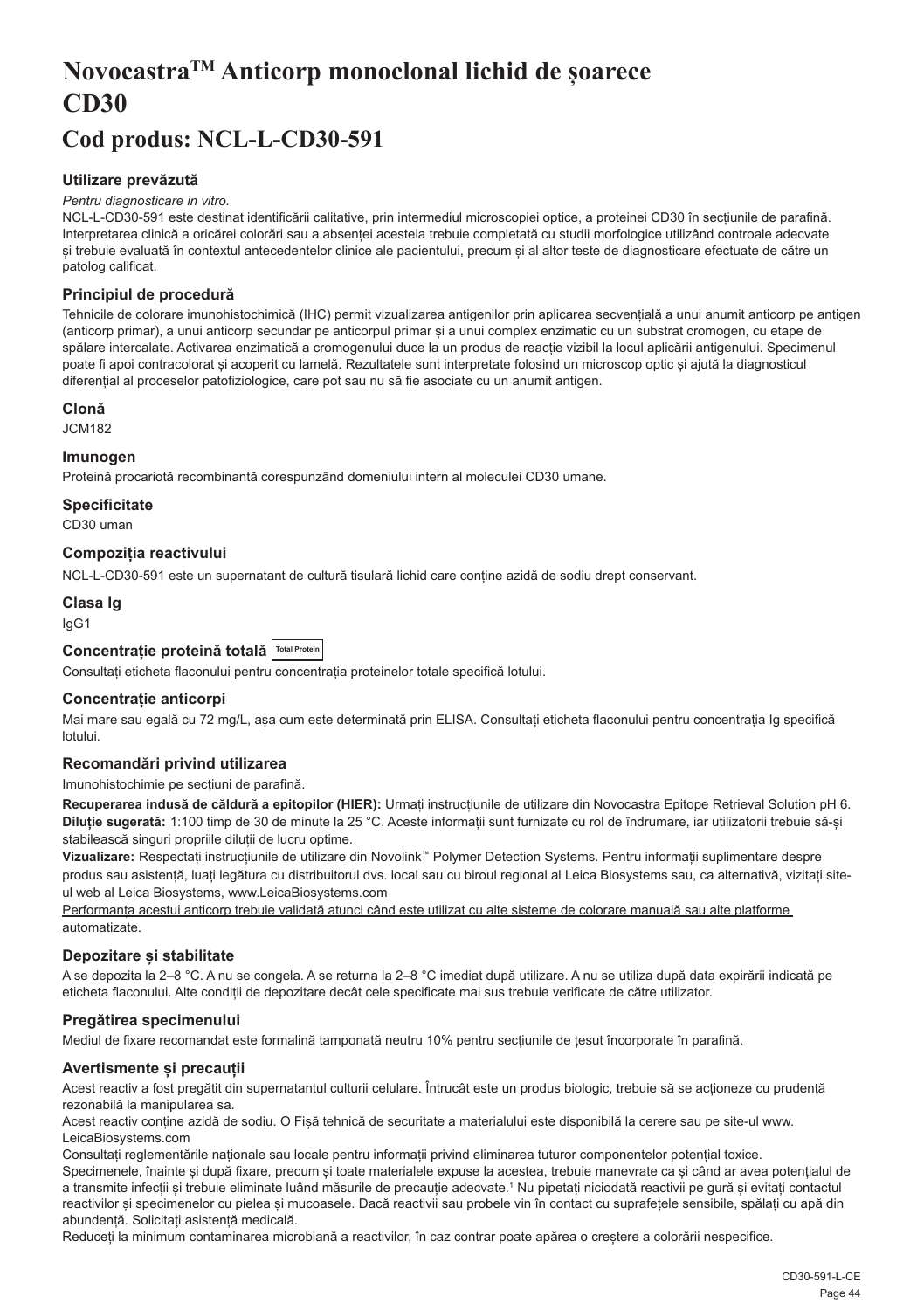Timpii sau temperaturile de incubație care diferă de valorile specificate pot genera rezultate eronate. Orice astfel de modificări trebuie validate de către utilizator.

# **Controlul calității**

Diferentele în ceea ce priveste procesarea tesutului și procedurile tehnice în laboratorul utilizatorului pot cauza o variabilitate semnificativă a rezultatelor, necesitând efectuarea cu regularitate de controale interne, în plus față de următoarele proceduri. Probele de control trebuie să fie probe proaspete de autopsie/biopsie/chirurgicale, fixate în formalină, procesate și încorporate în ceară de parafină cât mai curând posibil și în aceeași manieră ca și probele pacientului.

# **Țesutul de control pozitiv**

Folosit pentru a indica țesuturile pregătite corect și tehnicile de colorare adecvate.

O probă de țesut de control pozitiv trebuie să fie inclusă pentru fiecare set de condiții de testare în fiecare etapă de colorare. Un țesut cu colorare pozitivă slabă este mai adecvat decât un țesut cu colorare pozitivă puternică în vederea unui control optim al calității și pentru a detecta nivelurile minore de degradare a reactivului.<sup>2</sup>

Țesutul de control pozitiv recomandat este limfom Hodgkin sau amigdală (expresie scăzută). Dacă țesutul de control pozitiv nu demonstrează colorația pozitivă, rezultatele obținute cu acele probe de testare trebuie considerate nevalide.

# **Țesutul de control negativ**

Trebuie examinat după țesutul de control pozitiv pentru a verifica specificitatea informațiilor de etichetare ale antigenului țintă în funcție de anticorpul primar.

Țesutul de control negativ recomandat este pielea.

Ca alternativă, varietatea de tipuri diferite de celule prezente în majoritatea secțiunilor tisulare oferă frecvent locuri de control negativ, dar acest lucru trebuie verificat de către utilizator.

Colorația nespecifică, dacă este prezentă, are, de obicei, un aspect difuz. Colorația sporadică a țesutului conjunctiv poate fi observată, de asemenea, în secțiuni de țesuturi fixate în mod excesiv în formalină. Folosiți celule intacte pentru interpretarea rezultatelor de colorare. Celulele necrotice sau degenerate se colorează deseori într-un mod nespecific.<sup>3</sup> Se pot observa rezultate fals pozitive ca urmare a legării non-imunologice a proteinelor sau produșilor de reacție ai substratului. Acestea pot fi cauzate, de asemenea, de enzimele endogene precum pseudoperoxidaza (eritrocite), peroxidaza endogenă (citocromul C) sau biotina endogenă (de exemplu, ficat, sân, creier, rinichi), în funcție de tipul de imunocolorație folosit. Pentru a diferenția activitatea enzimelor endogene sau legarea nespecifică a enzimelor de imunoreactivitatea specifică, pot fi colorate țesuturi suplimentare de la pacient numai cu substrat-cromogen sau, respectiv, complexe enzimatice (avidină-biotină, streptavidină, polimer etichetat) și substrat-cromogen. În cazul în care colorația specifică are loc în țesutul de control negativ, rezultatele obținute pe probele pacientului trebuie să fie considerate nevalide.

# **Reactivul de control negativ**

Folosiți un reactiv de control negativ non-specific în locul anticorpului primar cu o secțiune din fiecare specimen al pacientului pentru a evalua colorația nespecifică și a permite o mai bună interpretare a colorării specifice la situl antigenului.

# **Țesutul pacientului**

Examinați specimenele pacientului colorate cu NCL-L-CD30-591 ultimele. Intensitatea colorației pozitive trebuie evaluată în contextul oricărei colorații de fond nespecifice a reactivului de control negativ. La fel ca în cazul oricărui test imunohistochimic, un rezultat negativ înseamnă că antigenul nu a fost detectat, și nu că antigenul a fost absent în celulele/țesuturile analizate. Dacă este necesar, folosiți un panel pentru anticorpi pentru identificarea reacțiilor fals negative.

# **Rezultate așteptate**

### Țesuturi normale

Clona JCM182 a detectat proteina CD30 exprimată pe membrana celulelor limfoide activate. A fost detectată expresie în amigdală și splină și ocazional în celule limfoide mari din uter, prostată, tiroidă și măduva osoasă. S-a observat o oarecare colorație a neuronilor și celulelor Purkinje din encefal și respectiv cerebel, precum și o slabă colorație endotelială în mai multe țesuturi. (Numărul total al cazurilor normale =  $125$ ).

### Țesuturi anormale

Clona JCM182 a colorat 48/219 malignități hematologice evaluate, incluzând 25/25 limfoame Hodgkin, 8/120 limfoame difuze cu celule B mari, 8/10 limfoame anaplastice cu celule mari, 1/18 limfoame foliculare, 1/12 limfoame limfocitare cronice, 1/7 limfoame periferice cu celule T, 1/4 limfoame angioimunoblastice cu celule T, 1/1 limfom cu celule B bogat în celule T, 1/1 limfom cu celule T și 1/1 limfom malign nespecificat. Nu a fost detectată vreo colorare în limfoame cu celule de manta (0/9), limfoame cu celule NK/T (0/4), limfoame MALT (0/3), un limfom limfoblastic acut cu celule B (0/1), un limfom limfoblastic acut cu celule B/T primitive (0/1), un limfom Burkitt (0/1) și un limfom de zonă marginală (0/1). Cu excepția limfocitelor infiltrate, nu s-a observat vreo colorare în vreuna din cele 85 de malignități non-hematologice testate, incluzând tumori tiroidiene (0/8), tumori pulmonare (0/8), tumori ovariene (0/8), tumori hepatice (0/8), tumori intestinale (0/7), tumori ale encefalului (0/4), tumori ale esofagului (0/4), tumori mamare (0/4), tumori renale (0/4), tumori ale pielii (0/4), tumori ale colului uterin (0/4), tumori metastatice de origine necunoscută (0/4), tumori ale stomacului (0/4), tumori ale laringelui (0/3), tumori pancreatice (0/2), tumori ale prostatei (0/2), tumori testiculare (0/2), tumori ale limbii (0/2), tumori ale țesuturilor moi (0/2) și o tumoare a timusului (0/1). (Numărul total al cazurilor tumorale = 304).

**NCL-L-CD30-591 este recomandată pentru identificarea proteinei CD30 umane în țesuturi normale și neoplazice.**

# **Limitări generale**

Imunohistochimia este un proces de diagnostic cu mai multe etape, care constă din instruirea specializată în ceea ce privește alegerea reactivilor adecvați; alegerea, fixarea și procesarea țesutului; prepararea lamei IHC; și interpretarea rezultatelor de colorare. Colorarea tisulară depinde de manipularea și procesarea țesutului înainte de colorare. Fixarea, congelarea, dezghețarea, spălarea, uscarea, încălzirea, secționarea necorespunzătoare sau contaminarea cu alte țesuturi ori fluide pot cauza artefacte, captura anticorpilor sau rezultate fals negative. Rezultatele inconsecvente pot fi atribuite diferentelor în ceea ce priveste metodele de fixare și încorporare, ori neregularităților inerente ale țesutului.4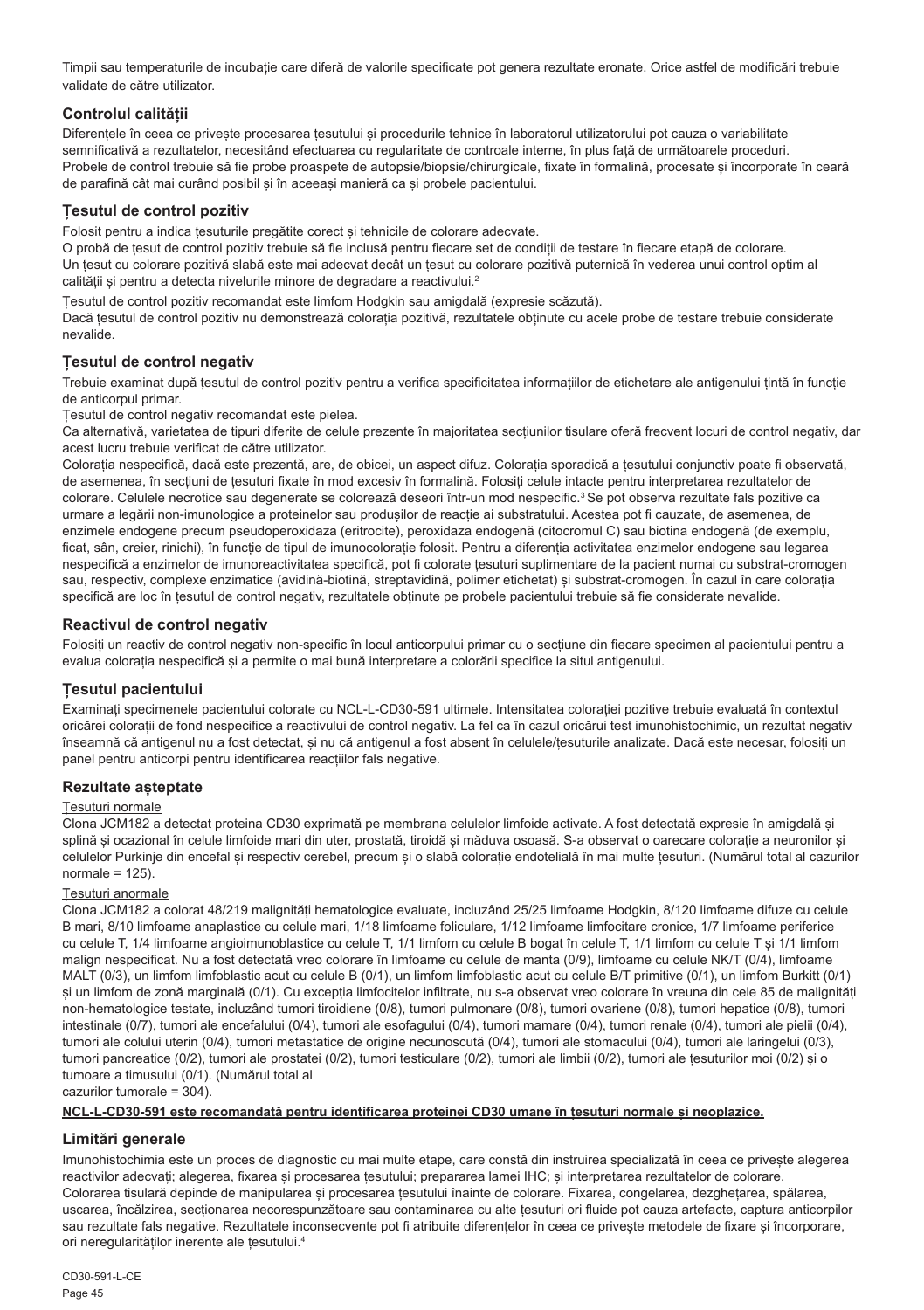Contracolorația excesivă sau incompletă poate compromite interpretarea adecvată a rezultatelor.

Interpretarea clinică a oricărei colorări sau a absenței acesteia trebuie completată cu studii morfologice utilizând controale adecvate și trebuie evaluată în contextul antecedentelor clinice ale pacientului, precum și al altor teste de diagnosticare efectuate de către un patolog calificat.

Anticorpii de la Leica Biosystems Newcastle Ltd sunt destinați utilizării, conform indicațiilor, fie pe secțiuni congelate, fie pe secțiuni încorporate în parafină cu cerințe de fixare specifice. Poate apărea exprimarea neașteptată a antigenului, în special în neoplasme. Interpretarea clinică a oricărei secțiuni tisulare colorate trebuie să includă analiza morfologică și evaluarea probelor de control adecvate.

#### **Bibliografie - General**

- 1. National Committee for Clinical Laboratory Standards (NCCLS). Protection of laboratory workers from infectious diseases transmitted by blood and tissue; proposed guideline. Villanova, P.A. 1991; 7(9). Order code M29-P.
- 2. Battifora H. Diagnostic uses of antibodies to keratins: a review and immunohistochemical comparison of seven monoclonal and three polyclonal antibodies. Progress in Surgical Pathology. 6:1–15. eds. Fenoglio-Preiser C, Wolff CM, Rilke F. Field & Wood, Inc., Philadelphia.
- 3. Nadji M, Morales AR. Immunoperoxidase, part I: the techniques and pitfalls. Laboratory Medicine. 1983; 14:767.
- 4. Omata M, Liew CT, Ashcavai M, Peters RL. Nonimmunologic binding of horseradish peroxidase to hepatitis B surface antigen: a possible source of error in immunohistochemistry. American Journal of Clinical Pathology. 1980; 73:626.
- 5. Kennedy M, Willis C and Armitage R. Deciphering CD30 ligand biology and its role in humoral immunity. Immunology. 2006; 118: 143-152.
- 6. Chiarle R, Podda A, Prolla G et al. CD30 in normal and neoplastic cells. Clinical Immunology. 1999; 90(2):157-164.

# **Amendamente la ediția anterioară**

Recomandări privind utilizarea.

**Data publicării**

03 octombrie 2018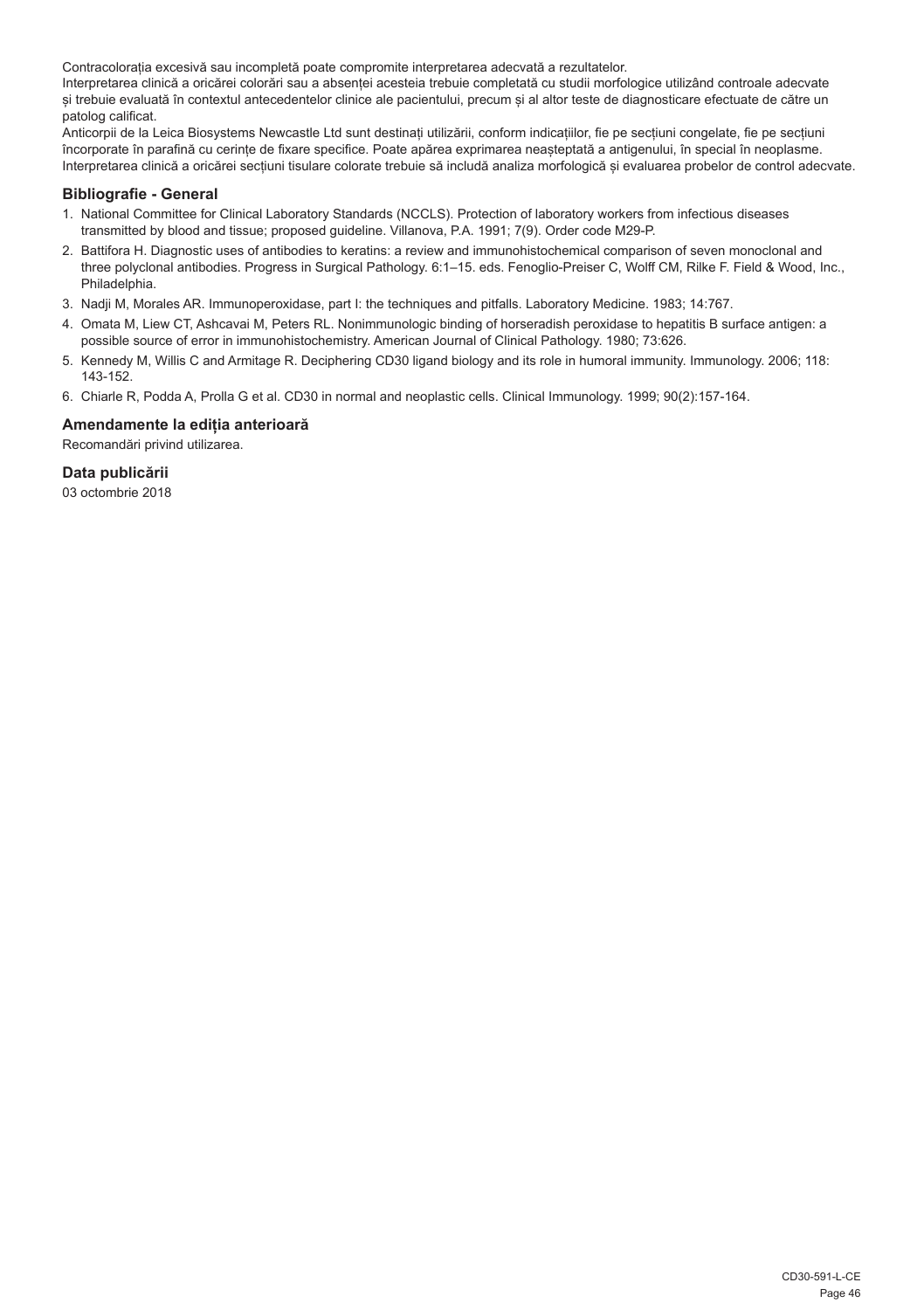# <span id="page-47-0"></span>**Жидкая форма моноклональных антител мыши Novocastra™ CD30**

# **Код продукта: NCL-L-CD30-591**

# **Назначение**

#### *Для диагностики in vitro*

Препарат NCL-L-CD30-591 предназначен для качественного определения протеина CD30 в парафиновых срезах методом световой микроскопии. Клиническая интерпретация любого окрашивания или его отсутствия должна быть дополнена морфологическими исследованиями с надлежащими контролями и должна быть оценена квалифицированным патологом с учетом анамнеза пациента и других диагностических тестов.

#### **Принцип метода**

Иммуногистохимические (ИГХ) методы окрашивания позволяют визуализировать антигены путем последовательного связывания специфического антитела с антигеном (первичное антитело), вторичного антитела с первичным антителом и ферментного комплекса с хромогенным субстратом. Между этими этапами выполняется промежуточная промывка. Ферментная активация хромогена приводит к образованию видимого продукта реакции в месте расположения антигена. После этого образцы можно подвергать контрастному окрашиванию и заключить под покровную пленку. Интерпретацию результатов выполняют под световым микроскопом и используют для дифференциальной диагностики патофизиологических процессов, которые могут быть связаны или не связаны с конкретным антигеном.

#### **Клон**

JCM182

#### **Иммуноген**

Рекомбинантный белок из прокариотических клеток, соответствующий внутреннему домену протеину молекулы CD30 человека.

#### **Специфичность**

CD30-молекула человека

#### **Состав реактива**

NCL-L-CD30-591 является супернатантом жидкой культуры тканей, содержащим азид натрия в качестве консерванта.

# **Класс иммуноглобулинов**

IgG1

# **Общая концентрация белка Total Protein**

Общая концентрация белка в каждой партии указана на этикетке флакона.

#### **Концентрация антитела**

Не менее 72 мг/л при измерении методом ИФА. Общая концентрация иммуноглобулина в каждой партии указана на этикетке флакона.

#### **Рекомендации по применению**

Иммуногистохимическое окрашивание парафиновых срезов.

**Тепловая демаскировка эпитопа (Heat Induced Epitope Retrieval, HIER):** выполняйте инструкцию по применению, прилагаемую к препарату Novocastra Epitope Retrieval Solution pH 6.

**Рекомендуемое разведение:** 1:100 в течение 30 минут при температуре 25 °C. Данная информация носит рекомендательный характер, и пользователям следует самостоятельно определять оптимальные рабочие разведения.

**Визуализация:** Следуйте инструкциям по применению, которые прилагаются к системам визуализации Novolink™ Polymer Detection Systems. Для получения дополнительной информации о продукции и технической поддержки обратитесь к местному дистрибьютору или в региональный офис компании Leica Biosystems либо, в качестве альтернативы, посетите веб-сайт компании Leica Biosystems, www.LeicaBiosystems.com

В случае применения этого антитела с другими ручными системами окрашивания или автоматизированными платформами следует выполнять валидацию его рабочих параметров.

### **Хранение и стабильность**

Хранить при температуре 2–8 °C. Не замораживать. После использования незамедлительно вернуть на хранение при температуре 2–8 °C. Не использовать после указанной на этикетке флакона даты истечения срока годности. Условия хранения, отличающиеся от указанных выше, должны быть проверены пользователем.

### **Подготовка образцов**

Для приготовления залитых в парафин срезов тканей рекомендуется фиксация в 10 % нейтральном забуференном формалине.

#### **Предупреждения и меры предосторожности**

Этот реактив был изготовлен из супернатанта культуры клеток. При обращении с этим продуктом, как и с другими биологическими продуктами, следует соблюдать разумную осторожность.

Этот реактив содержит азид натрия. Паспорт безопасности химической продукции предоставляется по запросу или доступен на сайте www.LeicaBiosystems.com В отношении утилизации любых потенциально опасных компонентов следуйте требованиям федеральных, региональных и местных нормативных документов.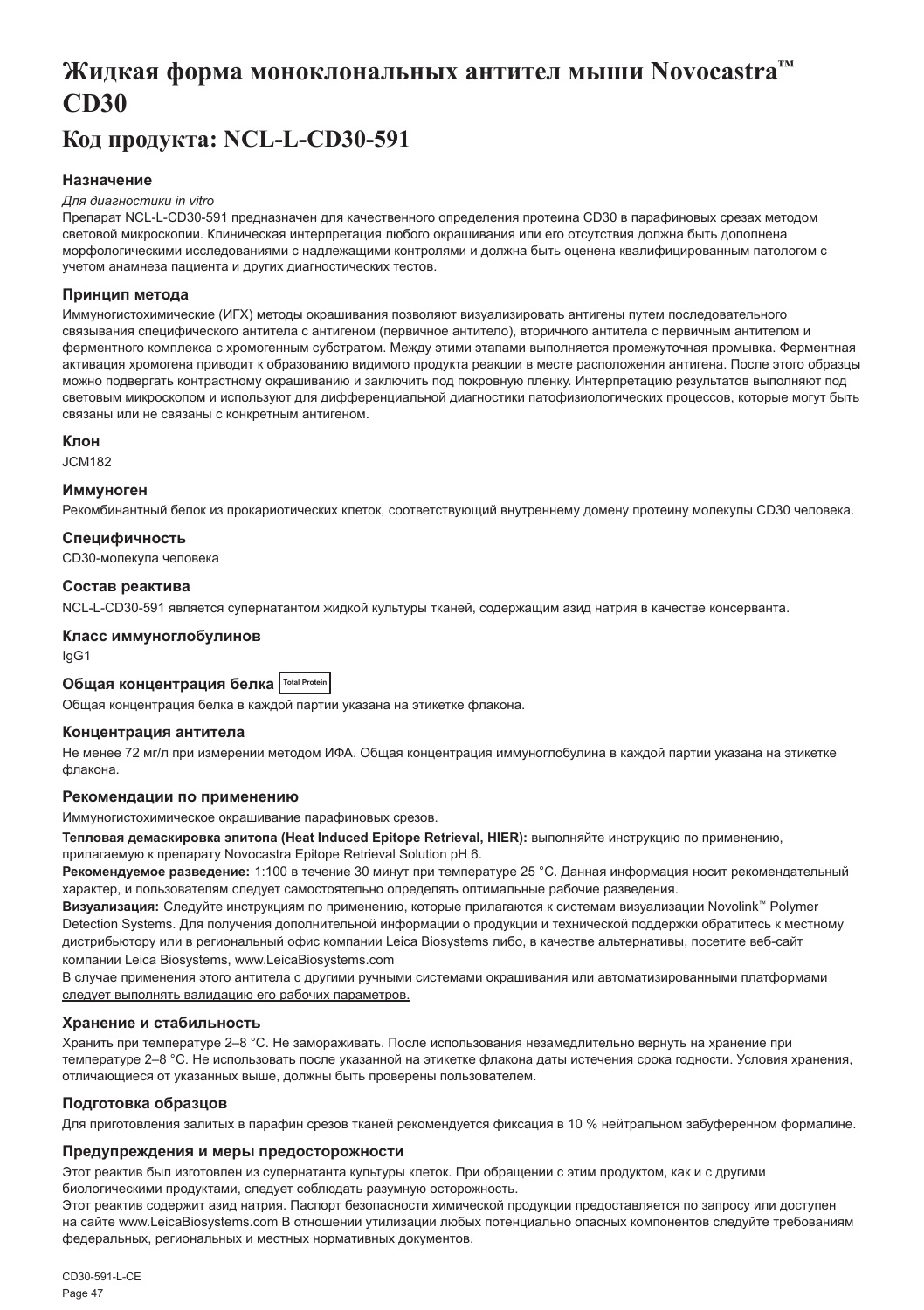С образцами (до и после фиксации) и всеми материалами, которые находятся под их воздействием, следует обращаться как со способными к передаче инфекции и утилизировать, соблюдая соответствующие меры предосторожности.<sup>1</sup>Никогда не набирайте реактивы в пипетку ртом и не допускайте контакта реактивов и образцов с кожей и слизистыми оболочками. В случае контакта реактивов или образцов с чувствительными зонами промойте их большим количеством воды. Обратитесь за медицинской помощью.

Сводите к минимуму микробное загрязнение реактивов во избежание усиления неспецифического окрашивания. Инкубация при сроках и температурах, отличных от указанных в инструкции, может дать ошибочные результаты. Любые подобные изменения должны быть валидированы пользователем.

#### **Контроль качества**

Различия в методах обработки тканей и технических процедурах, выполняемых в лаборатории пользователя, могут привести к существенной вариабельности результатов, в связи с чем требуется регулярное выполнение внутрилабораторных контролей в дополнение к указанным ниже процедурам.

В качестве контролей следует использовать свежие образцы, полученные при аутопсии, биопсии или хирургических процедурах, фиксированные в формалине, обработанные и как можно скорее залитые в парафин так же, как были обработаны полученные у пациентов образцы.

#### **Положительный контроль ткани**

Применяется для проверки правильности подготовки тканей и методов окрашивания.

В каждый набор условий теста при каждом цикле окрашивания следует включать один срез ткани для положительного контроля. Для оптимального контроля качества и обнаружения незначительных уровней деградации реактива более подходит ткань со слабым положительным окрашиванием, чем ткань с сильным положительным окрашиванием.<sup>2</sup>

В качестве положительного контроля рекомендуется использовать ткань лимфомы Ходжкина или миндалин (низкая экспрессия). При отсутствии положительного окрашивания ткани, использующейся в качестве положительного контроля, результаты, полученные с исследуемыми образцами, считаются недействительными.

#### **Отрицательный контроль ткани**

Этот тест необходимо выполнять после положительного контроля ткани для проверки специфичности мечения целевого антигена первичным антителом.

В качестве отрицательного контроля рекомендуется ткань кожи.

Кроме того, разнообразные типы клеток для отрицательного контроля можно часто найти в большинстве срезов тканей, однако такие препараты должны быть проверены пользователем.

Неспецифическое окрашивание, если оно присутствует, обычно выглядит диффузным. В срезах тканей, избыточно фиксированных формалином, можно также иногда увидеть окрашивание соединительной ткани. Для интерпретации результатов окрашивания используйте интактные клетки. Некротизированные или разрушенные клетки часто окрашиваются неспецифически.<sup>з</sup> Неиммунное связывание белков или продуктов реакции с субстратом может привести к ложноположительным результатам. Такие же результаты могут быть связаны с эндогенными ферментами, например псевдопероксидазой (в эритроцитах), эндогенной пероксидазой (цитохром C) или эндогенным биотином (например, в печени, молочной железе, головном мозге или почке) в зависимости от типа использованного иммунного окрашивания. Чтобы отличить активность эндогенных ферментов или неспецифическое связывание ферментов от специфической иммунореактивности, можно выполнить окрашивание дополнительных тканей пациента исключительно хромогенным субстратом или ферментными комплексами (авидин-биотин, стрептавидин, меченый полимер) и хромогенным субстратом соответственно. При наличии специфического окрашивания в отрицательном контроле ткани результаты исследования полученных у пациентов образцов считаются недействительными.

#### **Отрицательный контроль реактива**

Для оценки неспецифического окрашивания и лучшей интерпретации специфического окрашивания в области связывания антигена, исследуя срезы каждого образца, взятого у пациента, вместо первичных антител используйте реактив, служащий в качестве неспецифического отрицательного контроля.

#### **Ткань, полученная у пациента**

Исследуйте образцы взятой у пациента ткани, которые окрашены с помощью NCL-L-CD30-591, в последнюю очередь. Интенсивность положительного окрашивания следует оценивать с учетом любого неспецифического фонового окрашивания отрицательного контроля реактива. Как и при любом иммуногистохимическом исследовании, отрицательный результат означает необнаружение антигена, но не его отсутствие в исследованных клетках или ткани. При необходимости следует использовать панель антител для выявления ложноотрицательных реакций.

#### **Ожидаемые результаты**

#### Нормальные ткани

Клон JCM182 обнаружил экспрессию CD30-протеина на мембране активизированных лимфоидных клеток. Экспрессия наблюдалась в миндалине и селезенке и частично в больших лимфоидных клетках в матке, простате, щитовидной железу и косном мозге. Наблюдалось некоторое окрашивание нейронов и клеток Пуркинье в мозге и мозжечке, соответственно, а также слабое эндотелиальное окрашивание в ряде тканей. (Общее число нормальных образцов = 125).

#### Патологически измененные ткани

Клон JCM182 окрасил 48/219 случаев исследованных гематологических злокачественных заболеваний, включая 25/25 случаев лимфомы Ходжкина, 8/120 случаев диффузной крупной В-лимфоцитарной лимфомы, 8/10 случаев анапластической крупноклеточной лимфомы, 1/18 случаев фолликулярной лимфомы, 1/12 случаев хронической лимфоцитарные лимфомы, 1/7 случаев периферических Т-клеточных лимфомы, 1/4 случаев ангиоиммунобластной Т-клеточной лимфомы, 1/1 случая Т-клеточно обогащенной В-клеточной лимфомы, 1/1 случая Т-клеточной лимфомы и 1/1 случая неспецифицированной злокачественной лимфомы. Окрашивание не обнаружилось при лимфоме клеток мантийной зоны (0/9), NK/T-клеточной лимфоме (0/4), MALT-лимфоме (0/3), острой В-лимфоцитарной лимфобластной лимфоме (0/1), острой лимфобластной лимфоме из примитивных В/Т-лимфоцитов (0/1), лимфоме Беркитта (0/1) и лимфоме из клеток маргинальной зоны (0/1) Кроме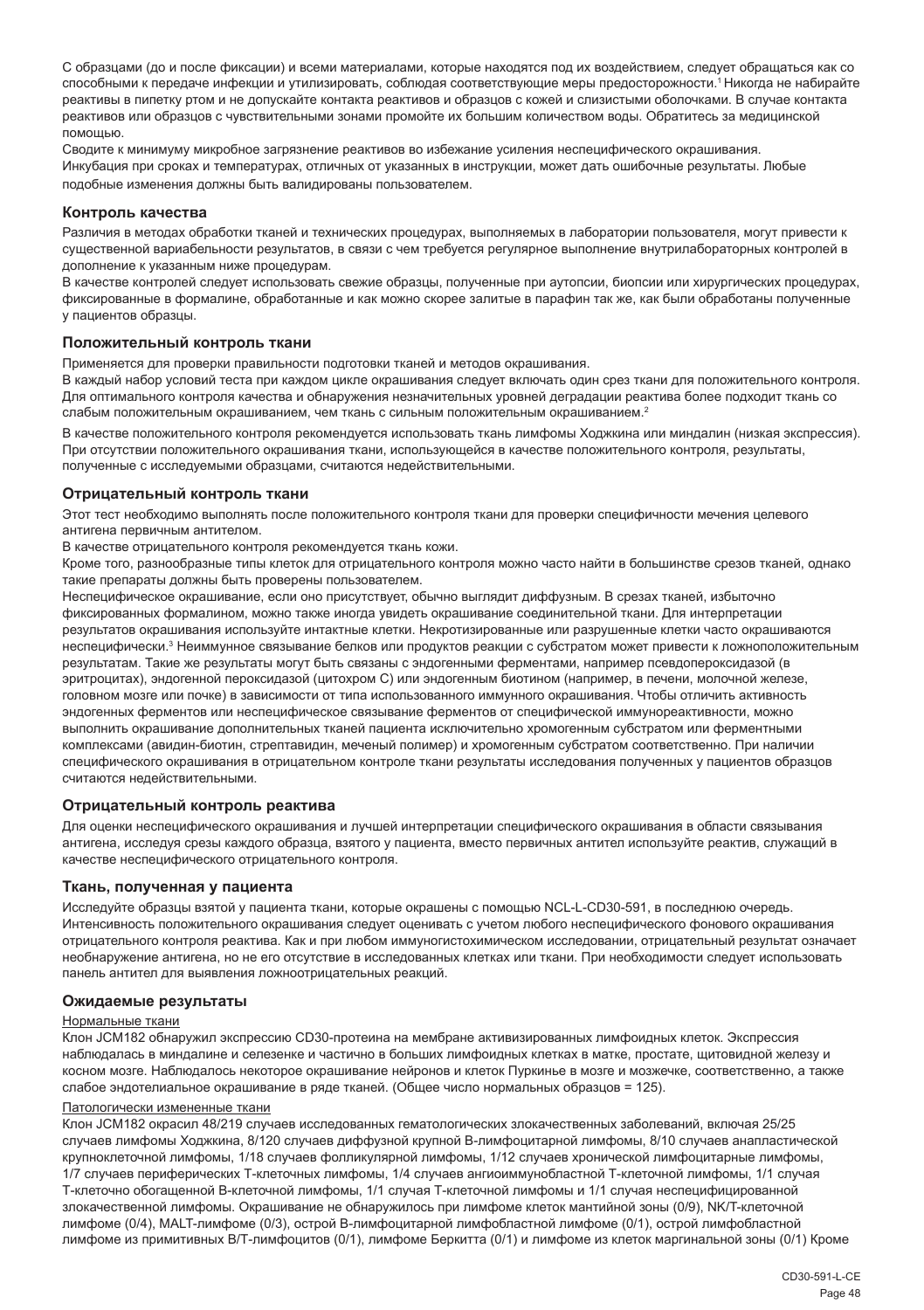инфильтрирующих лимфоцитов, окрашивание не наблюдалось ни в одной из 85 исследованных злокачественных образований негематологической природы, включая опухоли щитовидной железы (0/8), опухоли легких (0/8), опухоли яичников (0/8), опухоли печени (0/8), опухоли кишечника (0/7), опухоли мозга (0/4), опухоли пищевода (0/4), опухоли молочной железы (0/4), опухоли почек (0/4), опухоли кожи (0/4), опухоли шейки матки (0/4), метастатические опухоли неизвестного происхождения (0/4), опухоли желудка (0/4), опухоли гортани (0/3), опухоли поджелудочной железы (0/2), опухоли простаты (0/2), опухоли яичек (0/2), опухоли языка (0/2), опухоли мягких тканей (0/2) и опухоль вилочковой железы (0/1). (Общее число исследованных опухолей = 304). **NCL-L-CD30-591 рекомендуется использовать для идентификации CD30 протеина человека в неизмененных, а также пораженных опухолью тканях.**

#### **Общие ограничения**

Иммуногистохимическое исследование является многостадийным диагностическим процессом, требующим специальных навыков в выборе надлежащих реактивов; выборе, фиксации и обработке тканей; приготовлении среза с ИГХ препаратом; интерпретации результатов окрашивания.

Окрашивание тканей зависит от обращения с тканями и их обработкой перед окрашиванием. Неправильные процедуры фиксации, замораживания, оттаивания, промывки, сушки, нагрева, приготовления срезов, а также загрязнение другими тканями или жидкостями могут приводить к артефактам, захвату антител или ложноотрицательным результатам. Противоречивые результаты могут быть обусловлены различиями методов фиксации и заливки препарата или присущей тканям внутренней неравномерностью структуры.<sup>4</sup>

Чрезмерное или неполное контрастирование может негативно отразиться на точности интерпретации результатов. Клиническая интерпретация любого окрашивания или его отсутствия должна быть дополнена морфологическими исследованиями с надлежащими контролями и должна быть оценена квалифицированным патологом с учетом анамнеза пациента и других диагностических тестов.

Изготовленные компанией Leica Biosystems Newcastle Ltd антитела предназначены, как указано выше, для применения на замороженных или залитых в парафин срезах и требуют выполнения конкретных требований по фиксации. Возможна непредвиденная экспрессия антигена, особенно в опухолях. Клиническая интерпретация любого окрашенного среза ткани должна включать морфологический анализ и оценку соответствующих контролей.

#### **Литература — общая**

- 1. National Committee for Clinical Laboratory Standards (NCCLS). Protection of laboratory workers from infectious diseases transmitted by blood and tissue; proposed guideline. Villanova, P.A. 1991; 7(9). Order code M29-P.
- 2. Battifora H. Diagnostic uses of antibodies to keratins: a review and immunohistochemical comparison of seven monoclonal and three polyclonal antibodies. Progress in Surgical Pathology. 6:1–15. eds. Fenoglio-Preiser C, Wolff CM, Rilke F. Field & Wood, Inc., Philadelphia.
- 3. Nadji M, Morales AR. Immunoperoxidase, part I: the techniques and pitfalls. Laboratory Medicine. 1983; 14:767.
- 4. Omata M, Liew CT, Ashcavai M, Peters RL. Nonimmunologic binding of horseradish peroxidase to hepatitis B surface antigen: a possible source of error in immunohistochemistry. American Journal of Clinical Pathology. 1980; 73:626.
- 5. Kennedy M, Willis C and Armitage R. Deciphering CD30 ligand biology and its role in humoral immunity. Immunology. 2006; 118: 143-152.
- 6. Chiarle R, Podda A, Prolla G et al. CD30 in normal and neoplastic cells. Clinical Immunology. 1999; 90(2):157-164.

# **Дополнения к предыдущему выпуску**

Рекомендации по применению.

# **Дата выпуска**

03 Октябрь 2018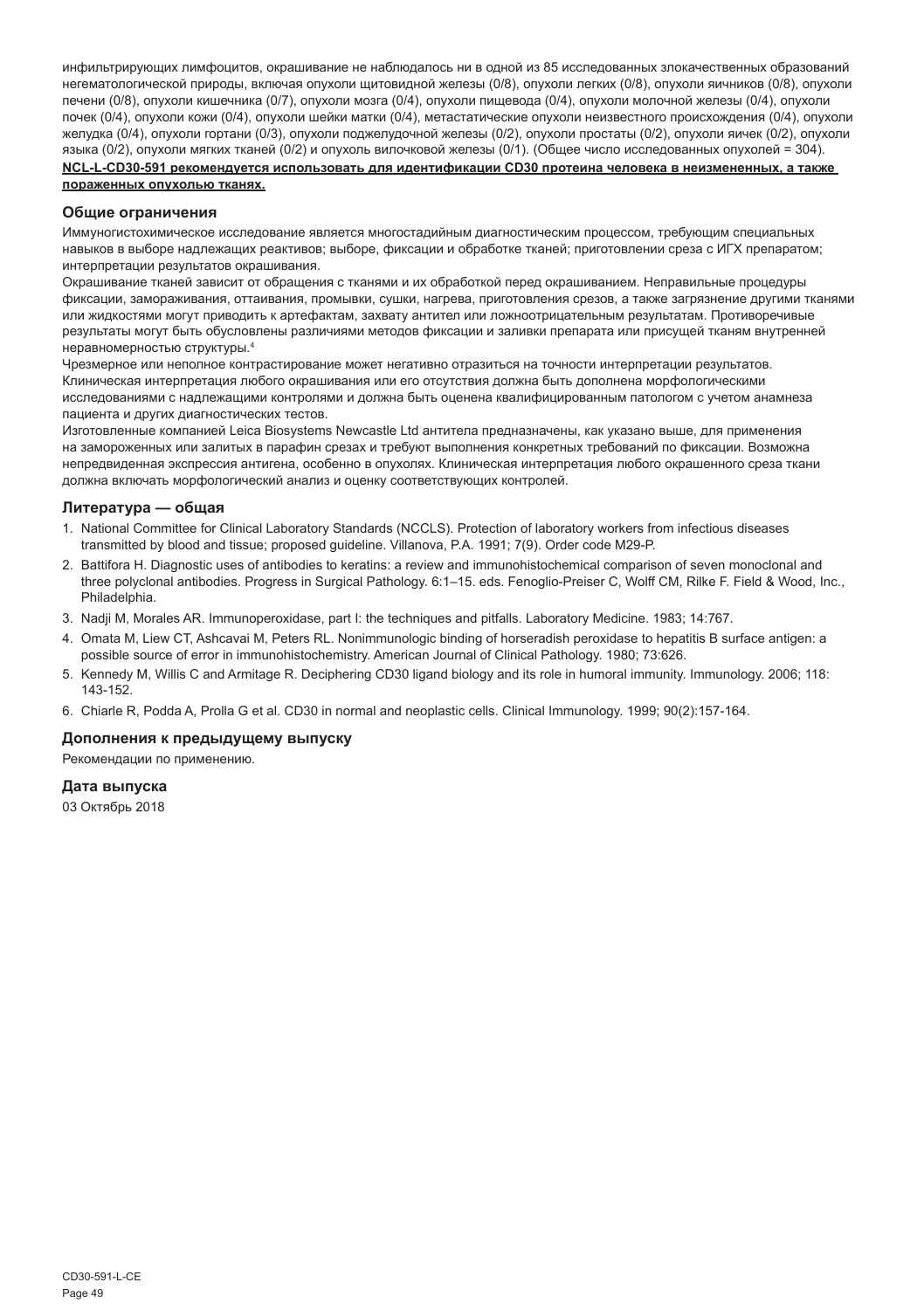# <span id="page-50-0"></span>**Płynne mysie przeciwciało monoklonalne Novocastra™ CD30**

# **Kod produktu: NCL-L-CD30-591**

# **Przeznaczenie**

#### *Do diagnostyki in vitro.*

Preparat NCL-L-CD30-591 jest przeznaczony do identyfikacji jakościowej z zastosowaniem mikroskopii świetlnej białka CD30 w skrawkach parafinowych. Kliniczną interpretację barwienia lub jego braku należy uzupełnić badaniami morfologicznymi oraz odpowiednimi kontrolami. Ocenę powinien przeprowadzić wykwalifikowany patolog w kontekście historii choroby pacjenta oraz innych badań diagnostycznych.

### **Zasady postepowania**

Metody barwienia immunohistochemicznego (IHC) umożliwiają wizualizację antygenów dzięki zastosowaniu – po kolei – swoistego przeciwciała przeciwko antygenowi (przeciwciała pierwszorzędowego), przeciwciała drugorzędowego przeciwko przeciwciału pierwszorzędowemu i kompleksu enzymu z substratem chromogennym z etapami przemywania. Aktywacja enzymatyczna chromogenu prowadzi do wytworzenia widocznego produktu reakcji w miejscu antygenu. Następnie można wykonać barwienie kontrastowe próbki i zakryć ją szkiełkiem nakrywkowym. Wyniki są interpretowane przy użyciu mikroskopu świetlnego i pomagają w diagnostyce różnicowej procesów patofizjologicznych, które mogą mieć związek z określonym antygenem.

### **Klon**

JCM182

# **Immunogen**

Prokariotyczne białko rekombinowane odpowiadające wewnętrznej domenie białka ludzkiej cząsteczki CD30.

#### **Swoistość**

Ludzkie przeciwciało CD30.

# **Skład odczynnika**

NCL-L-CD30-591 jest płynnym supernatantem hodowli tkankowej zakonserwowanym azydkiem sodu.

#### **Klasa Ig**

IgG1

| Całkowite stężenia białka   Total Protein |  |  |  |
|-------------------------------------------|--|--|--|
|-------------------------------------------|--|--|--|

Całkowite stężenie białka w danej serii podano na etykiecie fiolki.

### **Stężenie przeciwciał**

Większe lub równe 72 mg/L oznaczone za pomocą testu ELISA. Stężenie lg w danej serii podano na etykiecie fiolki.

### **Zalecenia dotyczące stosowania**

Badanie immunohistochemiczne skrawków zatopionych w parafinie.

**Cieplne odmaskowywanie epitopu (HIER):** Należy postępować zgodnie z instrukcją stosowania załączoną do roztworu Novocastra Epitope Retrieval Solution pH 6.

**Sugerowane rozcieńczenie:** 1:100 przez 30 minut w temperaturze 25°C. Są to jedynie wskazówki i użytkownicy powinni sami określić swoje optymalne rozcieńczenie robocze.

**Wizualizacja:** Należy postępować zgodnie z instrukcją stosowania podaną w produktach Novolink™ Polymer Detection Systems. Aby uzyskać dalsze informacje o produkcie lub wsparcie, należy skontaktować się z lokalnym dystrybutorem lub regionalnym biurem Leica Biosystems, albo też odwiedzić stronę internetową Leica Biosystems, www.LeicaBiosystems.com

Jeżeli przeciwciało jest używane jednocześnie z innymi ręcznymi metodami barwienia lub platformami automatycznymi, należy zweryfikować jego działanie.

# **Przechowywanie i trwałość**

Przechowywać w temperaturze 2-8 °C. Nie zamrażać. Niezwłocznie po użyciu ponownie umieścić w temperaturze 2–8 °C. Nie używać po upływie daty ważności podanej na etykiecie fiolki. Przechowywanie w warunkach innych od wskazanych powyżej wymaga weryfikacji użytkownika.

### **Przygotowanie próbek**

Zalecanym utrwalaczem jest 10-procentowa obojętna buforowana formalina do zatopionych w parafinie skrawków tkankowych.

### **Ostrzeżenia i środki ostrożności**

Odczynnik został przygotowany z supernatantu hodowli tkankowej. Ponieważ jest to produkt biologiczny, podczas jego używania należy zachować odpowiednie środki ostrożności.

Ten odczynnik zawiera azydek sodu. Karta charakterystyki jest dostępna na żądanie lub dostępna na stronie www.LeicaBiosystems.com Wszelkie potencjalnie toksyczne składniki należy utylizować zgodnie z krajowymi lub lokalnymi przepisami.

Próbki, przed i po utrwaleniu oraz wszystkie materiały mające z nimi kontakt należy traktować jako potencjalnie zakaźne i usuwać przy zachowaniu odpowiednich środków ostrożności.1 Nigdy nie zasysać odczynników ustami podczas pobierania pipetą oraz unikać kontaktu odczynników i próbek badanych ze skórą i błonami śluzowymi. W razie kontaktu odczynników lub próbek ze szczególnie narażonymi miejscami przemyć miejsce kontaktu dużą ilością wody. Należy zasięgnąć porady lekarza.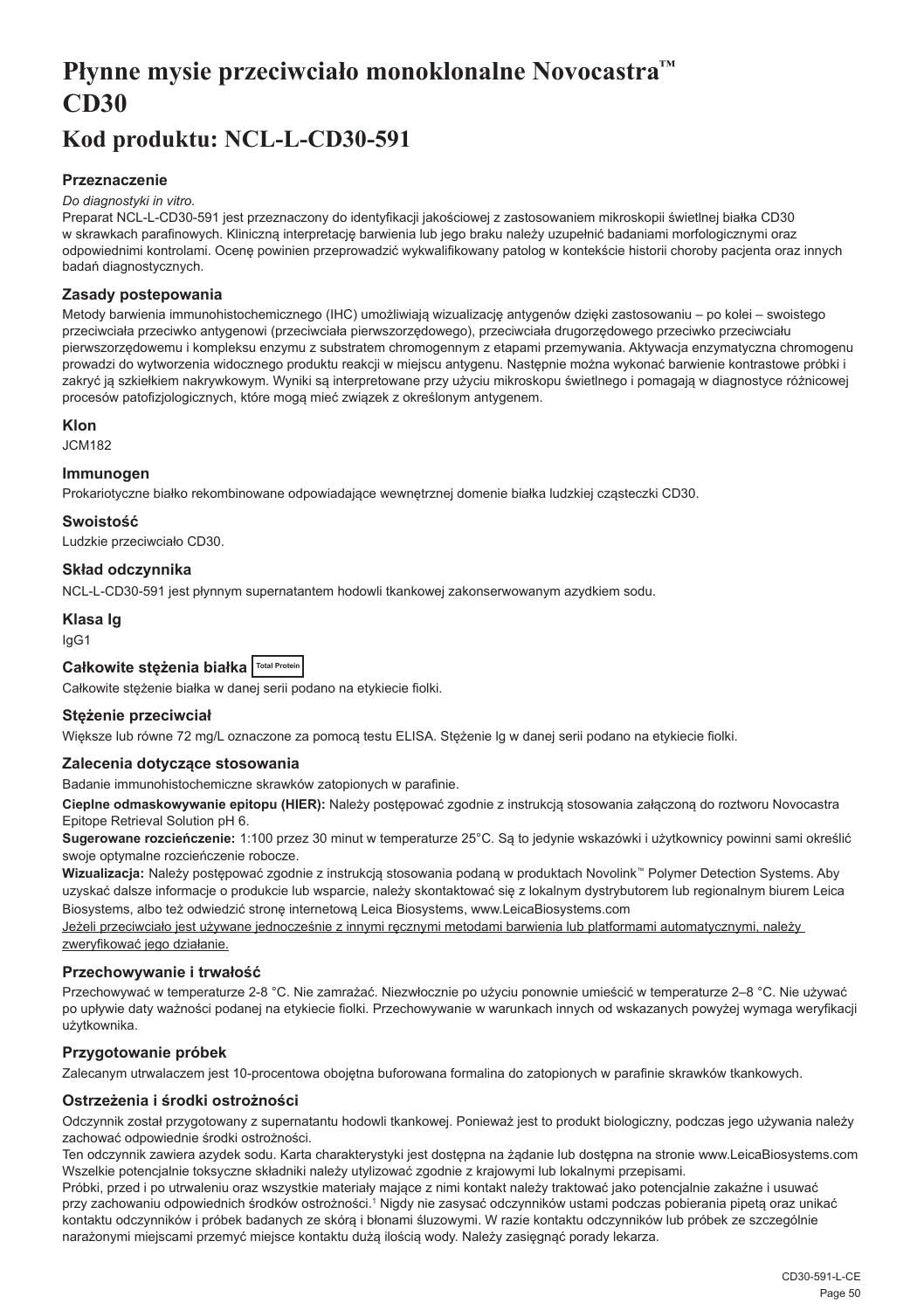Chronić odczynniki przed skażeniem drobnoustrojami, ponieważ może ono doprowadzić do zwiększonego barwienia niespecyficznego. Zastosowanie okresów inkubacji i temperatur innych niż podano w instrukcji może spowodować błędne wyniki. Wszelkie zmiany tego typu muszą zostać zweryfikowane przez użytkownika.

### **Kontrola jakości**

Różnice w przetwarzaniu tkanek i procedurach technicznych w laboratorium użytkownika mogą doprowadzić do znacznej zmienności wyników, co oznacza konieczność dodatkowego przeprowadzania regularnych kontroli wewnętrznych. Kontrole należy przeprowadzać jak najszybciej na świeżych próbkach z autopsji/biopsji/operacji chirurgicznej utrwalonych, przetworzonych i zatopionych w parafinie, taką samą metodą, jaką badane są pobrane tkanki.

# **Tkankowa kontrola pozytywna**

Stosowana w celu wskazania prawidłowo przygotowanych tkanek i prawidłowych technik barwienia.

W każdej serii barwienia każdy zestaw warunków testowych powinien uwzględniać jedną tkankową kontrolę pozytywną. Do optymalnej kontroli jakości i do wykrywania niewielkich poziomów degradacji odczynników bardziej nadaje się tkanka o słabym barwieniu pozytywnym niż tkanka o silnym barwieniu pozytywnym.<sup>2</sup>

Zalecaną pozytywną tkanką kontrolną jest chłoniak Hodgkina lub migdałek (niska ekspresja). Jeśli tkankowa kontrola pozytywna nie wykaże odpowiedniego barwienia pozytywnego, wyniki testu przeprowadzonego na próbkach pobranych od pacjenta należy uznać za nieważne.

### **Tkankowa kontrola negatywna**

Należy ją wykonać po tkankowej kontroli pozytywnej, aby sprawdzić swoistość znakowania docelowego antygenu przez przeciwciało pierwszorzędowe.

Zalecaną kontrolą tkankową negatywną jest skóra.

Ewentualnie tkankowa kontrola negatywna może obejmować różne typy komórek obecne w większości skrawków tkankowych, jednak powinno to zostać zweryfikowane przez użytkownika.

Barwienie niespecyficzne, jeżeli jest obecne, zwykle ma charakter rozproszony. Na skrawkach wykonanych z materiału tkankowego nadmiernie utrwalonego w formalinie można również zaobserwować sporadyczne barwienie tkanki łącznej. Do interpretacji wyników barwienia należy używać nieuszkodzonych komórek. Komórki martwicze lub zdegenerowane często powodują barwienie niespecyficzne.<sup>3</sup>Wyniki fałszywie pozytywne mogą pojawić się w następstwie nieimmunologicznego wiązania białek lub występowania produktów reakcji substratów. Mogą być również spowodowane przez endogenne enzymy, takie jak pseudoperoksydaza (erytrocyty), endogenna peroksydaza (cytochrom C) lub endogenna biotyna (np. wątroba, piersi, mózg, nerki), w zależności od zastosowanego barwnika immunohistochemicznego. Aby odróżnić endogenną aktywność enzymatyczną lub niespecyficzne wiązanie enzymów od swoistej immunoreaktywności, dodatkowe tkanki pacjenta mogą być barwione wyłącznie substratem chromogenem lub kompleksem enzymatycznym (awidyna-biotyna, streptawidyna, znakowany polimer) i substratem-chromogenem. Jeśli w trakcie tkankowej kontroli negatywnej nastąpi barwienie specyficzne, wyniki testu przeprowadzonego na próbkach pobranych od pacjenta należy uznać za nieważne.

# **Negatywna kontrola odczynnika**

Aby przeprowadzić ocenę barwienia niespecyficznego oraz umożliwić lepszą interpretację barwienia specyficznego na każdym skrawku z próbki pobranej od pacjenta należy przeprowadzić niespecyficzną kontrolę negatywną odczynnika w miejscu wiązania przeciwciała pierwszorzędowego.

### **Tkanka pacjenta**

Próbki pobrane od pacjenta barwione NCL-L-CD30-591 należy badać jako ostatnie. Intensywność barwienia pozytywnego należy oceniać w kontekście ewentualnego niespecyficznego barwienia tła podczas negatywnej kontroli odczynnika. Tak jak we wszystkich innych badaniach immunohistochemicznych wynik ujemny oznacza, że antygen nie został wykryty, co jednak nie oznacza, że jest on nieobecny w badanych komórkach/tkankach. W razie konieczności do identyfikacji reakcji fałszywie negatywnych należy wykorzystać panel przeciwciał.

### **Oczekiwane wyniki**

#### Tkanki prawidłowe

Klon JCM182 wykrył białko CD30 ulegające ekspresji na błonie aktywowanych komórek limfoidalnych. Ekspresję wykryto w migdałach i śledzionie oraz pojedynczych dużych komórkach limfoidalnych w macicy, prostacie, tarczycy i szpiku kostnym. Zaobserwowano również pewne barwienie neuronów i komórek Purkiniego w mózgu i móżdżku oraz słabe barwienie śródbłonka w kilku tkankach. (Łączna liczba prawidłowych przypadków = 125).

#### Tkanki nieprawidłowe

Klon JCM182 wybarwił 48/219 ocenianych nowotworów hematologicznych, w tym 25/25 chłoniaków Hodgkina, 8/120 rozlanych chłoniaków z dużych limfocytów B, 8/10 anaplastycznych chłoniaków z dużych limfocytów, 1/18 chłoniaka grudkowego, 1/12 przewlekłego chłoniaka limfocytarnego, 1/7 chłoniaka z obwodowych limfocytów T, 1/4 chłoniaka z limfocytów T angioimmunoblastycznego, 1/1 chłoniaka z limfocytów B bogatego w limfocyty T, 1/1 chłoniaka z limfocytów T i 1/1 nieokreślonego chłoniaka złośliwego. Nie wykryto barwienia w chłoniakach z komórek płaszcza (0/9), chłoniakach z limfocytów NK/T (0/4), chłoniaków MALToma (0/3), ostrym chłoniaku limfoblastycznym z limfocytów B (0/1), ostrym chłoniaku limfoblastycznym z prymitywnych limfocytów B/T (0/1), chłoniaku Burkitta (0/1) i chłoniaku strefy brzeżnej (0/1). Z wyjątkiem naciekania limfocytów nie stwierdzono barwienia żadnego z 85 niehematologicznych nowotworów złośliwych, w tym guzów tarczycy (0/8), guzów płuc (0/8), guzów jajnika (0/8), guzów wątroby (0/8) guzów jelit (0/7), guzów mózgu (0/4), guzów przełyku (0/4), guzów sutka (0/4), guzów nerek (0/4), nowotworów skóry (0/4), guzów szyjki macicy (0/4), guzów przerzutowe o nieznanym pochodzeniu (0/4), guzów żołądka (0/4), guzów krtani (0/3), guzów trzustki (0/2), guzów gruczołu krokowego (0/2), guzów jąder (0/2), guzów języka (0/2), guzów tkanek miękkich (0/2) i guzów grasicy (0/1). (Łączna liczba przypadków guzów = 304).

**Zaleca się stosowanie NCL-L-CD30-591 do identyfikacji ludzkiego białka CD30 w tkankach prawidłowych i nowotworowych.**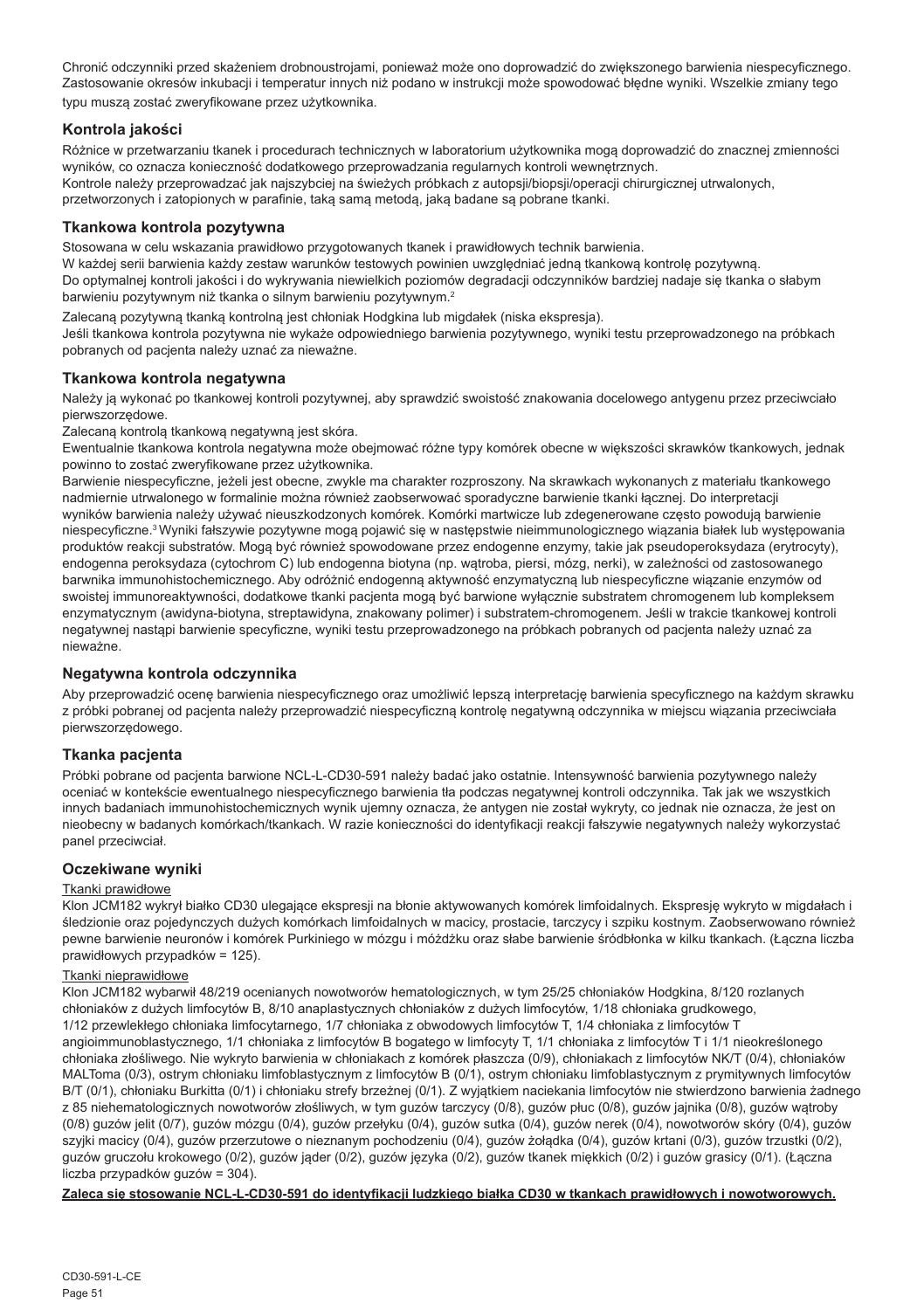# **Ograniczenia ogólne**

Badanie immunohistochemiczne to wieloetapowy proces diagnostyczny, który wymaga specjalistycznego szkolenia w zakresie doboru odpowiednich odczynników i tkanek, utrwalania i przetwarzania tkanek, przygotowywania preparatów immunohistochemicznych oraz interpretacji wyników barwienia.

Barwienie tkanek zależy od postępowania z tkanką i jej przetwarzania przed barwieniem. Nieprawidłowe utrwalanie, zamrażanie, rozmrażanie, przemywanie, suszenie, podgrzewanie, ścinanie skrawków lub skażenie innymi tkankami lub płynami może powodować artefakty, zatrzymywanie przeciwciał lub wyniki fałszywie negatywne. Niespójne wyniki mogą wynikać z różnic w metodach utrwalania i zatapiania lub nieprawidłowości związanej z tkanką.<sup>4</sup>

Nadmierne lub niepełne barwienie kontrastowe może negatywnie wpływać na właściwą interpretację wyników.

Kliniczną interpretację barwienia lub jego braku należy uzupełnić badaniami morfologicznymi oraz odpowiednimi kontrolami. Ocenę powinien przeprowadzić wykwalifikowany patolog w kontekście historii choroby pacjenta oraz innych badań diagnostycznych. Przeciwciała firmy Leica Biosystems Newcastle Ltd są przeznaczone do badania skrawków zamrożonych lub zatopionych w parafinie, które utrwalono zgodnie z określonymi wymogami. Może wystąpić nieoczekiwana ekspresja antygenu, szczególnie w przypadku nowotworów. Interpretacja kliniczna wybarwionych skrawków musi obejmować analizę morfologiczną oraz ocenę przeprowadzoną w ramach odpowiednich kontroli.

### **Piśmiennictwo - ogólne.**

- 1. National Committee for Clinical Laboratory Standards (NCCLS). Protection of laboratory workers from infectious diseases transmitted by blood and tissue; proposed guideline. Villanova, P.A. 1991; 7(9). Order code M29-P.
- 2. Battifora H. Diagnostic uses of antibodies to keratins: a review and immunohistochemical comparison of seven monoclonal and three polyclonal antibodies. Progress in Surgical Pathology. 6:1–15. eds. Fenoglio-Preiser C, Wolff CM, Rilke F. Field & Wood, Inc., Philadelphia.
- 3. Nadji M, Morales AR. Immunoperoxidase, part I: the techniques and pitfalls. Laboratory Medicine. 1983; 14:767.
- 4. Omata M, Liew CT, Ashcavai M, Peters RL. Nonimmunologic binding of horseradish peroxidase to hepatitis B surface antigen: a possible source of error in immunohistochemistry. American Journal of Clinical Pathology. 1980; 73:626.
- 5. Kennedy M, Willis C and Armitage R. Deciphering CD30 ligand biology and its role in humoral immunity. Immunology. 2006; 118: 143-152.
- 6. Chiarle R, Podda A, Prolla G et al. CD30 in normal and neoplastic cells. Clinical Immunology. 1999; 90(2):157-164.

# **Zmiany wprowadzone do poprzedniego wydania**

Zalecenia dotyczące stosowania.

# **Data publikacji**

03 października 2018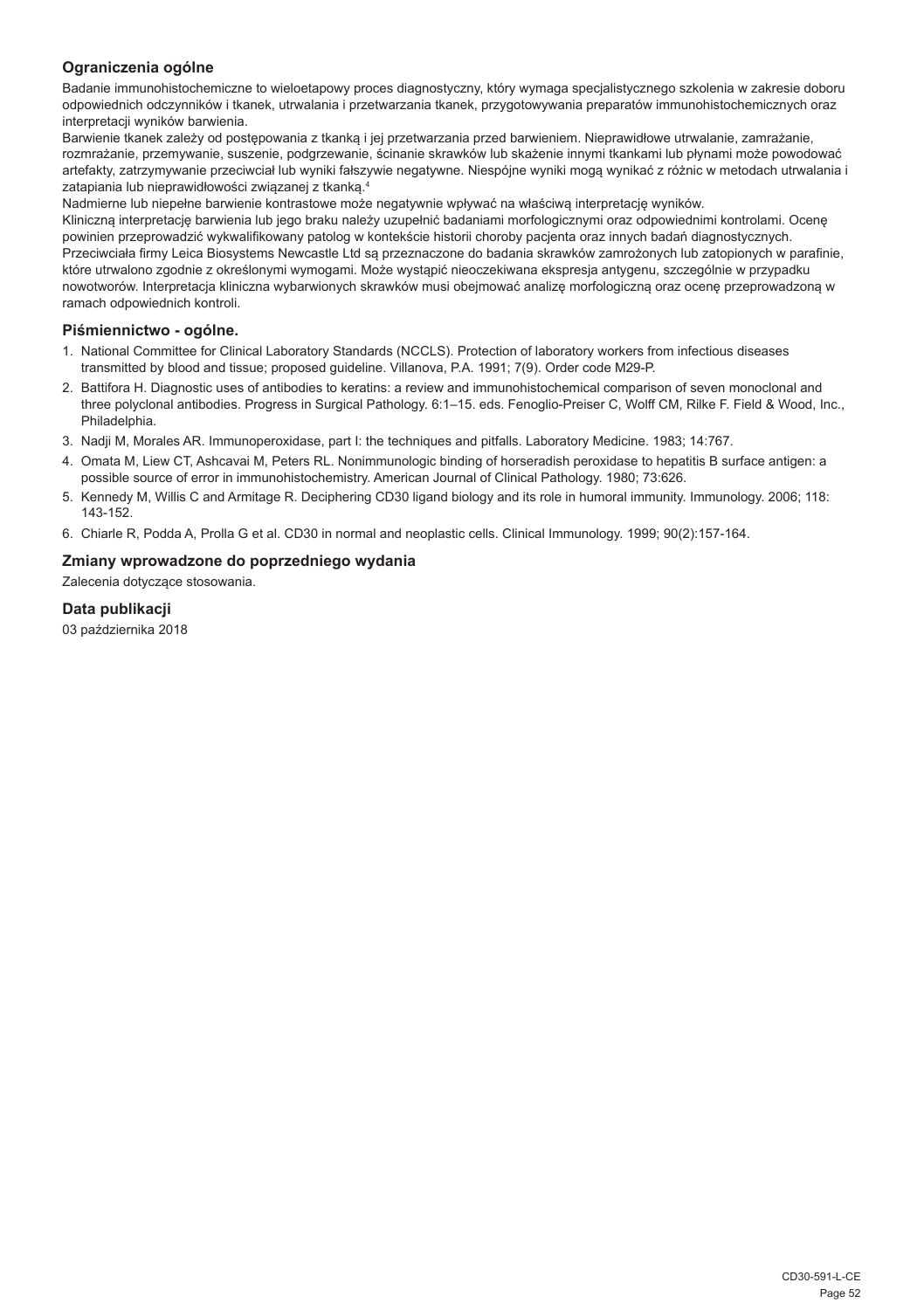# <span id="page-53-0"></span>**Tekočinsko monoklonsko protitelo Novocastra™ iz miši CD30**

# **Koda izdelka: NCL-L-CD30-591**

# **Predvidena uporaba**

#### *Za diagnostično uporabo in vitro.*

Izdelek NCL-L-CD30-591 je namenjen za kvalitativno identifikacijo proteina CD30 v parafinskih rezinah s pomočjo svetlobne mikroskopije. Klinično razlago obarvanja ali odsotnosti le-tega morajo dopolnjevati morfološke študije ustreznih kontrolnih vzorcev, ki jih v okviru klinične anamneze bolnika in drugih diagnostičnih testov oceni usposobljen patolog.

### **Načelo postopka**

Imunohistokemijske (IHC) tehnike barvanja omogočajo vizualizacijo antigenov z izvajanjem zaporednega nanosa - z vmesnimi koraki izpiranja - specifičnega protitelesa na antigen (primarno protitelo), sekundarnega protitelesa na primarno protitelo in encimskega kompleksa s kromogenim substratom. Encimska aktivacija kromogena povzroči vidno reakcijo izdelka na mestu antigena. Tak vzorec lahko nato nasprotno barvamo in pokrijemo s krovnim stekelcem. Rezultate nato obdelamo s pomočjo svetlobnega mikroskopa in jih uporabimo pri diferencialni diagnozi patološko-fizioloških procesov, ki so morda povezani z določenim antigenom ali pa tudi ne.

### **Klon**

JCM182

# **Imunogen**

Prokariontski rekombinantni protein, ki ustreza notranji domeni molekule proteina humanega CD30.

### **Specifičnost**

Humani CD30

### **Sestava reagenta**

NCL-L-CD30-591 je tekočinski supernatant kulture tkiva in vsebuje natrijev azid kot konzervans.

# **Razred Ig**

IgG1

# Skupna koncentracija beljakovin Total Protein

Skupna koncentracija beljakovin v določeni seriji je navedena na oznaki na viali.

### **Koncentracija protiteles**

Višja ali enaka 72 mg/l, določena s testom ELISA. Glejte oznako na viali za koncentracijo Ig določene serije.

### **Priporočila za uporabo**

Imunohistokemija parafinskih rezin.

**Toplotno pridobivanje epitopa (HIER):** Upoštevajte navodila za uporabo raztopine za pridobivanje epitopov Novocastra Epitope Retrieval Solution pH 6.

**Predlagano redčenje:** 1:100 za 30 minut pri 25 °C. To je samo vodilo; uporabniki naj poiščejo svoje lastne najbolj učinkovite delovne razredčine.

**Vizualizacija:** Sledite navodilom za uporabo sistemov za zaznavanje polimerov Novolink™ Polymer Detection Systems. Za več podatkov o izdelku ali podporo se obrnite na svojega lokalnega distributerja ali regionalno pisarno podjetja Leica Biosystems, lahko pa tudi obiščete spletno mesto podjetja Leica Biosystems na www.LeicaBiosystems.com.

Učinkovitost tega protitelesa je treba validirati, kadar ga uporabljate z drugimi sistemi za ročno barvanje ali avtomatiziranimi okolji.

### **Shranjevanje in stabilnost**

Hraniti pri temperaturi 2–8 °C. Ne zamrzujte. Takoj po uporabi ohladite na temperaturo 2–8 °C. Ne uporabljajte po datumu izteka roka uporabnosti, ki je naveden na oznaki na viali. Uporabnik naj preveri pogoje shranjevanja, ki se razlikujejo od zgoraj navedenih.

### **Priprava vzorcev**

Priporočeni fiksativ je 10-% formalin v nevtralnem pufru za tkivne rezine, vstavljene v parafin.

### **Opozorila in previdnostni ukrepi**

Vir priprave tega reagenta je supernatant celične kulture. Ker je to biološki izdelek, je treba z njim ravnati z ustrezno skrbnostjo. Ta reagent vsebuje natrijev azid. Varnostni list je na voljo na zahtevo ali na naslovu www.LeicaBiosystems.com. Upoštevajte zvezne, državne ali lokalne predpise za odstranjevanje morebitnih strupenih sestavin.

Z vzorci, pred fiksiranjem in po njem, in vsemi materiali, s katerimi so prišli v stik, morate rokovati, kot da bi lahko prenašali okužbe, in pri njihovem odstranjevanju slediti ustreznim previdnostnim ukrepom.<sup>1</sup> Nikoli ne pipetirajte reagentov skozi usta; pazite, da reagenti in vzorci ne pridejo v stik s kožo in sluznicami. Če reagenti ali vzorci pridejo v stik z občutljivimi deli, jih izperite z obilo vode. Poiščite zdravniško pomoč.

Pazite, da ne pride do mikrobne okužbe reagentov, saj lahko povzroči nespecifično barvanje.

Če uporabite čas ali temperature inkubacije, ki se razlikujejo od navedenih, lahko pridobite napačne rezultate. Uporabnik mora validirati morebitne spremembe.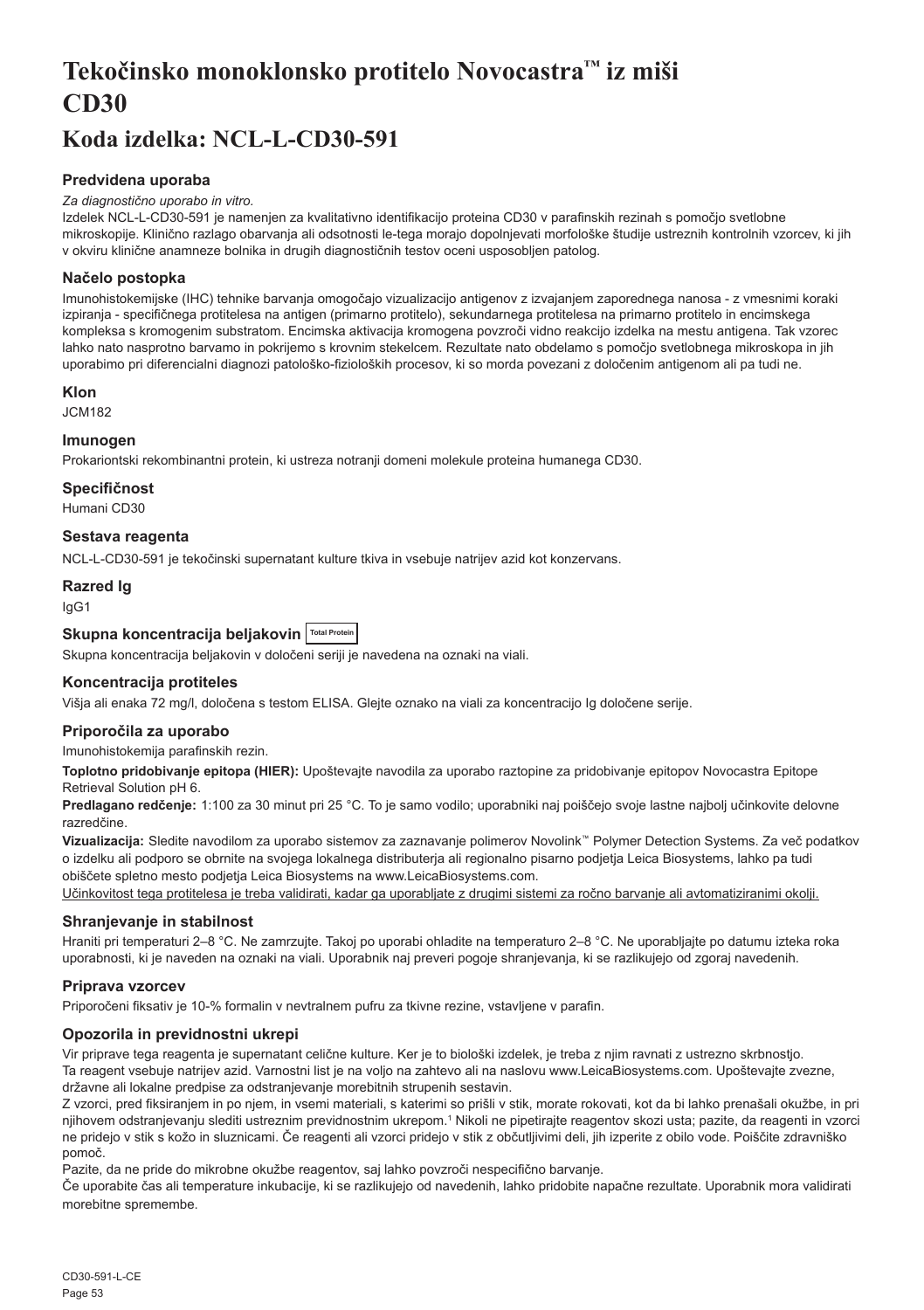# **Kontrola kakovosti**

Razlike pri obdelavi tkiva in tehničnih postopkih v laboratoriju uporabnika lahko vodijo do precejšnje variabilnosti rezultatov, kar zahteva redne interne kontrole učinkovitosti poleg spodaj navedenih postopkov.

Kontrolni vzorci morajo biti sveži vzorci, pridobljeni z obdukcijo/biopsijo/kirurškim posegom, fiksirani s formalinom, obdelani in shranjeni v parafinskem vosku kakor hitro je mogoče ter na isti način, kot vzorci bolnikov.

#### **Pozitivni kontrolni vzorci tkiva**

Uporabite jih za opredelitev pravilno pripravljenih tkiv in ustreznih tehnik barvanja.

Pri vsakem postopku barvanja morate vsakemu sklopu preizkusnih pogojev dodati en pozitiven kontrolni vzorec tkiva.

Za kar najboljšo kontrolo kakovosti in boljše zaznavanje manjših stopenj razkroja reagenta je bolj primerno uporabiti tkivo s šibkim pozitivnim obarvanjem kot tkivo z močnim pozitivnim obarvanjem.<sup>2</sup>

Za pozitivni kontrolni vzorec tkiva priporočamo Hodgkinov limfom ali tonzilo (nizko izražanje).

Če pozitivni kontrolni vzorci tkiva ne pokažejo pozitivnega obarvanja, morate rezultate preizkusnih vzorcev zavreči kot neveljavne.

#### **Negativni kontrolni vzorci tkiva**

Pregledati jih morate po pregledu pozitivnih kontrolnih vzorcev tkiva, da preverite specifičnost oznake ciljnega antigena glede na primarno protitelo.

Za negativni kontrolni vzorec tkiva priporočamo kožno tkivo.

Drugače pa se kot negativni kontrolni vzorci pogosto uporablja vrsta različnih celic, ki so prisotne v večini rezin tkiv, vendar pa mora tako uporabo preveriti uporabnik.

Nespecifično barvanje, če je prisotno, je običajno razpršeno. Opazite lahko tudi posamično obarvanje vezivnega tkiva v rezinah tkiv, kot posledica premočnega fiksiranja s formalinom. Za razlago rezultatov obarvanja uporabite nespremenjene celice. Obarvanje nekrotičnih ali degeneriranih celic je pogosto nespecifično.<sup>3</sup> Lažno pozitivni rezultati se lahko pojavijo zaradi ne-imunološke vezave proteinov ali produktov reakcije substrata. Povzročijo jih lahko tudi endogeni encimi, kot so psevdoperoksidaza (eritrociti), endogena peroksidaza (citokromni C) ali endogeni biotin (npr. jetra, dojke, možgani, ledvice), odvisno od vrste uporabljenega imunskega barvila. Za razlikovanje med endogensko aktivnostjo encimov ali nespecifično vezavo encimov zaradi specifične imunske reaktivnosti, lahko barvate dodatna tkiva bolnika izključno ali s kromogenskim substratom ali encimskimi kompleksi (avidin-biotin, streptavidin, označeni polimer) in kromogenskim substratom. Če pride do specifičnega obarvanja negativnih kontrolnih vzorcev tkiva, morate rezultate vzorcev bolnika zavreči kot neveljavne.

#### **Negativni kontrolni reagent**

Za oceno nespecifičnega barvanja in boljšo razlago specifičnega obarvanja na antigenskem mestu uporabite nespecifični negativni kontrolni reagent namesto primarnega protitelesa z eno rezino vsakega vzorca bolnika.

#### **Bolnikovo tkivo**

Nazadnje preglejte bolnikove vzorce, obarvane z izdelkom NCL-L-CD30-591. Intenzivnost pozitivnega obarvanja ocenite v okviru morebitnega nespecifičnega obarvanja ozadja z negativnim kontrolnim reagentom. Tako kot pri vseh imunohistokemijskih preizkusih negativen rezultat pomeni, da antigen ni bil zaznan, ne pa odsotnosti antigena v testiranih celicah/tkivih. Po potrebi uporabite nabor protiteles za opredelitev napačnih negativnih reakcij.

#### **Pričakovani rezultati**

#### Normalna tkiva

Klon JCM182 je zaznal protein CD30, izražen na membrani aktiviranih limfoidnih celic. Izražanje so opazili v tonzili in vranici ter občasno v velikih limfoidnih celicah v maternici, prostati, ščitnici in kostnem mozgu. Zaznali so nekaj barvanja nevronov in Purkynjevih celic v velikih in malih možganih, šibko barvanje endotelija pa v različnih tkivih. (Skupno število normalnih primerov = 125).

#### Nenormalna tkiva

Klon JCM182 je obarval 48/219 ocenjenih hematoloških malignosti, vključno s 25/25 Hodgkinovih limfomov, 8/120 difuznih velikoceličnih limfomov celic B, 8/10 anaplastičnih velikoceličnih limfomov, 1/18 folikularnih limfomov, 1/12 kroničnih limfocitnih limfomov, 1/7 limfomov perifernih celic T, 1/4 angioimunoblastnih limfomov celic T, 1/1 limfoma B-celic, bogatega s celicami T, 1/1 limfoma celic T in 1/1 nespecificiranega malignega limfoma. Obarvanja niso zaznali pri limfomih plaščnih celic (0/9), limfomih celic NK/T (0/4), MALTomih (0/3), akutnem limfoblastnem limfomu celic B (0/1), akutnem limfoblastnem limfomu primitivnih celic B/T (0/1), Burkittovem limfomu (0/1) in limfomu perifernih celic T (0/1). Razen pri infiltrirajočih limfocitih obarvanja niso opazili pri nobeni izmed 85 testiranih nehematoloških malignosti, vključno s tumorji ščitnice (0/8), pljučnimi tumorji (0/8), tumorji jajčnikov (0/8), jetrnimi tumorji (0/8), črevesnimi tumorji (0/7), možganskimi tumorji (0/4), tumorji požiralnika (0/4), tumorji dojke (0/4), ledvičnimi tumorji (0/4), kožnimi tumorji (0/4), tumorji materničnega vratu (0/4), metastatskimi tumorji neznanega izvora (0/4), želodčnimi tumorji (0/4), tumorji grla (0/3), tumorji trebušne slinavke (0/2), tumorji prostate (0/2), tumorji testisov (0/2), tumorji jezika (0/2), tumorji mehkega tkiva (0/2) in tumorjem priželjca (0/1). (Skupno število primerov tumorjev = 304).

#### **Protitelo NCL-L-CD30-591 se priporoča za identifikacijo humane beljakovine CD30 v normalnih in neoplazemskih tkivih.**

### **Splošne omejitve**

Imunohistokemija je diagnostični postopek z več koraki, ki zahteva specializirano usposabljanje za izbiro ustreznih reagentov, izbiro, fiksiranje in obdelavo tkiv, pripravo IHC preparata in razlago rezultatov obarvanja.

Obarvanje tkiva je odvisno od rokovanja s tkivom in njegovo obdelavo pred barvanjem. Nepravilno fiksiranje, zamrzovanje, odtajanje, izpiranje, sušenje, segrevanje, rezanje ali okužba z drugimi tkivi ali tekočinami lahko povzroči nastanek artefaktov, lovljenje protitelesa ali lažne negativne rezultate. Nedosledni rezultati so lahko posledica razlik pri metodah fiksiranja in priprave ali pa so del nepravilnosti tkiva samega.<sup>4</sup>Prekomerno ali nepopolno nasprotno barvanje lahko neugodno vpliva na pravilno tolmačenje rezultatov.

Klinično razlago obarvanja ali odsotnosti le-tega morajo dopolnjevati morfološke študije ustreznih kontrolnih vzorcev, ki jih v okviru klinične anamneze bolnika in drugih diagnostičnih testov oceni usposobljen patolog.

Protitelesa družbe Leica Biosystems Newcastle Ltd so namenjena uporabi, kot je navedeno, na zamrznjenih ali v parafin vstavljenih rezinah z določenimi zahtevami za fiksiranje. Lahko pride do nepričakovanega izražanja antigena, zlasti pri neoplazmah. Pri klinični razlagi obarvane rezine tkiva morate upoštevati morfološko analizo in oceno ustreznih kontrol.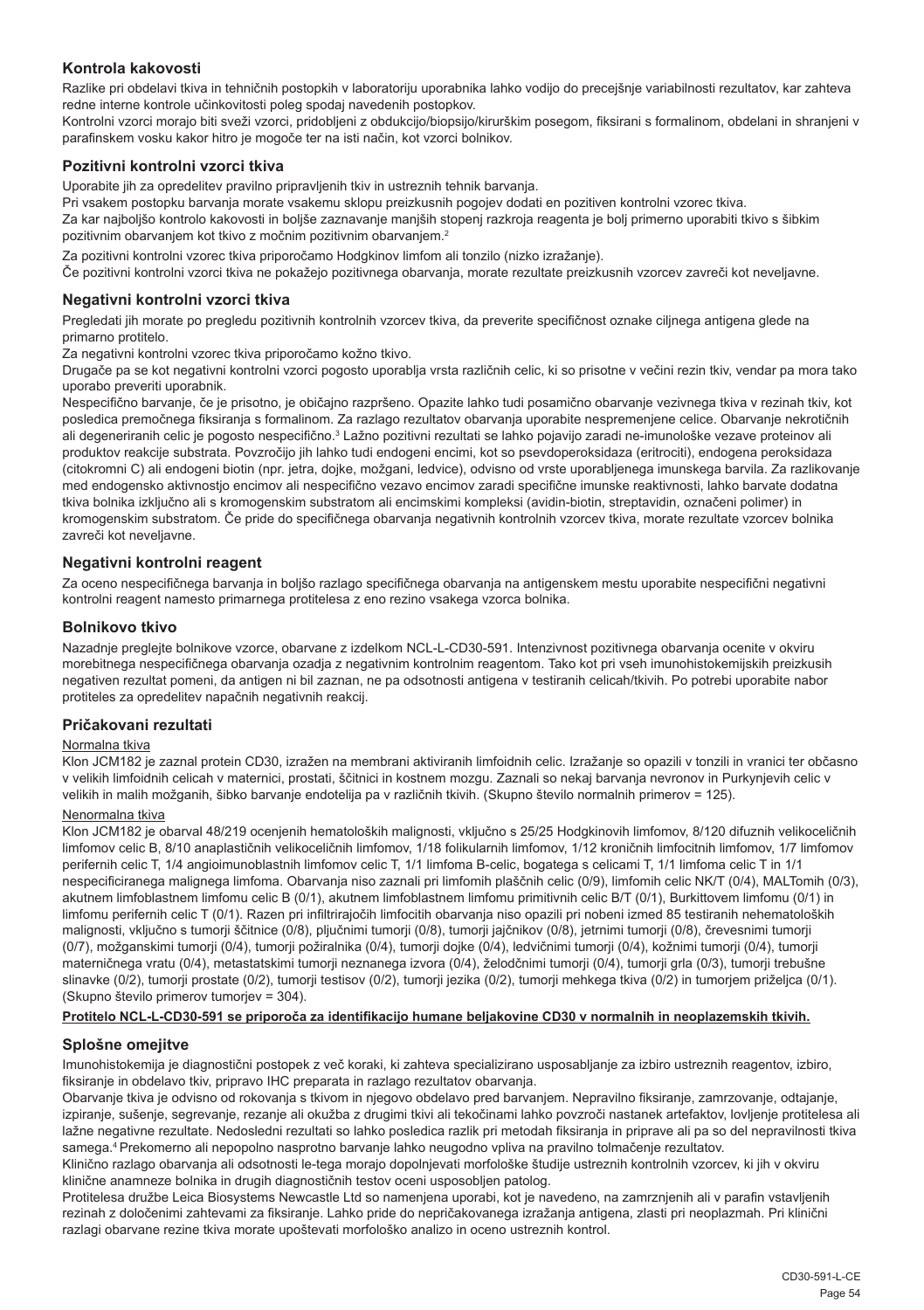# **Splošna literatura**

- 1. National Committee for Clinical Laboratory Standards (NCCLS). Protection of laboratory workers from infectious diseases transmitted by blood and tissue; proposed guideline. Villanova, P.A. 1991; 7(9). Order code M29-P.
- 2. Battifora H. Diagnostic uses of antibodies to keratins: a review and immunohistochemical comparison of seven monoclonal and three polyclonal antibodies. Progress in Surgical Pathology. 6:1–15. eds. Fenoglio-Preiser C, Wolff CM, Rilke F. Field & Wood, Inc., Philadelphia.
- 3. Nadji M, Morales AR. Immunoperoxidase, part I: the techniques and pitfalls. Laboratory Medicine. 1983; 14:767.
- 4. Omata M, Liew CT, Ashcavai M, Peters RL. Nonimmunologic binding of horseradish peroxidase to hepatitis B surface antigen: a possible source of error in immunohistochemistry. American Journal of Clinical Pathology. 1980; 73:626.
- 5. Kennedy M, Willis C and Armitage R. Deciphering CD30 ligand biology and its role in humoral immunity. Immunology. 2006; 118: 143-152.
- 6. Chiarle R, Podda A, Prolla G et al. CD30 in normal and neoplastic cells. Clinical Immunology. 1999; 90(2):157-164.

# **Dodatki in spremembe k prejšnji izdaji**

Priporočila za uporabo.

# **Datum izdaje**

03 oktober 2018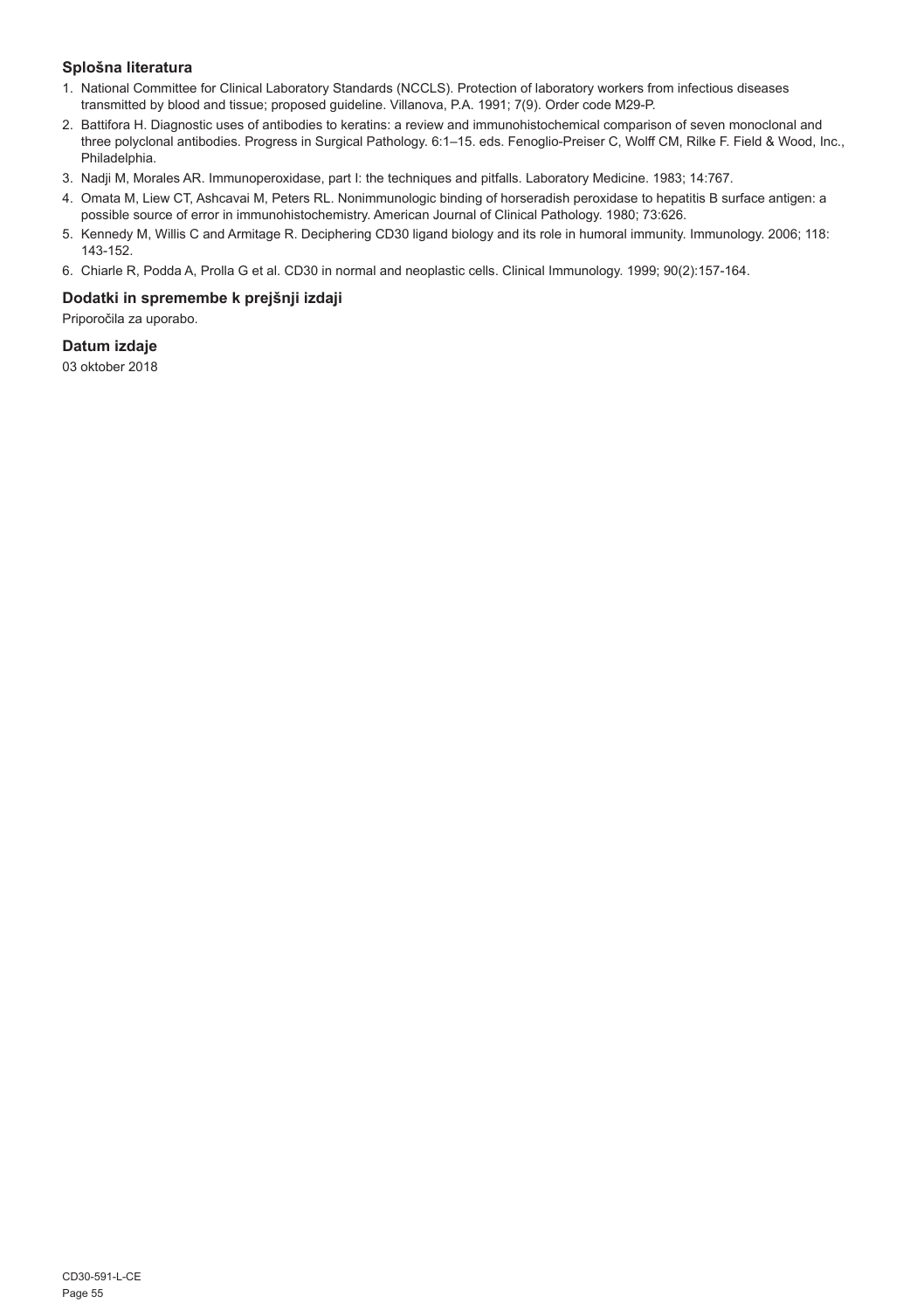# <span id="page-56-0"></span>**Novocastra™ Tekutá myší monoklonální protilátka CD30**

# **Kód výrobku: NCL-L-CD30-591**

# **Zamýšlené použití**

#### *Pro diagnostické použití in vitro.*

NCL-L-CD30-591 je určen ke kvalitativnímu stanovení proteinu CD30 světelnou mikroskopií na parafínových řezech. Klinickou interpretaci jakéhokoliv barvení nebo jeho nepřítomnosti je nutné doplnit morfologickým vyšetřením s použitím správných kontrol a zhodnotit je musí kvalifikovaný patolog v kontextu s klinickou anamnézou pacienta a jinými diagnostickými testy.

# **Princip metody**

Imunohistochemické (IHC) barvicí techniky umožňují vizualizaci antigenů pomocí sekvenční aplikace specifické protilátky proti antigenu (primární protilátka), sekundární protilátky proti primární protilátce a enzymového komplexu s chromogenním substrátem s interponovanými omývacími kroky. Enzymatická aktivace chromogenu má za následek viditelnou reakci produktu v místě antigenu. Vzorek pak může být kontrastně nabarven a překryt krycím sklíčkem. Výsledky se interpretují ve světelném mikroskopu; jsou pomůckou v diferenciální diagnostice patofyziologických procesů, které mohou, ale nemusí, souviset s příslušným antigenem.

### **Klon**

JCM182

# **Imunogen**

Prokaryotický rekombinantní protein odpovídající interní doméně lidské molekuly CD30.

# **Specificita**

Lidský CD30

# **Složení reagencie**

NCL-L-CD30-591 je tekutý supernatant z tkáňové kultury obsahující jako konzervační prostředek azid sodný.

# **Třída Ig**

IgG1

# **Koncentrace celkového proteinu Total Protein**

Koncentrace celkového proteinu specifická pro šarži je uvedena na štítku na lahvičce.

### **Koncentrace protilátek**

72 mg/l nebo vyšší, stanovená metodou ELISA. Koncentrace imunoglobulinu (Ig) specifická pro šarži je uvedena na štítku na lahvičce.

### **Doporučení k použití**

Imunohistochemické vyšetření na parafínových řezech.

**Teplem indukované odmaskování epitopu (Heat Induced Epitope Retrieval, HIER):** Postupujte podle pokynů k použití k roztoku Novocastra Epitope Retrieval Solution pH 6.

**Doporučené ředění:** 1:100 po dobu 30 minut při 25 °C. Toto doporučení je uvedeno jako vodítko; uživatelé musí stanovit vlastní optimální pracovní ředění.

**Vizualizace:** Postupujte podle návodu k použití k systémům pro detekci polymerů Novolink™ Polymer Detection Systems. Další informace o produktu nebo podporu si vyžádejte od místního distributora nebo regionální kanceláře společnosti Leica Biosystems, nebo alternativně navštivte web Leica Biosystems, www.LeicaBiosystems.com.

Výkon této protilátky je třeba validovat, pokud se používá s jinými systémy pro ruční barvení nebo na automatických platformách

### **Skladování a stabilita**

Skladujte při teplotě 2–8 °C. Nezmrazujte. Okamžitě po použití vraťte do teploty 2–8 °C. Nepoužívejte po uplynutí data exspirace uvedeného na štítku na lahvičce. Podmínky skladování jiné než výše uvedené musí uživatel validovat.

### **Příprava vzorku**

Fixační roztok doporučený pro řezy tkáně zalité v parafinu je 10% formalín pufrovaný na neutrální pH.

### **Varování a bezpečnostní opatření**

Tato reagencie byla připravena ze supernatantu z buněčné kultury. Protože jde o biologický produkt, je nutno manipulaci s ní věnovat náležitou pozornost.

Tato reagencie obsahuje azid sodný. Bezpečnostní list materiálu je k dispozici na požádání nebo je dostupný na webu www.LeicaBiosystems.com

Údaje o likvidaci jakýchkoli potenciálně toxických komponent prostudujte ve federálních, státních nebo místních nařízeních. Se vzorky před fixací i po fixaci a se všemi materiály jim vystavenými je nutno zacházet, jako by mohly způsobit přenos infekce,

a likvidovat je s náležitými bezpečnostními opatřeními.<sup>1</sup> Reagencie nikdy nepipetujte ústy a zabraňte styku reagencií a vzorků s kůží a sliznicemi. Pokud se reagencie nebo vzorky dostanou do kontaktu s citlivými oblastmi, omyjte je velkým množstvím vody. Vyhledejte lékařskou pomoc.

Minimalizujte mikrobiální kontaminaci reagencií, mohlo by dojít ke zvýšení výskytu nespecifického barvení.

Inkubační doby nebo teploty jiné než předepsané mohou vést k chybným výsledkům. Všechny takové změny musí být uživatelem validovány.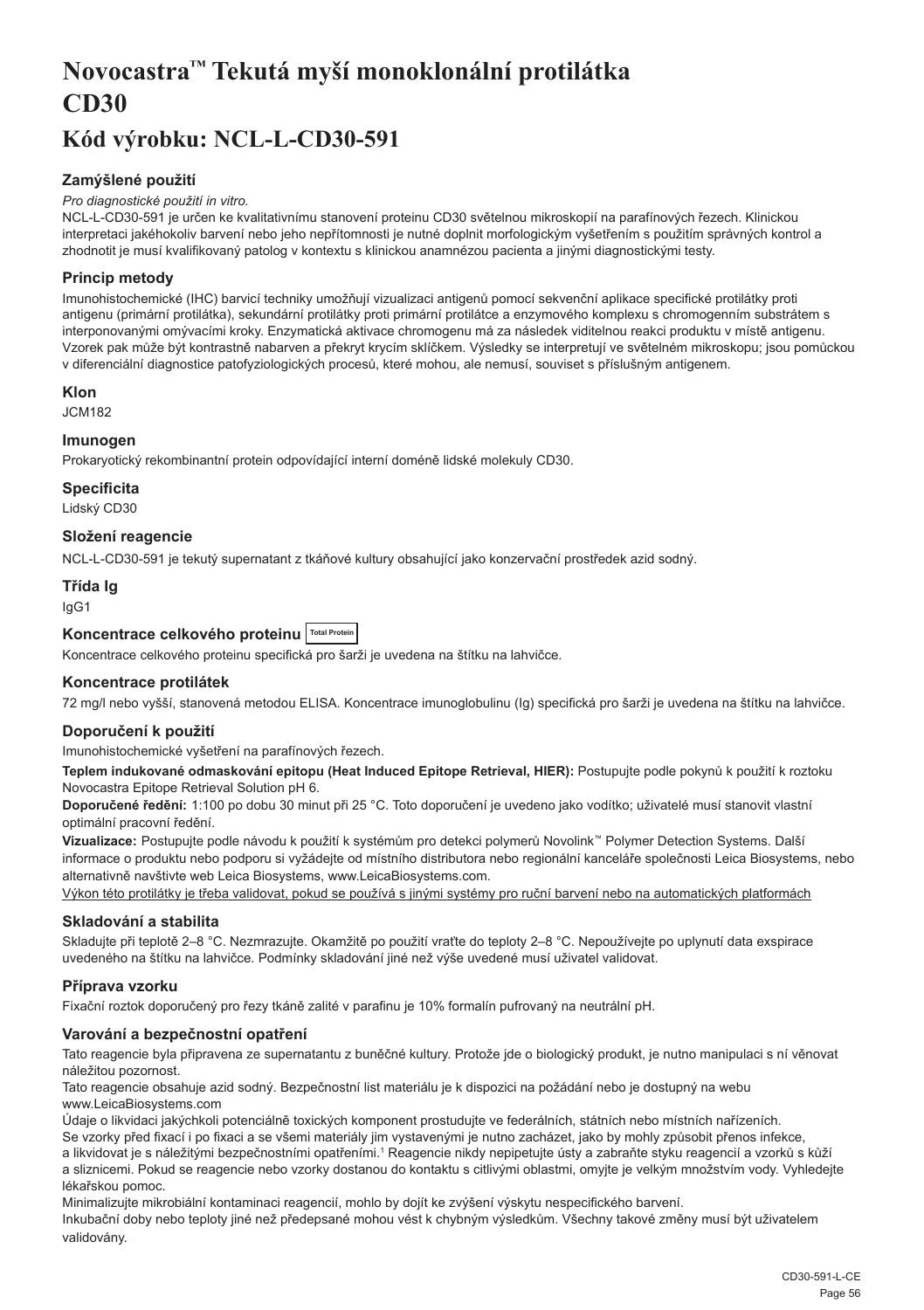# **Kontrola jakosti**

Rozdíly ve zpracování tkání a v technických postupech v laboratoři uživatele mohou způsobit významnou variabilitu výsledků, což vyžaduje kromě níže uvedených postupů i pravidelné provádění kontrol v laboratoři.

Kontroly musí být čerstvé pitevní/bioptické/operační vzorky co nejdříve fixované formalínem, zpracované a zalité do parafínového vosku, stejným způsobem jako vzorek/vzorky pacienta.

# **Pozitivní tkáňová kontrola**

Používá se k průkazu správně připravených tkání a správných barvicích technik.

V každém barvicím cyklu musí být použita jedna pozitivní tkáňová kontrola pro každý soubor testovacích podmínek.

Pro optimální kontrolu jakosti a k detekci menšího stupně degradace reagencie je vhodnější tkáň se slabým pozitivním barvením než tkáň se silným pozitivním barvením.<sup>2</sup>

Doporučovaná tkáň k pozitivní kontrole je Hodgkinův lymfom nebo tonsila (nízká exprese).

Pokud pozitivní tkáňová kontrola nevykazuje pozitivní barvení, musí být výsledky testovaných vzorků považovány za neplatné.

#### **Negativní tkáňová kontrola**

Musí být vyšetřena po pozitivní tkáňové kontrole k ověření specificity označení cílového antigenu primární protilátkou. Doporučená negativní tkáňová kontrola je kůže.

Alternativně často představuje místa negativní kontroly řada různých typů buněk přítomných ve většině tkáňových řezů, to ale musí uživatel validovat.

Nespecifické barvení, je-li přítomno, má obvykle difúzní vzhled. V řezech ze tkání nadměrně fixovaných formalínem může být také zjištěno sporadické barvení pojivové tkáně. K interpretaci výsledků barvení použijte neporušené buňky. Nekrotické nebo degenerované buňky se často barví nespecificky.<sup>3</sup>Falešně pozitivní výsledky mohou být důsledkem neimunologické vazby proteinů nebo produktů reakčního substrátu. Mohou být také způsobeny endogenními enzymy, jako je např. pseudoperoxidáza (erytrocyty), endogenní peroxidáza (cytochrom C) nebo endogenní biotin (např. játra, prs, mozek, ledviny), podle typu použitého imunobarviva. K odlišení aktivity endogenních enzymů či nespecifické vazby enzymů od specifické imunoreaktivity mohou být barveny další tkáně pacienta výlučně chromogenním substrátem, případně enzymovými komplexy (avidin-biotin, streptavidin, značený polymer) a chromogenním substrátem. Pokud dojde v negativní tkáňové kontrole ke specifickému barvení, musí být výsledky vzorků pacienta považovány za neplatné.

# **Negativní reagenční kontrola**

K vyhodnocení nespecifického barvení a umožnění lepší interpretace specifického barvení v místě antigenu použijte na řezu z každého vzorku pacienta nespecifickou negativní reagenční kontrolu místo primární protilátky.

### **Tkáň pacienta**

Nakonec vyšetřete vzorky pacienta barvené pomocí NCL-L-CD30-591. Intenzita pozitivního barvení musí být zhodnocena v kontextu se vším nespecifickým barvením pozadí u negativní reagenční kontroly. Jako u každého imunohistochemického vyšetření, negativní výsledek znamená, že antigen nebyl zjištěn, nikoli, že antigen není ve vyšetřovaných buňkách/tkáních přítomen. V případě potřeby použijte k identifikaci falešně negativních reakcí panel protilátek.

### **Očekávané výsledky**

### Normální tkáně

Klon JCM182 detekoval protein CD30 exprimovaný na membráně aktivovaných lymfoidních buněk. Exprese byla detekována v tonsilách a slezině a občas ve velkých lymfoidních buňkách dělohy, prostaty, štítné žlázy a kostní dřeně. Bylo pozorováno určité zbarvení neuronů v mozku a Purkyňových buněk v mozečku a také slabé barvení endotelu v několika tkáních. (Celkový počet normálních tkání = 125).

# Abnormální tkáně

Klon JCM182 barvil 48/219 hodnocených hematologických malignit, včetně 25/25 Hodgkinových lymfomů, 8/120 difuzních velkobuněčných B-lymfomů, 8/10 anaplastických velkobuněčných lymfomů, 1/18 folikulárních lymfomů, 1/12 chronických lymfocytárních lymfomů, 1/7 periferních T-buněčných lymfomů, 1/4 angioimunoblastických T-buněčných lymfomů, 1/1 T-buněčného bohatého B-buněčného lymfomu, 1/1 T-buněčného lymfomu a 1/1 nespecifikovaného maligního lymfomu. Žádné zbarvení nebylo pozorováno u vzorků lymfomu z plášťových buněk (0/9), NK/T-lymfomu (0/4), MALTOmů (0/3), akutního lymfoblastického B-lymfomu (0/1), akutního lymfoblastického lymfomu z primitivních B/T-buněk (0/1), Burkittova lymfomu (0/1) a lymfomu z buněk marginální zóny (0/1). S výjimkou infiltrujících lymfocytů nebylo barvení pozorováno u žádné z 85 nehematologických testovaných malignit, včetně nádorů štítné žlázy (0/8), nádorů plic (0/8), nádorů vaječníků (0/8), nádorů jater (0/8), nádorů střev (0/7), nádorů mozku (0/4), nádorů jícnu (0/4), nádorů prsu (0/4), nádorů ledvin (0/4), kožních nádorů (0/4), nádorů čípku (0/4), metastatických nádorů neznámého původu (0/4), nádorů žaludku (0/4), nádorů laryngu (0/3), nádorů pankreatu (0/2), nádorů prostaty (0/2), nádorů varlat (0/2), nádorů jazyku (0/2), měkkotkáňových nádorů (0/2) a nádorů thymu (0/1). (Celkový počet tumorů = 304).

## **NCL-L-CD30-591 se doporučuje použít k identifikaci lidského proteinu CD30 u normálních a neoplastických tkání.**

### **Obecná omezení**

Imunohistochemické vyšetření je vícekrokový diagnostický proces, který spočívá ve specializovaném školení ve výběru vhodných reagencií; výběru, fixaci a zpracování tkání; přípravě imunohistochemickího sklíčka; a v interpretaci výsledků barvení. Barvení tkáně závisí na manipulaci s tkání a jejím zpracování před barvením. Nesprávným postupem při fixaci, zmrazení, rozmrazení, omývání, sušení, zahřívání, krájení řezů nebo kontaminací jinými tkáněmi či tekutinami mohou vzniknout artefakty, může dojít k vychytávání protilátek nebo k falešně negativním výsledkům. Nekonzistentní výsledky mohou být důsledkem odchylek ve fixačních metodách a metodách zalití v konzervačním médiu nebo přirozených odchylek ve tkáni.<sup>4</sup>

Nadměrné nebo nedostatečné kontrastní barvení může narušit správnou interpretaci výsledků.

Klinickou interpretaci jakéhokoliv barvení nebo jeho nepřítomnosti je nutné doplnit morfologickým vyšetřením s použitím správných kontrol a zhodnotit je musí kvalifikovaný patolog v kontextu s klinickou anamnézou pacienta a jinými diagnostickými testy. Protilátky společnosti Leica Biosystems Newcastle Ltd se používají, jak bylo uvedeno, u zmrazených nebo u parafínových řezů se specifickými požadavky na fixaci. Může dojít k expresi neočekávaných antigenů, zejména u nádorů. Klinická interpretace jakéhokoli barveného tkáňového řezu musí zahrnovat morfologickou analýzu a zhodnocení příslušných kontrol.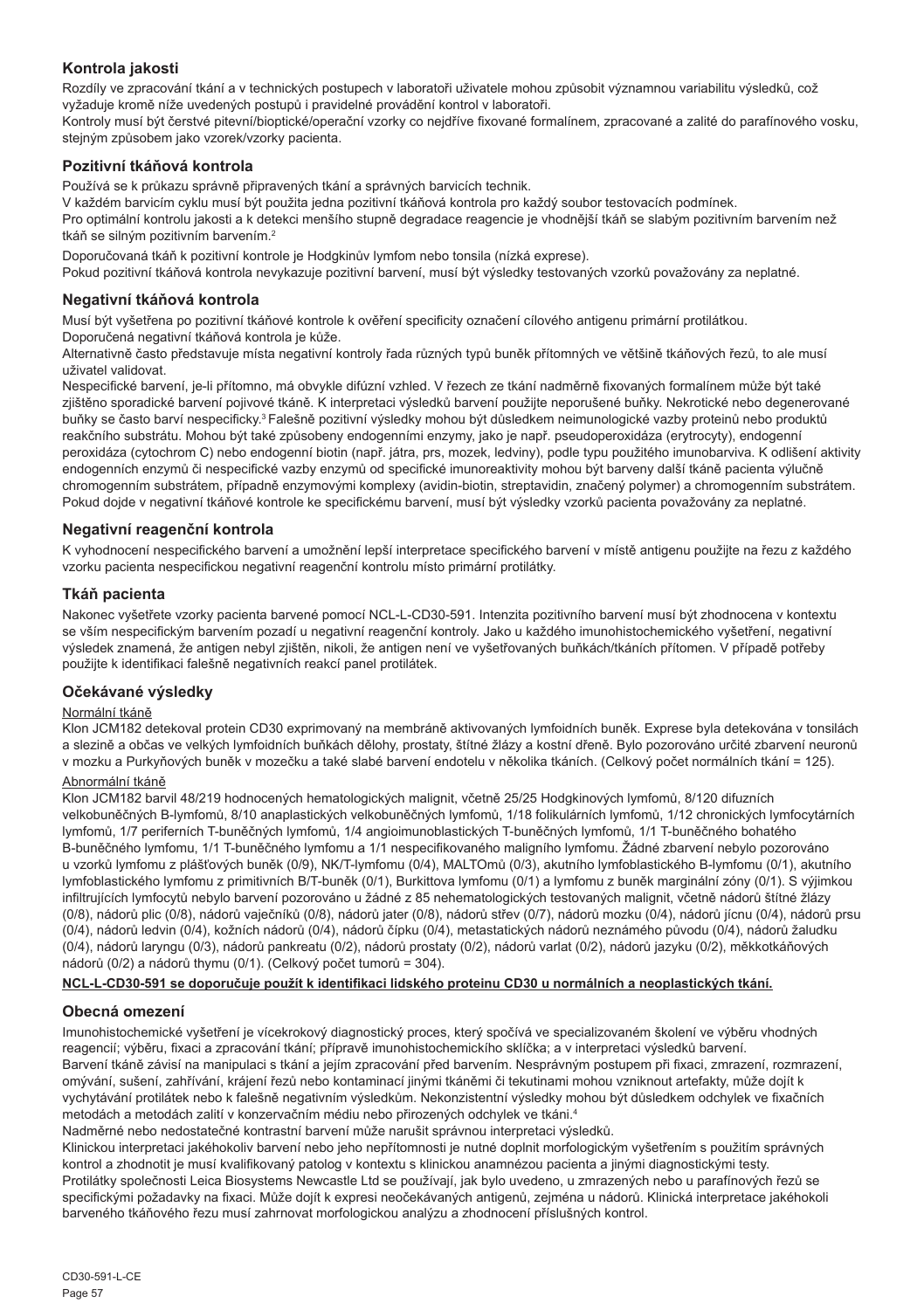# **Literatura - všeobecná**

- 1. National Committee for Clinical Laboratory Standards (NCCLS). Protection of laboratory workers from infectious diseases transmitted by blood and tissue; proposed guideline. Villanova, P.A. 1991; 7(9). Order code M29-P.
- 2. Battifora H. Diagnostic uses of antibodies to keratins: a review and immunohistochemical comparison of seven monoclonal and three polyclonal antibodies. Progress in Surgical Pathology. 6:1–15. eds. Fenoglio-Preiser C, Wolff CM, Rilke F. Field & Wood, Inc., Philadelphia.
- 3. Nadji M, Morales AR. Immunoperoxidase, part I: the techniques and pitfalls. Laboratory Medicine. 1983; 14:767.
- 4. Omata M, Liew CT, Ashcavai M, Peters RL. Nonimmunologic binding of horseradish peroxidase to hepatitis B surface antigen: a possible source of error in immunohistochemistry. American Journal of Clinical Pathology. 1980; 73:626.
- 5. Kennedy M, Willis C and Armitage R. Deciphering CD30 ligand biology and its role in humoral immunity. Immunology. 2006; 118: 143-152.
- 6. Chiarle R, Podda A, Prolla G et al. CD30 in normal and neoplastic cells. Clinical Immunology. 1999; 90(2):157-164.

# **Opravy předchozího vydání**

Doporučení k použití.

# **Datum vydání**

03 říjen 2018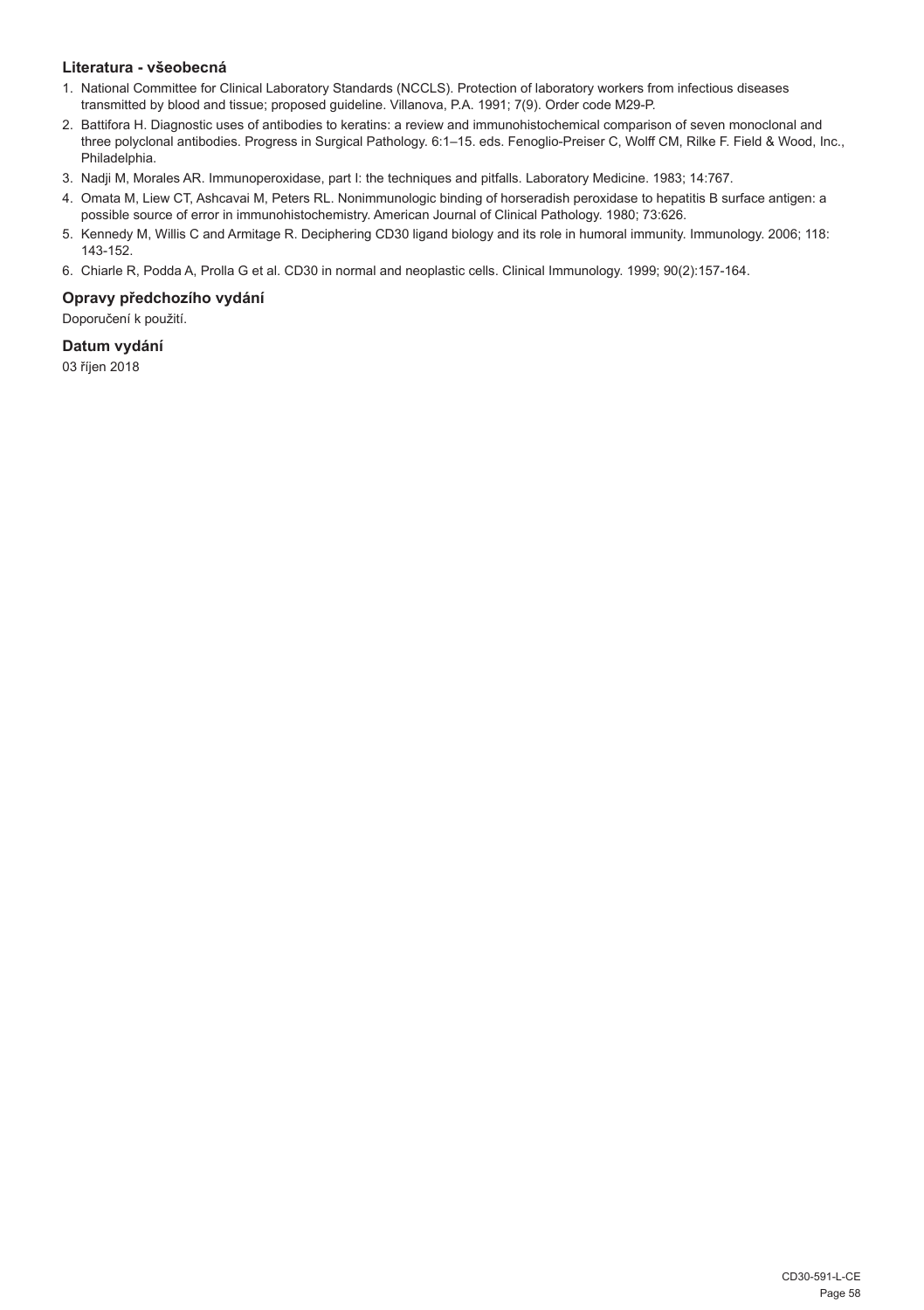# <span id="page-59-0"></span>**Tekutá myšia monoklonálna protilátka Novocastra™ CD30**

# **Kód produktu: NCL-L-CD30-591**

# **Zamýšľané použitie**

#### *Na diagnostické použitie in vitro.*

NCL-L-CD30-591 slúži na kvalitatívnu identifikáciu proteínu CD30 v parafínových rezoch pomocou svetelnej mikroskopie. Klinická interpretácia akéhokoľvek farbenia alebo jeho absencie musí byť kombinovaná s morfologickými vyšetreniami za použitia zodpovedajúcich kontrol. Výsledky je nutné vyhodnotiť v kontexte klinickej anamnézy pacienta a iných diagnostických testov vedených kvalifikovaným patológom.

# **Princíp postupu**

Techniky imunohistochemického (IHC) zafarbenia umožňujú vizualizáciu antigénov sekvenčnou aplikáciou špecifickej protilátky proti antigénu (primárna protilátka), sekundárnej protilátky proti primárnej protilátke a enzymatického komplexu s chromogénnym substrátom. Medzi jednotlivými krokmi prebieha premývanie. Enzymatická aktivácia chromogénu vytvára v mieste antigénu viditeľné produkty reakcie. Môžete doplniť kontrastné zafarbenie vzorky a zakryť ju krycím sklíčkom. Výsledky sa interpretujú pomocou svetelného mikroskopu a napomáhajú pri diferenciálnej diagnostike patofyziologických procesov, ktoré môžu, ale nemusia byť spojené s určitým antigénom.

# **Klon**

JCM182

# **Imunogén**

Prokaryotický rekombinantný proteín zodpovedajúci internej doméne proteínu ľudskej molekuly CD30.

# **Špecificita**

Ľudský CD30

# **Zloženie činidla**

NCL-L-CD30-591 je tekutý supernatant na tkanivovú kultiváciu obsahujúci azid sodný ako konzervačnú látku.

### **Trieda Ig**

IgG1

# **Celková koncentrácia proteínov Total Protein**

Celkovú koncentráciu proteínov špecifickú pre šaržu nájdete na štítku fľaštičky.

### **Koncentrácia protilátok**

Vyššia alebo rovná 72 mg/l podľa ELISA. Koncentráciu Ig špecifickú pre šaržu nájdete na štítku fľaštičky.

### **Odporúčania na použitie**

Imunohistochémia parafínových rezov.

**Záchyt epitopov s tepelnou indukciou (HIER):** Postupujte podľa návodu na použitie systému Novocastra Epitope Retrieval Solution pH 6

**Odporúčané riedenie:** 1 : 100 po dobu 30 minút pri teplote 25 °C. Táto hodnota je orientačná, používatelia si musia stanoviť svoje vlastné optimálne pracovné riedenia.

**Vizualizácia:** Postupujte podľa návodu na použitie systémov Novolink™ Polymer Detection Systems. Ďalšie informácie o produkte alebo podporu vám poskytne váš miestny distribútor alebo lokálne zastúpenie spoločnosti Leica Biosystems. Takisto môžete navštíviť internetové stránky spoločnosti Leica Biosystems: www.LeicaBiosystems.com

Funkčnosť tejto protilátky je nutné validovať pri použití s inými manuálnymi systémami farbenia alebo automatizovanými platformami.

# **Uskladnenie a stabilita**

Skladujte pri teplote 2 – 8 °C. Nezmrazujte. Okamžite po použití vráťte do teploty 2 – 8 °C. Nepoužívajte po uplynutí dátumu exspirácie uvedeného na štítku fľaštičky. Iné než vyššie uvedené podmienky skladovania si vyžadujú validáciu používateľom.

### **Príprava vzorky**

Odporúčaný fixačný prípravok je 10 % neutrálny pufrovaný formalín pre bločky tkaniva zaliate do parafínu.

### **Varovania a bezpečnostné opatrenia**

Toto činidlo bolo pripravené zo supernatantu bunkovej kultúry. Keďže ide o biologický produkt, pri manipulácii je nutné vynaložiť zodpovedajúcu starostlivosť.

Toto činidlo obsahuje azid sodný. Materiálový bezpečnostný list je k dispozícii na požiadanie alebo na stránkach www.LeicaBiosystems.com.

Likvidáciu prípadných potenciálne toxických súčastí definujú federálne, štátne alebo miestne predpisy.

So vzorkami pred fixáciou a po nej a všetkými materiálmi, ktoré s nimi prišli do kontaktu, je nutné manipulovať ako s potenciálne infekčnými a zlikvidovať ich pri dodržaní zodpovedajúcich bezpečnostných opatrní.<sup>1</sup> Činidlá nikdy nepipetujte ústami a zabráňte kontaktu činidiel a vzoriek s kožou a sliznicami. Ak sa činidlá alebo vzorky dostanú do kontaktu s citlivými oblasťami, umyte ich veľkým množstvom vody. Vyhľadajte lekársku pomoc.

Minimalizujte mikrobiálnu kontamináciu činidiel. V opačnom prípade môže dôjsť k zvýšeniu nešpecifického zafarbenia.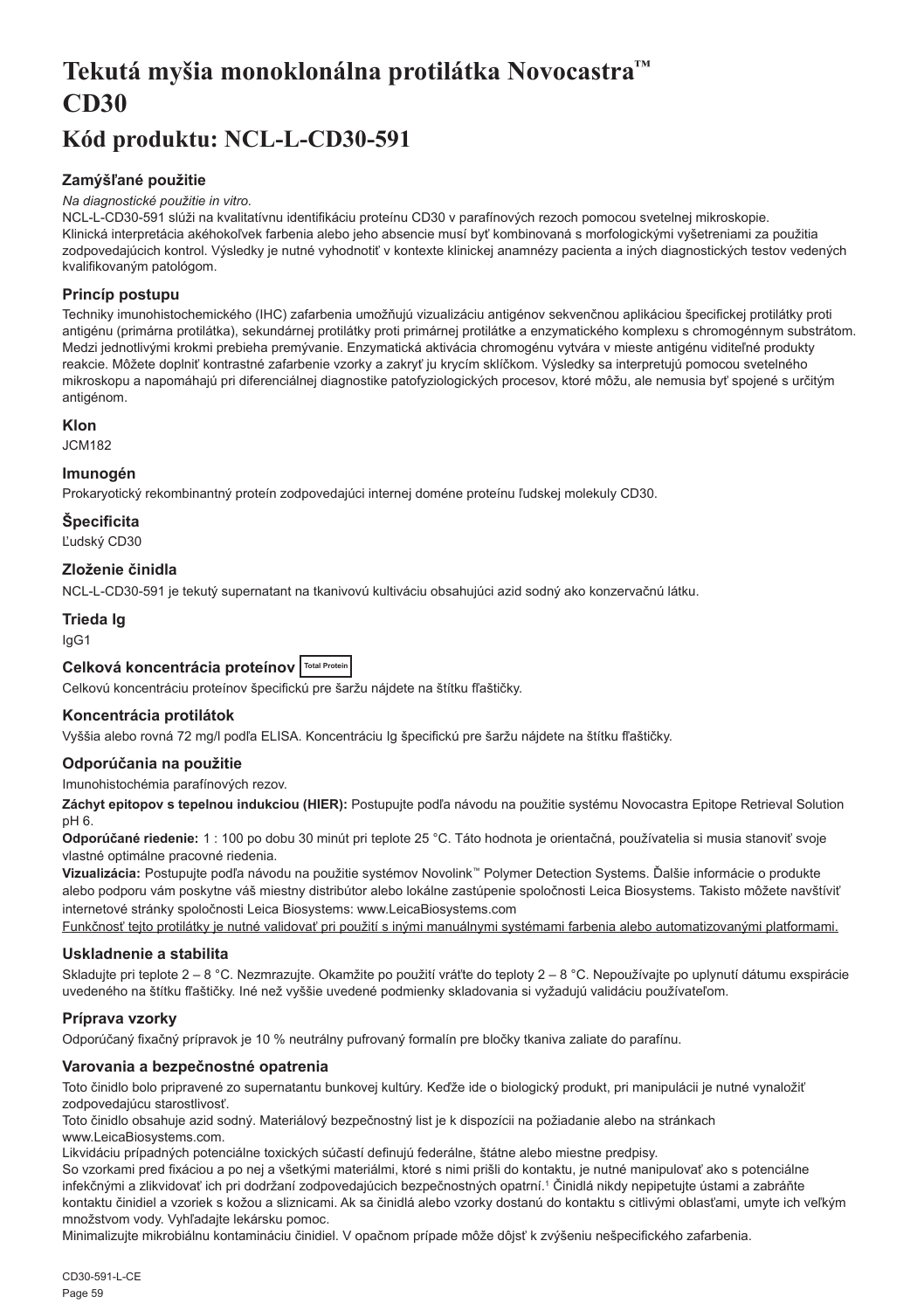Nedodržanie predpísaných inkubačných dôb alebo teplôt môže viesť k nesprávnym výsledkom. Všetky takéto zmeny si vyžadujú validáciu používateľom.

# **Kontrola kvality**

Rozdiely v spracovaní tkaniva a technických postupoch v laboratóriu používateľa môžu viesť k významnému kolísaniu výsledkov, čo si vyžaduje, okrem nasledujúcich postupov, aj pravidelné interné kontroly.

Kontroly by mali byť čerstvé pitevné/bioptické/chirurgické vzorky fixované čo najskôr formalínom a spracované zaliatím do parafínu rovnakým spôsobom ako vzorky pacienta.

# **Pozitívna kontrola tkanivom**

Identifikuje správne pripravené tkanivá a správne techniky zafarbenia.

Každá súprava testových podmienok v každom cykle zafarbenia musí obsahovať jednu pozitívnu kontrolu tkanivom.

Tkanivo so slabým pozitívnym farbením je pre optimálnu kontrolu kvality a na detekciu slabšej degradácie činidla vhodnejšie než tkanivo so silným pozitívnym farbením.<sup>2</sup>

Odporúčané tkanivo na pozitívnu kontrolu je Hodgkinov lymfóm alebo tonzily (nízka expresia).

Ak pozitívna kontrola tkanivom nebude vykazovať pozitívne zafarbenie, výsledky testovaných vzoriek je nutné považovať za neplatné.

#### **Negatívna kontrola tkanivom**

Nutné vyšetriť po pozitívnej kontrole tkanivom s cieľom overiť špecificitu značenia cieľového antigénu primárnou protilátkou. Odporúčané tkanivo na negatívnu kontrolu je koža.

Ako negatívnu kontrolu je možné použiť aj rôzne typy buniek prítomné vo väčšine tkanivových rezov, takýto postup si však vyžaduje validáciu používateľom.

Prípadné nešpecifické farbenie má obvykle difúzny vzhľad. V rezoch tkanív silne fixovaných formalínom môže byť pozorované sporadické farbenie spojiva. Na interpretáciu výsledkov farbenia používajte intaktné bunky. Nekrotické alebo degenerované bunky sa často farbia nešpecificky.<sup>3</sup> Falošne pozitívne výsledky môžu byť pozorované v dôsledku neimunologickej väzby proteínov alebo produktov reakcie substrátu. Môžu byť spôsobené aj endogénnymi enzýmami, ako napr. pseudoperoxidázou (erytrocyty), endogénnou peroxidázou (cytochróm C) alebo endogénnym biotínom (napr. pečeň, prsník, mozog, oblička) v závislosti od typu imunologického farbenia. S cieľom diferencovať endogénnu enzymatickú aktivitu alebo nešpecifickú väzbu enzýmov od špecifickej imunoreaktivity môžete nafarbiť ďalšie vzorky tkanív pacienta výhradne substrátovým chromogénom alebo enzymatickými komplexmi (avidín-biotín, streptavidín, značený polymér), resp. substrátovým chromogénom. V prípade špecifického farbenia v negatívnej kontrole tkanivom je nutné výsledky vzoriek pacienta považovať za neplatné.

#### **Negatívna kontrola činidlom**

Na vyhodnotenie nešpecifického zafarbenia použite nešpecifickú negatívnu kontrolu činidlom miesto primárnej protilátky s rezom jednotlivých vzoriek pacienta, čo umožní lepšiu interpretáciu špecifického farbenia na mieste antigénu.

#### **Tkanivo pacienta**

Pacientske vzorky zafarbené prípravkom NCL-L-CD30-591 preskúmajte ako posledné. Intenzitu pozitívneho farbenia je nutné vyhodnotiť v kontexte prípadného nešpecifického zafarbenia negatívnej kontroly činidlom na pozadí. Podobne ako pri všetkých imunohistochemických testov znamená negatívny výsledok, že antigén nebol detegovaný. Nepotvrdzuje jeho absenciu v testovaných bunkách/tkanivách. V prípade potreby identifikujte falošne negatívne reakcie pomocou panelu protilátok.

### **Očakávané výsledky**

#### Normálne tkanivá

Klon JCM182 detegoval proteín CD30 exprimovaný na membráne aktivovaných lymfoidných buniek. Expresia bola detegovaná v tonzilách a slezine a v príležitostných veľkých lymfoidných bunkách v maternici, prostate, štítnej žľaze a kostnej dreni. Pozorovalo sa určité zafarbenie neurónov a Purkyňových buniek v mozgu a mozočku, ako aj slabé endotelové zafarbenie v niektorých tkanivách. (Celkový počet normálnych prípadov = 125).

#### Abnormálne tkanivá

Klon JCM182 zafarbil 48/219 hodnotených hematologických malignít vrátane 25/25 Hodgkinových lymfómov, 8/120 difúznych veľkobunkových B-lymfómov, 8/10 anaplastických veľkobunkových lymfómov, 1/18 folikulárnych lymfómov, 1/12 chronických lymfocytárnych lymfómov, 1/7 periférnych T-bunkových lymfómov, 1/4 angioimunoblastových T-lymfómov, 1/1 B-bunkového lymfómu bohatého na T-bunky, 1/1 T-bunkového lymfómu a 1/1 nešpecifikovaného malígneho lymfómu. Žiadne zafarbenie nebolo detegované pri lymfómoch z plášťových buniek (0/9), NK/T-bunkových lymfómoch (0/4), MALT lymfómoch (0/3), B-bunkovom akútnom lymfoblastickom lymfóme (0/1), primitívnom B/T-bunkovom akútnom lymfoblastickom lymfóme (0/1), Burkittovom lymfóme (0/1) a lymfóme okrajovej zóny (0/1). S výnimkou infiltrujúcich lymfocytov nebolo pozorované žiadne zafarbenie pri žiadnej z 85 testovaných nehematologických malignít vrátane nádorov štítnej žľazy (0/8), nádorov pľúc (0/8), nádorov vaječníkov (0/8), nádorov pečene (0/8), nádorov čriev (0/7), nádorov mozgu (0/4), nádorov pažeráka (0/4), nádorov prsníka (0/4), nádorov obličiek (0/4), nádorov kože (0/4), nádorov krčka maternice (0/4), metastatických nádorov neznámeho pôvodu (0/4), nádorov žalúdka (0/4), nádorov hrtana (0/3), nádorov pankreasu (0/2), nádorov prostaty (0/2), nádorov semenníkov (0/2), nádorov jazyka (0/2), nádorov mäkkých tkanív (0/2) a nádoru týmusu (0/1). (Celkový počet  $n$ ádorov = 304).

# **NCL-L-CD30-591 sa odporúča na identifikáciu ľudského proteínu CD30 v normálnom tkanive a novotvare.**

### **Všeobecné limitácie**

Imunohistochémia je diagnostický postup pozostávajúci z viacerých krokov, ktorý si vyžaduje špecializované zaškolenie vo výbere zodpovedajúcich činidiel, výbere tkanív, fixácie a spracovania, príprave IHC sklíčka a interpretácii výsledkov farbenia. Farbenie tkaniva závisí od manipulácie s tkanivom a od jeho spracovania pred farbením. Nesprávna fixácia,

zmrazovanie,rozmrazovanie, premývanie, sušenie, ohrievanie, rezanie alebo kontaminácia inými tkanivami či tekutinami môžu viesť k vzniku artefaktov, záchytu protilátok alebo falošne negatívnym výsledkom. Inkonzistentné výsledky môžu byť spôsobené zmenami metód fixácie a montáže preparátov alebo inherentnými nepravidelnosťami v tkanive.<sup>4</sup>

Nadmerné alebo neúplné kontrastné farbenie môže narušiť správnosť interpretácie výsledkov.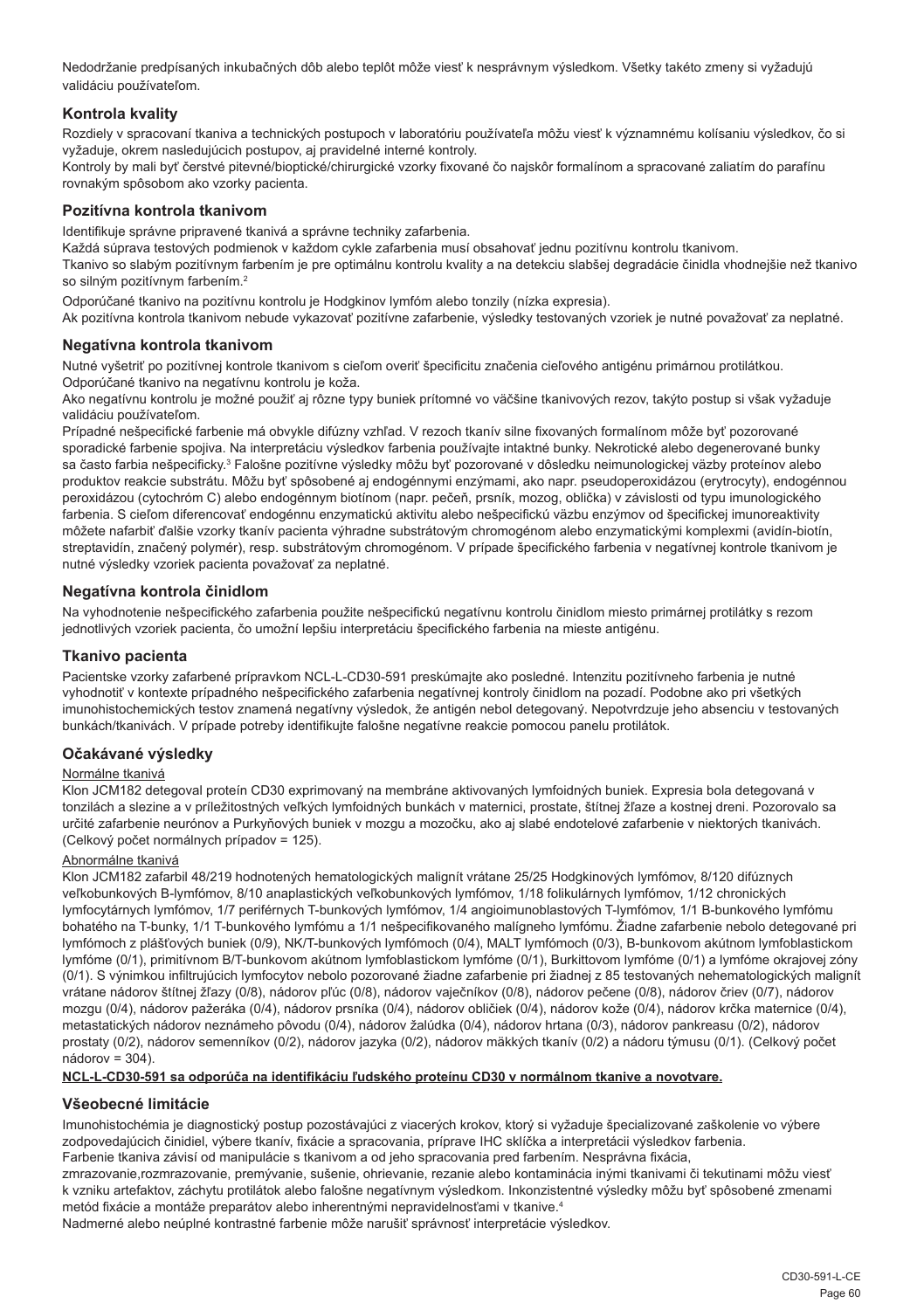Klinická interpretácia akéhokoľvek farbenia alebo jeho absencie musí byť kombinovaná s morfologickými vyšetreniami za použitia zodpovedajúcich kontrol. Výsledky je nutné vyhodnotiť v kontexte klinickej anamnézy pacienta a iných diagnostických testov vedených kvalifikovaným patológom.

Protilátky spoločnosti Leica Biosystems Newcastle Ltd sú určené na použitie na zmrazených rezoch alebo rezoch zaliatych parafínom so špecifickými požiadavkami na fixáciu, ako uvádza tento dokument. Najmä pri neopláziách môže dôjsť k nečakanej expresii antigénov. Klinická interpretácia akýchkoľvek farbených tkanivových rezov musí zahŕňať morfologickú analýzu a vyhodnotenie zodpovedajúcich kontrol.

# **Bibliografia – všeobecne**

- 1. National Committee for Clinical Laboratory Standards (NCCLS). Protection of laboratory workers from infectious diseases transmitted by blood and tissue; proposed guideline. Villanova, P.A. 1991; 7(9). Order code M29-P.
- 2. Battifora H. Diagnostic uses of antibodies to keratins: a review and immunohistochemical comparison of seven monoclonal and three polyclonal antibodies. Progress in Surgical Pathology. 6:1–15. eds. Fenoglio-Preiser C, Wolff CM, Rilke F. Field & Wood, Inc., Philadelphia.
- 3. Nadji M, Morales AR. Immunoperoxidase, part I: the techniques and pitfalls. Laboratory Medicine. 1983; 14:767.
- 4. Omata M, Liew CT, Ashcavai M, Peters RL. Nonimmunologic binding of horseradish peroxidase to hepatitis B surface antigen: a possible source of error in immunohistochemistry. American Journal of Clinical Pathology. 1980; 73:626.
- 5. Kennedy M, Willis C and Armitage R. Deciphering CD30 ligand biology and its role in humoral immunity. Immunology. 2006; 118: 143-152.
- 6. Chiarle R, Podda A, Prolla G et al. CD30 in normal and neoplastic cells. Clinical Immunology. 1999; 90(2):157-164.

### **Úpravy predchádzajúceho vydania**

Odporúčania na použitie.

#### **Dátum vydania**

03 říjen 2018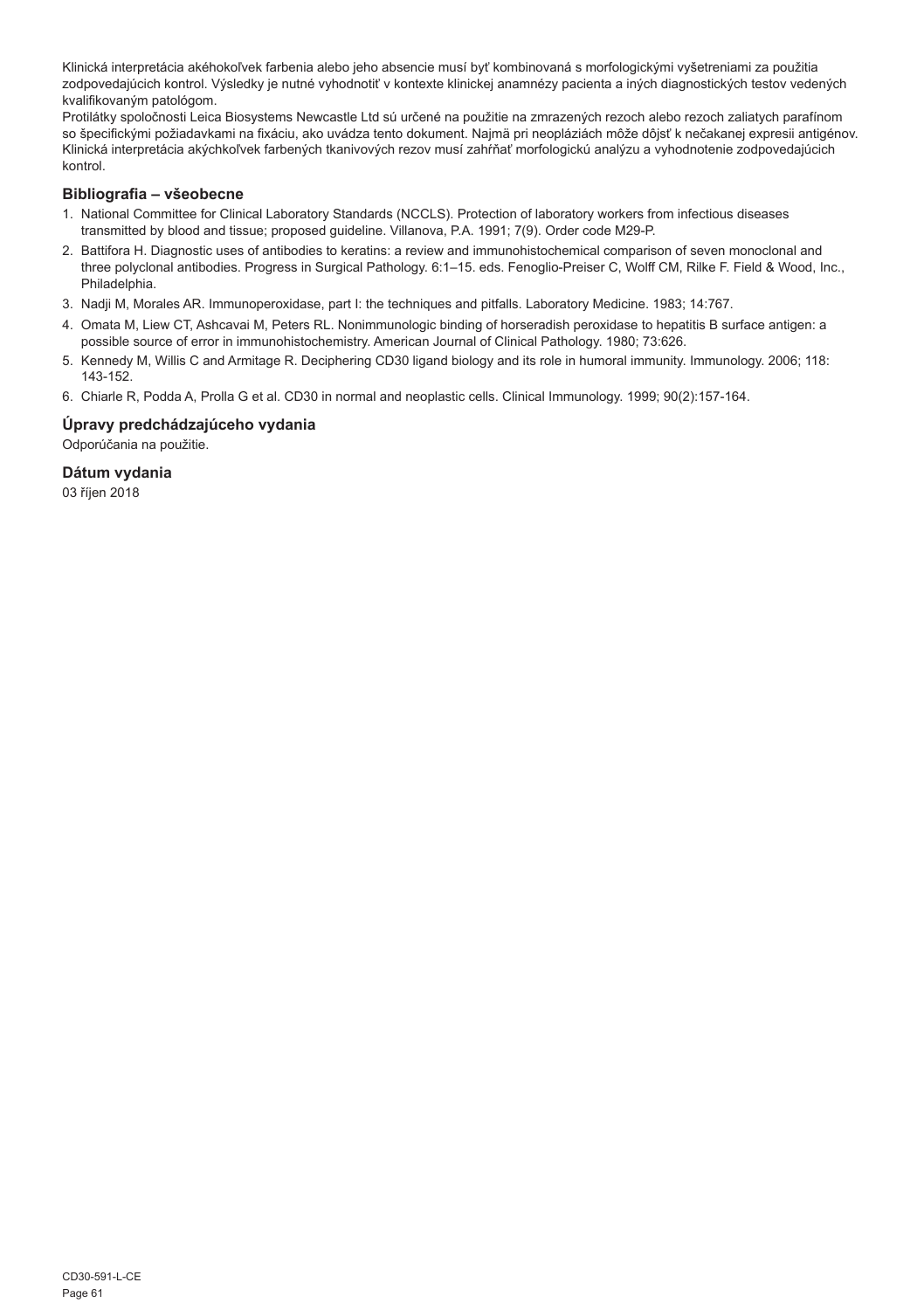CD30-591-L-CE Page 62